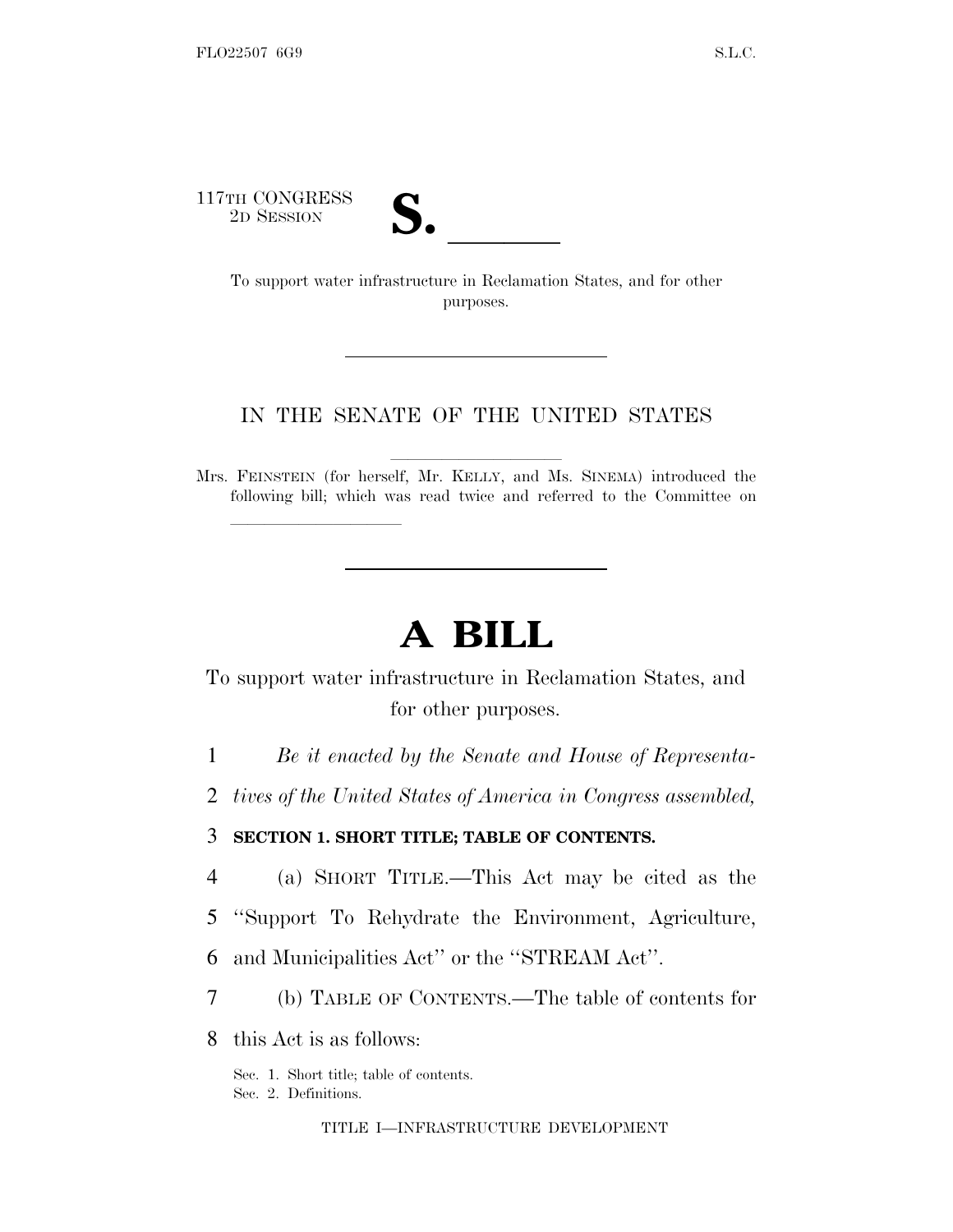- Sec. 101. Competitive grant program for the funding of water recycling projects.
- Sec. 102. Annual report to Congress.
- Sec. 103. Storage and conveyance projects.
- Sec. 104. Eligible desalination project development.
- Sec. 105. Reclamation infrastructure finance and innovation pilot program.
- Sec. 106. Drinking water assistance for disadvantaged communities.
- Sec. 107. Extraordinary operation and maintenance work; project modification.
- Sec. 108. Use of revenue to improve drought resilience or dam safety.

#### TITLE II—IMPROVED TECHNOLOGY AND DATA

Sec. 201. Reauthorization of the transboundary aquifer assessment program.

#### TITLE III—ECOSYSTEM RESTORATION AND PROTECTION

- Sec. 301. Ecosystem restoration.
- Sec. 302. Performance-based restoration authority.

## TITLE IV—MISCELLANEOUS

- Sec. 401. Modifications to drought program under the Reclamation States Emergency Drought Relief Act of 1991.
- Sec. 402. Clarification of authority to use coronavirus fiscal recovery funds to meet a non-Federal matching requirement for authorized water projects.
- Sec. 403. Environmental compliance.

Sec. 404. Effect.

### 1 **SEC. 2. DEFINITIONS.**

- 2 In this Act:
- 3 (1) ANNUAL REPORT.—The term ''annual re-4 port'' means a report required under section 102(a).
- 5 (2) AUTHORIZED PROJECT.—The term ''au-6 thorized project'' means a storage project authorized 7 by an Act of Congress, including through an applica-8 ble standing authorization under section 5B of the 9 Reclamation Safety of Dams Act of 1978 (43 U.S.C. 10 509b) or any other applicable law.
- 11 (3) AUTHORIZING COMMITTEES OF CON-12 GRESS.—The term ''authorizing committees of Con-13 gress'' means—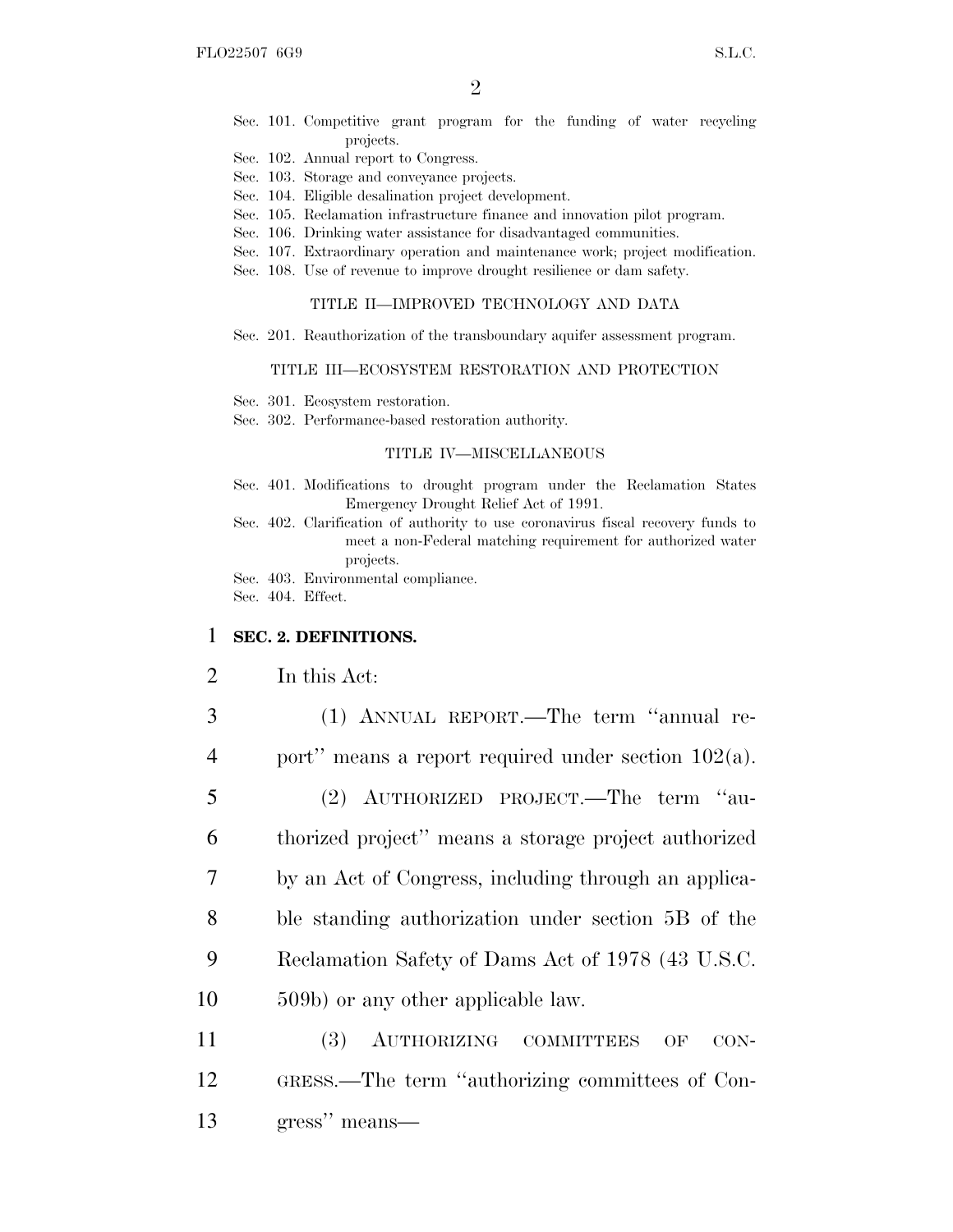| $\mathbf{1}$   | (A) the Committee on Energy and Natural                |
|----------------|--------------------------------------------------------|
| $\overline{2}$ | Resources of the Senate; and                           |
| 3              | (B) the Committee on Natural Resources                 |
| $\overline{4}$ | of the House of Representatives.                       |
| 5              | $(4)$ DESIGN; STUDY.—                                  |
| 6              | (A) IN GENERAL.—The terms "design"                     |
| 7              | and "study" include any design, permitting,            |
| 8              | study (including a feasibility study), materials       |
| 9              | engineering or testing, surveying,<br>or               |
| 10             | preconstruction activity relating to a water stor-     |
| 11             | age facility.                                          |
| 12             | (B) EXCLUSIONS.—The terms "design"                     |
| 13             | and "study" do not include an appraisal study          |
| 14             | or other preliminary review intended to deter-         |
| 15             | mine whether further study is appropriate.             |
| 16             | (5) DISADVANTAGED COMMUNITY.—The term                  |
| 17             | "disadvantaged community" means a low-income           |
| 18             | community (as defined in section $45D(e)$ of the In-   |
| 19             | ternal Revenue Code of 1986).                          |
| 20             | (6) ELIGIBLE DESALINATION PROJECT.—The                 |
| 21             | term "eligible desalination project" has the meaning   |
| 22             | given the term in paragraph $(2)$ of section $4(a)$ of |
| 23             | the Water Desalination Act of 1996 (42 U.S.C.          |
| 24             | 10301 note; Public Law $104-298$ (as amended by        |
| 25             | section $104(a)$ ).                                    |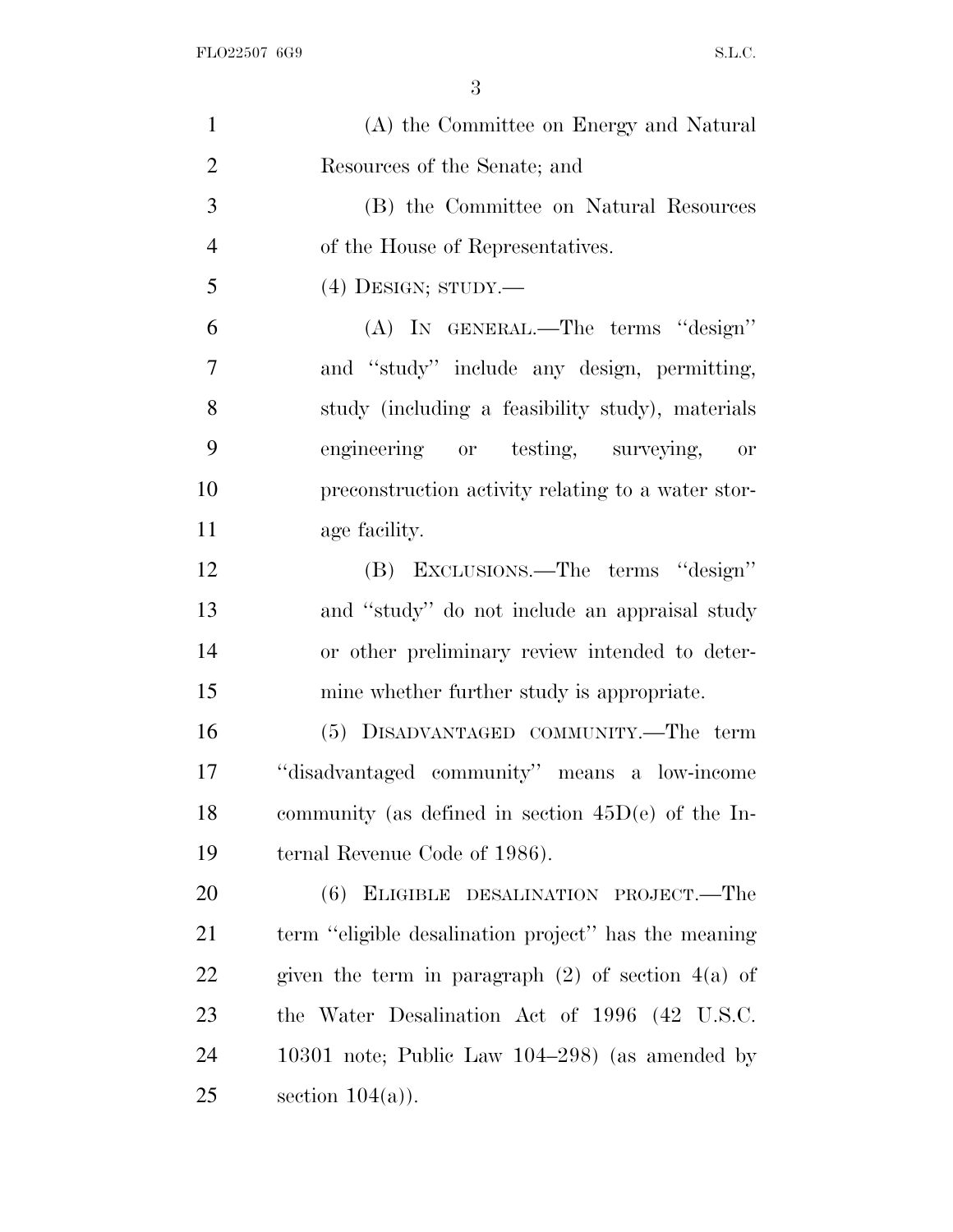| $\mathbf{1}$   | (7) ELIGIBLE ENTITY.—The term "eligible enti-           |
|----------------|---------------------------------------------------------|
| $\overline{2}$ | ty" means—                                              |
| 3              | (A) any State, political subdivision of a               |
| $\overline{4}$ | State, department of a State, or public agency          |
| 5              | organized pursuant to State law;                        |
| 6              | (B) an Indian Tribe (as defined in section              |
| 7              | 4 of the Indian Self-Determination and Edu-             |
| 8              | cation Assistance Act $(25 \text{ U.S.C. } 5304)$ or an |
| 9              | entity controlled by an Indian Tribe;                   |
| 10             | (C) a water users' association;                         |
| 11             | (D) an agency established by an interstate              |
| 12             | compact; and                                            |
| 13             | (E) an agency established under State law               |
| 14             | for the joint exercise of powers.                       |
| 15             | (8) FEDERAL BENEFIT.—The term "Federal                  |
| 16             | benefit", with respect to a non-Federal storage         |
| 17             | project, water recycling project, or eligible desalina- |
| 18             | tion project, means—                                    |
| 19             | (A) public benefits provided directly by a              |
| 20             | project;                                                |
| 21             | (B) public benefits that—                               |
| 22             | $(i)$ are—                                              |
| 23             | (I) fish and wildlife benefits de-                      |
| 24             | scribed in paragraph $(12)(A)(i)$ ; or                  |
| 25             | (II) water quality benefits;                            |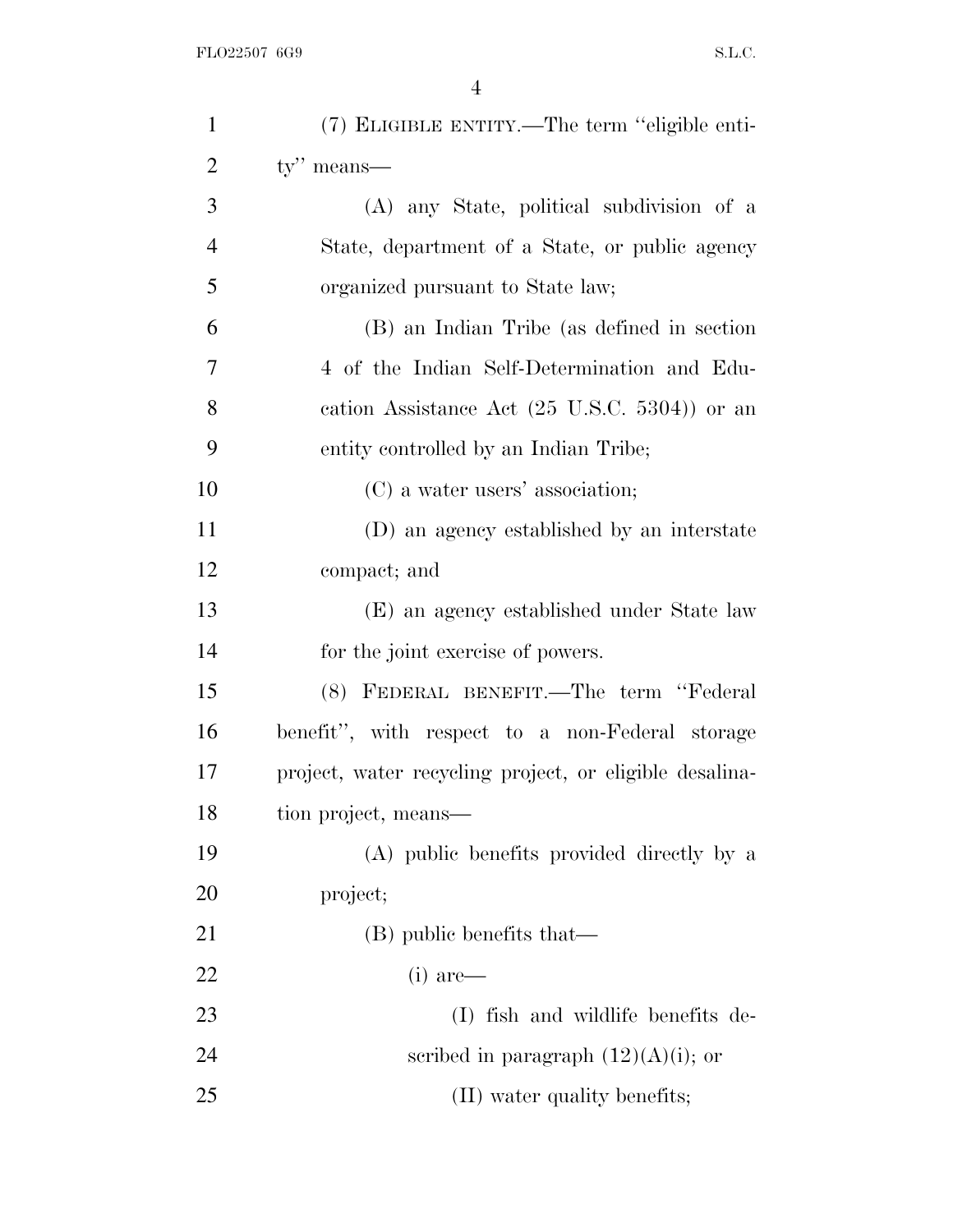FLO22507 6G9 S.L.C.

| $\mathbf{1}$   | (ii) are provided by the implementa-                |
|----------------|-----------------------------------------------------|
| $\overline{2}$ | tion of a watershed restoration plan ap-            |
| 3              | proved with the project; and                        |
| $\overline{4}$ | (iii) represent an increased Federal                |
| 5              | commitment in the watershed as compared             |
| 6              | to Federal commitments before the date of           |
| 7              | approval of the project;                            |
| 8              | (C) benefits to a watershed from a water            |
| 9              | recycling project or eligible desalination project; |
| 10             | <b>or</b>                                           |
| 11             | (D) water supply benefits identified in ac-         |
| 12             | cordance with the reclamation laws.                 |
| 13             | (9) FEDERAL STORAGE PROJECT.—The term               |
| 14             | "Federal storage project" means any project con-    |
| 15             | structed by the Bureau of Reclamation—              |
| 16             | (A) that involves the construction or ex-           |
| 17             | pansion of-                                         |
| 18             | (i) a surface water storage facility; or            |
| 19             | (ii) a facility conveying water to or               |
| 20             | from surface or groundwater storage; and            |
| 21             | (B) to which the United States holds or             |
| 22             | will hold title.                                    |
| 23             | (10) NATURAL WATER RETENTION AND RE-                |
| 24             | LEASE PROJECT.                                      |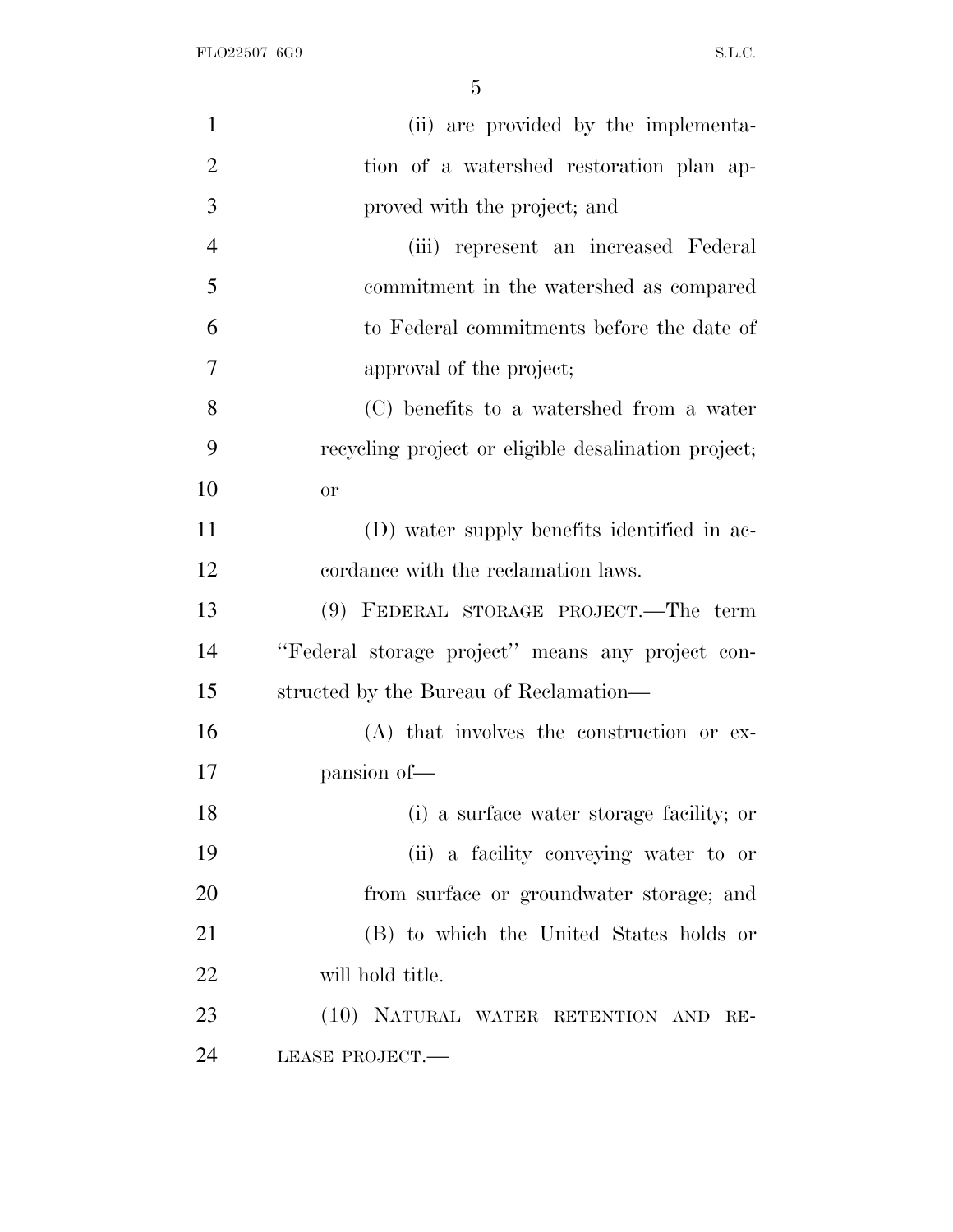| $\mathbf{1}$   | (A) IN GENERAL.—The term "natural                 |
|----------------|---------------------------------------------------|
| $\overline{2}$ | water retention and release project" means a      |
| 3              | non-Federal storage project designed and devel-   |
| $\overline{4}$ | oped to increase water availability for optimal   |
| 5              | management through aquifer recharge, flood-       |
| 6              | plain retention, the alteration of the timing of  |
| 7              | runoff to allow increased utilization of existing |
| 8              | storage facilities, or another mechanism that—    |
| 9              | (i) uses primarily natural materials              |
| 10             | appropriate to the specific site and land-        |
| 11             | scape setting; and                                |
| 12             | (ii) substantially mimics natural                 |
| 13             | riverine, wetland, ecosystem, or hydrologic       |
| 14             | processes.                                        |
| 15             | (B) INCLUSIONS.—The term "natural                 |
| 16             | water retention and release project" includes—    |
| 17             | (i) a single natural water retention              |
| 18             | and release project;                              |
| 19             | (ii) several distributed natural water            |
| 20             | retention and release projects across a wa-       |
| 21             | tershed; and                                      |
| 22             | (iii) the redesign, modification, or re-          |
| 23             | placement of existing infrastructure to in-       |
| 24             | corporate natural water retention and re-         |
| 25             | lease elements.                                   |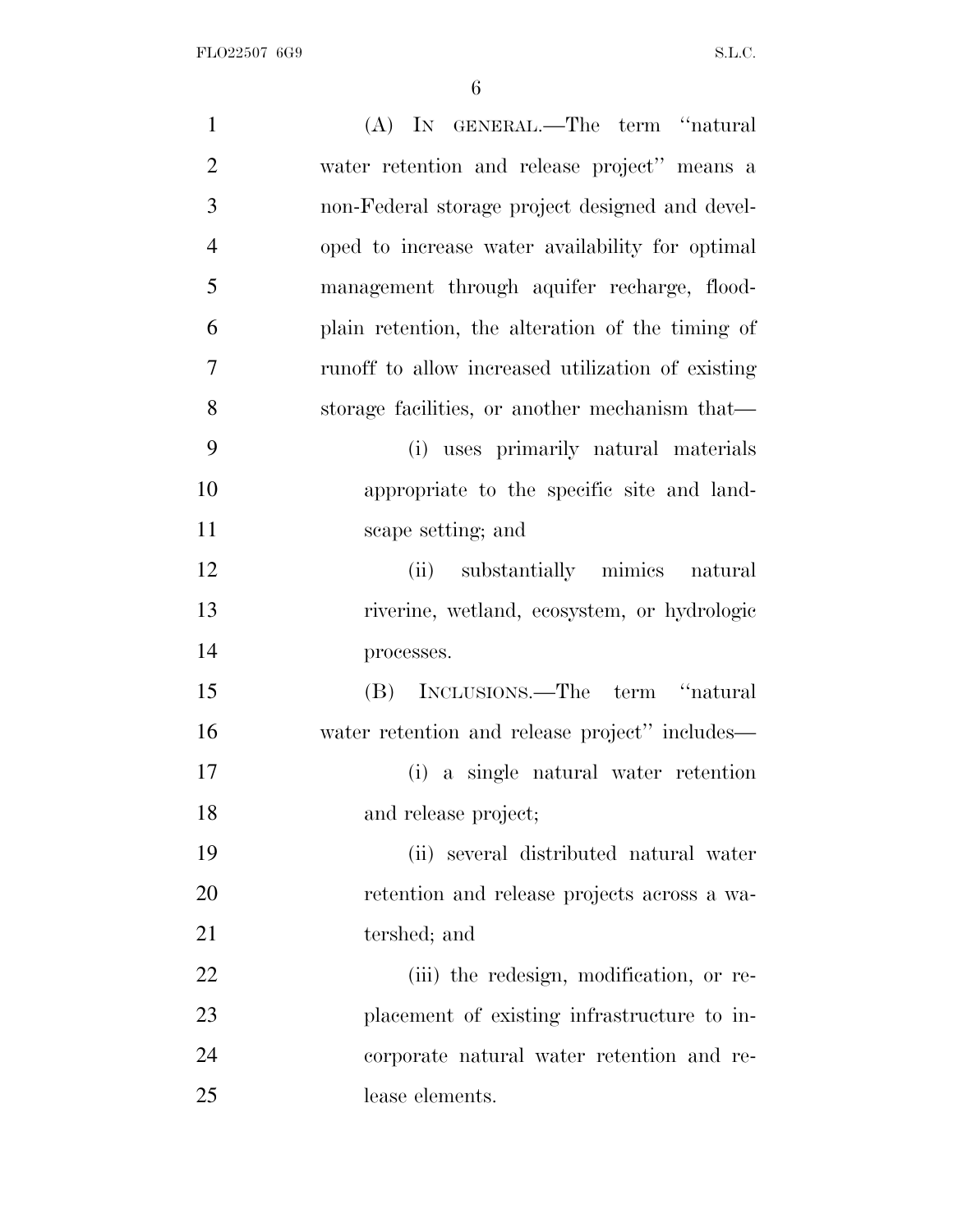| $\mathbf{1}$   | (11) NON-FEDERAL STORAGE PROJECT.—The                |
|----------------|------------------------------------------------------|
| $\overline{2}$ | term "non-Federal storage project" means any         |
| 3              | project in a Reclamation State that—                 |
| $\overline{4}$ | $(A)$ involves the construction, expansion, or       |
| 5              | repair by an eligible entity of—                     |
| 6              | (i) a surface or groundwater storage                 |
| $\tau$         | project that is not federally owned;                 |
| 8              | (ii) a facility that is not federally                |
| 9              | owned conveying water to or from surface             |
| 10             | or groundwater storage; or                           |
| 11             | (iii) a natural water retention and re-              |
| 12             | lease project; and                                   |
| 13             | (B) provides a benefit in meeting any obli-          |
| 14             | gation under applicable Federal law (including       |
| 15             | regulations).                                        |
| 16             | (12) PUBLIC BENEFIT.—The term "public ben-           |
| 17             | efit", with respect to a non-Federal storage project |
| 18             | or extraordinary operation and maintenance work,     |
| 19             | means-                                               |
| 20             | $(A)(i)$ fish and wildlife benefits—                 |
| 21             | (I) that are in excess of express miti-              |
| 22             | gation and environmental compliance obli-            |
| 23             | gations under applicable Federal and State           |
| 24             | law, including regulations, permits, con-            |
| 25             | tracts, licenses, grants, or orders or deci-         |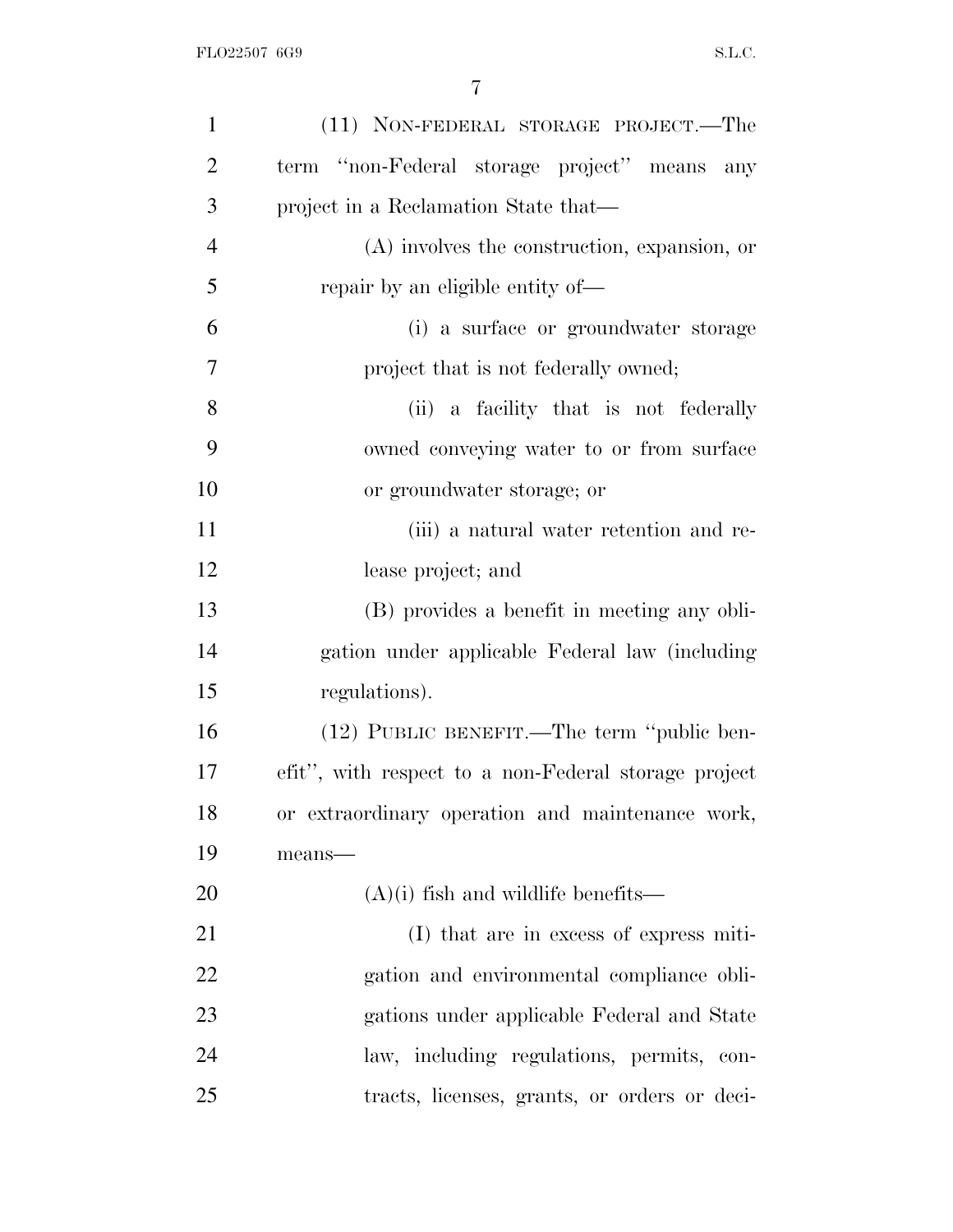| $\mathbf{1}$   | sions from Federal and State courts, in ef-          |
|----------------|------------------------------------------------------|
| $\overline{2}$ | fect on the date on which amounts are                |
| 3              | made available for the applicable project            |
| $\overline{4}$ | under this Act; and                                  |
| 5              | (II) including incremental level 4                   |
| 6              | flows for managed land entitled to receive           |
| 7              | level 2 refuge water;                                |
| 8              | (ii) flood control benefits;                         |
| 9              | (iii) recreational benefits;                         |
| 10             | (iv) water quality benefits that are in ex-          |
| 11             | cess of the obligations described in clause $(i)(I)$ |
| 12             | of subparagraph $(A)$ ; and                          |
| 13             | (v) any other benefits that are nonreim-             |
| 14             | bursable under the reclamation laws;                 |
| 15             | (B) drinking water supply for disadvan-              |
| 16             | taged communities, including through ground-         |
| 17             | water recharge, the benefits of which are in ex-     |
| 18             | cess of the obligations described in clause $(i)(I)$ |
| 19             | of subparagraph $(A)$ ;                              |
| 20             | (C) emergency drinking water supply used             |
| 21             | in response to a disaster declaration by a Gov-      |
| 22             | ernor; and                                           |
| 23             | (D) energy savings benefits, including—              |
| 24             | (i) the value of associated greenhouse               |
| 25             | gas reductions; and                                  |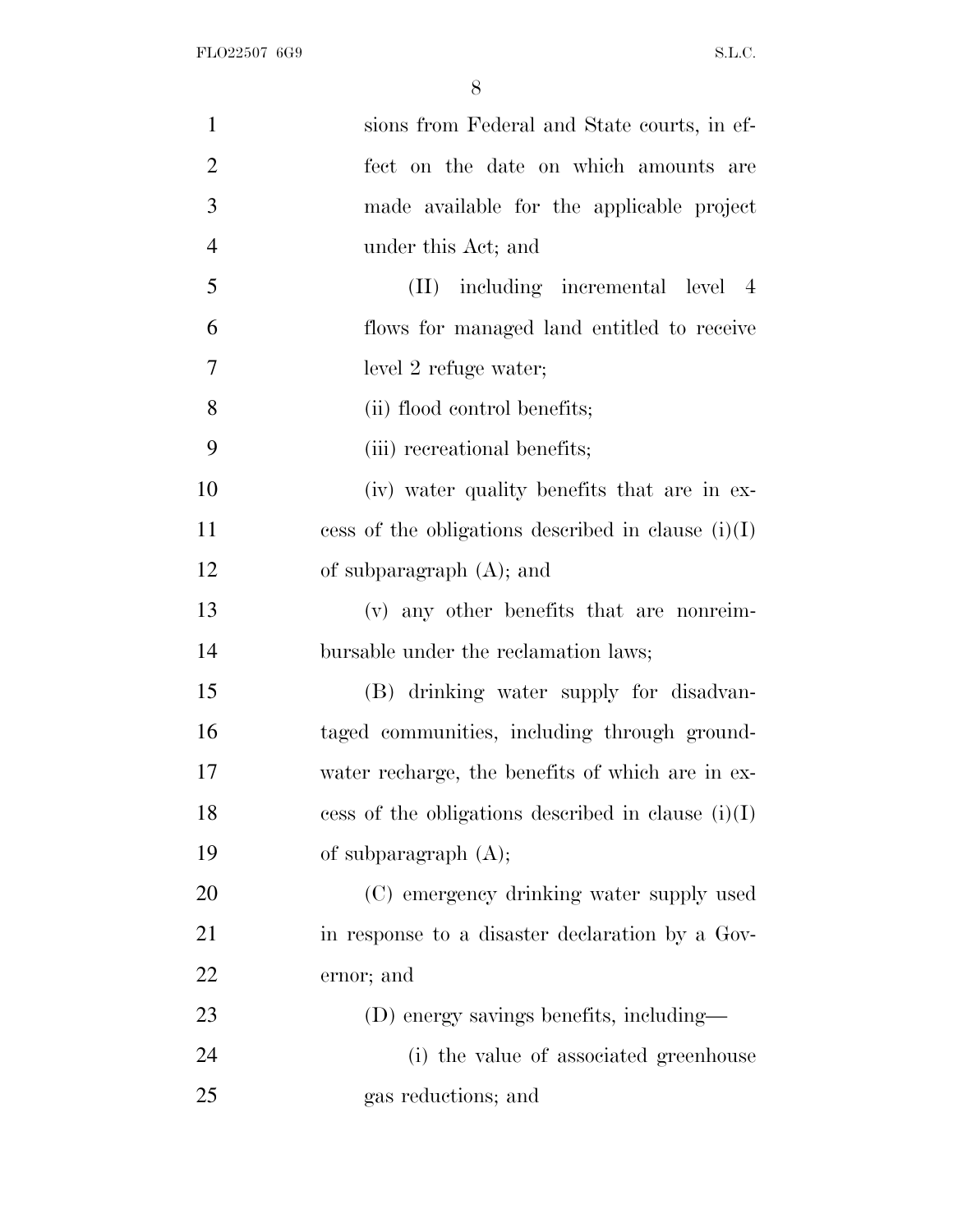FLO22507 6G9 S.L.C.

|                | (ii) any reduction in energy costs for               |
|----------------|------------------------------------------------------|
| $\overline{2}$ | Federal taxpayers, such as reduced water             |
|                | delivery costs for water providing fish and          |
|                | wildlife benefits.                                   |
|                | (13) QUALIFIED PARTNER.—The term "quali-             |
|                | fied partner" means a nonprofit organization oper-   |
|                | ating in a Reclamation State that is acting with the |
|                | written support of an eligible entity.               |
|                | (14) RECLAMATION LAWS.—The term "rec-                |
|                | lamation laws" means Federal reclamation law (the    |
|                | Act of June 17, 1902 (32 Stat. 388, chapter 1093),   |
| 12             | and Acts supplemental to and amendatory of that      |
|                | Act $(43 \text{ U.S.C. } 371 \text{ et seq.})).$     |
|                | (15) RECLAMATION STATE.—The term "Rec-               |
|                | lamation State" has the meaning given the term in    |
|                | section 4014 of the Water Infrastructure Improve-    |
|                | ments for the Nation Act (43 U.S.C. 390b note;       |
|                | Public Law 114-322).                                 |
|                | (16) SECRETARY.—The term "Secretary"                 |
|                | means the Secretary of the Interior.                 |
|                | (17) STORAGE PROJECT.—The term "storage              |
|                | project" means a Federal storage project or a non-   |
|                | Federal storage project.                             |
|                | (18) WATER RECYCLING PROJECT.—The term               |
|                | "water recycling project" means a project provided   |
|                |                                                      |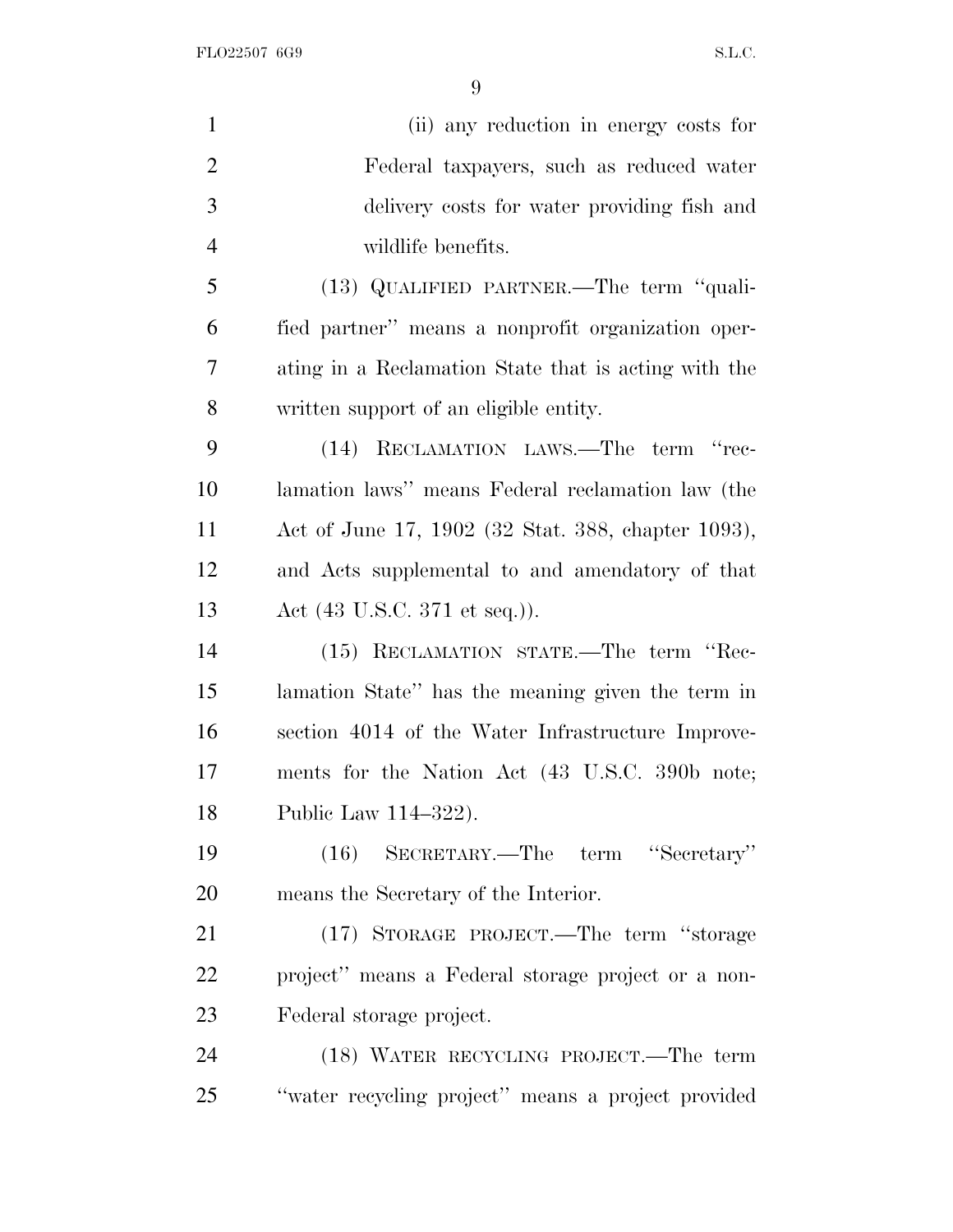| $\mathbf{1}$   | a grant under section $1602(f)$ of the Reclamation           |
|----------------|--------------------------------------------------------------|
| $\overline{2}$ | Wastewater and Groundwater Study and Facilities              |
| 3              | Act $(43 \text{ U.S.C. } 390h(f)).$                          |
| $\overline{4}$ | (19) WATERSHED.—The term "watershed" in-                     |
| 5              | cludes-                                                      |
| 6              | (A) an entire watershed; or                                  |
| 7              | (B) any portion of a watershed, including                    |
| 8              | the upper or lower reaches of the watershed.                 |
| 9              | (20) WATERSHED RESTORATION PLAN.—The                         |
| 10             | term "watershed restoration plan" means a plan ap-           |
| 11             | proved by the Secretary that would provide benefits          |
| 12             | to the affected watershed from a non-Federal stor-           |
| 13             | age project and other projects and activities, includ-       |
| 14             | $ing$ —                                                      |
| 15             | $(A)(i)$ restoration of fish and wildlife habi-              |
| 16             | tat or flows; or                                             |
| 17             | (ii) water quality benefits; and                             |
| 18             | (B) water supply benefits.                                   |
| 19             | <b>TITLE I-INFRASTRUCTURE</b>                                |
| 20             | <b>DEVELOPMENT</b>                                           |
| 21             | SEC. 101. COMPETITIVE GRANT PROGRAM FOR THE FUND-            |
| 22             | ING OF WATER RECYCLING PROJECTS.                             |
| 23             | (a) AUTHORIZATION OF NEW WATER RECYCLING                     |
| 24             | <b>PROJECTS.</b> —Section 1602 of the Reclamation Wastewater |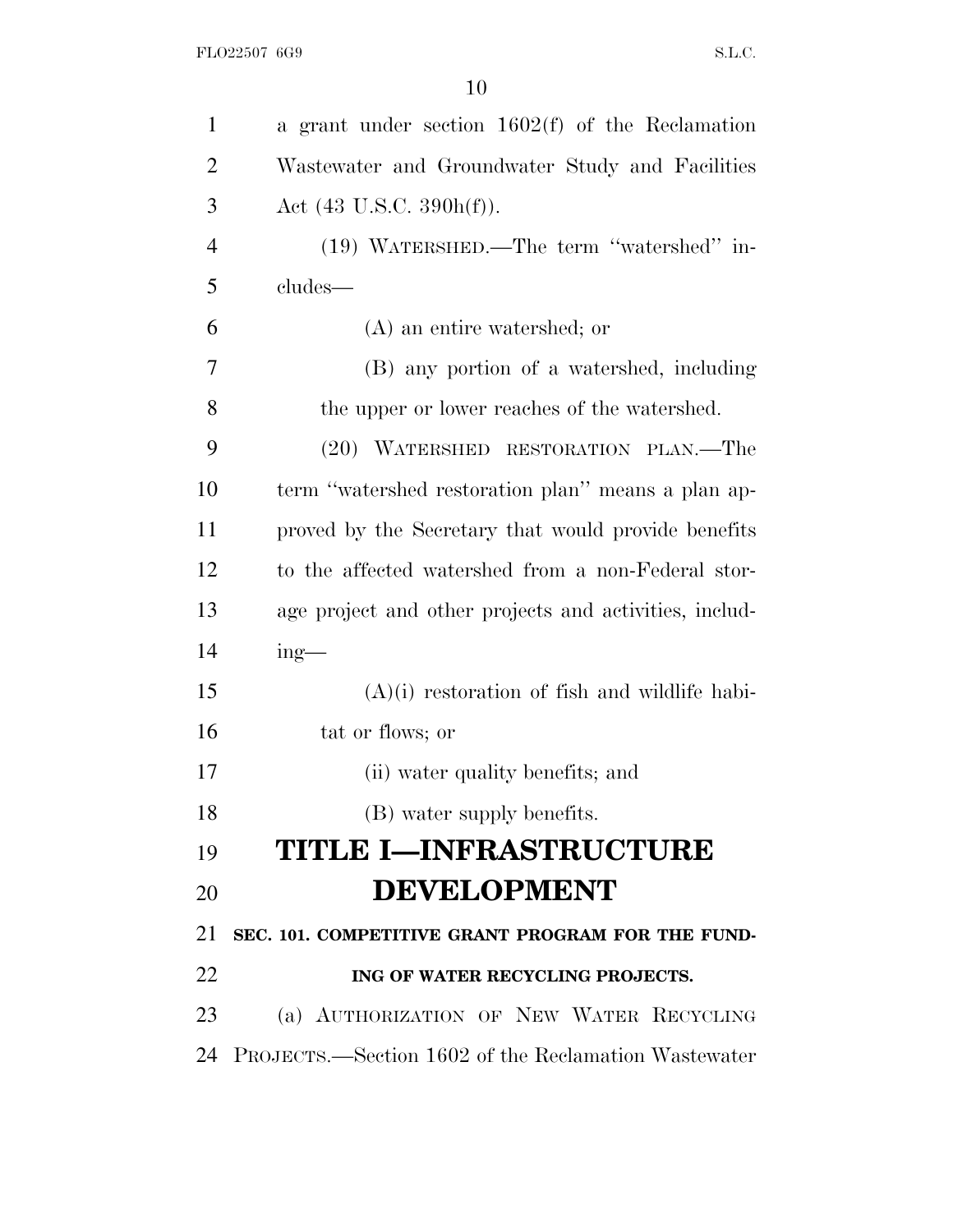| $\mathbf{1}$   | and Groundwater Study and Facilities Act (43 U.S.C. |
|----------------|-----------------------------------------------------|
| $\overline{2}$ | 390h) is amended—                                   |
| 3              | (1) in subsection (e)(2)(B), by striking "in ac-    |
| $\overline{4}$ | cordance with the reclamation laws"; and            |
| 5              | $(2)$ in subsection $(f)$ —                         |
| 6              | $(A)$ in paragraph $(1)$ , by striking ", subject   |
| 7              | to subsection $(g)(2)$ "; and                       |
| 8              | $(B)$ by striking paragraph $(2)$ and all that      |
| 9              | follows through the end of subsection (g) and       |
| 10             | inserting the following:                            |
| 11             | "(2) PRIORITIES AND DIVERSITY OF PROJECT            |
| 12             | TYPES.—In providing grants under paragraph (1),     |
| 13             | the Secretary shall—                                |
| 14             | "(A) give priority to projects that—                |
| 15             | "(i) are likely to provide a more-reli-             |
| 16             | able water supply for a unit of State or            |
| 17             | local government;                                   |
| 18             | "(ii) are likely to increase the water              |
| 19             | management flexibility and reduce impacts           |
| 20             | on environmental resources; or                      |
| 21             | "(iii) provide multiple benefits, includ-           |
| 22             | ing water supply reliability, ecosystem ben-        |
| 23             | efits, system reliability benefits, ground-         |
| 24             | water management and enhancements, and              |
| 25             | water quality improvements; and                     |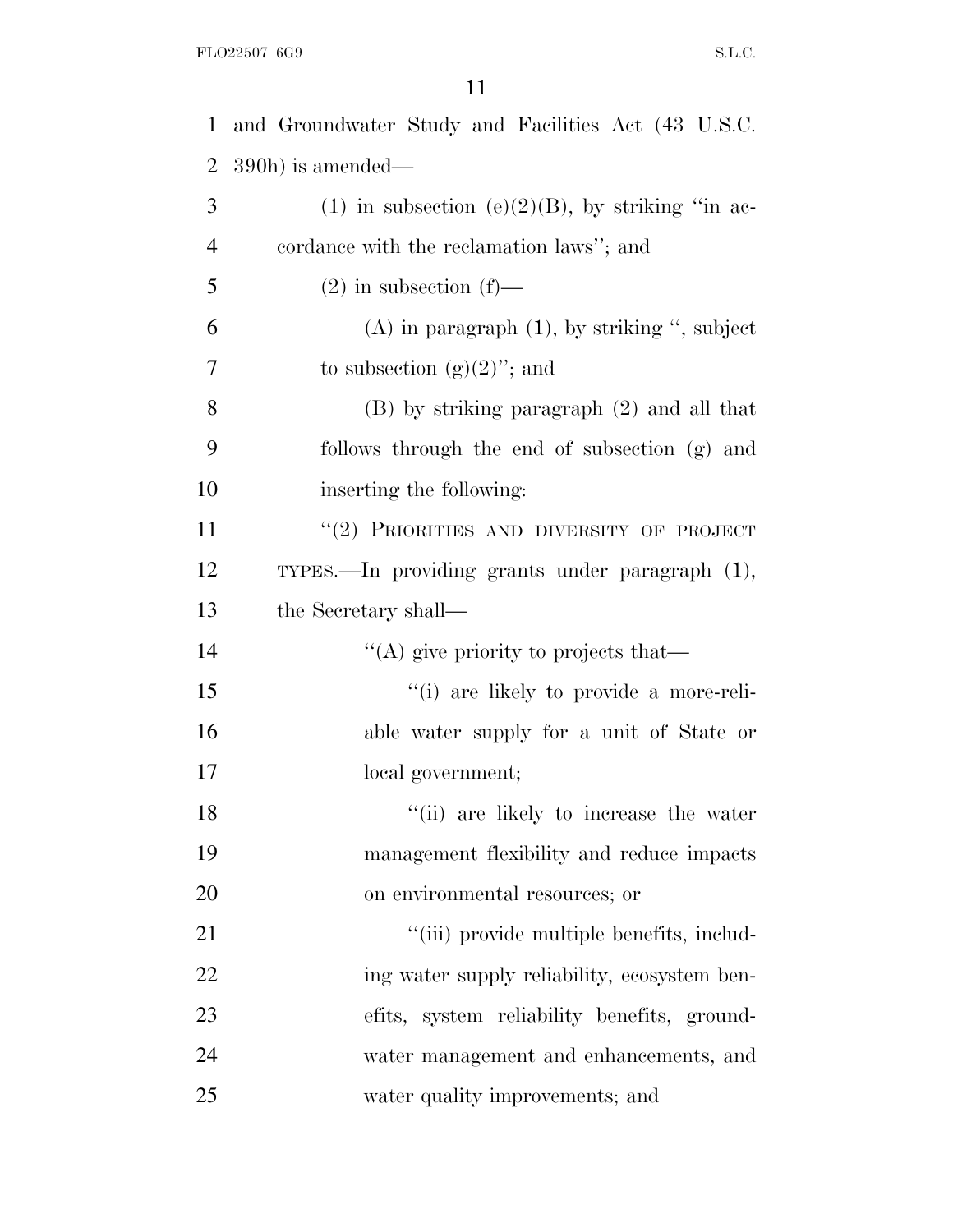| $\mathbf{1}$   | "(B) take into consideration selecting a di-                          |
|----------------|-----------------------------------------------------------------------|
| $\overline{2}$ | versity of project types, including projects that                     |
| 3              | serve-                                                                |
| $\overline{4}$ | "(i) a region or more than 1 commu-                                   |
| 5              | nity;                                                                 |
| 6              | "(ii) a rural or small community; or                                  |
| 7              | "(iii) an urban community or city.                                    |
| 8              | "(g) AUTHORIZATION OF APPROPRIATIONS.-In ad-                          |
| 9              | to amounts made available under section<br>dition                     |
| 10             | $40901(4)(A)$ of the Infrastructure Investment and Jobs               |
| 11             | Act $(43 \text{ U.S.C. } 3201(4)(A))$ , there is authorized to be ap- |
| 12             | propriated to the Secretary to carry out subsections (e)              |
| 13             | and $(f)$ \$300,000,000 for the period of fiscal years 2024           |
| 14             | through $2028$ .".                                                    |
| 15             | (b) LIMITATION ON FUNDING.—Section $1631(d)$ of                       |
| 16             | the Reclamation Wastewater and Groundwater Study and                  |
|                | 17 Facilities Act $(43 \text{ U.S.C. } 390h-13(d))$ is amended—       |
| 18             | $(1)$ in paragraph $(1)$ —                                            |
| 19             | (A) by striking "by paragraph $(2)$ " and in-                         |
| 20             | serting "in paragraphs $(2)$ and $(3)$ "; and                         |
| 21             | (B) striking "\$20,000,000 (October 1996                              |
| 22             | prices)" and inserting " $$50,000,000$ (in prices                     |
| 23             | as determined for January 2022)"; and                                 |
| 24             | $(2)$ in paragraph $(2)$ —                                            |
| 25             | $(A)$ in subparagraph $(B)$ —                                         |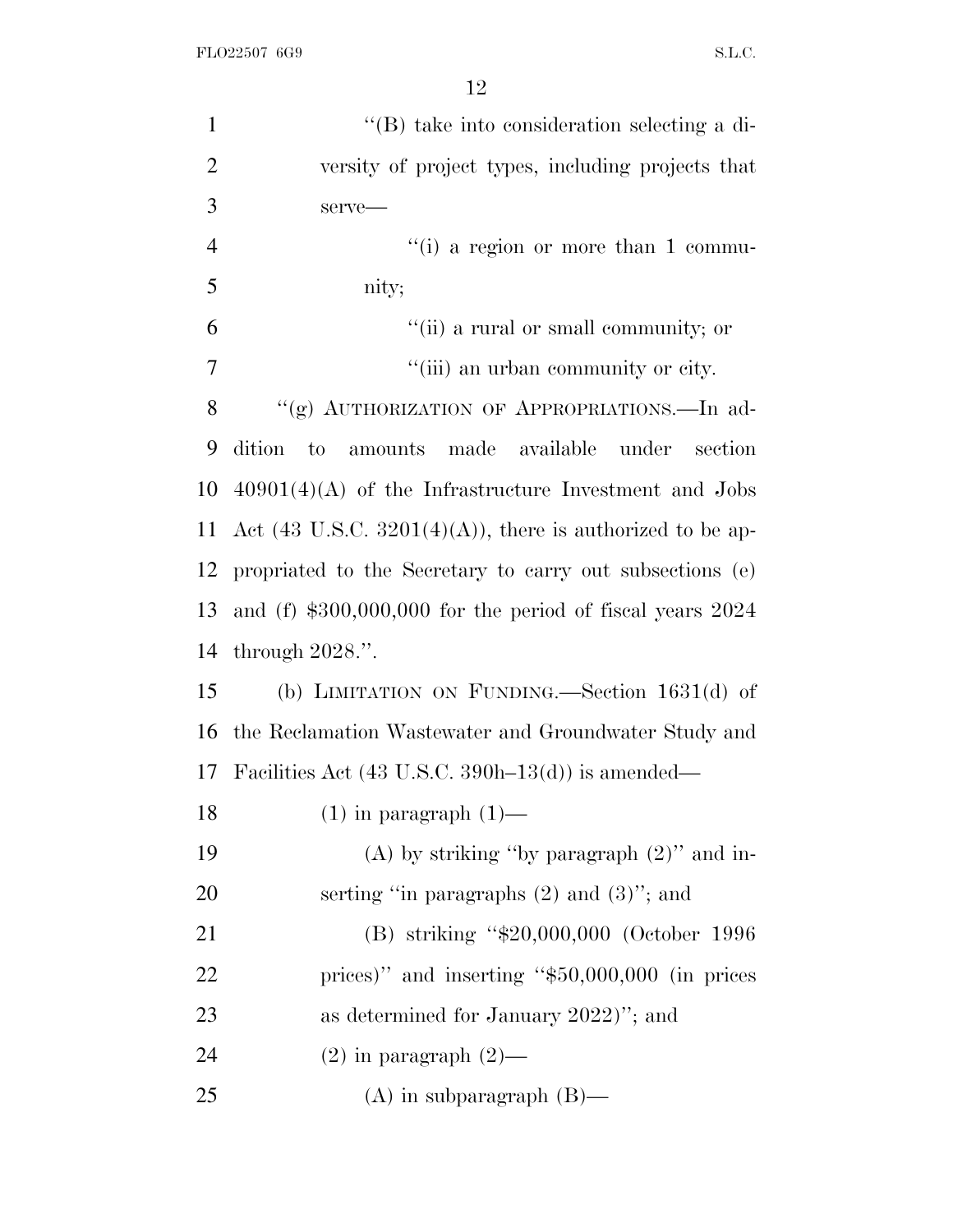FLO22507 6G9 S.L.C.

| $\mathbf{1}$   | (i) by striking " $(B)$ In the case" and                   |
|----------------|------------------------------------------------------------|
| $\overline{2}$ | inserting the following:                                   |
| 3              | "(B) SAN GABRIEL BASIN.—In the case";                      |
| $\overline{4}$ | and                                                        |
| 5              | (ii) by indenting clauses (i) and (ii)                     |
| 6              | appropriately; and                                         |
| $\overline{7}$ | (B) by striking $\lq(2)(A)$ Subject to" and in-            |
| 8              | serting the following:                                     |
| 9              | "(2) PROJECTS FUNDED AS OF 2021.—The Fed-                  |
| 10             | eral share of the cost of any single project author-       |
| 11             | ized under this title shall be $$20,000,000$ (October      |
| 12             | 1996 prices) if the project has received that amount       |
| 13             | as of December 31, 2021.                                   |
| 14             | $``(3)$ OLDER PROJECTS.—                                   |
| 15             | "(A) IN GENERAL.—Subject to".                              |
| 16             | SEC. 102. ANNUAL REPORT TO CONGRESS.                       |
| 17             | (a) ANNUAL REPORTS.—Not later than February 1              |
|                | 18 of each year, the Secretary shall develop and submit to |
| 19             | the authorizing committees of Congress an annual report,   |
| 20             | to be entitled "Report to Congress on Future Storage"      |
| 21             | Project Development", that—                                |
| 22             | (1) identifies, with respect to Federal storage            |
| 23             | projects and non-Federal storage projects—                 |
| 24             | (A) each feasibility report that—                          |
|                |                                                            |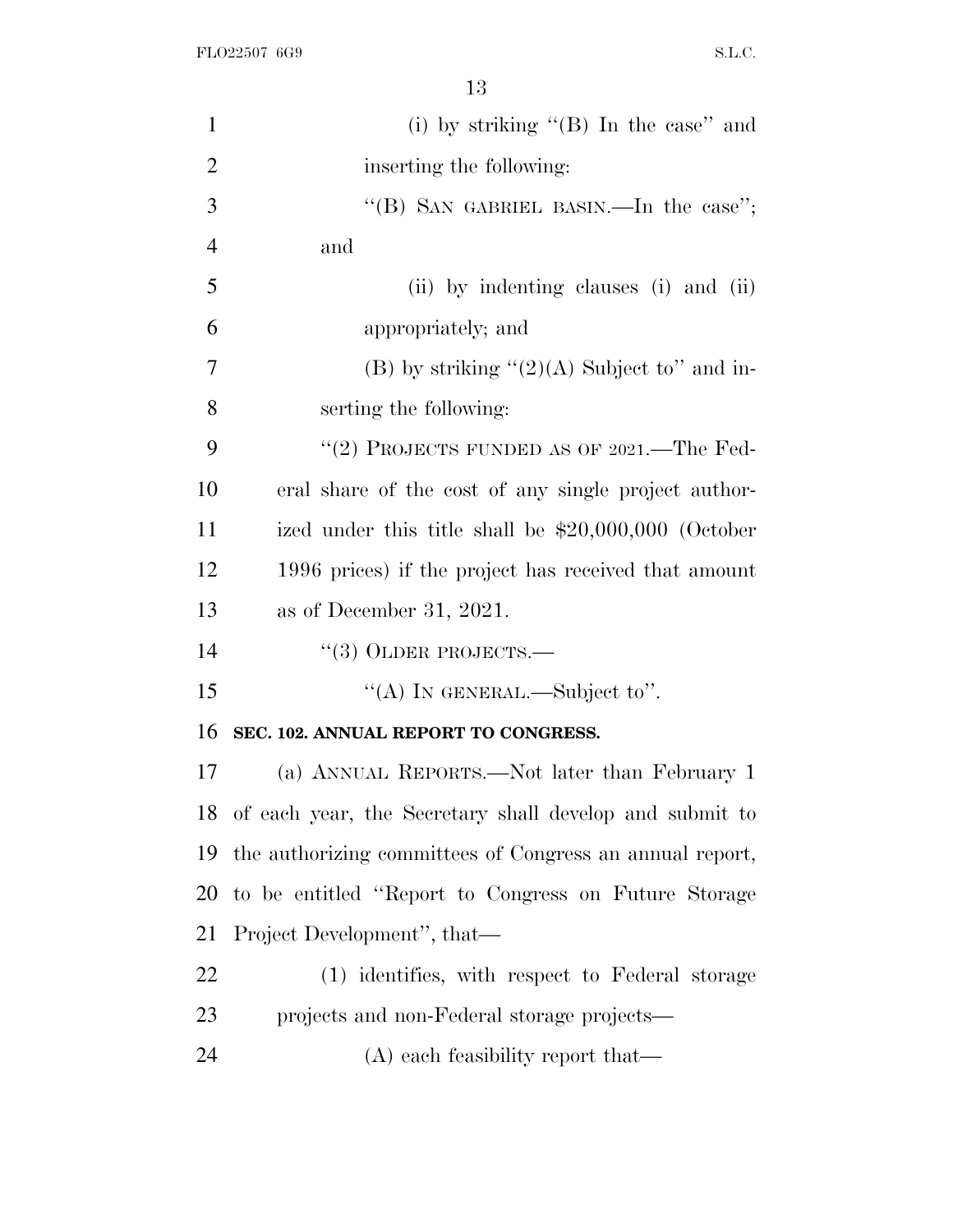| $\mathbf{1}$   | meets the criteria established<br>(i)                 |
|----------------|-------------------------------------------------------|
| $\overline{2}$ | under subsection $(e)(1)(A)$ ; and                    |
| 3              | (ii) is recommended by the Secretary                  |
| $\overline{4}$ | for congressional authorization for con-              |
| 5              | struction;                                            |
| 6              | (B) each proposed feasibility study sub-              |
| 7              | mitted to the Secretary by an eligible entity         |
| 8              | pursuant to subsection (b) that meets the cri-        |
| 9              | teria established under subsection $(c)(1)(A);$       |
| 10             | (C) any proposed modification to an au-               |
| 11             | thorized project that meets the criteria estab-       |
| 12             | lished under subsection $(c)(1)(A)$ that is—          |
| 13             | (i) submitted to the Secretary by an                  |
| 14             | eligible entity pursuant to subsection (b);           |
| 15             | or                                                    |
| 16             | (ii) identified by the Secretary for au-              |
| 17             | thorization; and                                      |
| 18             | (2) provides a status update for each feasibility     |
| 19             | study for a Federal storage project that is under     |
| 20             | evaluation during the period covered by the report    |
| 21             | and is intended to meet the criteria established      |
| <u>22</u>      | under subsection $(e)(1)(A)$ , including identifying— |
| 23             | (A) the initiation date of the feasibility            |
| 24             | study;                                                |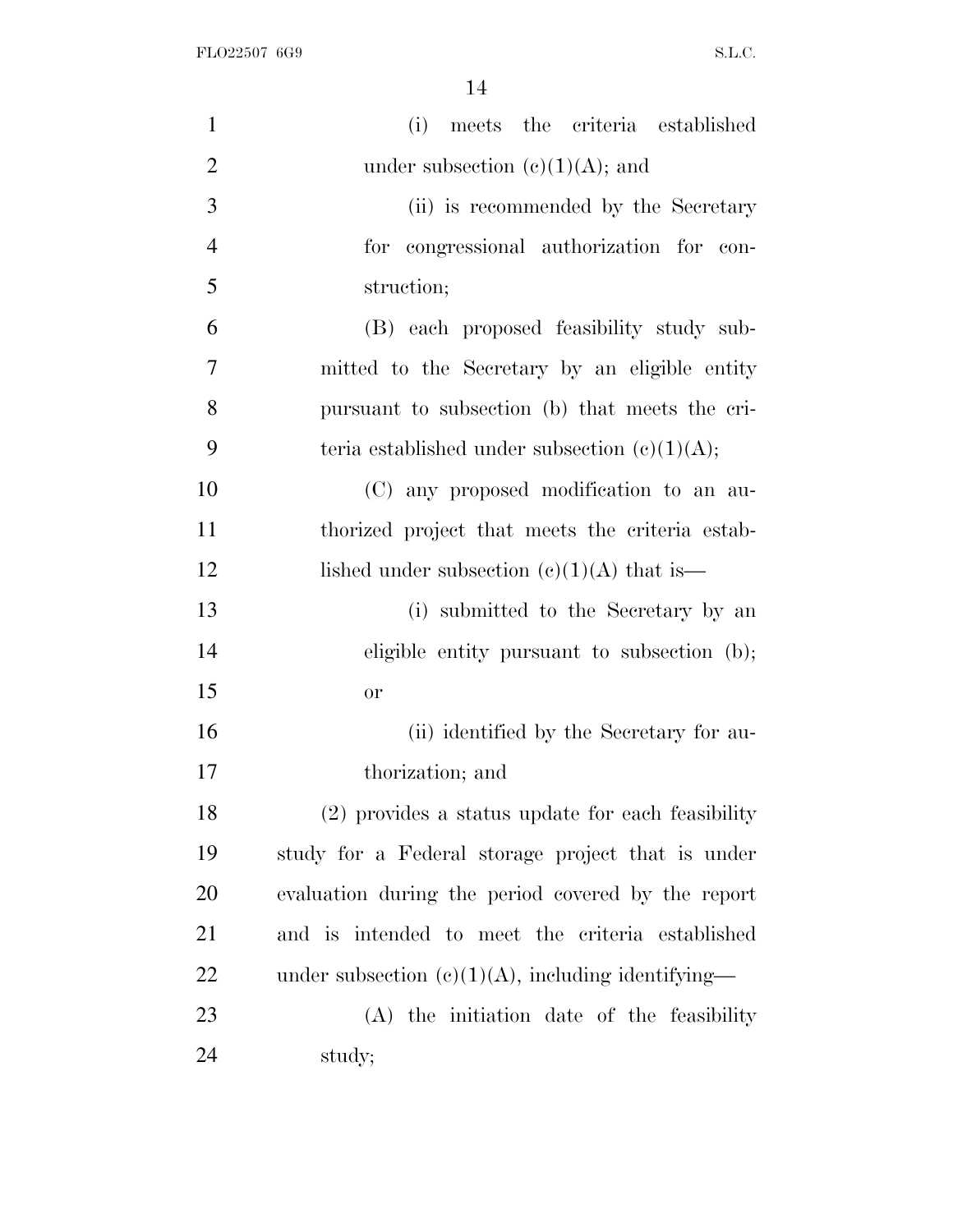| $\mathbf{1}$   | (B) the percentage completion of the feasi-             |
|----------------|---------------------------------------------------------|
| $\overline{2}$ | bility study; and                                       |
| 3              | (C) the expected completion date of the                 |
| 4              | feasibility study.                                      |
| 5              | (b) REQUESTS FOR PROPOSALS.—                            |
| 6              | (1) PUBLICATION.—Not later than May 1 of                |
| 7              | each year, the Secretary shall publish a notice re-     |
| 8              | questing proposals from eligible entities for proposed  |
| 9              | feasibility studies and proposed modifications to au-   |
| 10             | thorized projects to be included in the annual report.  |
| 11             | (2) DEADLINE FOR REQUESTS.—The Secretary                |
| 12             | shall include in each notice required under this sub-   |
| 13             | section a requirement that eligible entities submit to  |
| 14             | the Secretary any proposals described in paragraph      |
| 15             | $(1)$ by not later than 120 days after the date of pub- |
| 16             | lication of the notice in order for the proposals to be |
| 17             | considered for inclusion in the annual report.          |
| 18             | (3) NOTIFICATION.—On the date of publication            |
| 19             | of each notice required by this subsection, the Sec-    |
| 20             | retary shall—                                           |
| 21             | (A) make the notice publicly available, in-             |
| <u>22</u>      | cluding on the internet; and                            |
| 23             | (B) provide written notification of the pub-            |
| 24             | lication to the authorizing committees of Con-          |
| 25             | gress.                                                  |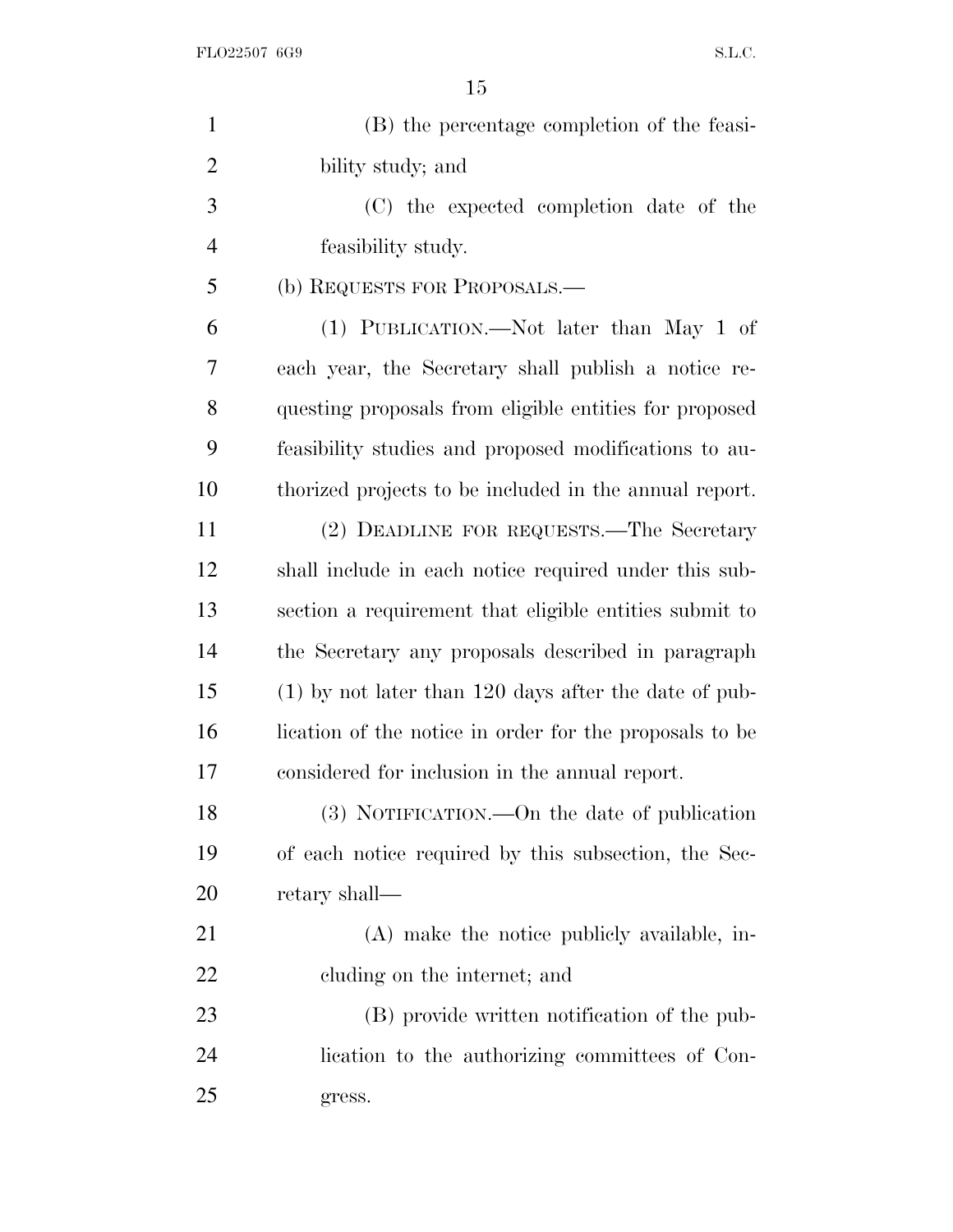| $\mathbf{1}$   | (c) CONTENTS.-                                |
|----------------|-----------------------------------------------|
| $\overline{2}$ | $(1)$ INCLUSIONS.—                            |
| 3              | (A) CRITERIA.—The Secretary shall in-         |
| $\overline{4}$ | clude in the annual report—                   |
| 5              | $(i)$ subject to subparagraph $(B)$ , a fea-  |
| 6              | sibility report or proposed feasibility study |
| 7              | for, or proposed modifications to, a Fed-     |
| 8              | eral storage project or non-Federal storage   |
| 9              | project that—                                 |
| 10             | (I) the Secretary determines is               |
| 11             | related to the missions and authorities       |
| 12             | of the Bureau of Reclamation;                 |
| 13             | (II) requires specific congres-               |
| 14             | sional authorization, including by an         |
| 15             | Act of Congress;                              |
| 16             | (III) the Secretary determines                |
| 17             | could be eligible for design, study, or       |
| 18             | construction; and                             |
| 19             | (IV) has not been authorized by               |
| 20             | Congress; and                                 |
| 21             | (ii) a list of, as of the date of the an-     |
| 22             | nual report—                                  |
| 23             | (I)<br>each<br>non-Federal<br>storage         |
| 24             | project that is under construction;           |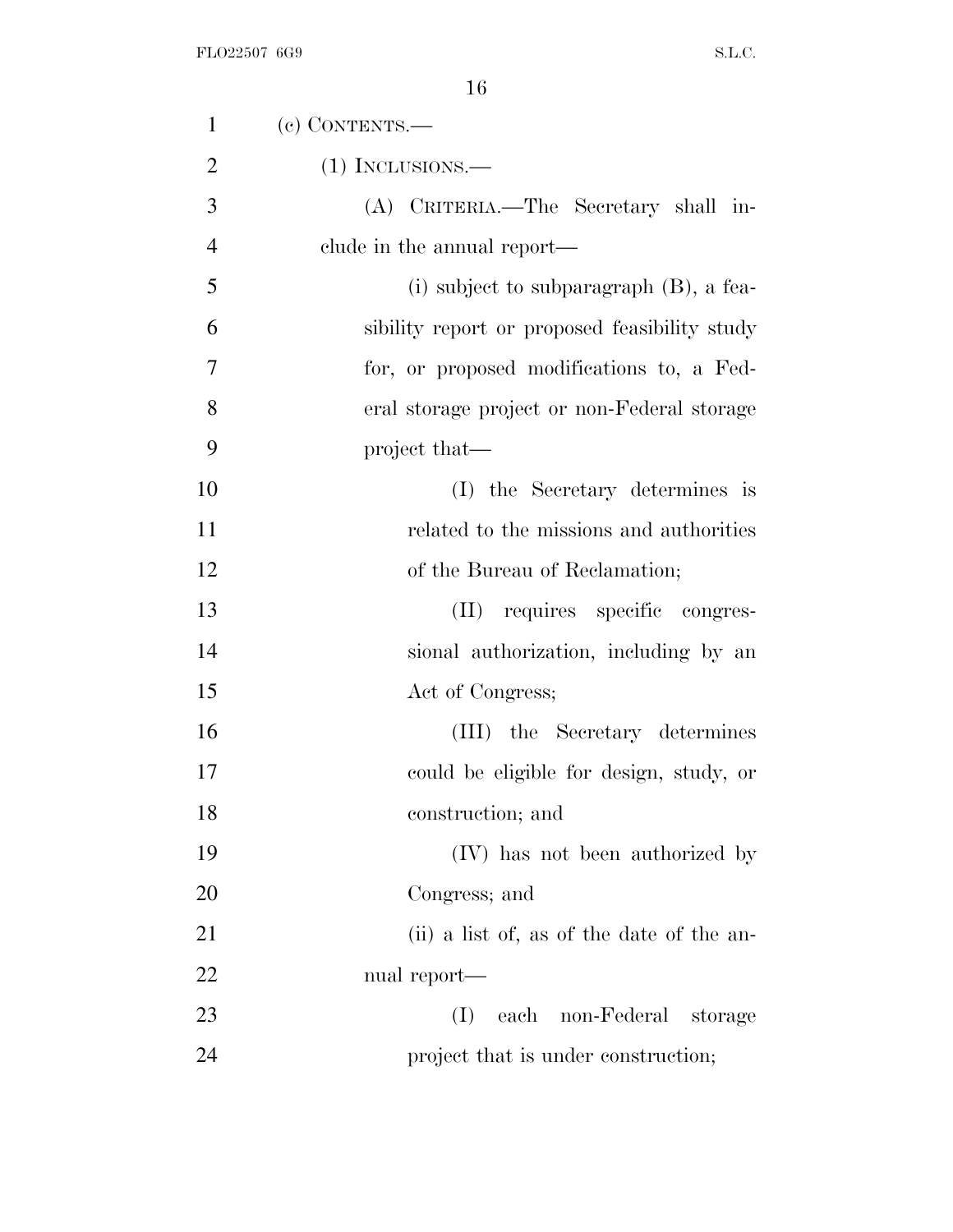| $\mathbf{1}$   | (II) each feasibility study that is               |
|----------------|---------------------------------------------------|
| $\overline{2}$ | being conducted for non-Federal stor-             |
| 3              | age projects; and                                 |
| $\overline{4}$ | (III) the amount of appropriated                  |
| 5              | funding that the Secretary has award-             |
| 6              | ed to each project or feasibility study           |
| 7              | listed under subclause $(I)$ or $(II)$ .          |
| 8              | (B) LIMITATIONS.—Notwithstanding sub-             |
| 9              | paragraph $(A)(i)$ —                              |
| 10             | (i) a feasibility study shall not be in-          |
| 11             | cluded in an annual report if the feasibility     |
| 12             | study was included in any previous annual         |
| 13             | report; and                                       |
| 14             | (ii) a feasibility report for a non-Fed-          |
| 15             | eral storage project shall not be included in     |
| 16             | an annual report unless the project has a         |
| 17             | Federal<br>cost-share of<br>than<br>more          |
| 18             | \$250,000,000.                                    |
| 19             | DESCRIPTION OF BENEFITS.—The<br>(C)               |
| 20             | Secretary shall describe in the annual report, to |
| 21             | the extent applicable and practicable, for each   |
| 22             | proposed feasibility study and proposed modi-     |
| 23             | fication to an authorized project included in the |
| 24             | annual report, the benefits of each project or    |
| 25             | proposed modification.                            |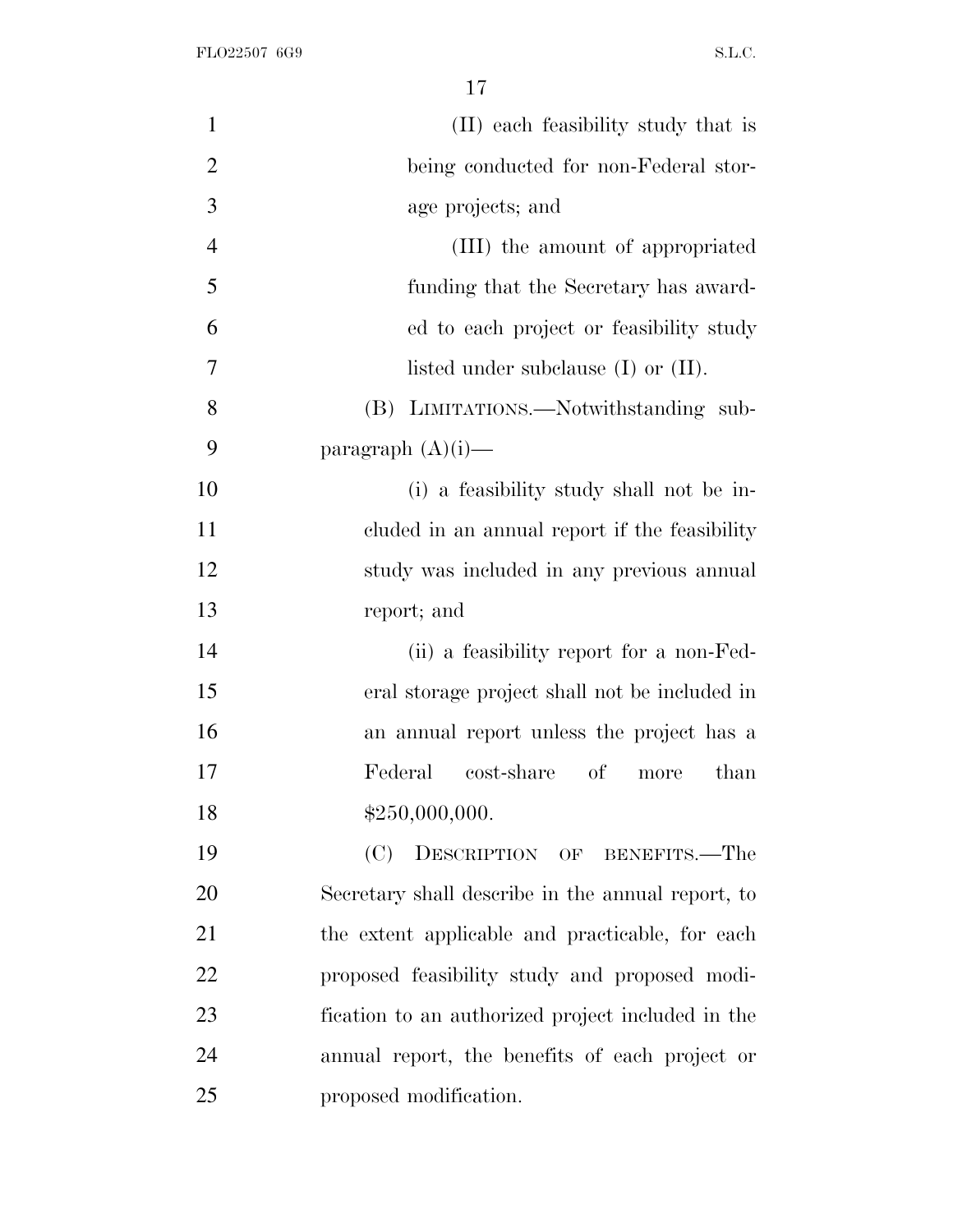| $\mathbf{1}$   | (D)<br>IDENTIFICATION OF OTHER<br>FAC-               |
|----------------|------------------------------------------------------|
| $\overline{2}$ | TORS.—The Secretary shall identify in the an-        |
| 3              | nual report, to the extent practicable—              |
| $\overline{4}$ | (i) for each proposed feasibility study              |
| 5              | included in the annual report, the eligible          |
| 6              | entity that submitted the proposed project           |
| 7              | study pursuant to subsection (b); and                |
| 8              | (ii) for each proposed feasibility study             |
| 9              | and proposed modification to a project in-           |
| 10             | cluded in the annual report, whether the             |
| 11             | eligible entity has demonstrated—                    |
| 12             | (I) that local support exists for                    |
| 13             | the proposed feasibility study or pro-               |
| 14             | posed modification to an authorized                  |
| 15             | project (including the project that is               |
| 16             | the subject of the proposed feasibility              |
| 17             | study or the proposed modification);                 |
| 18             | and                                                  |
| 19             | (II) the financial ability to pro-                   |
| 20             | vide the required non-Federal cost                   |
| 21             | share.                                               |
| 22             | (2) TRANSPARENCY.—The Secretary shall in-            |
| 23             | clude in the annual report, for each feasibility re- |
| 24             | port, proposed feasibility study, and proposed modi- |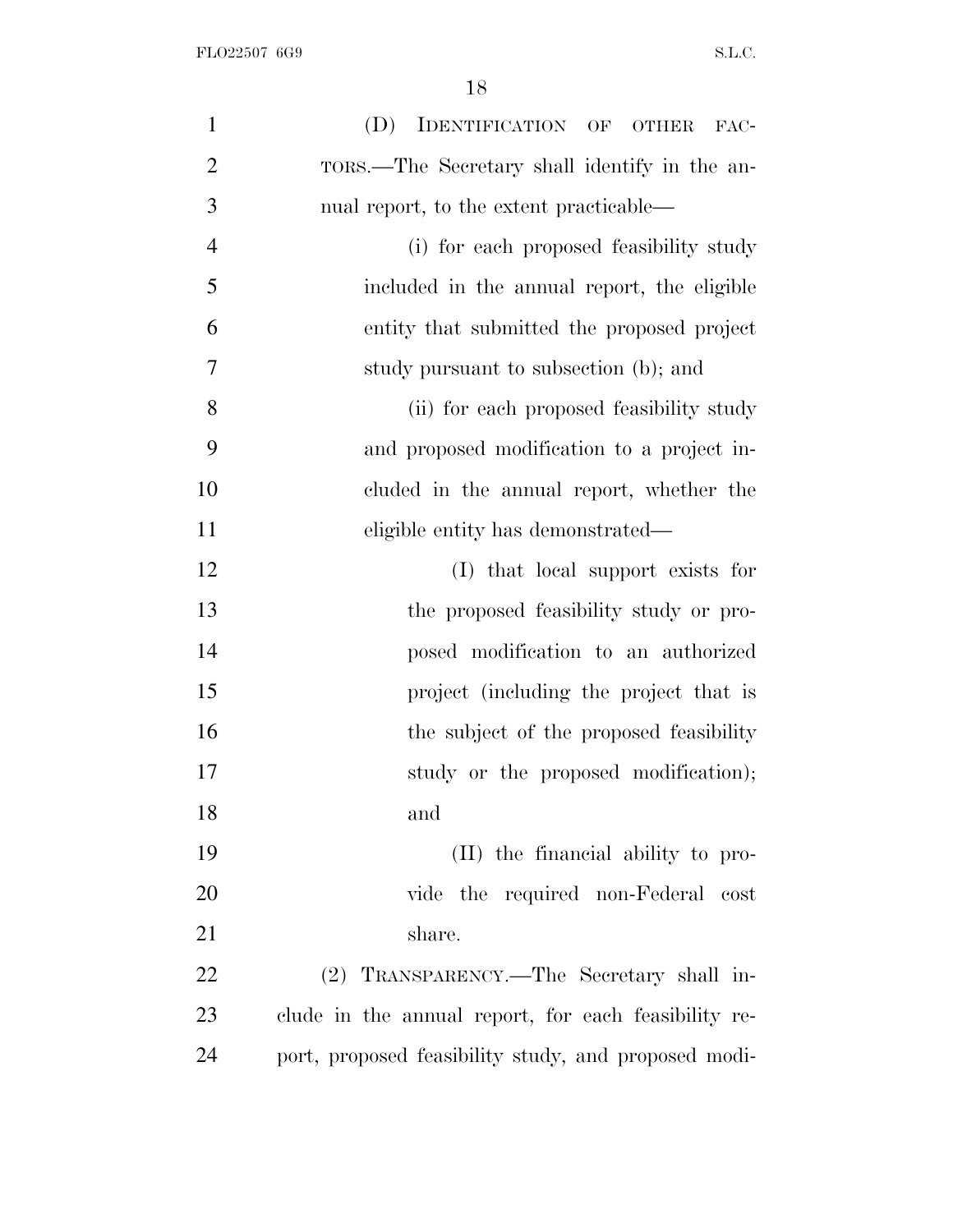| $\mathbf{1}$   | fication to a project included under paragraph     |
|----------------|----------------------------------------------------|
| $\overline{2}$ | $(1)(A)$ —                                         |
| 3              | (A) the name of the associated eligible en-        |
| $\overline{4}$ | tity, including the name of any eligible entity    |
| 5              | that has contributed, or is expected to con-       |
| 6              | tribute, a non-Federal share of the cost of—       |
| 7              | (i) the feasibility report;                        |
| 8              | (ii) the proposed feasibility study; or            |
| 9              | (iii) construction of-                             |
| 10             | (I) the project that is the subject                |
| 11             | $of$ —                                             |
| 12             | (aa) the feasibility report; or                    |
| 13             | (bb) the proposed feasibility                      |
| 14             | study; or                                          |
| 15             | (II) the proposed modification to                  |
| 16             | a project;                                         |
| 17             | (B) a letter or statement of support for the       |
| 18             | feasibility report, proposed feasibility study, or |
| 19             | proposed modification to a project from each       |
| 20             | associated eligible entity;                        |
| 21             | (C) the purpose of the feasibility report,         |
| 22             | proposed feasibility study, or proposed modi-      |
| 23             | fication to a project;                             |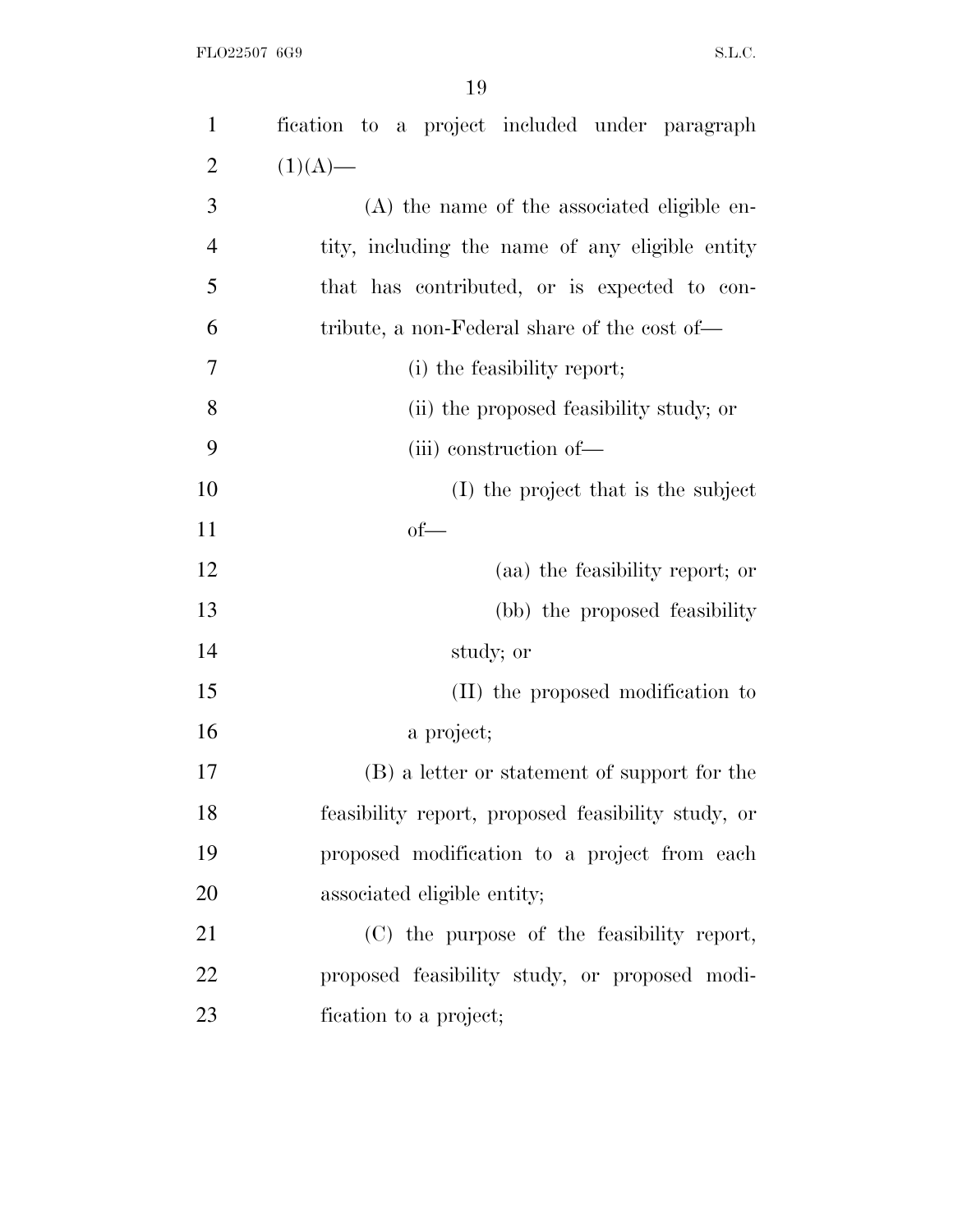| $\mathbf{1}$   | (D) an estimate, to the extent practicable,           |
|----------------|-------------------------------------------------------|
| $\overline{2}$ | of the Federal, non-Federal, and total costs of       |
| 3              | construction of-                                      |
| $\overline{4}$ | (i) the project that is the subject of                |
| 5              | the feasibility report; or                            |
| 6              | (ii) the proposed modification to an                  |
| $\overline{7}$ | authorized project; and                               |
| 8              | (E) an estimate, to the extent practicable,           |
| 9              | of the monetary and nonmonetary benefits of—          |
| 10             | (i) the project that is the subject of                |
| 11             | the feasibility report; or                            |
| 12             | (ii) the proposed modification to an                  |
| 13             | authorized project.                                   |
| 14             | (3) CERTIFICATION.—The Secretary shall in-            |
| 15             | clude in the annual report a certification stating    |
| 16             | each feasibility report, proposed feasibility<br>that |
| 17             | study, and proposed modification to a project in-     |
| 18             | cluded in the annual report meets the criteria estab- |
| 19             | lished under paragraph $(1)(A)$ .                     |
| 20             | $(4)$ APPENDIX.—                                      |
| 21             | (A) IN GENERAL.—The Secretary shall in-               |
| 22             | clude in the annual report an appendix listing        |
| 23             | the proposals submitted under subsection (b)          |
| 24             | that were not included in the annual report           |
| 25             | under paragraph $(1)(A)$ and a description of         |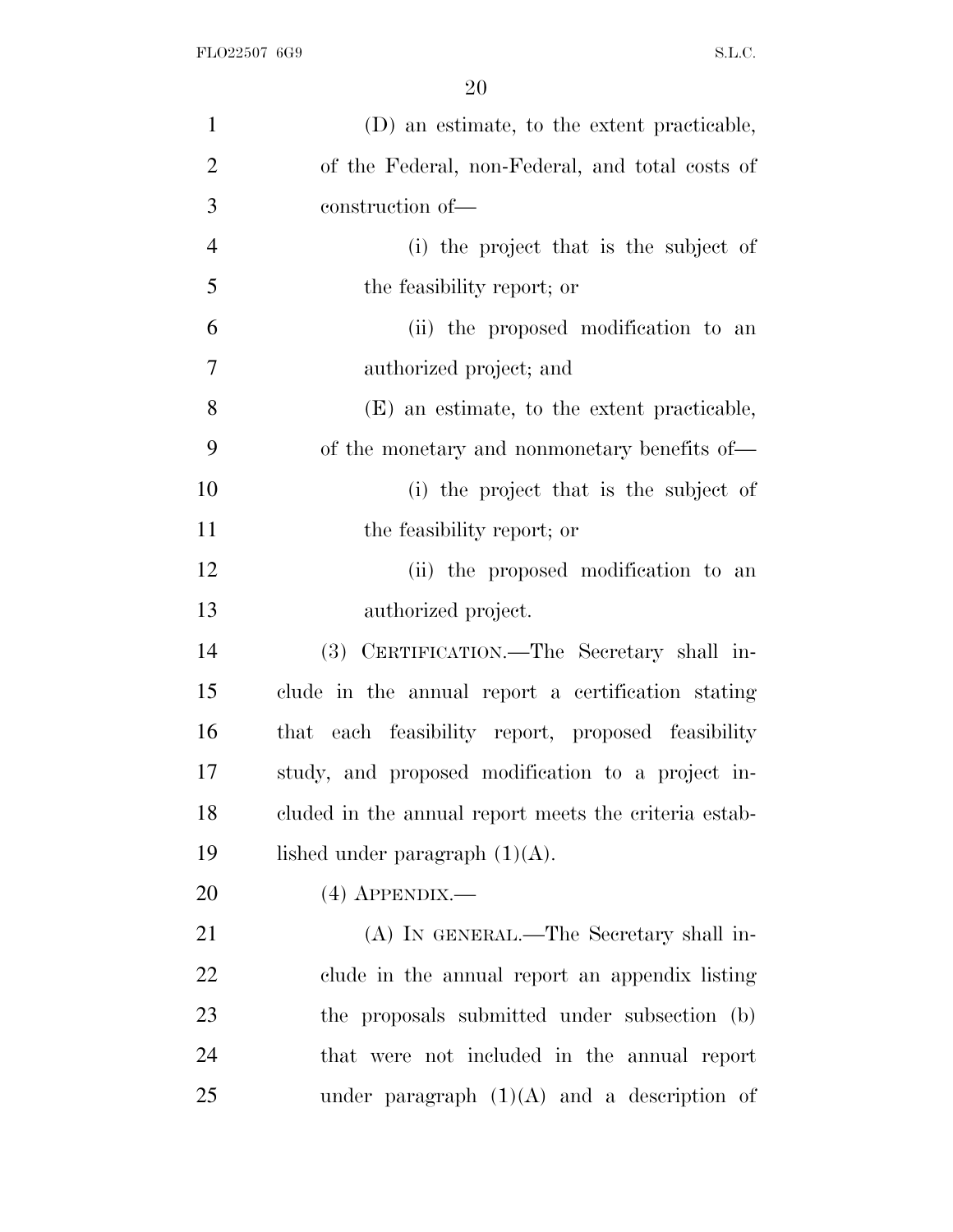| $\mathbf{1}$   | why the Secretary determined that those pro-               |
|----------------|------------------------------------------------------------|
| $\overline{2}$ | posals did not meet the criteria for inclusion             |
| 3              | under that paragraph.                                      |
| $\overline{4}$ | (B) LIMITATION.—The Secretary shall not                    |
| 5              | include—                                                   |
| 6              | (i) in an appendix under subpara-                          |
| 7              | graph (A) any proposal that meets the cri-                 |
| 8              | teria for inclusion in the annual report                   |
| 9              | solely on the basis of a determination by                  |
| 10             | the Secretary that the proposal requires                   |
| 11             | legislative changes to an authorized project               |
| 12             | or feasibility study; or                                   |
| 13             | (ii) in an appendix under subpara-                         |
| 14             | $graph(A)$ or any other part of the annual                 |
| 15             | report any proposal that meets the criteria                |
| 16             | for inclusion in the annual report solely on               |
| 17             | the basis of a policy of the Secretary.                    |
| 18             | (d) SPECIAL RULE FOR INITIAL ANNUAL REPORT.—               |
| 19             | Notwithstanding any other deadline under this section, the |
| 20             | Secretary shall—                                           |
| 21             | $(1)$ not later than 60 days after the date of en-         |
| 22             | actment of this Act, publish a notice required under       |
| 23             | subsection $(b)(1)$ ; and                                  |
| 24             | $(2)$ include in the notice a requirement that eli-        |
| 25             | gible entities submit to the Secretary any proposals       |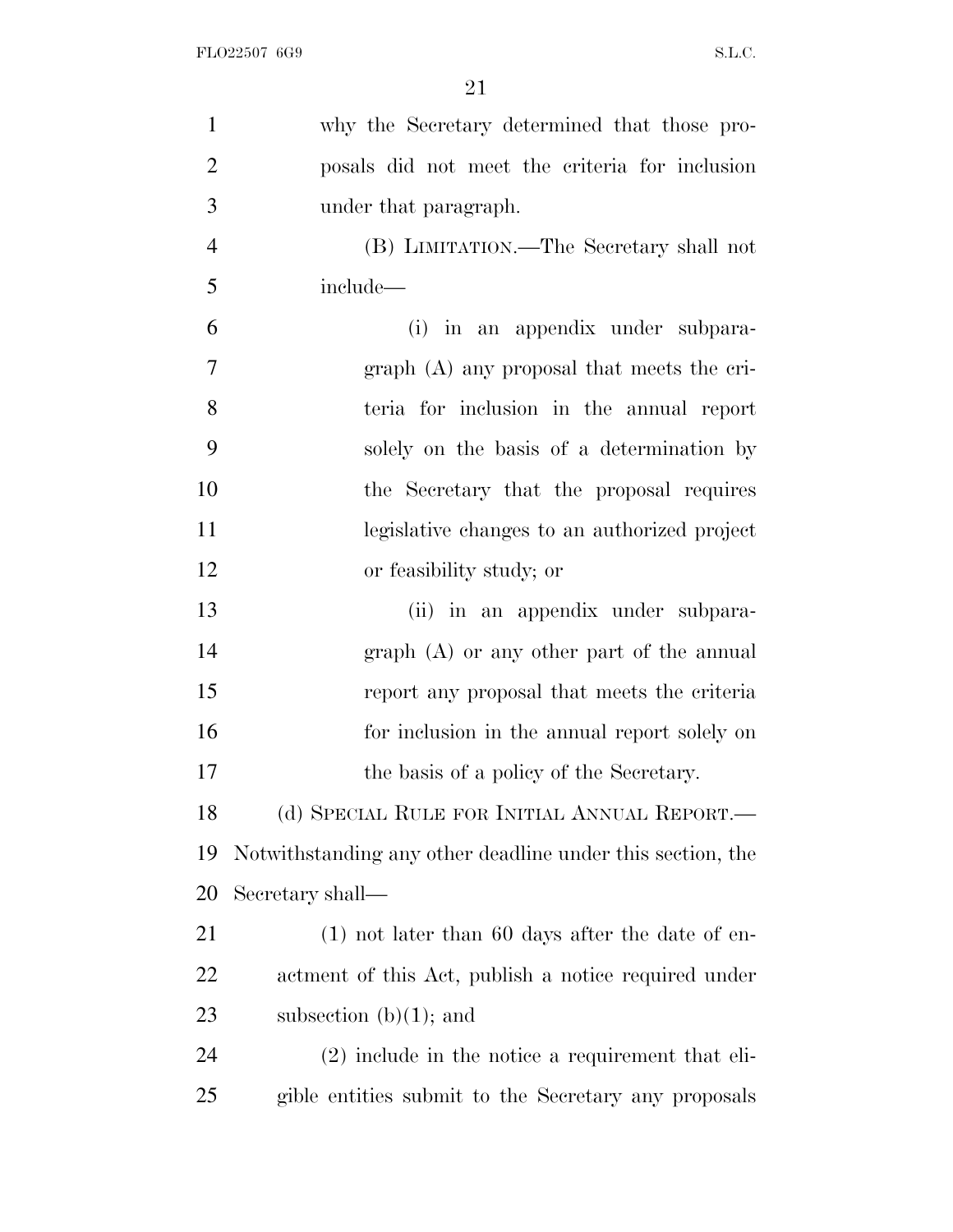described in subsection (b)(1) by not later than 120 days after the date of publication of the notice in order for the proposals to be considered for inclusion in the first annual report developed by the Secretary under this section. (e) PUBLICATION.—On submission of an annual re- port to Congress, the Secretary shall make the annual re- port publicly available, including through publication on the internet. **SEC. 103. STORAGE AND CONVEYANCE PROJECTS.** (a) DEFINITIONS.—In this section: (1) ELIGIBLE ENTITY.—The term ''eligible enti- ty'' means— (A) a State, Indian Tribe, municipality, ir- rigation district, water district, wastewater dis- trict, or other organization with water or power delivery authority; (B) a State, regional, or local authority, the members of which include 1 or more organi- zations with water or power delivery authority; or (C)(i) an agency established under State law for the joint exercise of powers; (ii) a combination of entities described in subparagraphs (A) and (B); or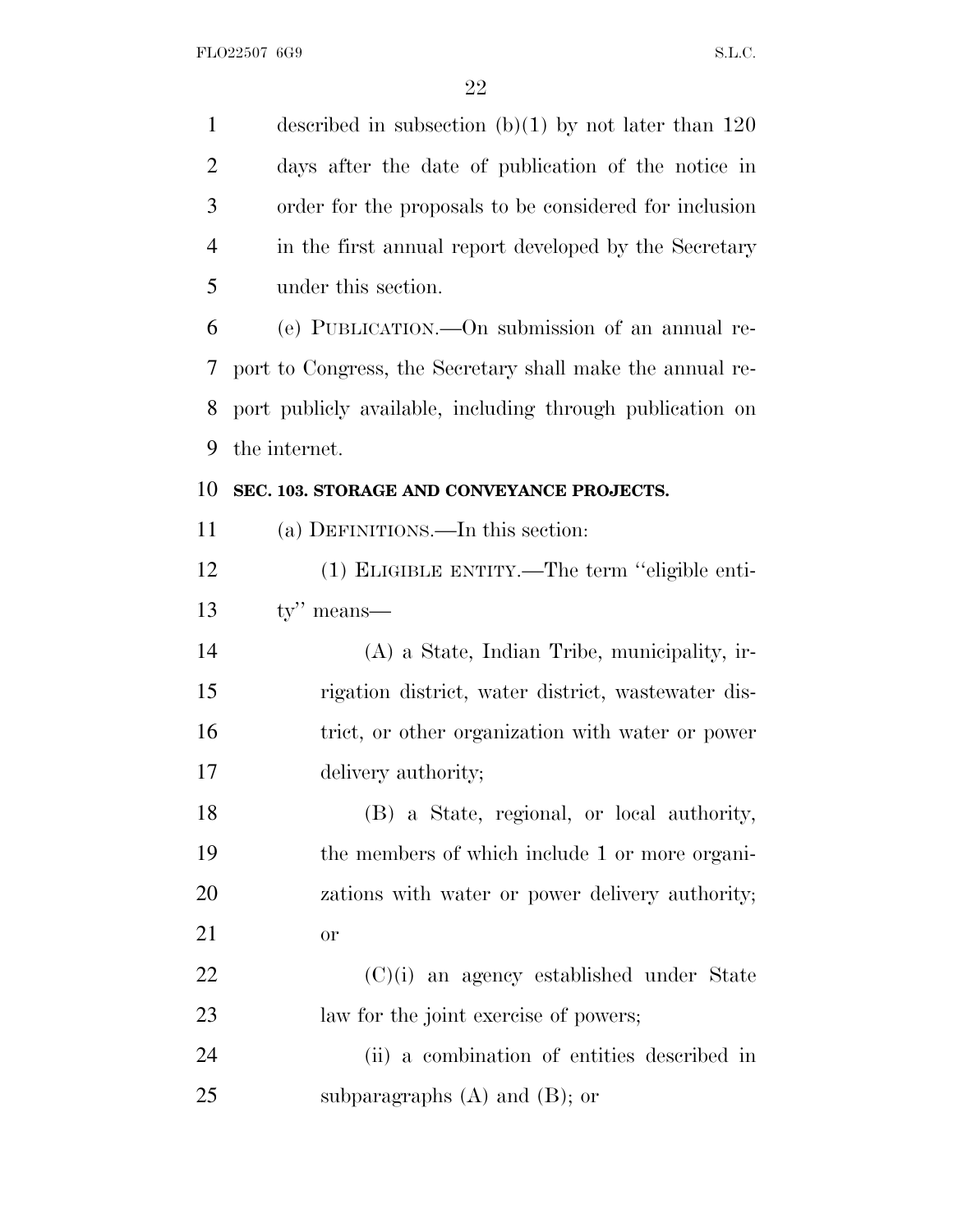FLO22507 6G9 S.L.C.

| $\mathbf{1}$   | (iii) with respect to a natural water reten-                |
|----------------|-------------------------------------------------------------|
| $\overline{2}$ | tion and release project, a qualified partner.              |
| 3              | ELIGIBLE PROJECT.—The term "eligible<br>(2)                 |
| $\overline{4}$ | project" means a project described in subsection (c).       |
| 5              | (3) PROGRAM.—The term "program" means                       |
| 6              | the grant program established under subsection (b).         |
| $\overline{7}$ | (4) RECLAMATION STATE.-The term "Rec-                       |
| 8              | lamation State" means a State or territory described        |
| 9              | in the first section of the Act of June $17, 1902$ (32)     |
| 10             | Stat. 388, chapter 1093; 43 U.S.C. 391).                    |
| 11             | (b) ESTABLISHMENT.—The Secretary shall establish            |
| 12             | a program to provide grants to eligible entities on a com-  |
| 13             | petitive basis for the study, planning, design, and con-    |
| 14             | struction of non-Federal storage projects that provide sub- |
| 15             | stantial water supply and other benefits to a Reclamation   |
| 16             | State in accordance with this section.                      |
| 17             | (c) ELIGIBLE PROJECT.—A project shall be eligible           |
| $18$ fo        | for a grant under this section if the project—              |
| 19             | (1) involves the construction or expansion by an            |
| 20             | eligible entity of—                                         |
| 21             | (A) a surface or groundwater storage                        |
| 22             | project that is not federally owned;                        |
| 23             | (B) a facility that is not federally owned                  |
| 24             | that conveys water to or from surface<br>or                 |
| 25             | groundwater storage; or                                     |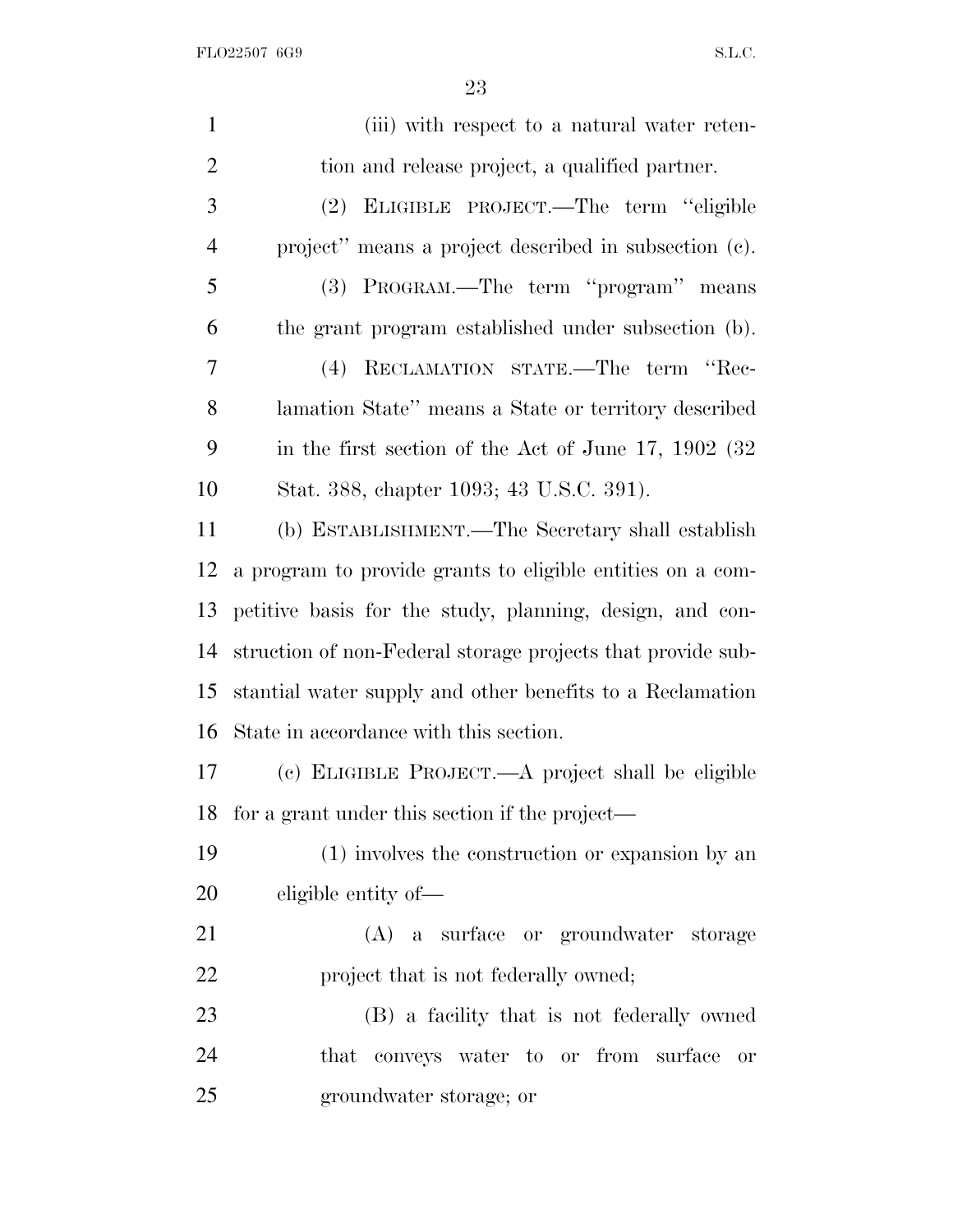| $\mathbf{1}$   | (C) a natural water retention and release                  |
|----------------|------------------------------------------------------------|
| $\overline{c}$ | project;                                                   |
| 3              | (2) has a Federal cost-share of not more than              |
| $\overline{4}$ | \$250,000,000;                                             |
| 5              | (3) is located in a Reclamation State;                     |
| 6              | (4) is constructed, operated, and maintained by            |
| 7              | an eligible entity; and                                    |
| 8              | $(5)$ provides a Federal benefit.                          |
| 9              | (d) PROJECT EVALUATION.—The Secretary may pro-             |
| 10             | vide a grant to an eligible entity for an eligible project |
| 11             | under the program—                                         |
| 12             | $(1)$ for the study of the eligible project, if the        |
| 13             | Secretary has identified the potential for sufficient      |
| 14             | Federal benefits from the eligible project to proceed;     |
| 15             | $(2)$ for the construction of a non-Federal stor-          |
| 16             | age project that is not a natural water retention and      |
| 17             | release project, if—                                       |
| 18             | (A) the eligible entity determines through                 |
| 19             | the preparation of a feasibility study or equiva-          |
| <b>20</b>      | lent study, and the Secretary concurs, that the            |
| 21             | eligible project—                                          |
| 22             | (i) is technically and financially fea-                    |
| 23             | sible;                                                     |
| 24             | (ii) provides a Federal benefit; and                       |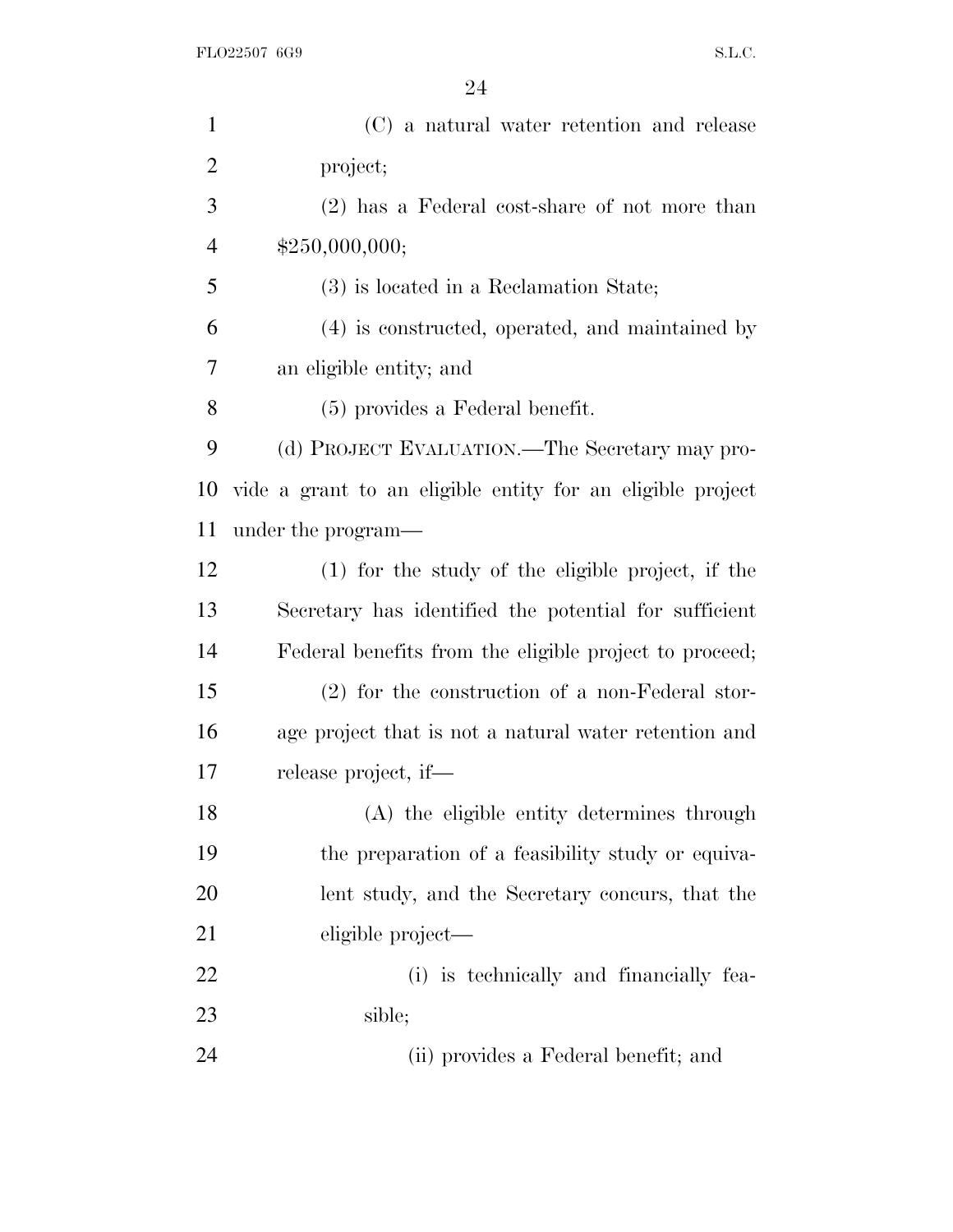FLO22507 6G9 S.L.C.

| $\mathbf{1}$   | (iii) is consistent with applicable Fed-          |
|----------------|---------------------------------------------------|
| $\overline{2}$ | eral and State laws;                              |
| 3              | (B) the eligible entity has sufficient non-       |
| $\overline{4}$ | Federal funding available to complete the eligi-  |
| 5              | ble project, as determined by the Secretary;      |
| 6              | (C) the eligible entity is financially solvent,   |
| 7              | as determined by the Secretary;                   |
| 8              | (D) the Governor, a member of the cabinet         |
| 9              | of the Governor, or the head of a department      |
| 10             | of the Reclamation State in which the non-Fed-    |
| 11             | eral storage project is located supports the      |
| 12             | project or Federal funding of the project; and    |
| 13             | (E) not later than 30 days after the date         |
| 14             | on which the Secretary concurs with the deter-    |
| 15             | minations under subparagraph $(A)$ with respect   |
| 16             | to the eligible project, the Secretary submits to |
| 17             | Congress written notice of the determinations;    |
| 18             | and                                               |
| 19             | (3) for a natural water retention and release     |
| 20             | project—                                          |
| 21             | (A) that costs not more than $$10,000,000$ ,      |
| 22             | if the eligible entity demonstrates that the nat- |
| 23             | ural water retention and release project would    |
| 24             | help optimize the storage or delivery of water in |
|                |                                                   |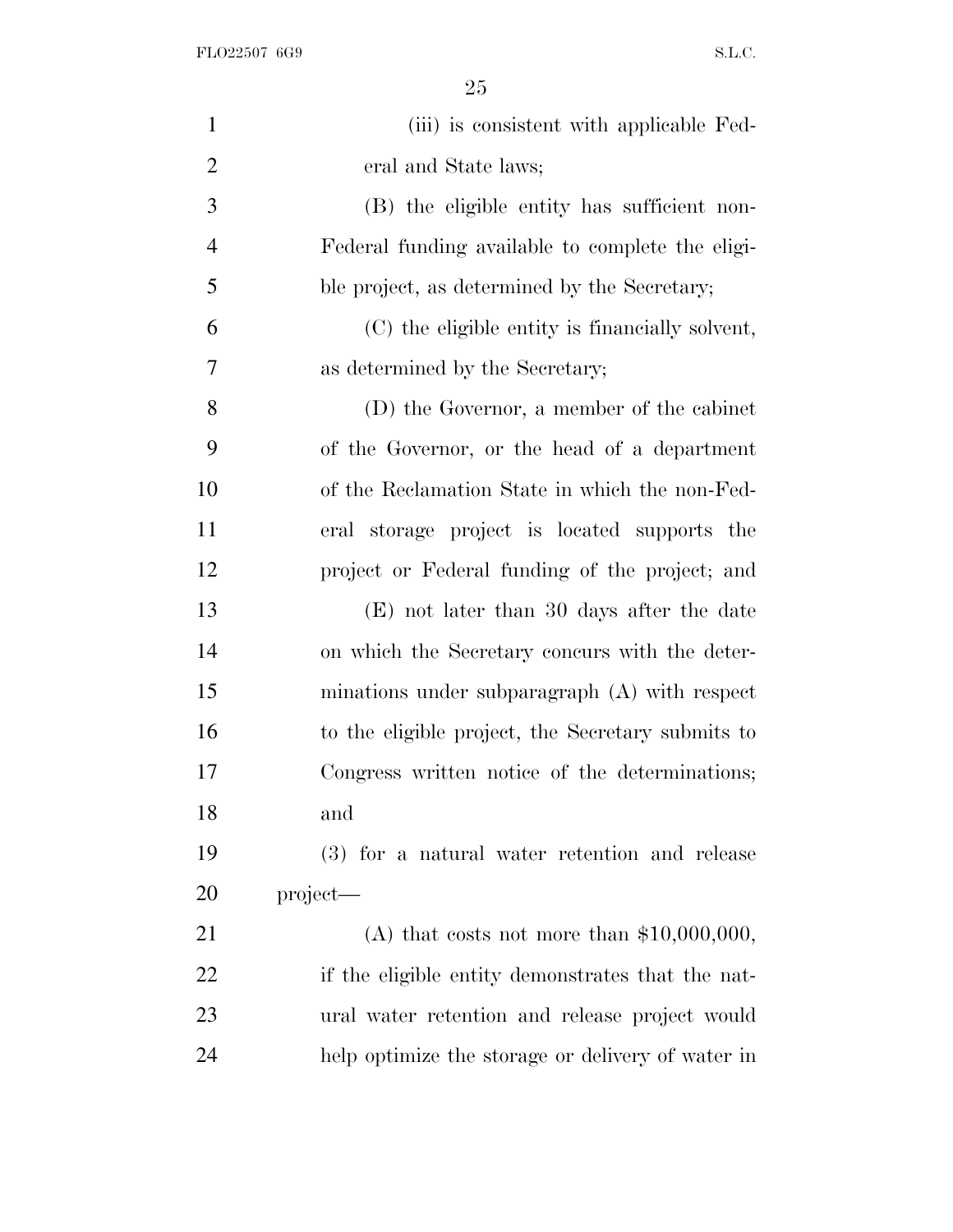| $\mathbf{1}$   | a watershed in which a Bureau of Reclamation                  |
|----------------|---------------------------------------------------------------|
| $\overline{2}$ | facility is located; and                                      |
| $\overline{3}$ | (B) that costs more than $$10,000,000,$                       |
| $\overline{4}$ | $if$ —                                                        |
| 5              | (i) the conditions described in para-                         |
| 6              | graph (2) have been met; and                                  |
| $\tau$         | (ii) the eligible entity determines, and                      |
| 8              | the Secretary concurs, that—                                  |
| 9              | (I) the natural water retention                               |
| 10             | and release project would produce or                          |
| 11             | allow additional retention or delivery                        |
| 12             | of water in a watershed in which a                            |
| 13             | Bureau of Reclamation facility is lo-                         |
| 14             | cated; and                                                    |
| 15             | (II) there is a credible estimate                             |
| 16             | of the quantity of the storage benefit                        |
| 17             | of the natural water retention and re-                        |
| 18             | lease project during each of a "wet"                          |
| 19             | year, a "normal" year, and a "dry"                            |
| 20             | year.                                                         |
| 21             | (e) PRIORITY.—In providing grants to eligible entities        |
| 22             | for eligible projects under the program, the Secretary shall  |
| 23             | give funding priority to an eligible project that directly or |
| 24             | through watershed restoration plans approved with the         |

project meets 2 or more of the following criteria: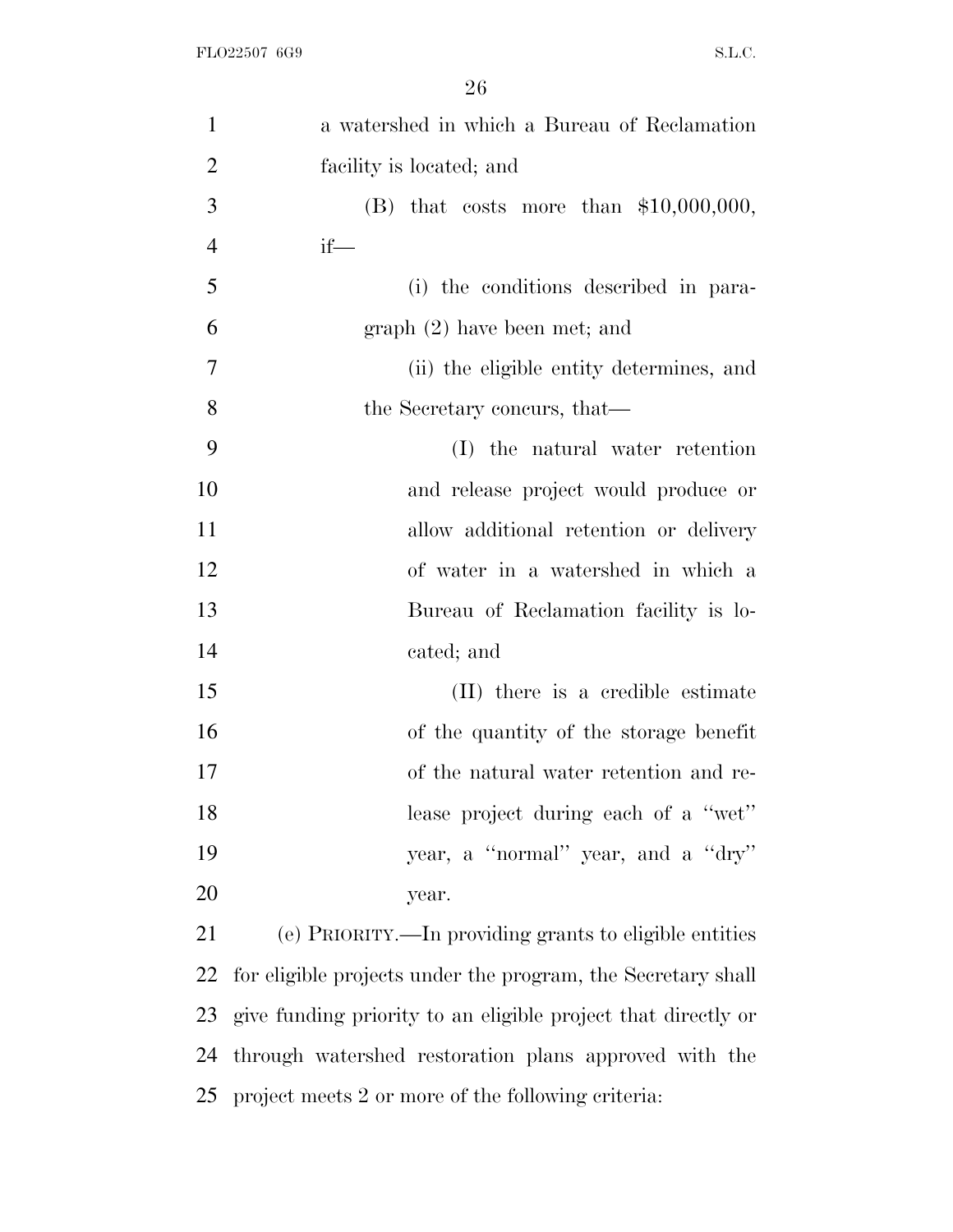| $\mathbf{1}$   | (1) Provides multiple benefits, including sub-        |
|----------------|-------------------------------------------------------|
| $\overline{2}$ | stantial quantities of each of the following:         |
| 3              | (A) Water supply reliability benefits for             |
| $\overline{4}$ | States and communities that are frequently            |
| 5              | drought-stricken.                                     |
| 6              | (B) Fish and wildlife benefits.                       |
| 7              | (C) Water quality improvements.                       |
| 8              | Reduces impacts on environmental re-<br>(2)           |
| 9              | sources from water projects owned or operated by      |
| 10             | Federal agencies and State agencies, including        |
| 11             | through measurable reductions in water diversions     |
| 12             | from imperiled ecosystems.                            |
| 13             | (3) Advances water management plans across a          |
| 14             | multi-State area, such as drought contingency plans   |
| 15             | in the Colorado River Basin.                          |
| 16             | (4) Is collaboratively developed or supported by      |
| 17             | multiple stakeholders.                                |
| 18             | (5) Is located within a watershed for which an        |
| 19             | integrated, comprehensive watershed management        |
| 20             | plan has been developed to enhance resilience of eco- |
| 21             | systems, agricultural operations, and communities to  |
| 22             | chronic water scarcity, acute drought, and changing   |
| 23             | hydrological regimes.                                 |
| 24             | (f) FEDERAL ASSISTANCE.-                              |
| 25             | $(1)$ FEDERAL COST SHARE.—                            |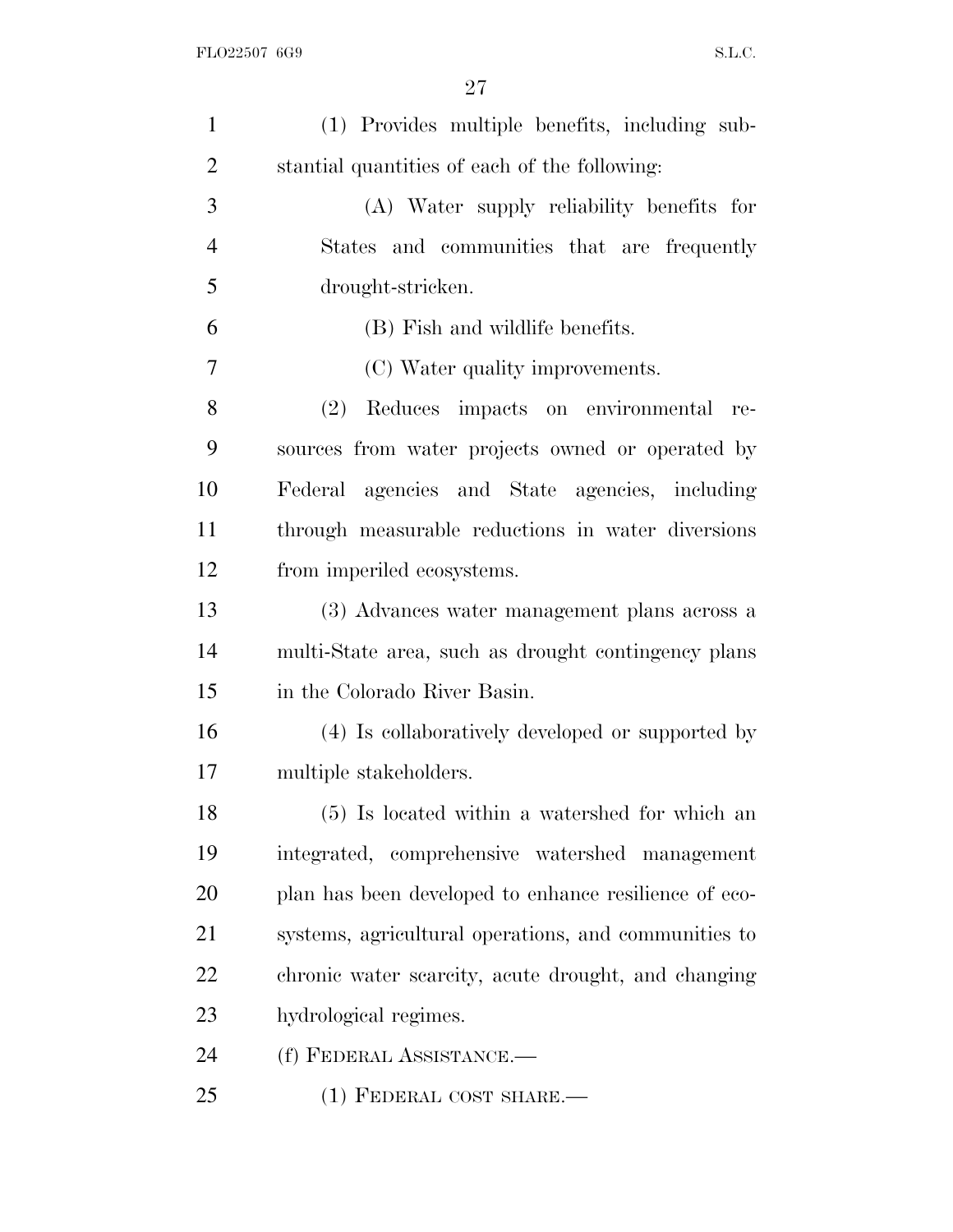| $\mathbf{1}$   | (A) IN GENERAL.—Except as provided in                   |
|----------------|---------------------------------------------------------|
| $\overline{2}$ | subparagraph $(B)$ , the Federal share of the cost      |
| 3              | of any eligible project provided a grant under          |
| $\overline{4}$ | the program shall not exceed 25 percent of the          |
| 5              | total cost of the eligible project.                     |
| 6              | (B) EXCEPTION.—The Federal share of                     |
| 7              | the cost of a natural water retention and re-           |
| 8              | lease project provided a grant under the pro-           |
| 9              | gram shall not exceed 90 percent of the total           |
| 10             | cost of the natural water retention and release         |
| 11             | project.                                                |
| 12             | (2) REIMBURSABILITY OF FUNDS.—                          |
| 13             | (A) NONREIMBURSABLE FUNDS.—                             |
| 14             | (i) PUBLIC BENEFITS.—Subject to                         |
| 15             | paragraph $(1)$ , any funds provided by the             |
| 16             | Secretary to an eligible entity under the               |
| 17             | program for the value of public benefits                |
| 18             | described in subparagraphs $(A)$ and $(B)$ of           |
| 19             | section $2(8)$ shall be considered nonreim-             |
| 20             | bursable.                                               |
| 21             | (ii)<br>WATER SUPPLY BENEFITS<br>$\overline{\text{OF}}$ |
| 22             | EQUAL VALUE TO PUBLIC BENEFITS.-                        |
| 23             | Subject to paragraph (1), any funds pro-                |
| 24             | vided by the Secretary for the value of                 |
| 25             | Federal benefits provided under section                 |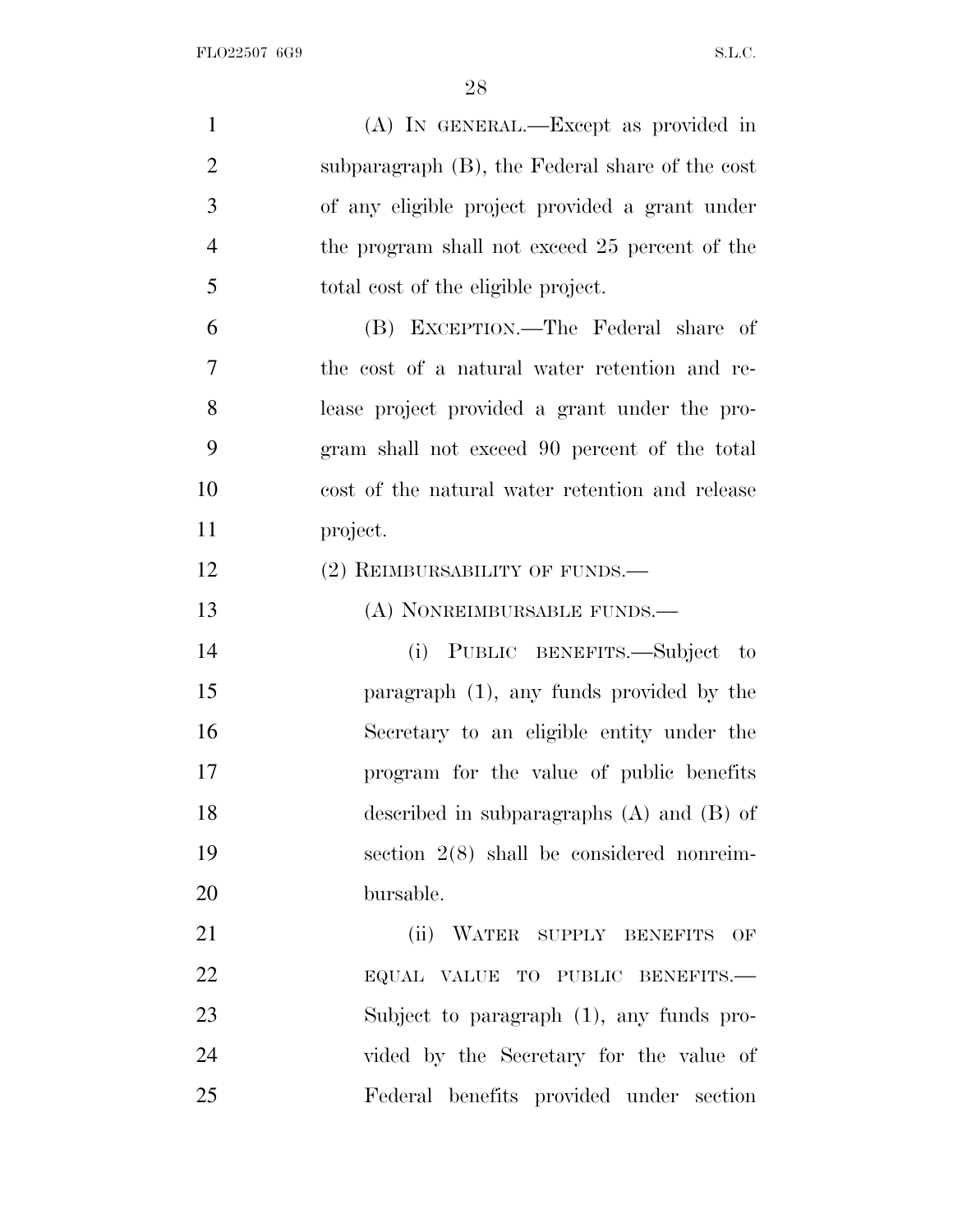FLO22507 6G9 S.L.C.

 $\Omega$ 

|                | 29                                                        |
|----------------|-----------------------------------------------------------|
| $\mathbf{1}$   | $2(8)(D)$ shall be considered nonreimburs-                |
| $\overline{2}$ | able to the extent that the value of the                  |
| 3              | Federal benefits does not exceed the value                |
| $\overline{4}$ | of public benefits funded under clause (i)                |
| 5              | that are fish and wildlife or water quality               |
| 6              | benefits.                                                 |
| $\overline{7}$ | (B) REIMBURSABLE FUNDS.—If any fund-                      |
| 8              | ing provided under subparagraph (A) is less               |
| 9              | than 25 percent of the total cost of the eligible         |
| 10             | project, the Secretary may provide reimbursable           |
| 11             | funds to an eligible entity for any Federal bene-         |
| 12             | fits provided under section $2(8)(D)$ for not             |
| 13             | more than 25 percent of the total cost of the             |
| 14             | eligible project.                                         |
| 15             | (g) ENVIRONMENTAL LAWS.—In providing a grant              |
| 16             | for an eligible project under the program, the Secretary  |
| 17             | shall comply with all applicable environmental laws, in-  |
| 18             | cluding the National Environmental Policy Act of 1969     |
| 19             | $(42 \text{ U.S.C. } 4321 \text{ et seq.}).$              |
| 20             | (h) GUIDANCE.—Not later than 1 year after the date        |
| 21             | of enactment of this Act, the Secretary shall issue guid- |
| 22             | ance on the implementation of the program, including      |

equivalent studies by eligible entities.

guidelines for the preparation of feasibility studies or

(i) REPORTS.—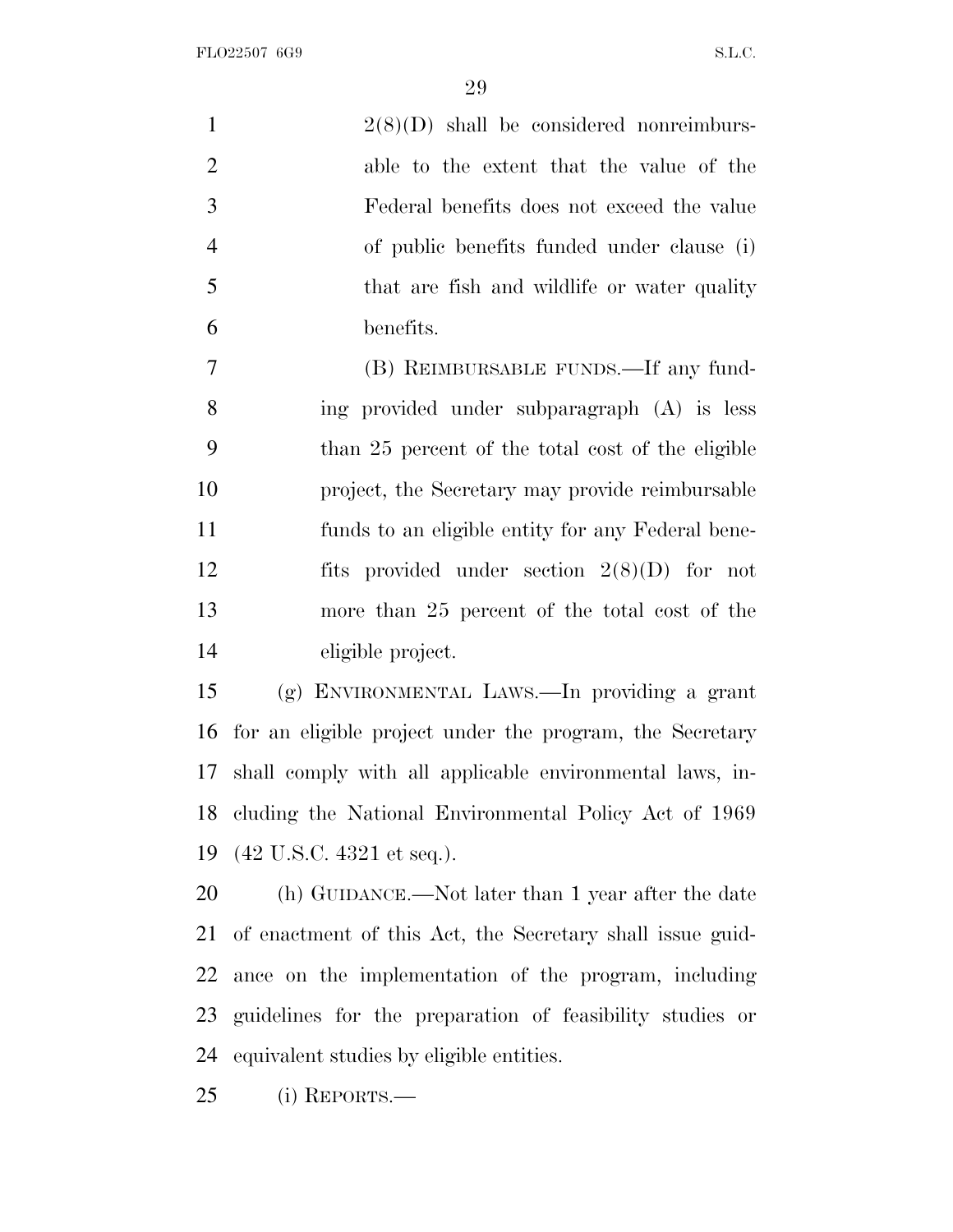(1) ANNUAL REPORT.—At the end of each fis- cal year, the Secretary shall make available on the website of the Department of the Interior an annual report that lists each eligible project for which a grant has been awarded under this section during the fiscal year.

 (2) COMPTROLLER GENERAL ASSESSMENT.— The Comptroller General of the United States shall conduct an assessment of the administrative estab- lishment, solicitation, selection, and justification process with respect to the funding of grants under this section.

 (j) TREATMENT OF CONVEYANCE.—The planning, design, and construction of a conveyance system for an eligible project shall be eligible for grant funding under the program.

(k) FUNDING.—

18 (1) AUTHORIZATION OF APPROPRIATIONS.—In addition to amounts made available under section 40901(1) of the Infrastructure Investment and Jobs Act (43 U.S.C. 3201(1)), there is authorized to be appropriated to the Secretary to carry out this sec- tion \$750,000,000 for the period of fiscal years 2024 through 2028, of which \$50,000,000 is author-ized to be appropriated during that period to carry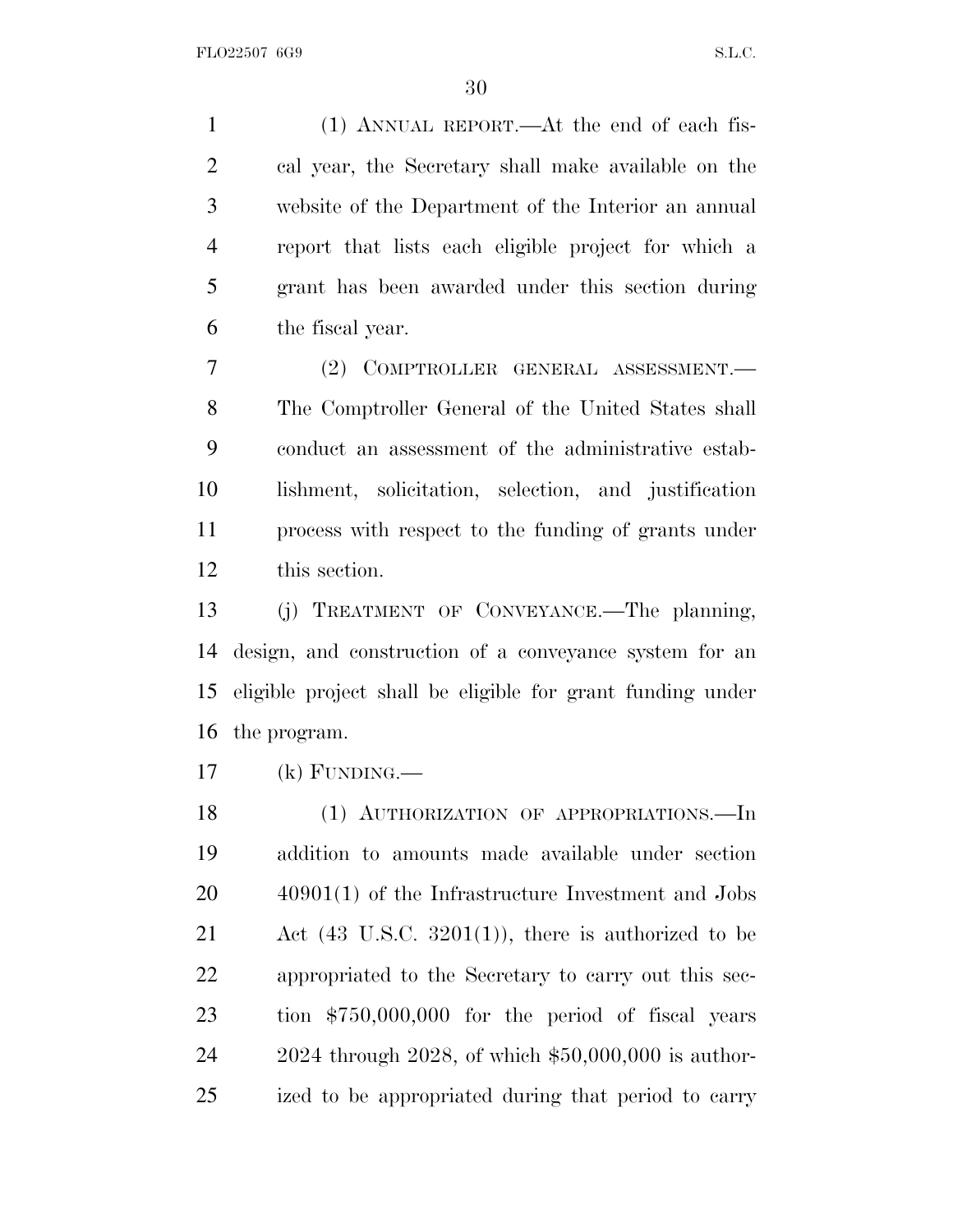| $\mathbf{1}$   | out natural water retention and release projects      |
|----------------|-------------------------------------------------------|
| $\overline{2}$ | under subsection $(d)(3)$ .                           |
| 3              | (2) ALLOCATION.—Subject to paragraphs (3)             |
| $\overline{4}$ | and $(5)$ , the Secretary shall allocate amounts made |
| 5              | available under paragraph (1) among—                  |
| 6              | $(A)$ the design and study of —                       |
| 7              | (i) non-Federal storage projects, in-                 |
| 8              | cluding natural water retention and release           |
| 9              | projects; and                                         |
| 10             | (ii) storage projects that are eligible               |
| 11             | for study funding under subsection $(a)(1)$           |
| 12             | of section 40902 of the Infrastructure In-            |
| 13             | vestment and Jobs Act (43 U.S.C. 3202),               |
| 14             | if the amounts made available to the stor-            |
| 15             | age projects under this clause are provided           |
| 16             | in accordance with subsections (b) and (c)            |
| 17             | of that section; and                                  |
| 18             | $(B)$ construction of —                               |
| 19             | (i) non-Federal storage projects, in-                 |
| 20             | cluding natural water retention and release           |
| 21             | projects; and                                         |
| 22             | (ii) storage projects that have received              |
| 23             | construction funding in accordance with               |
| 24             | subsection (a)(2) of section 40902 of the             |
| 25             | Infrastructure Investment and Jobs Act                |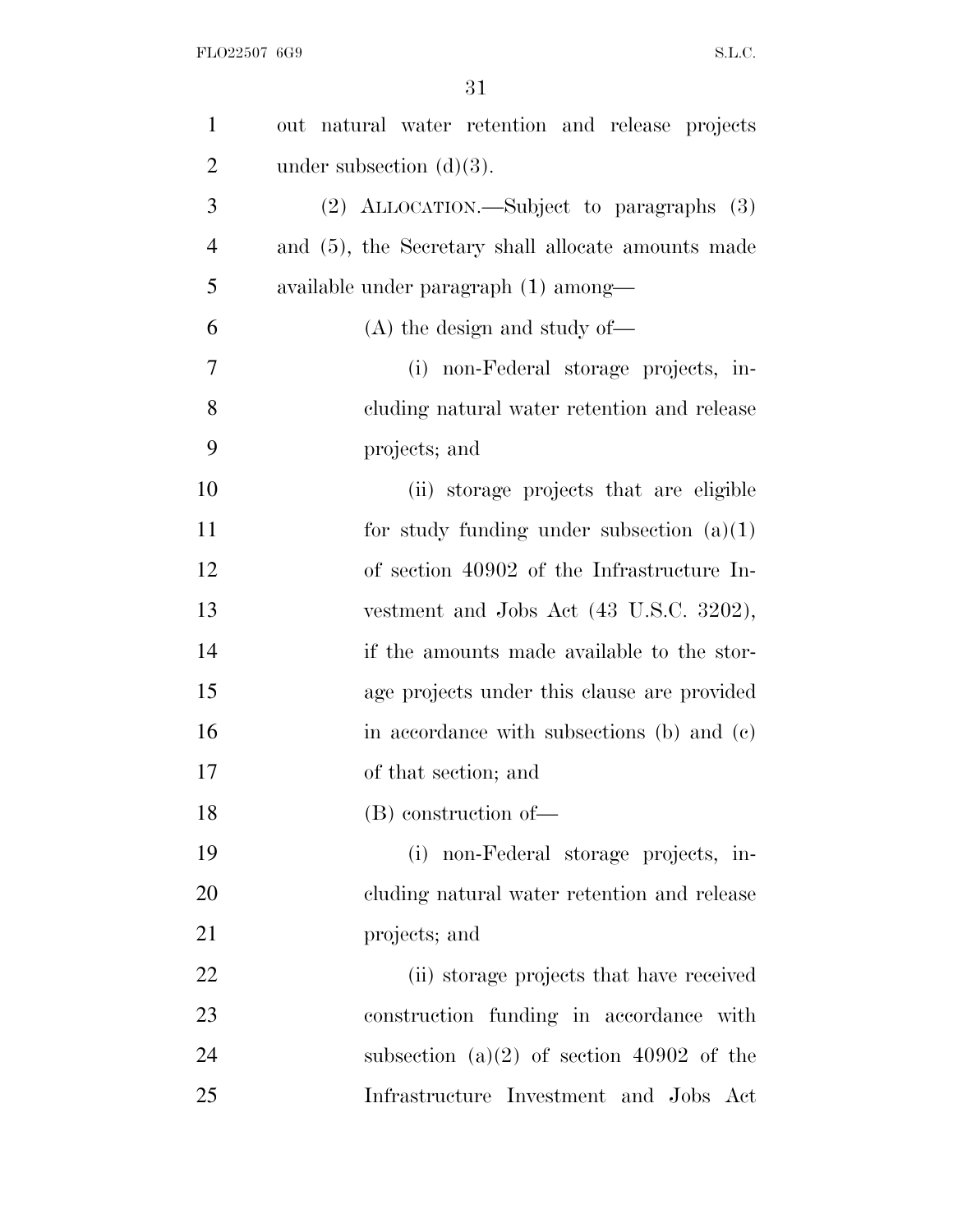FLO22507 6G9 S.L.C.

| $\mathbf{1}$   | $(43 \tU.S.C. 3202)$ , if the amounts made          |
|----------------|-----------------------------------------------------|
| $\mathbf{2}$   | available to the storage projects under this        |
| 3              | clause are provided in accordance with sub-         |
| $\overline{4}$ | sections (b) and (c) of that section.               |
| 5              | (3) PRELIMINARY STUDIES.—Of the amounts             |
| 6              | made available under paragraph (1), not more than   |
| 7              | 25 percent shall be provided for appraisal studies, |
| 8              | feasibility studies, or other preliminary studies.  |
| 9              | (4) WIIN ACT STORAGE FUNDING.—The Sec-              |
| 10             | retary may award funding made available under sec-  |
| 11             | tion 4007(h) of the Water Infrastructure Improve-   |
| 12             | ments for the Nation Act (43 U.S.C. 390b note;      |
| 13             | Public Law $114-322$ to —                           |
| 14             | (A) non-Federal storage projects, including         |
| 15             | natural water retention and release projects;       |
| 16             | (B) storage projects that are eligible for          |
| 17             | study funding under subsection $(a)(1)$ of section  |
| 18             | 40902 of the Infrastructure Investment and          |
| 19             | Jobs Act (43 U.S.C. 3202), if the amounts           |
| 20             | made available under this subparagraph to stor-     |
| 21             | age projects is provided in accordance with sub-    |
| 22             | sections (b) and (c) of that section; and           |
| 23             | (C) storage projects that have received             |
| 24             | construction funding in accordance with sub-        |
| 25             | section (a)(2) of section 40902 of the Infra-       |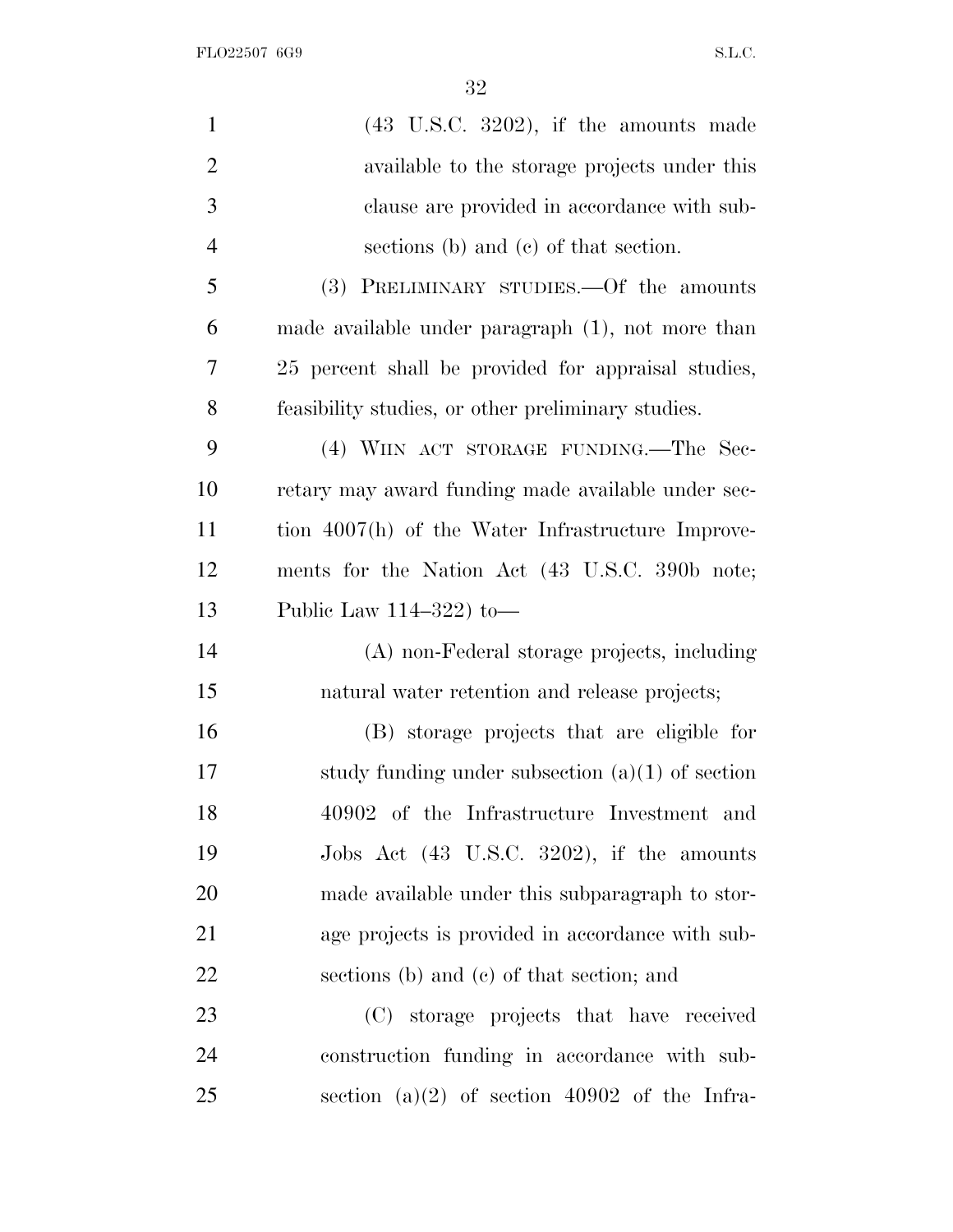| $\mathbf{1}$   | structure Investment and Jobs Act (43 U.S.C.        |
|----------------|-----------------------------------------------------|
| $\overline{2}$ | 3202), if the amounts made available to storage     |
| 3              | projects under this subparagraph is provided in     |
| $\overline{4}$ | accordance with subsections (b) and (c) of that     |
| 5              | section.                                            |
| 6              | (5) OTHER STORAGE PROJECTS.—The funds               |
| 7              | appropriated under paragraph (1) may not be used    |
| 8              | for storage projects other than those described in  |
| 9              | paragraph $(2)$ unless authorized by an Act of Con- |
| 10             | gress.                                              |
| 11             | $(6)$ USE OF FUNDING FOR PUBLIC BENEFITS.—          |
| 12             | (A) IN GENERAL.—The Federal share of                |
| 13             | the cost of public benefits provided by a storage   |
| 14             | project described in paragraph (2) may be used      |
| 15             | $for-$                                              |
| 16             | (i) the capital and operations, mainte-             |
| 17             | nance, and replacement costs of public              |
| 18             | benefits; and                                       |
| 19             | (ii) the operations, maintenance, and               |
| 20             | replacement costs of public benefits de-            |
| 21             | scribed in section $2(12)(A)$ , the capital         |
| 22             | costs of which are funded by the applicable         |
| 23             | Reclamation State.                                  |
| 24             | (B) EFFECT.—Nothing in this paragraph               |
| 25             | precludes the Secretary from using other au-        |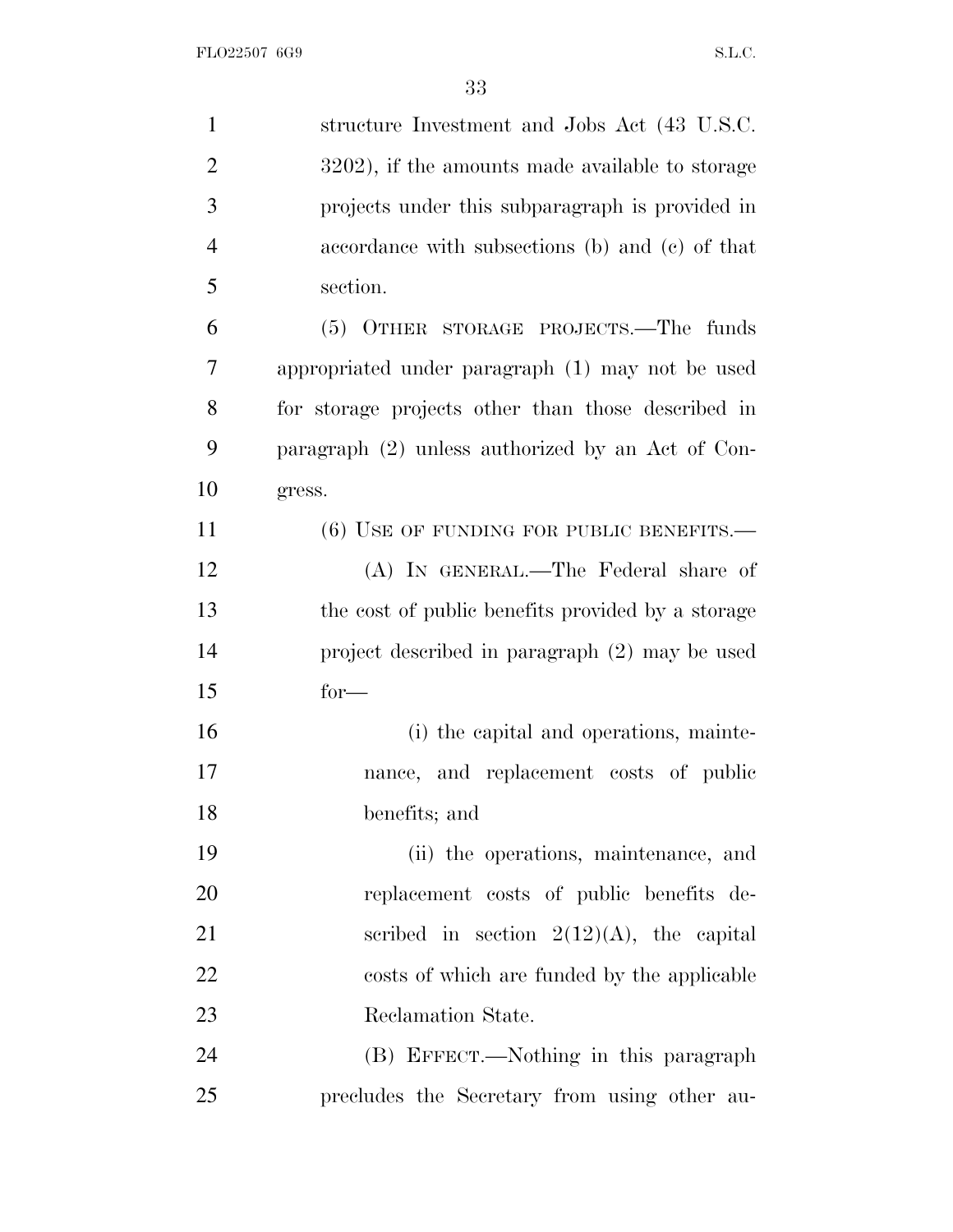thorities or appropriations for the capital and operations, maintenance, and replacement costs of a non-Federal storage project to provide pub-lic benefits.

 (l) AMENDMENT TO THE INFRASTRUCTURE JOBS 6 AND INVESTMENT ACT.—Section  $40902(a)(2)(C)(i)$  of the Infrastructure Investment and Jobs Act (43 U.S.C. 8  $3202(a)(2)(C)(i)$  is amended by striking "clause (i) or 9 (ii)" and inserting "clause (i), (ii), or (iii)".

 (m) AUTHORIZATION TO COMPLETE STORAGE PROJECTS THAT RECEIVE CONSTRUCTION FUNDING.—

 (1) DEFINITION OF CONSTRUCTION.—In this subsection, the term ''construction'' has the meaning given the term in section 4011(f) of the Water In- frastructure Improvements for the Nation Act (Pub-16 lie Law 114–322; 130 Stat. 1881).

 (2) EXTENSION OF EXISTING REQUIRE- MENTS.—A storage project that has received fund- ing for construction activities in accordance with sec- tion 40901(1) of the Infrastructure Investment and Jobs Act (43 U.S.C. 3201(1)) shall be eligible for funding (including funding authorized under this section or an amendment made by this section), to complete construction of the project in accordance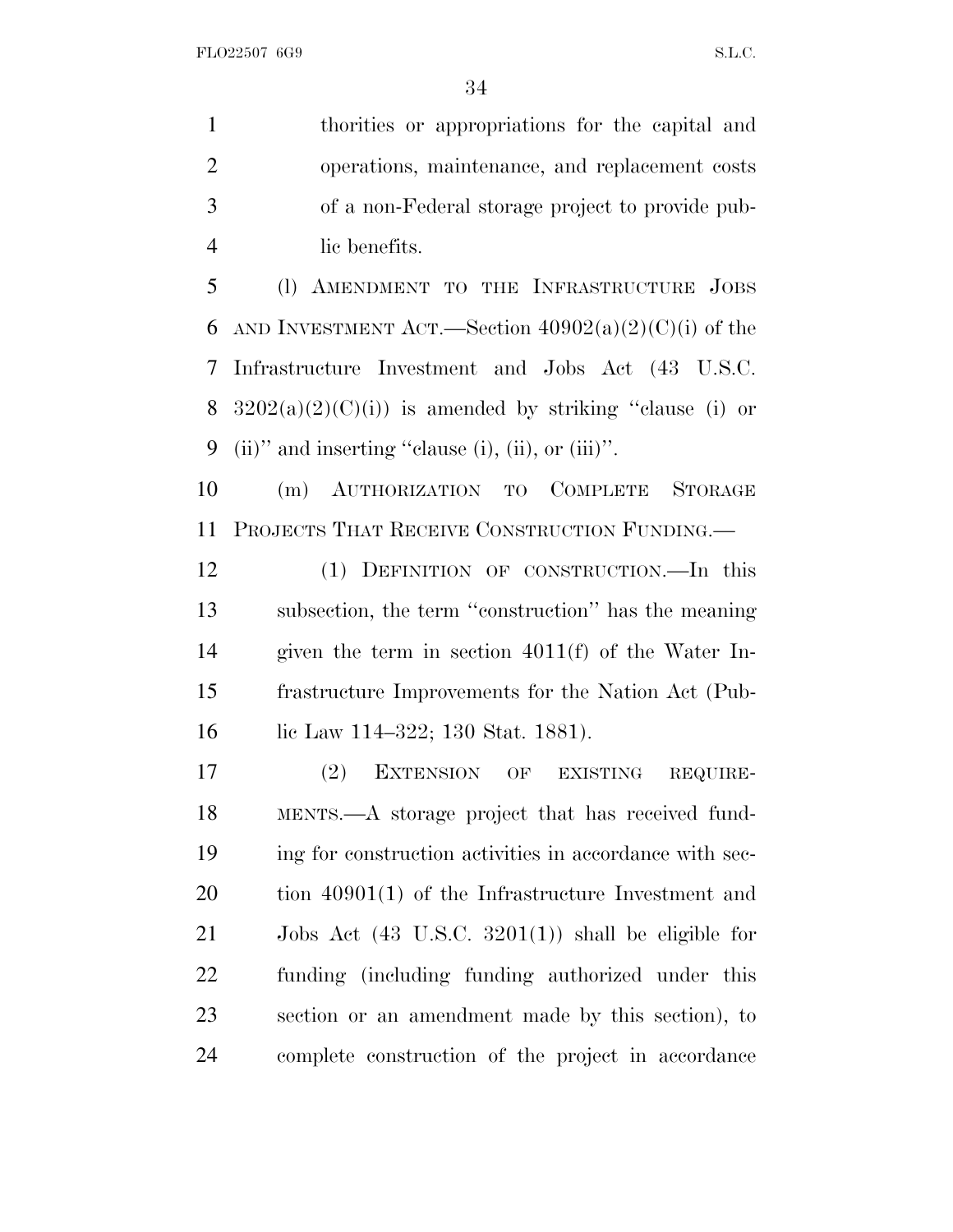FLO22507 6G9 S.L.C. with the standards under section 40902 of that Act (43 U.S.C. 3202). (n) CALFED REAUTHORIZATION.—Title I of Public Law 108–361 (118 Stat. 1681; 123 Stat. 2860; 128 Stat. 164; 128 Stat. 2312; 129 Stat. 2407; 130 Stat. 1866; 133 Stat. 2669; 134 Stat. 1363), is amended by striking ''2021'' each place it appears and inserting ''2027''. **SEC. 104. ELIGIBLE DESALINATION PROJECT DEVELOP- MENT.** (a) ELIGIBLE DESALINATION PROJECTS AUTHORIZA- TION.—Section 4(a) of the Water Desalination Act of 1996 (42 U.S.C. 10301 note; Public Law 104–298) is amended by striking paragraph (2) and inserting the fol- lowing:  $\text{``(2) PROJECTS.}$ 

- ''(A) DEFINITIONS.—In this paragraph: 17  $''(i)$  ELIGIBLE DESALINATION
- PROJECT.—The term 'eligible desalination project' means any project located in a Reclamation State, or for which the con- struction, operation, sponsorship, or fund-22 ing is the responsibility of, and the pri- mary water supply benefit accrues to, 1 or more entities in a Reclamation State, 25 that—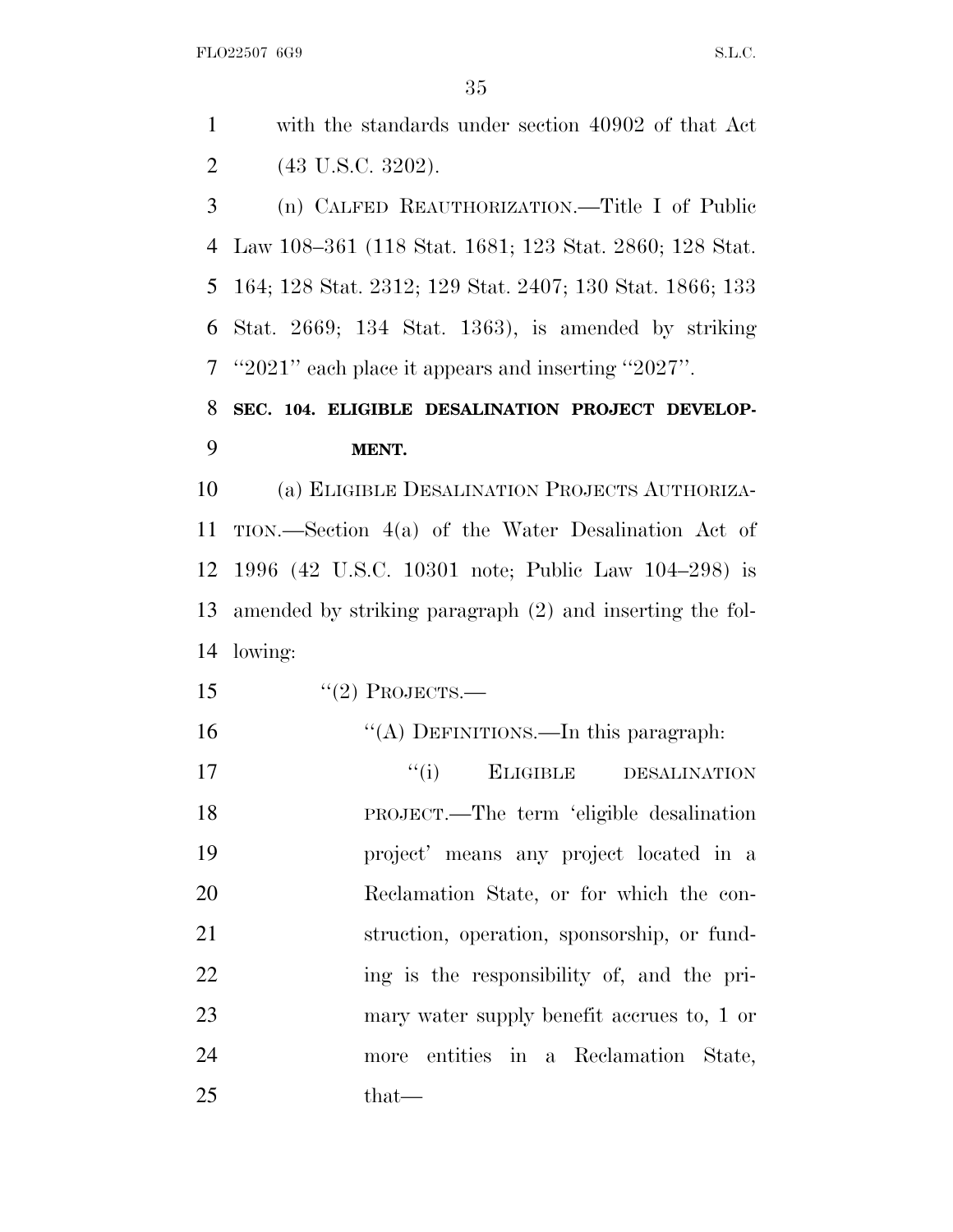| $\mathbf{1}$   | "(I) involves an ocean or brack-       |
|----------------|----------------------------------------|
| $\overline{2}$ | ish water desalination facility—       |
| 3              | "(aa) constructed, operated,           |
| $\overline{4}$ | and maintained by a State, In-         |
| 5              | dian Tribe, irrigation district,       |
| 6              | water district, or other organiza-     |
| 7              | tion with water or power delivery      |
| 8              | authority; or                          |
| 9              | "(bb) sponsored or funded              |
| 10             | by any combination of a State,         |
| 11             | department of a State, political       |
| 12             | subdivision of a State, or public      |
| 13             | agency organized pursuant to           |
| 14             | State law, including through—          |
| 15             | $\lq\lq (AA)$ direct sponsor-          |
| 16             | ship or funding; or                    |
| 17             | "(BB) indirect sponsor-                |
| 18             | ship or funding, such as by            |
| 19             | paying for the water pro-              |
| 20             | vided by the facility;                 |
| 21             | "(II) provides a Federal benefit;      |
| 22             | and                                    |
| 23             | "(III) is consistent with applica-     |
| 24             | ble Federal and State resource protec- |
| 25             | tion laws, including any law relating  |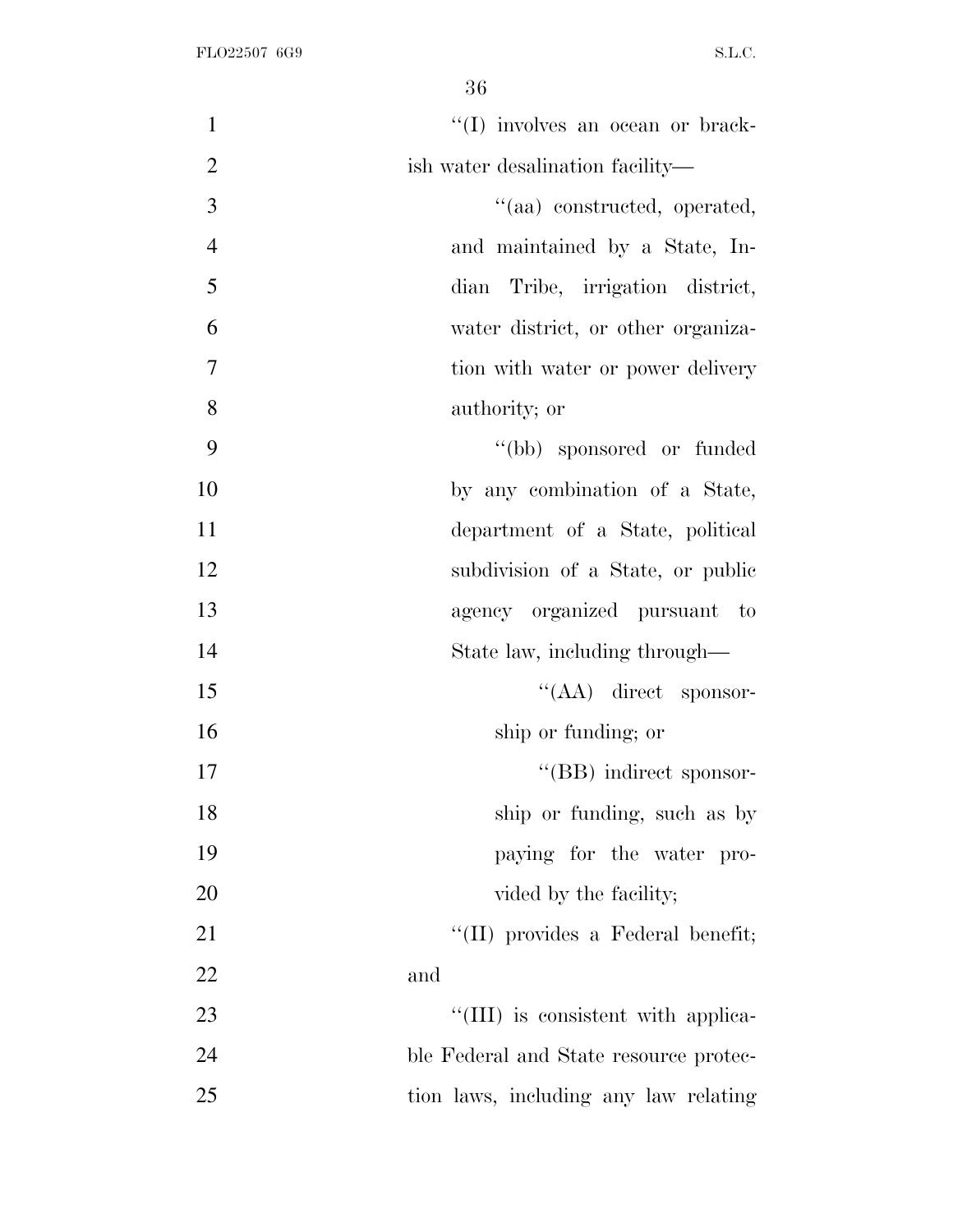FLO22507 6G9 S.L.C.

| $\mathbf{1}$   | to the protection of marine protected        |
|----------------|----------------------------------------------|
| $\overline{2}$ | areas.                                       |
| 3              | "(ii) AUTHORIZING COMMITTEES OF              |
| $\overline{4}$ | CONGRESS; FEDERAL BENEFIT; RECLAMA-          |
| 5              | TION STATE.—The terms 'authorizing com-      |
| 6              | mittees of Congress', 'Federal benefit', and |
| 7              | 'Reclamation State' have the meaning         |
| 8              | given the terms in section 2 of the Support  |
| 9              | To Rehydrate the Environment, Agri-          |
| 10             | culture, and Municipalities Act.             |
| 11             | ``(iii)<br>RURAL DESALINATION                |
| 12             | PROJECT.—The term 'rural desalination        |
| 13             | project' means an eligible desalination      |
| 14             | project that is designed to serve a commu-   |
| 15             | nity or group of communities, each of        |
| 16             | which has a population of not more than      |
| 17             | $25,000$ inhabitants.                        |
| 18             | $``$ (B) COST-SHARING REQUIREMENT.—          |
| 19             | "(i) IN GENERAL.—Subject to the re-          |
| 20             | quirements of this subsection and not with-  |
| 21             | standing section 7, the Federal share of an  |
| 22             | eligible desalination project carried out    |
| 23             | under this subsection shall be—              |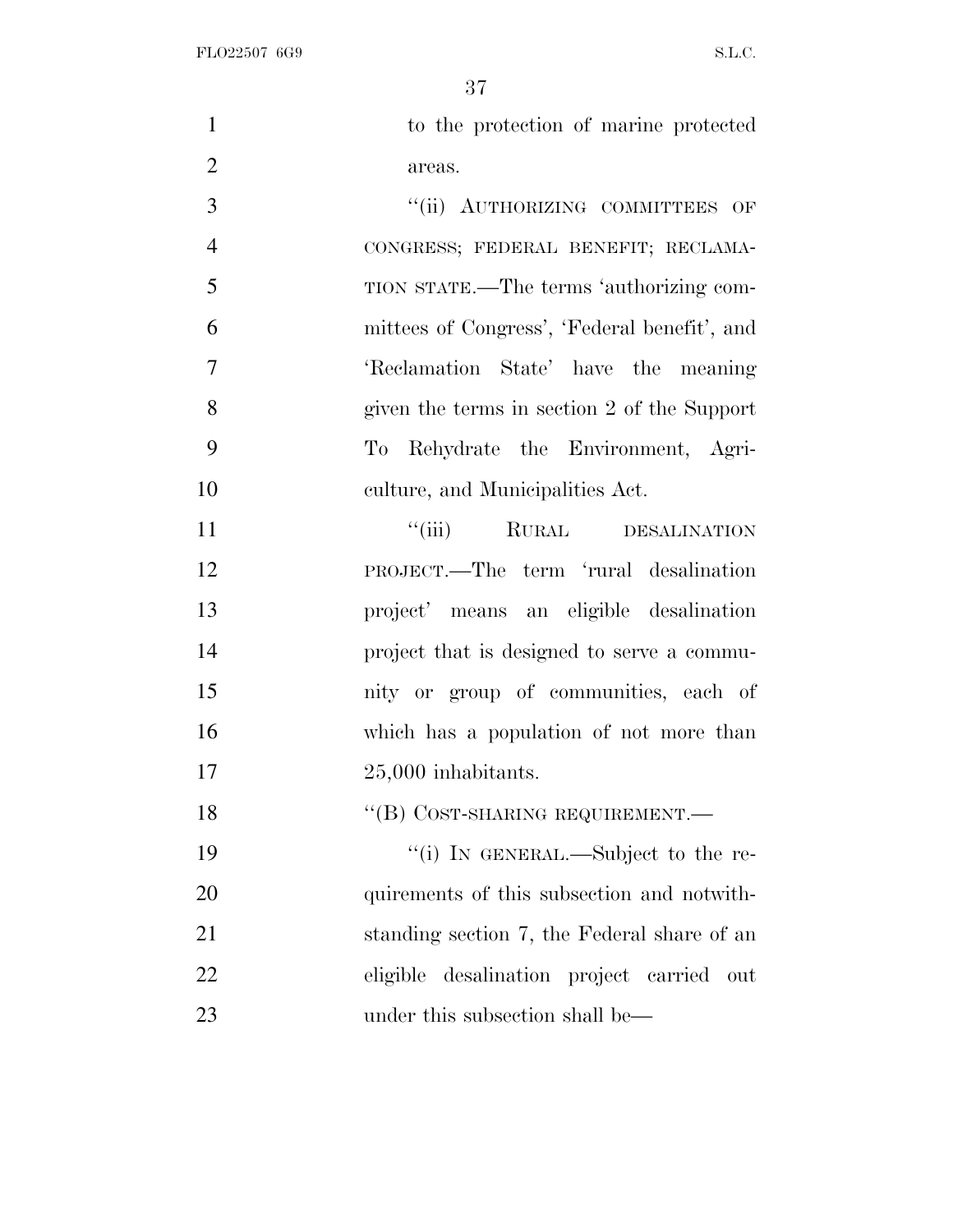| $\mathbf{1}$   | "(I) not more than 25 percent of          |
|----------------|-------------------------------------------|
| $\overline{2}$ | the total cost of the eligible desalina-  |
| 3              | tion project; or                          |
| $\overline{4}$ | "(II) in the case of a rural de-          |
| 5              | salination project, the applicable per-   |
| 6              | centage determined in accordance          |
| $\overline{7}$ | with clause (ii).                         |
| 8              | "(ii) RURAL DESALINATION                  |
| 9              | PROJECTS.-                                |
| 10             | "(I) COST-SHARING REQUIRE-                |
| 11             | FOR APPRAISAL STUDIES.-<br><b>MENT</b>    |
| 12             | Subject to subclause $(IV)$ , in the case |
| 13             | of a rural desalination project carried   |
| 14             | out under this subsection, the Federal    |
| 15             | share of the cost of appraisal studies    |
| 16             | for the rural desalination project shall  |
| 17             | $be-$                                     |
| 18             | "(aa) $75$ percent of the total           |
| 19             | costs of the appraisal studies, up        |
| 20             | to $$200,000$ ; and                       |
| 21             | "(bb) if the total costs of               |
| 22             | the appraisal studies are more            |
| 23             | than $$200,000, 50$ percent of any        |
| 24             | amounts over $$200,000$ .                 |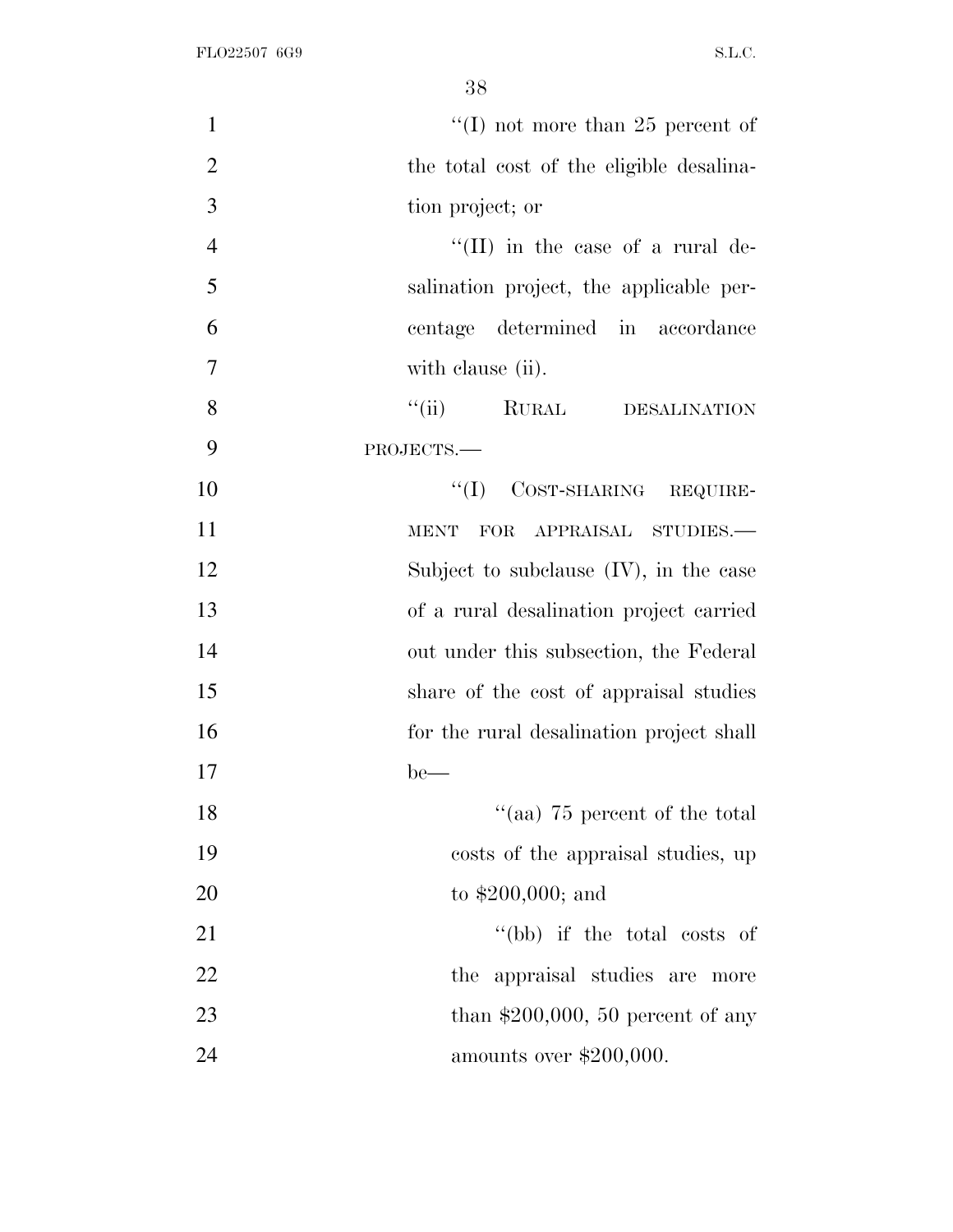| $\mathbf{1}$   | "(II) COST-SHARING REQUIRE-                  |
|----------------|----------------------------------------------|
| $\overline{2}$ | FOR FEASIBILITY STUDIES.-<br><b>MENT</b>     |
| 3              | Subject to subclause $(IV)$ , in the case    |
| $\overline{4}$ | of a rural desalination project carried      |
| 5              | out under this subsection, the Federal       |
| 6              | share of the cost of feasibility studies     |
| $\overline{7}$ | for the rural desalination project shall     |
| 8              | be not more than 50 percent.                 |
| 9              | "(III) COST-SHARING REQUIRE-                 |
| 10             | MENT FOR CONSTRUCTION COSTS.-                |
| 11             | Subject to subclause $(IV)$ , in the case    |
| 12             | of a rural desalination project carried      |
| 13             | out under this subsection, the Federal       |
| 14             | share of the cost of construction of         |
| 15             | the rural desalination project shall be      |
| 16             | not more than 75 percent.                    |
| 17             | REDUCTION IN NON-FED-                        |
| 18             | ERAL SHARE.—The Secretary may re-            |
| 19             | duce the non-Federal share of a rural        |
| 20             | desalination project required under          |
| 21             | subclause $(I)$ , $(II)$ , or $(III)$ by not |
| 22             | more than 10 percent if the Secretary        |
| 23             | determines, after consultation with          |
| 24             | the heads of any other Federal agen-         |
| 25             | cies that are partners in the rural de-      |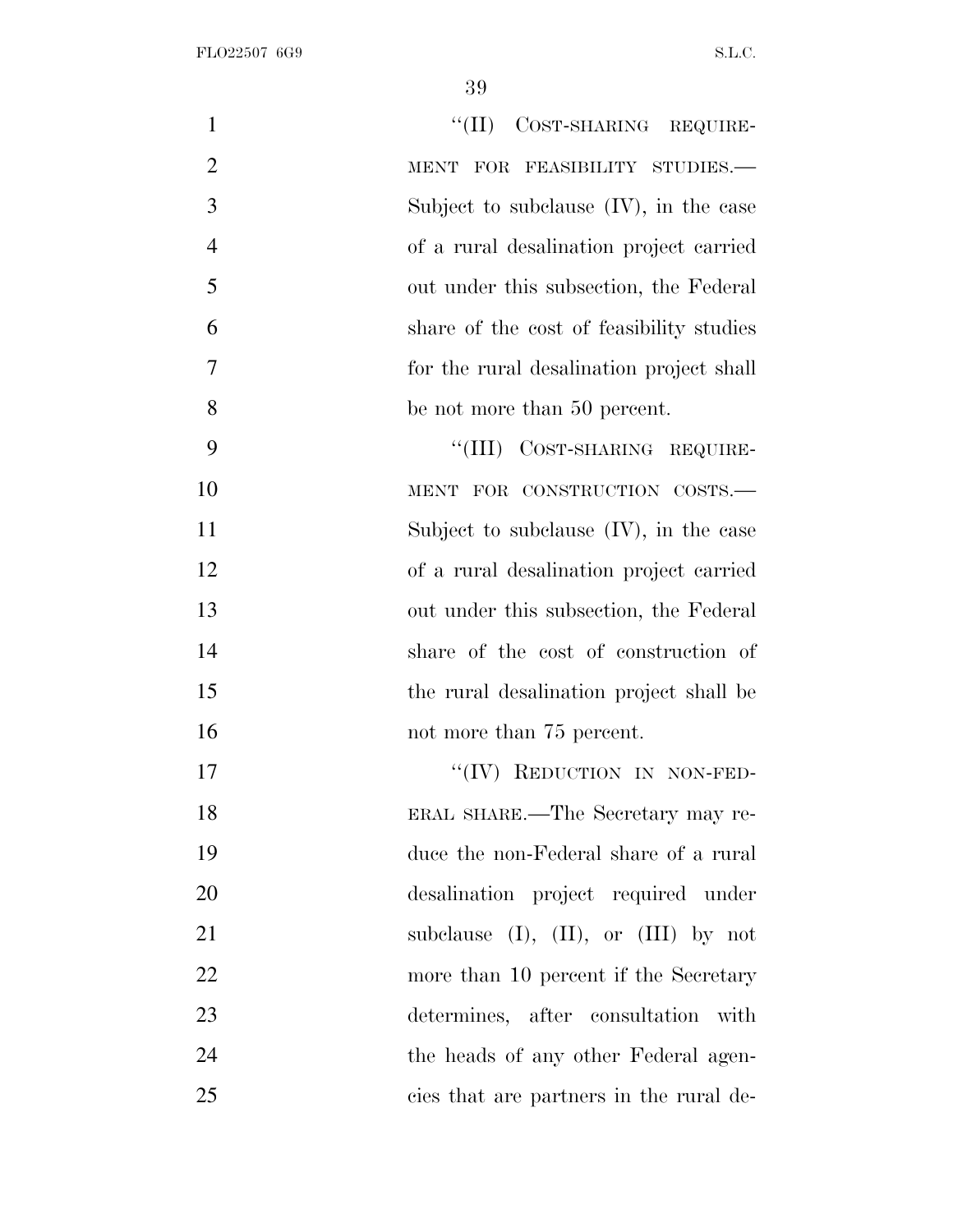| $\mathbf{1}$   | salination project and in accordance             |
|----------------|--------------------------------------------------|
| $\overline{2}$ | with applicable Reclamation stand-               |
| 3              | ards, that the reduction is appropriate          |
| $\overline{4}$ | due to—                                          |
| 5              | "(aa) an overwhelming Fed-                       |
| 6              | eral interest in the rural desali-               |
| $\overline{7}$ | nation project; and                              |
| 8              | "(bb) the sponsor of the                         |
| 9              | rural desalination project dem-                  |
| 10             | onstrating financial hardship.                   |
| 11             | "(iii) LIMITATION.—Funding for a                 |
| 12             | rural desalination project under clause (ii)     |
| 13             | or the Water Infrastructure Finance and          |
| 14             | Innovation Act of 2014 (33 U.S.C. 3901 et        |
| 15             | seq.) shall not be considered for purposes       |
| 16             | of the Federal share established under this      |
| 17             | subparagraph.                                    |
| 18             | "(C) STATE ROLE.—Participation by the            |
| 19             | Secretary in an eligible desalination project    |
| 20             | under this paragraph shall not occur unless—     |
| 21             | $\lq\lq(i)(I)$ the eligible desalination project |
| 22             | is included in a State-approved plan; or         |
| 23             | $\lq\lq$ (II) the participation has been re-     |
| 24             | quested by the Governor of the State in          |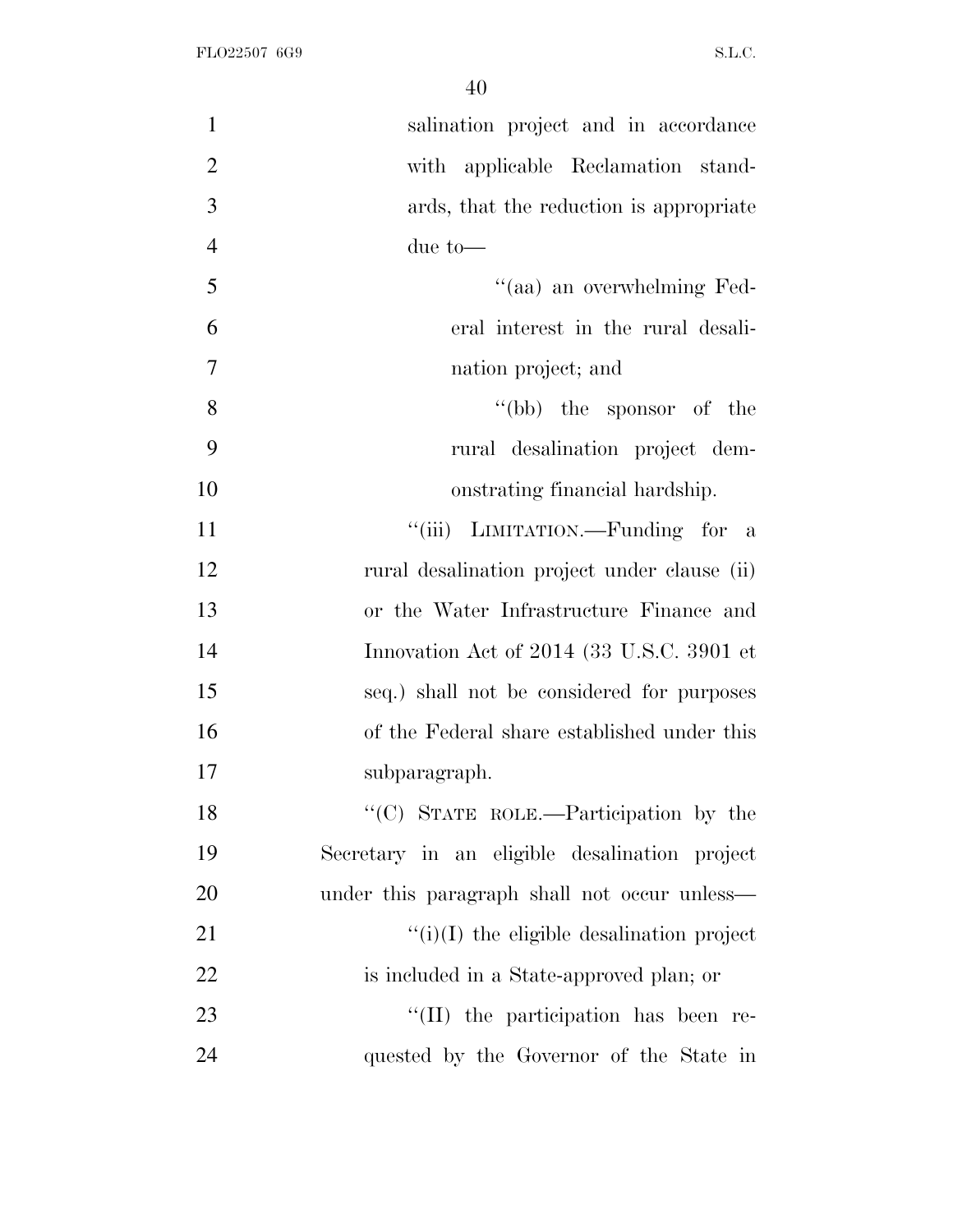| $\mathbf{1}$   | which the eligible desalination project is lo- |
|----------------|------------------------------------------------|
| $\overline{2}$ | cated;                                         |
| 3              | "(ii) the State or local sponsor of the        |
| $\overline{4}$ | eligible desalination project determines,      |
| 5              | and the Secretary concurs, that—               |
| 6              | $\lq\lq$ (I) the eligible desalination         |
| 7              | project—                                       |
| 8              | "(aa) is technically and fi-                   |
| 9              | nancially feasible;                            |
| 10             | "(bb) provides a Federal                       |
| 11             | benefit; and                                   |
| 12             | $f''(ce)$ is consistent with ap-               |
| 13             | plicable Federal and State laws                |
| 14             | (including regulations);                       |
| 15             | "(II) sufficient non-Federal fund-             |
| 16             | ing is available to complete the eligible      |
| 17             | desalination project; and                      |
| 18             | "(III) the non-Federal project                 |
| 19             | sponsor is financially capable of fund-        |
| 20             | ing the non-Federal share of the               |
| 21             | project costs; and                             |
| 22             | "(iii) the Secretary submits to the au-        |
| 23             | thorizing committees of Congress and           |
| 24             | makes publicly available on the internet a     |
| 25             | written notification of the determinations     |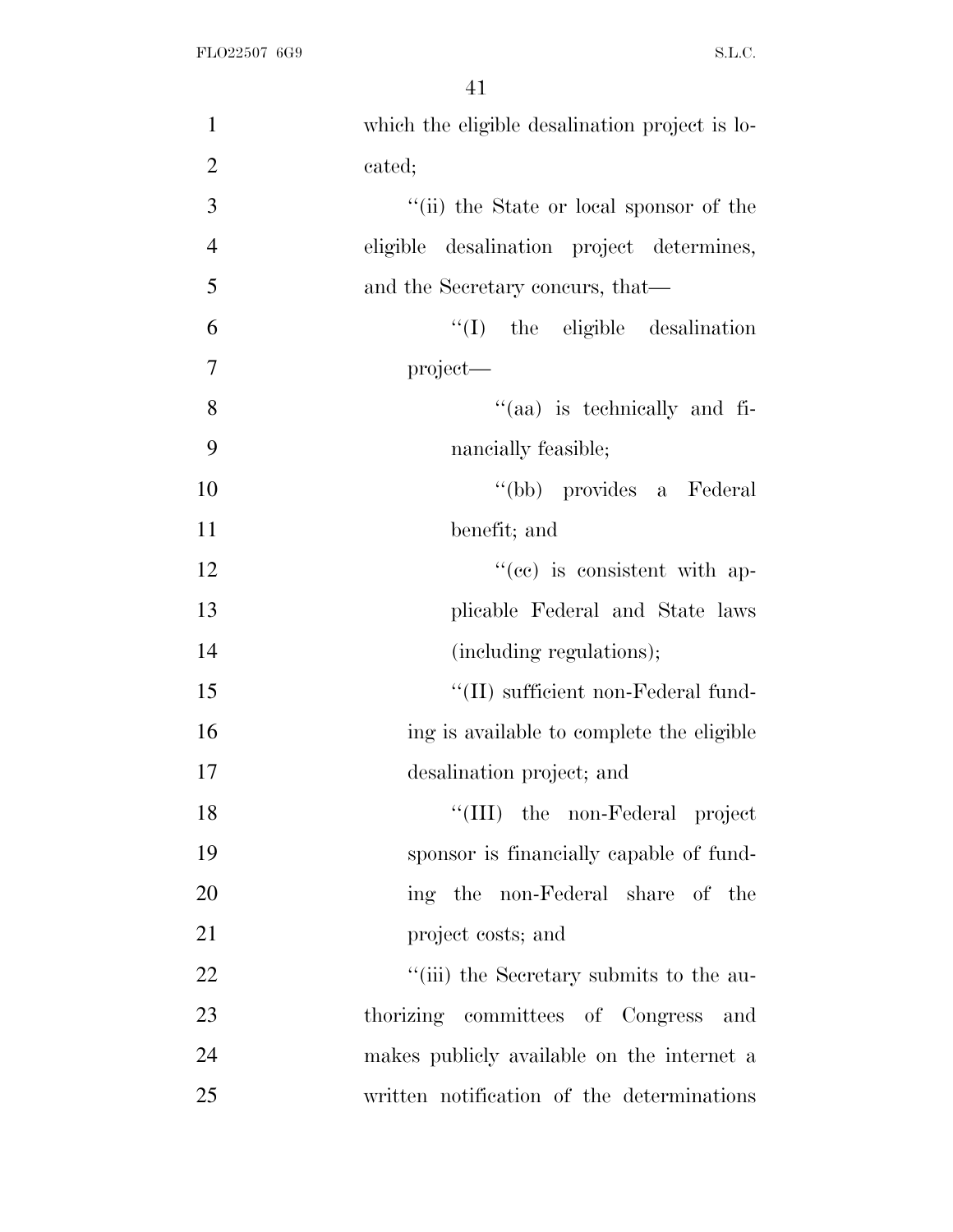| $\mathbf{1}$   | under clause (ii) by not later than 30 days      |
|----------------|--------------------------------------------------|
| $\overline{2}$ | after the date of the determinations.            |
| 3              | "(D) ENVIRONMENTAL LAWS.—To be eli-              |
| $\overline{4}$ | gible to receive a grant under this subsection,  |
| 5              | a desalination project shall comply with—        |
| 6              | "(i) applicable Federal environmental            |
| $\tau$         | laws, including the National Environ-            |
| 8              | mental Policy Act of 1969 (42 U.S.C.             |
| 9              | $4321$ et seq.); and                             |
| 10             | "(ii) applicable State environmental             |
| 11             | laws.                                            |
| 12             | "(E) INFORMATION.—In participating in            |
| 13             | an eligible desalination project under this sub- |
| 14             | section, the Secretary—                          |
| 15             | "(i) may rely on reports prepared by             |
| 16             | the sponsor of the eligible desalination         |
| 17             | project, including feasibility or equivalent     |
| 18             | studies, environmental analyses, and other       |
| 19             | pertinent reports and analyses; but              |
| 20             | "(ii) shall retain responsibility for            |
| 21             | making the independent determinations de-        |
| 22             | scribed in subparagraph $(C)$ .                  |
| 23             | $``$ (F) FUNDING.—                               |
| 24             | "(i) AUTHORIZATION OF APPROPRIA-                 |
| 25             | TIONS.—In addition to amounts made               |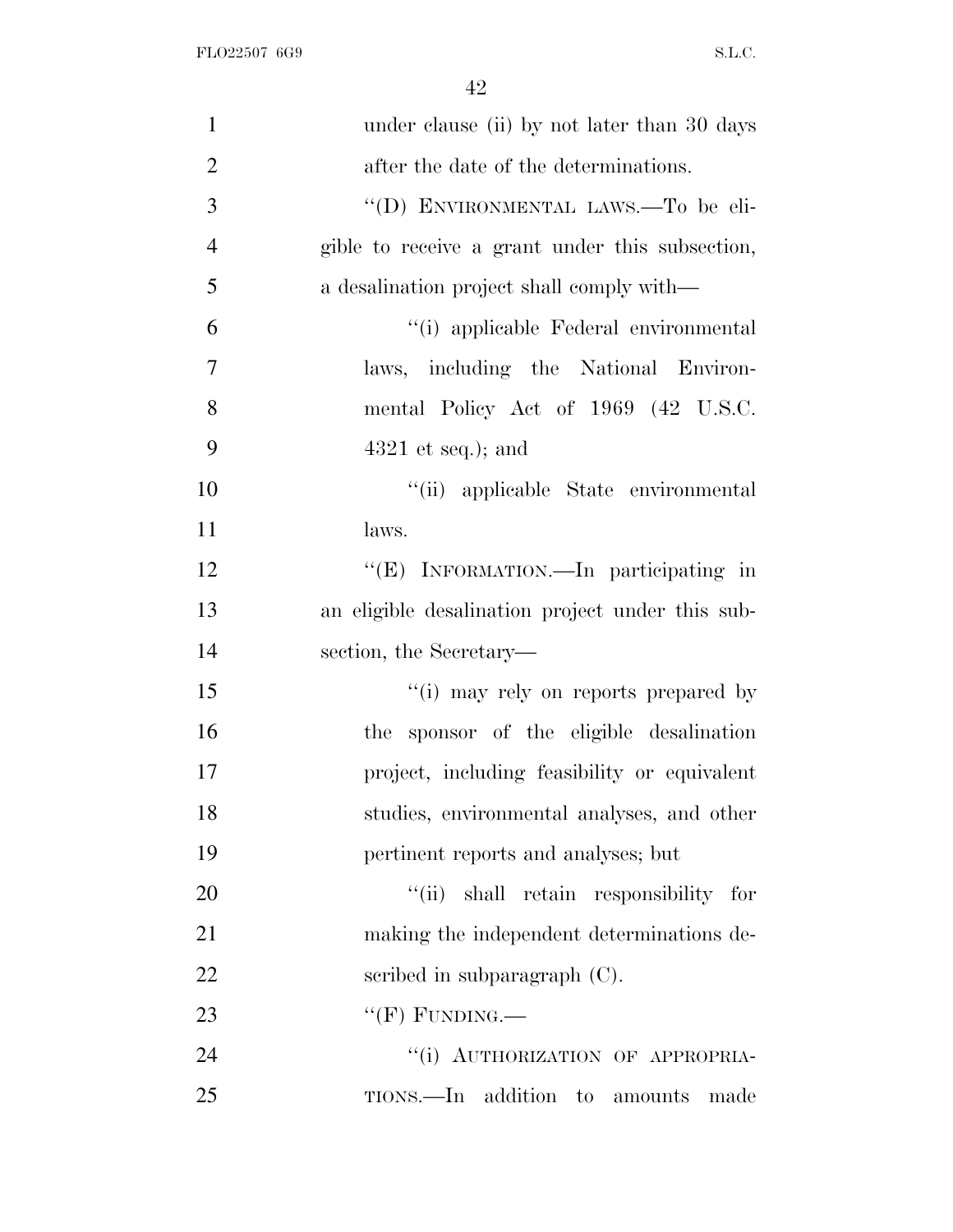FLO22507 6G9 S.L.C.

| $\mathbf{1}$   | available under section $40901(5)$ of the In-                |
|----------------|--------------------------------------------------------------|
| $\mathbf{2}$   | frastructure Investment and Jobs Act (43)                    |
| 3              | U.S.C. $3201(5)$ , there is authorized to be                 |
| $\overline{4}$ | appropriated to carry out this paragraph                     |
| 5              | $$150,000,000$ for the period of fiscal years                |
| 6              | 2024 through 2028, of which not less than                    |
| 7              | $$10,000,000$ shall be made available dur-                   |
| 8              | ing the period for rural desalination                        |
| 9              | projects.                                                    |
| 10             | "(ii) FUNDING OPPORTUNITY<br>$AN-$                           |
| 11             | NOUNCEMENT.—The Commissioner of Rec-                         |
| 12             | lamation shall release a funding oppor-                      |
| 13             | tunity announcement for a grant program                      |
| 14             | under this paragraph by not later than 75                    |
| 15             | days after the date of enactment of an Act                   |
| 16             | that provides funding for the program.".                     |
| 17             | (b) PRIORITIZATION OF PROJECTS.—Section 4 of the             |
|                | 18 Water Desalination Act of 1996 (42 U.S.C. 10301 note;     |
| 19             | Public Law 104–298) is amended by striking subsection        |
| 20             | (c) and inserting the following:                             |
| 21             | "(c) PRIORITIZATION.—In carrying out demonstra-              |
| 22             | tion and development activities under this section, the Sec- |
| 23             | retary shall prioritize projects—                            |
| 24             | $``(1)$ for the benefit of drought-stricken States           |
| 25             | and communities;                                             |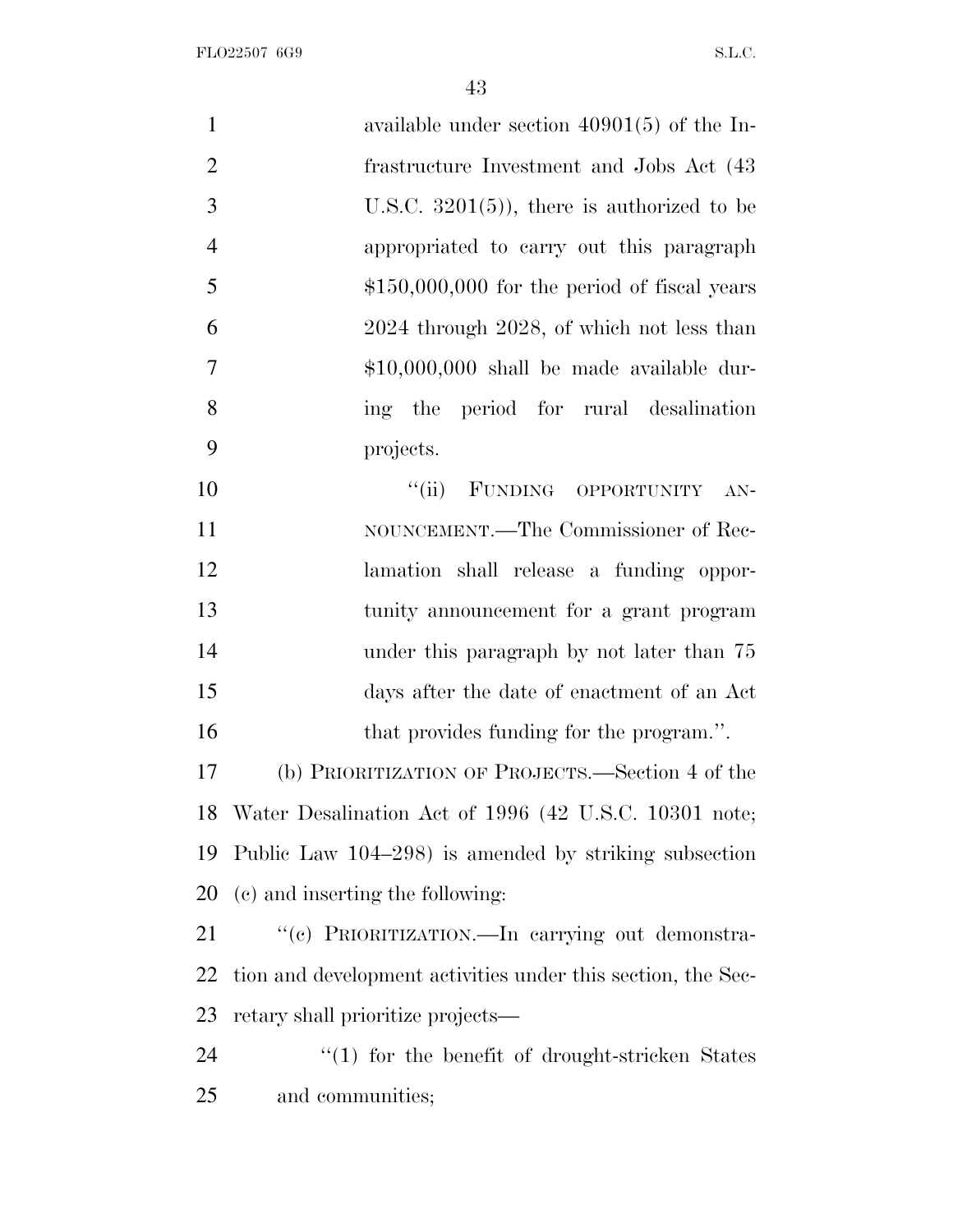| $\lq(2)$ for the benefit of States that have author-        |
|-------------------------------------------------------------|
| ized funding for research and development of desali-        |
| nation technologies and projects;                           |
| $\cdot\cdot$ (3) that demonstrably improve self-reliance on |
| local or regional water supplies in the case of any         |
| project sponsors that rely on imported water sup-           |
| plies that have an impact on species listed under the       |
| Endangered Species Act of 1973 (16 U.S.C. 1531 et           |
| $seq.$ ;                                                    |
| $\cdot$ (4) that demonstrably leverage the experience       |
| of or partner with—                                         |
| $\lq\lq$ international entities with consider-              |
| able expertise in desalination, such as Israel; or          |
| $\lq\lq (B)$ nonprofit water research foundations           |
| or institutions with expertise in technology in-            |
| novation to advance sustainable desalination                |
| processes or brine management;                              |
| $\lq(5)$ located in a region that—                          |
| $\lq\lq$ is impacted by salinity or brackish                |
| groundwater; and                                            |
| "(B) has agricultural production of na-                     |
| tional importance;                                          |
| "(6) that support regional stakeholder-based                |
| planning and implementation efforts to manage               |
| brine and salinity for sustainability and improve-          |
|                                                             |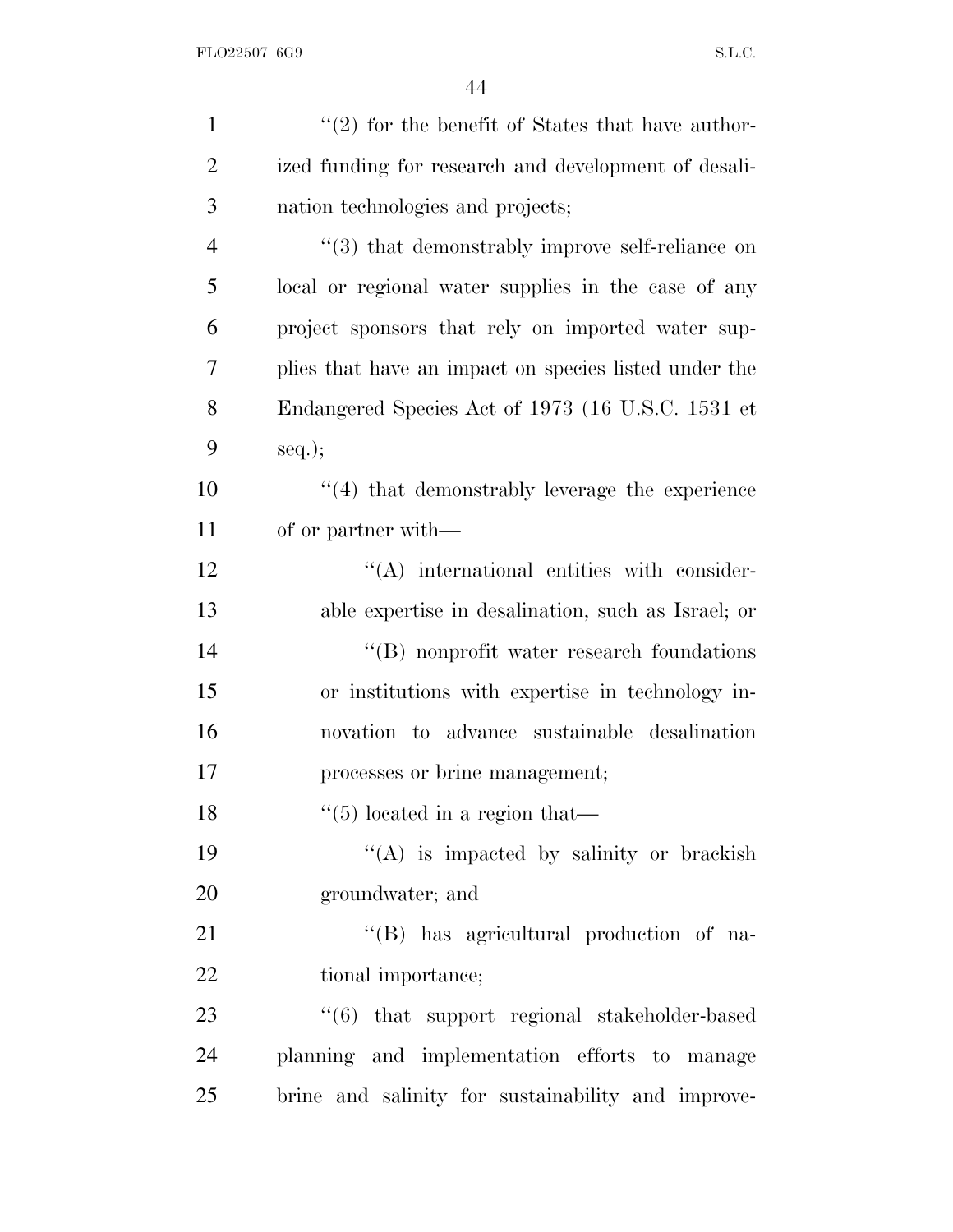FLO22507 6G9 S.L.C.

| $\mathbf{1}$   | ment of groundwater quality within an approved               |
|----------------|--------------------------------------------------------------|
| $\overline{2}$ | basin plan;                                                  |
| 3              | $\lq(7)$ that maximize the use of renewable energy           |
| $\overline{4}$ | to power desalination facilities;                            |
| 5              | $\cdot\cdot$ (8) that maximize energy efficiency so that the |
| 6              | lifecycle energy demands of desalination are mini-           |
| 7              | mized;                                                       |
| 8              | $(9)$ located in a region that has employed                  |
| 9              | strategies to increase water conservation and the            |
| 10             | capture and recycling of wastewater and stormwater;          |
| 11             | and                                                          |
| 12             | $\cdot$ (10) that, in the case of ocean desalination fa-     |
| 13             | cilities—                                                    |
|                |                                                              |
| 14             | $\lq\lq$ (A)(i) use a subsurface intake; or                  |
| 15             | "(ii) if a subsurface intake is not feasible,                |
| 16             | use an intake that uses the best available site,             |
| 17             | design, technology, and mitigation measures to               |
| 18             | minimize the mortality of all forms of marine                |
| 19             | life and impacts to coastal-dependent resources;             |
| 20             | $\lq\lq (B)$ are sited and designed to ensure that           |
| 21             | the disposal of wastewater (including brine from             |
| 22             | the desalination process)—                                   |
| 23             | $f'(i)$ is not discharged in a manner                        |
| 24             | that increases salinity levels in Federal or                 |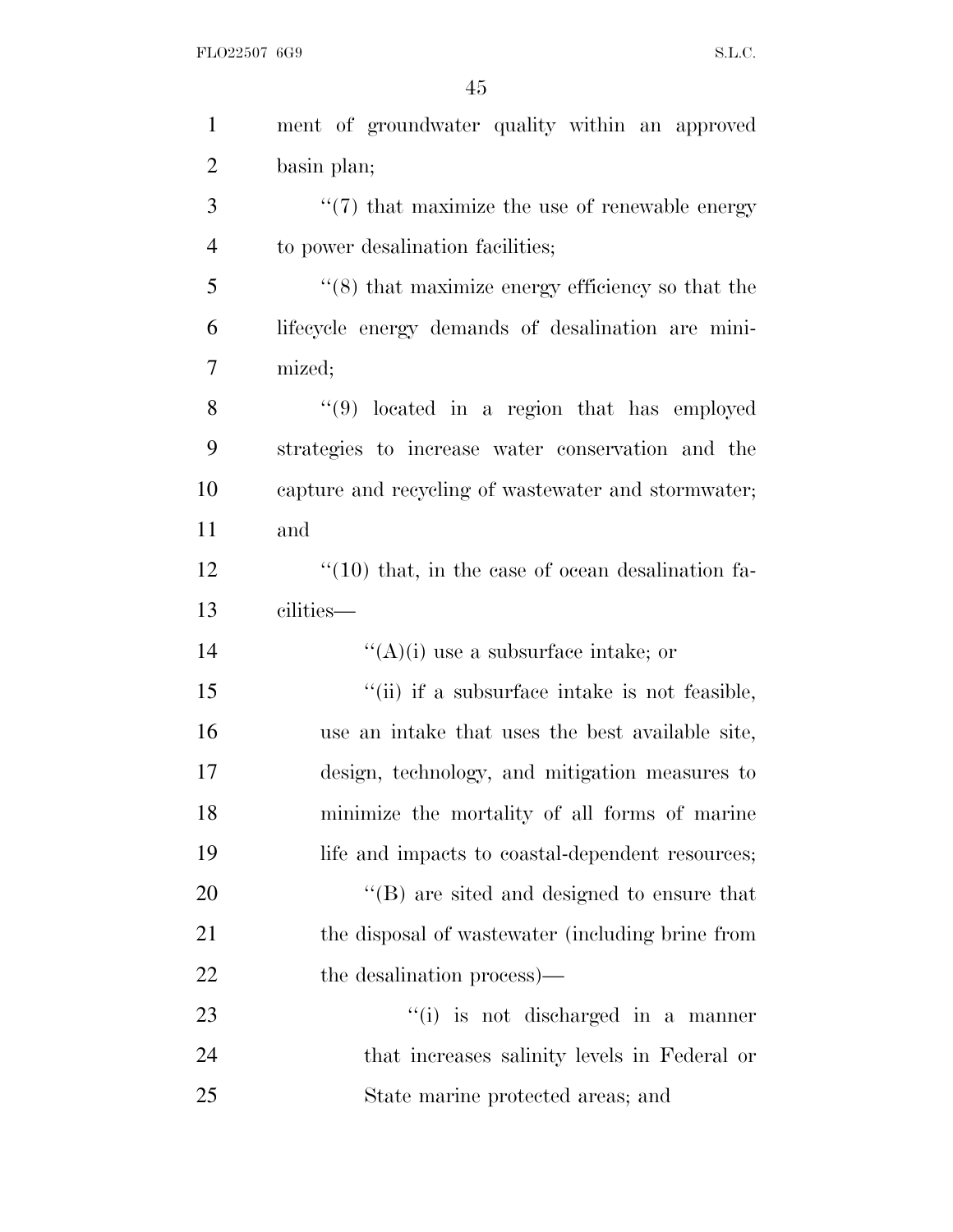| $\mathbf{1}$   | "(ii) achieves ambient salinity levels                      |
|----------------|-------------------------------------------------------------|
| $\overline{2}$ | within a reasonable distance from the dis-                  |
| 3              | charge point;                                               |
| $\overline{4}$ | $\lq\lq$ (C) are sited, designed, and operated in a         |
| 5              | manner that maintains indigenous marine life                |
| 6              | and a healthy and diverse marine community                  |
| 7              | within a reasonable distance from the discharge             |
| 8              | point;                                                      |
| 9              | "(D) do not cause significant unmitigated                   |
| 10             | harm to aquatic life; and                                   |
| 11             | $\lq\lq(E)$ include a construction and operation            |
| 12             | plan designed to minimize loss of coastal habi-             |
| 13             | tat as well as aesthetic, noise, and air quality            |
| 14             | impacts.".                                                  |
| 15             | (c) PRIORITY SCORING SYSTEM.—As soon as prac-               |
| 16             | ticable after the date of enactment of this Act, for pur-   |
| 17             | poses of making recommendations to Congress for projects    |
|                | 18 to be carried out under section 4 of the Water Desalina- |
|                | 19 tion Act of 1996 (42 U.S.C. 10301 note; Public Law 104–  |
|                | 20 298), the Commissioner of Reclamation shall establish a  |
|                | 21 priority scoring system that provides for the assignment |
|                | 22 of priority scores for the projects based on the         |
| 23             | prioritization criteria established under subsection (c) of |
| 24             | that section.                                               |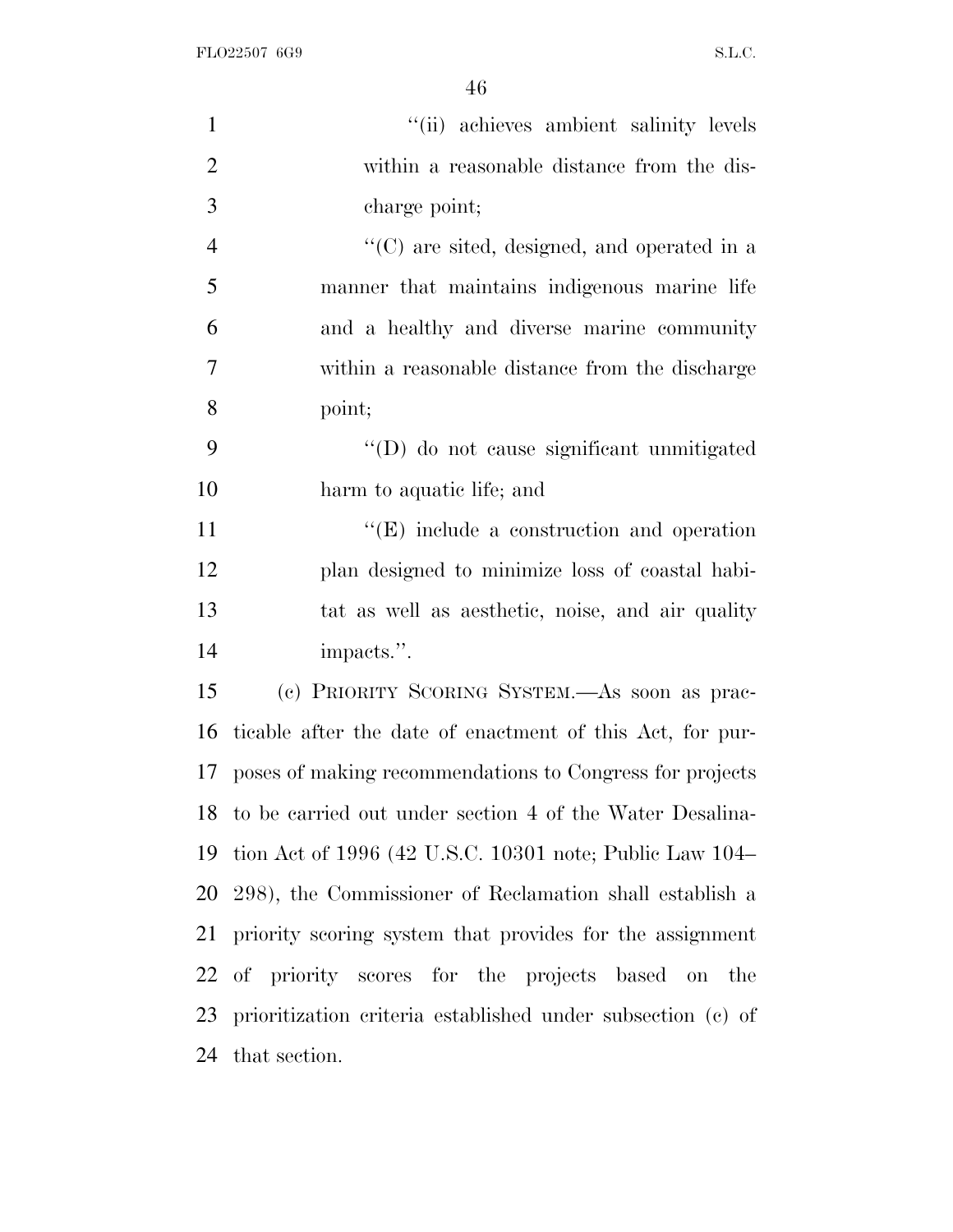(d) OTHER REQUIREMENTS.—Non-Federal entities that receive Federal assistance for projects or facilities au- thorized under this Act shall implement the projects or facilities consistent with the standards for activities as- sisted under section 401 of the Safe Drinking Water Act Amendments of 1996 (42 U.S.C. 300j–3c). (e) RESEARCH AUTHORITY.—Section 8(a) of the Water Desalination Act of 1996 (42 U.S.C. 10301 note; Public Law 104–298) is amended— (1) in the first sentence, by striking ''2021'' and inserting ''2026''; and (2) in the second sentence, by striking

''\$1,000,000'' and inserting ''\$3,000,000''.

**SEC. 105. RECLAMATION INFRASTRUCTURE FINANCE AND**

## **INNOVATION PILOT PROGRAM.**

 (a) ESTABLISHMENT.—The Secretary shall establish and carry out a pilot program under which the Secretary shall provide to eligible entities described in subsection (c) loans and technical assistance in accordance with this sec- tion to carry out eligible projects described in subsection (b).

(b) ELIGIBLE PROJECTS.—

 (1) IN GENERAL.—A project eligible to receive assistance under the pilot program under this sec-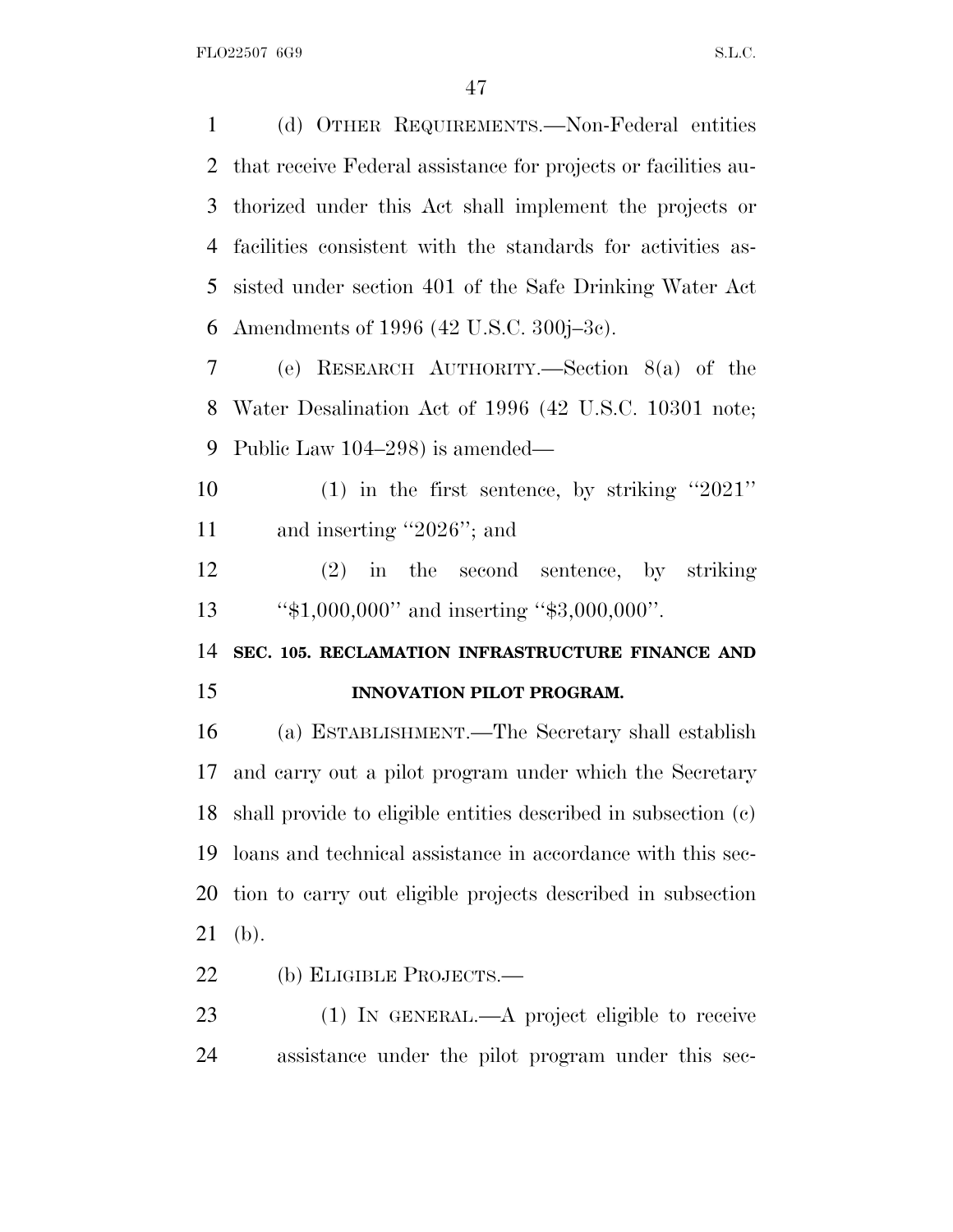| $\mathbf{1}$   | tion is a water supply or water conservation project     |
|----------------|----------------------------------------------------------|
| $\overline{2}$ | that, as determined by the Secretary-                    |
| 3              | $(A)$ is located in—                                     |
| $\overline{4}$ | (i) the State of Alaska;                                 |
| 5              | (ii) the State of Hawaii; or                             |
| 6              | (iii) a State or territory described in                  |
| $\overline{7}$ | the first section of the Act of June 17,                 |
| 8              | 1902 (32 Stat. 388, chapter 1093; 43                     |
| 9              | U.S.C. 391);                                             |
| 10             | (B) would—                                               |
| 11             | (i) contribute directly or indirectly (in-               |
| 12             | cluding through groundwater recharge) to                 |
| 13             | a safe, adequate water supply for domestic,              |
| 14             | agricultural, environmental, or municipal                |
| 15             | and industrial use; or                                   |
| 16             | (ii) promote water conservation or                       |
| 17             | water use efficiency; and                                |
| 18             | (C) is otherwise eligible for assistance                 |
| 19             | under this section.                                      |
| 20             | (2) PROJECTS ASSOCIATED WITH BUREAU OF                   |
| 21             | RECLAMATION FACILITIES.—A project that supports          |
| 22             | an improvement to, or is associated with, a Bureau       |
| 23             | of Reclamation facility shall be eligible to receive as- |
| 24             | sistance under the pilot program under this section      |
| 25             | $if$ —                                                   |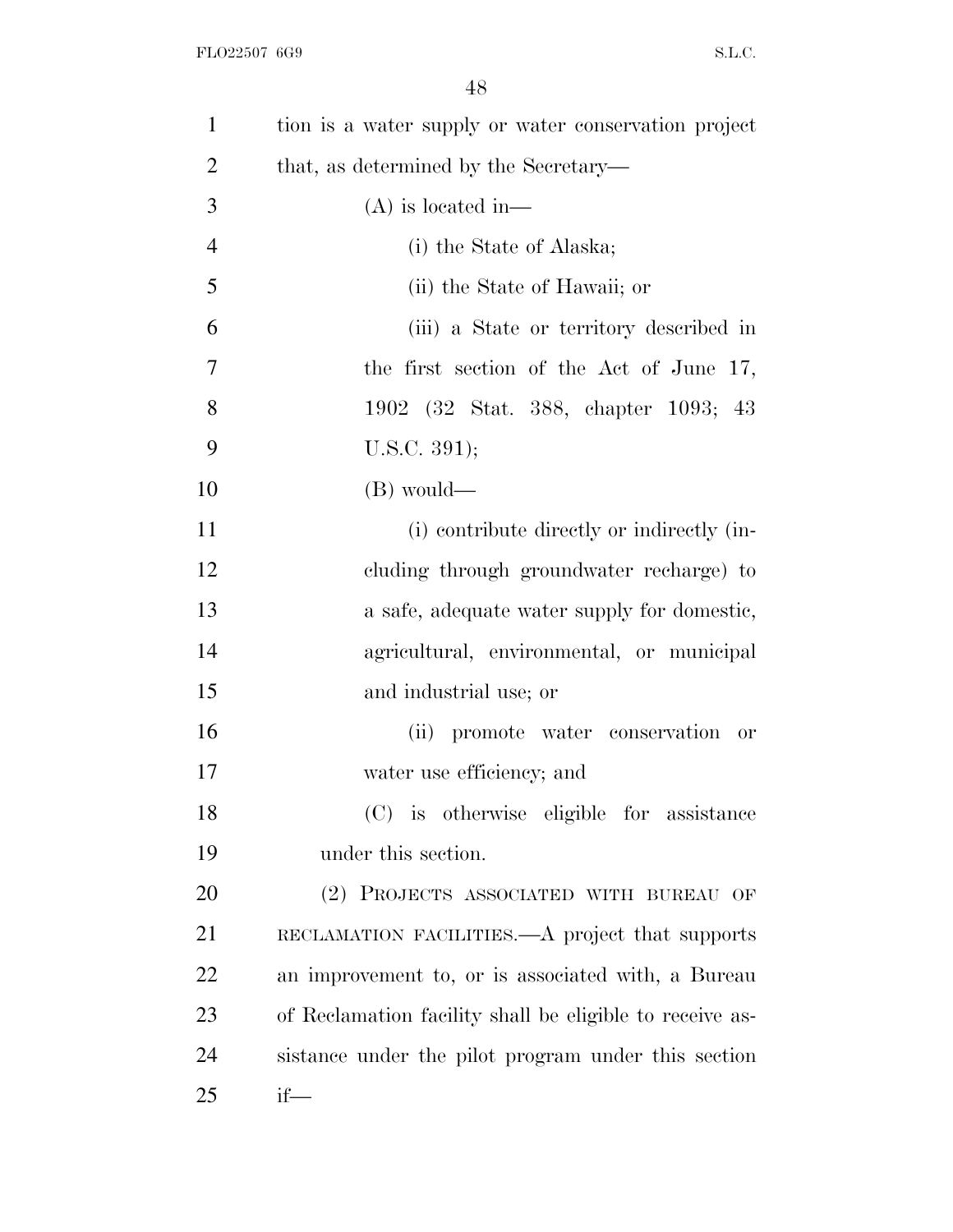| $\mathbf{1}$   | (A) the project meets the criteria described            |
|----------------|---------------------------------------------------------|
| $\overline{2}$ | in paragraph $(1)$ ;                                    |
| 3              | (B) the eligible entity carrying out the                |
| $\overline{4}$ | project demonstrates to the satisfaction of the         |
| 5              | Secretary that the eligible entity is initiating        |
| 6              | and implementing the project for non-Federal            |
| 7              | purposes;                                               |
| 8              | (C) the eligible entity retains or secures,             |
| 9              | through a long-term Federal property lease, op-         |
| 10             | eration and maintenance transfer agreement              |
| 11             | that provides for self-funding, or easement             |
| 12             | agreement with the Secretary, substantial con-          |
| 13             | trol over the assets, operation, management,            |
| 14             | and maintenance of the project; and                     |
| 15             | (D) the project meets any other criteria                |
| 16             | that the Secretary may establish.                       |
| 17             | <b>SMALL</b><br><b>(3)</b><br>COMMUNITY PROJECTS.—For   |
| 18             | projects eligible for assistance under this section and |
| 19             | section $5028(a)(2)(B)$ of the Water Resources Re-      |
| 20             | form and Development Act of 2014 (33 U.S.C.             |
| 21             | $3907(a)(2)(B)$ , the Secretary may assist applicants   |
| 22             | in combining 1 or more projects into a single appli-    |
| 23             | cation in order to meet the minimum project cost of     |
| 24             | $$5,000,000$ required under that section.               |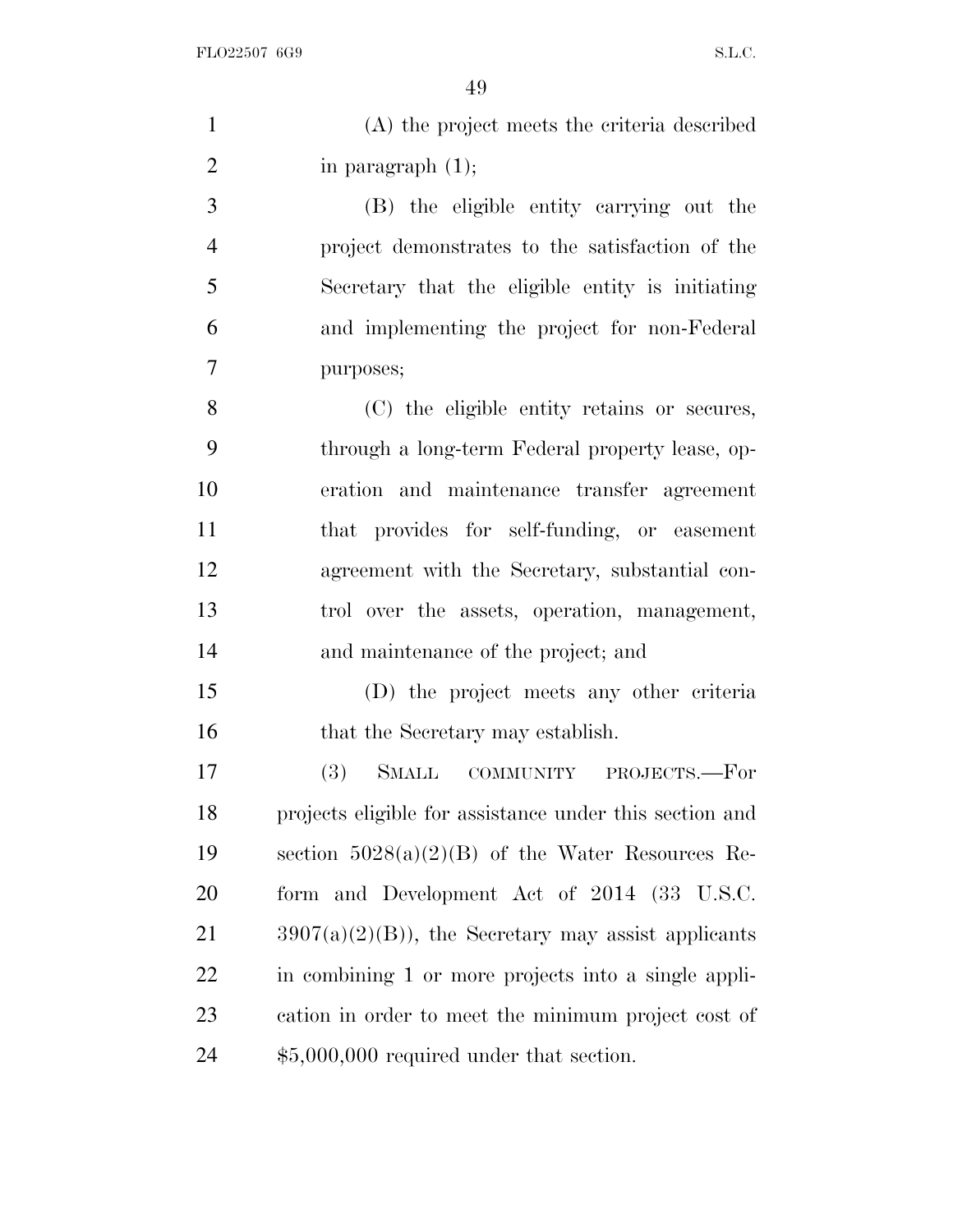| 1              | (c) ELIGIBLE APPLICANTS.—The following entities        |
|----------------|--------------------------------------------------------|
| 2              | are eligible to receive assistance under this section: |
| 3              | $(1)$ An entity described in section 5025 of the       |
| $\overline{4}$ | Water Resources Reform and Development Act of          |
| 5              | 2014 (33 U.S.C. 3904).                                 |
| 6              | (2) A conservancy district, Reclamation district,      |
| 7              | irrigation district, or water district.                |
| 8              | (3) A canal company or mutual water company.           |
| 9              | $(4)$ A water users' association.                      |
| 10             | (5) An agency established by an interstate com-        |
| 11             | pact.                                                  |
| 12             | (6) An agency established under State law for          |
| 13             | the joint exercise of powers.                          |
| 14             | (7) Any other individual or entity that has the        |
| 15             | capacity to contract with the United States under      |
| 16             | the reclamation laws.                                  |
| 17             | (d) REQUIREMENTS.—                                     |
| 18             | (1) PROJECT SELECTION.—In selecting eligible           |
| 19             | projects to receive assistance under the pilot pro-    |
| 20             | gram under this section, the Secretary shall ensure    |
| 21             | diversity with respect to-                             |
| 22             | (A) project type; and                                  |
| 23             | (B) geographical location within the States            |
| 24             | referred to in subsection (b) $(1)(A)$ .               |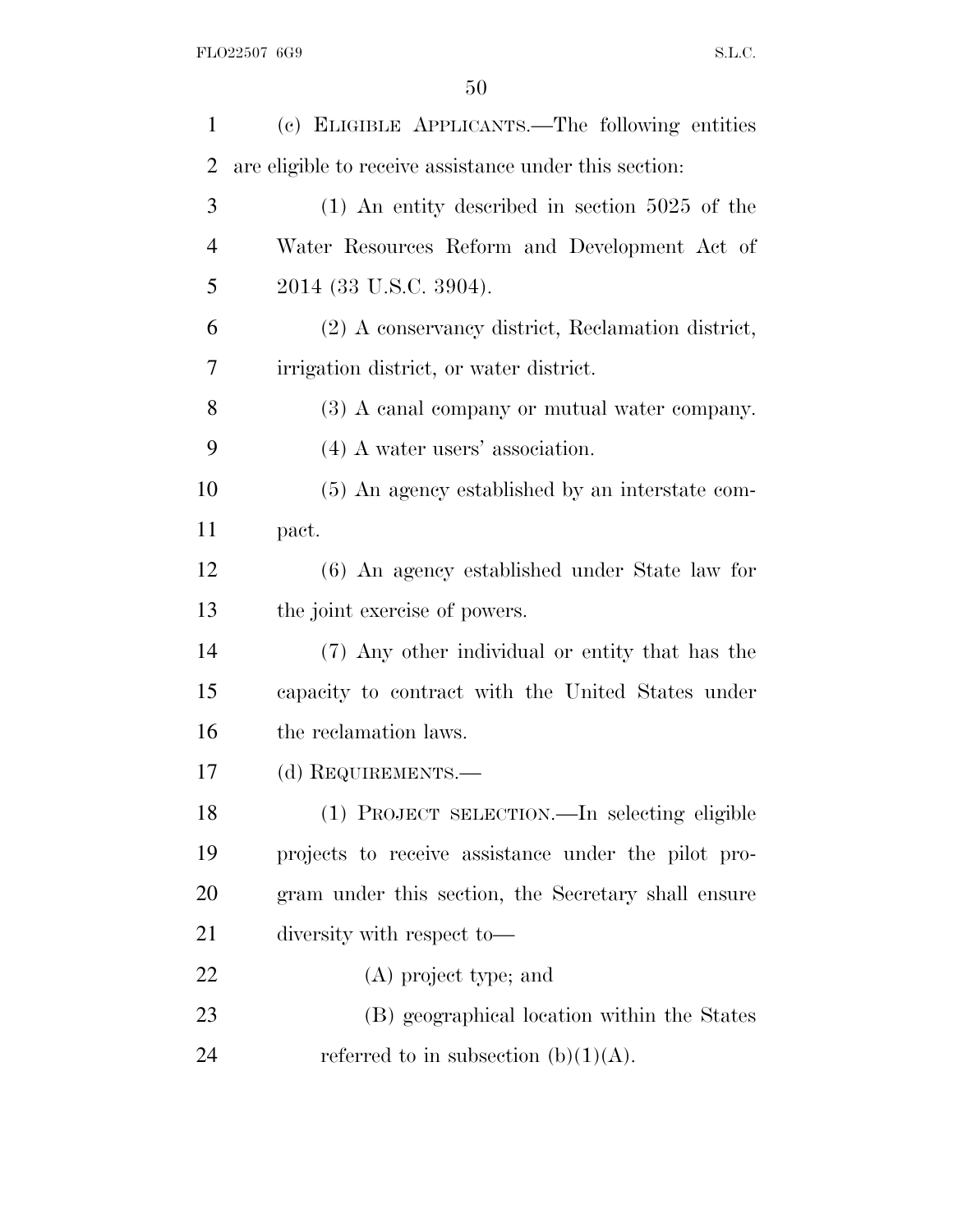| $\mathbf{1}$   | (2) IMPORTATION OF OTHER REQUIREMENTS.—                |
|----------------|--------------------------------------------------------|
| $\overline{2}$ | The following provisions of law shall apply to the     |
| 3              | pilot program under this section:                      |
| $\overline{4}$ | (A) Sections $5022, 5024, 5027, 5028,$                 |
| 5              | 5029, 5030, 5031, 5032, and 5034(a) of the             |
| 6              | Water Resources Reform and Development Act             |
| 7              | of 2014 (33 U.S.C. 3901, 3903, 3906, 3907,             |
| 8              | 3908, 3909, 3910, 3911, 3913(a)), except               |
| 9              | $that-$                                                |
| 10             | (i) any reference contained in those                   |
| 11             | sections to the Secretary of the Army shall            |
| 12             | be considered to be a reference to the Sec-            |
| 13             | retary;                                                |
| 14             | (ii) any reference contained in those                  |
| 15             | sections to an eligible project shall be con-          |
| 16             | sidered to be a reference to an eligible               |
| 17             | project described in subsection (b);                   |
| 18             | (iii) paragraphs $(1)(E)$ and $(6)(B)$ of              |
| 19             | subsection (a), and subsection $(b)(3)$ , of           |
| 20             | section $5028$ of that Act $(33 \text{ U.S.C. } 3907)$ |
| 21             | shall not apply with respect to this section;          |
| 22             | and                                                    |
| 23             | (iv) subsections (e) and (f) of section                |
| 24             | 5030 of that Act (33 U.S.C. 3909) shall                |
| 25             | not apply with respect to this section.                |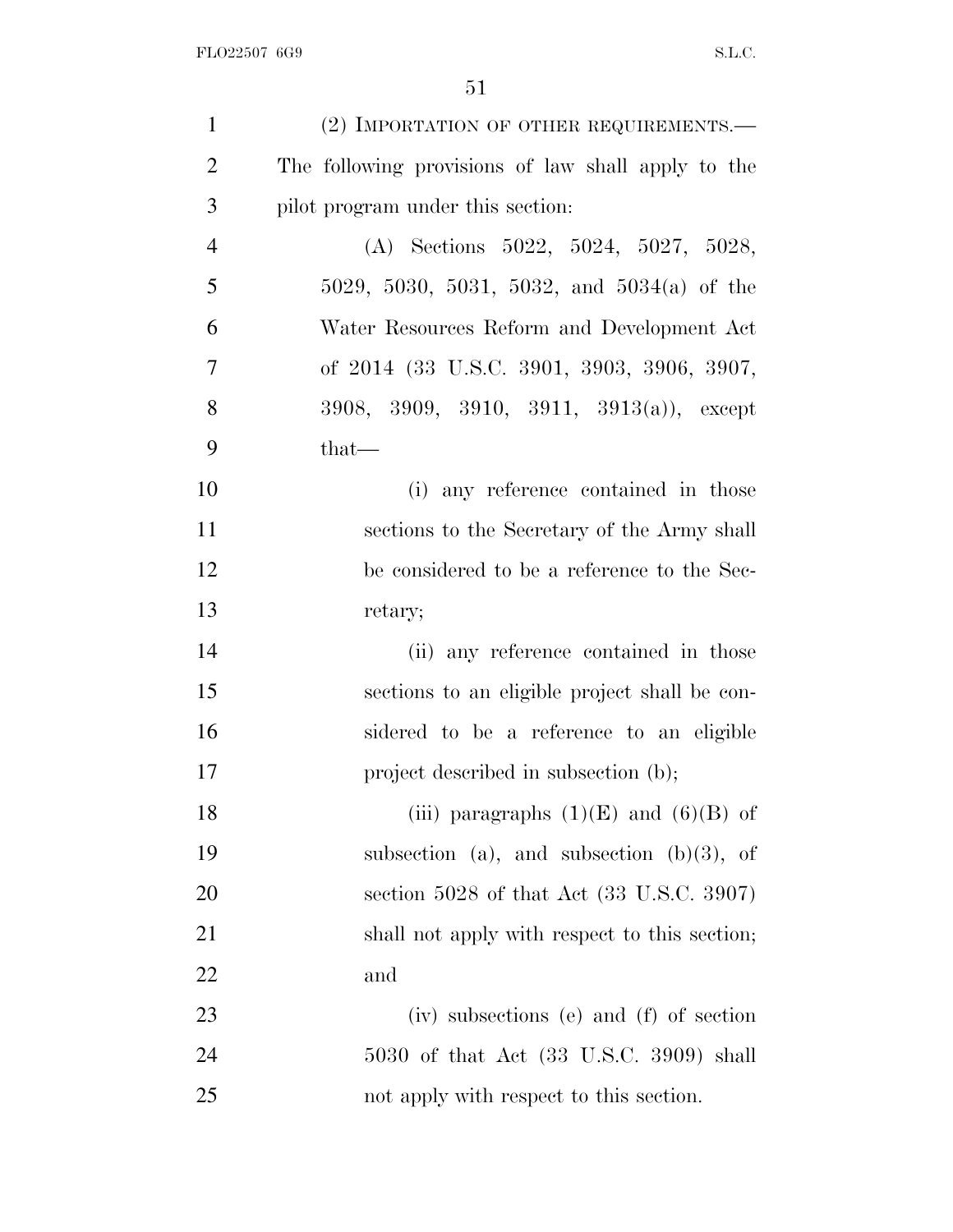FLO22507 6G9 S.L.C.

| $\mathbf{1}$   | (B) The agreement between the Adminis-                |
|----------------|-------------------------------------------------------|
| $\overline{2}$ | trator of the Environmental Protection Agency         |
| 3              | and the Commissioner of Reclamation required          |
| $\overline{4}$ | under section 4301 of the America's Water In-         |
| 5              | frastructure Act of 2018 (33 U.S.C. 3909 note;        |
| 6              | Public Law $115-270$ , pursuant to which the          |
| 7              | Administrator shall retain responsibility for ad-     |
| 8              | ministering any loans under this section.             |
| 9              | (3) ENVIRONMENTAL LAWS.—No project shall              |
| 10             | receive funding under this section unless the project |
| 11             | complies with—                                        |
| 12             | (A) applicable Federal environmental laws,            |
| 13             | including the National Environmental Policy           |
| 14             | Act of 1969 (42 U.S.C. 4321 et seq.); and             |
| 15             | (B) applicable State environmental laws.              |
| 16             | (e) AUTHORIZATION OF APPROPRIATIONS.                  |
| 17             | (1) IN GENERAL.—There is authorized to be             |
| 18             | appropriated to the Secretary to carry out the pilot  |
| 19             | program under this section $$150,000,000$ for the pe- |
| 20             | riod of fiscal years 2024 through 2028, to remain     |
| 21             | available until expended.                             |
| 22             | ADMINISTRATIVE COSTS. Of the funds<br>(2)             |
| 23             | made available pursuant to paragraph $(1)$ , the Sec- |
| 24             | retary may use for administrative costs of carrying   |
| 25             | out the pilot program under this section (including   |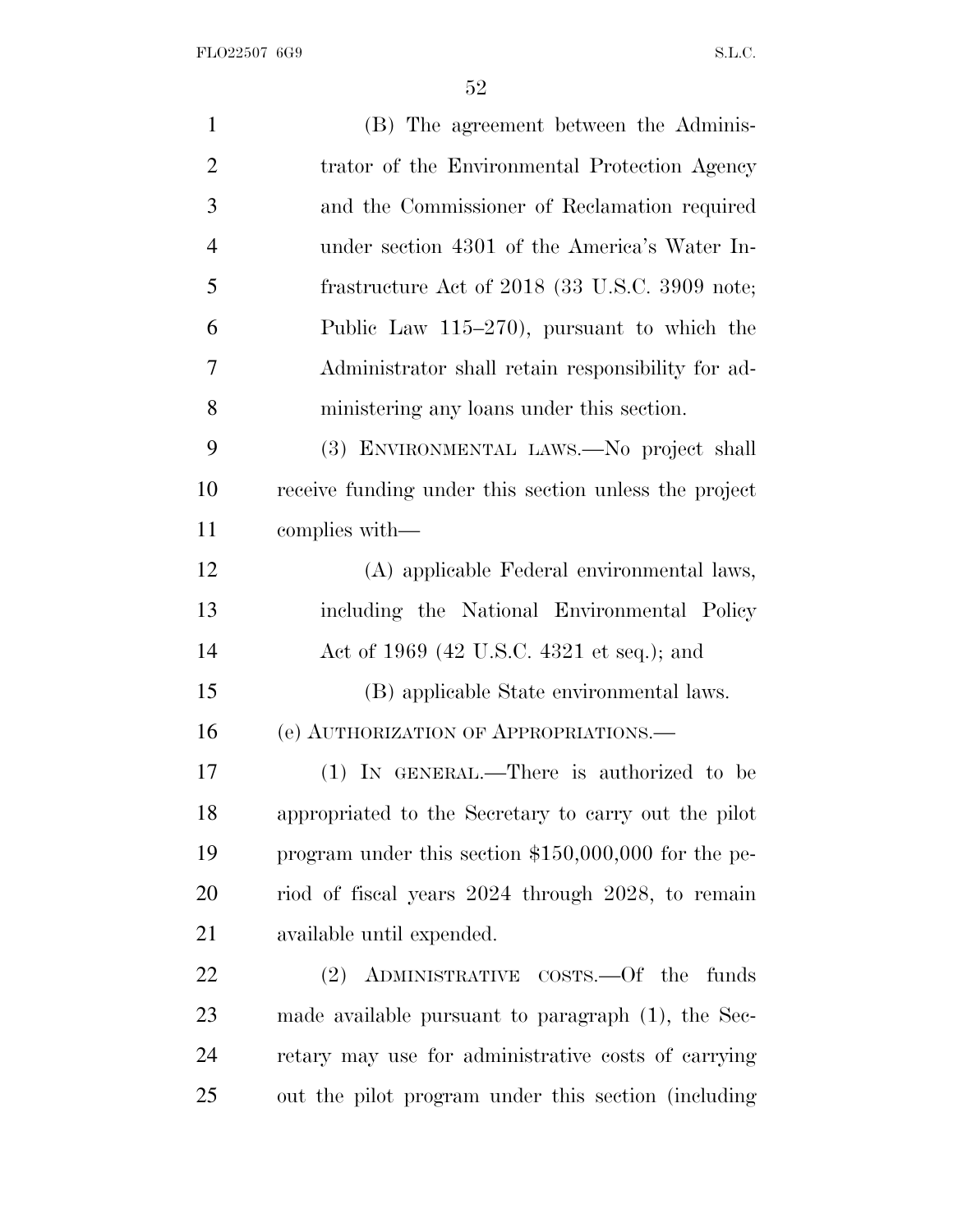| $\mathbf{1}$   | for the provision of technical assistance to project |
|----------------|------------------------------------------------------|
| $\overline{2}$ | sponsors pursuant to paragraph $(3)$ , to obtain any |
| 3              | necessary approval, and for transfer to the Adminis- |
| $\overline{4}$ | trator of the Environmental Protection Agency to     |
| 5              | provide assistance in administering and servicing    |
| 6              | Federal credit instruments under the pilot program)  |
| 7              | not more than \$5,000,000 for each applicable fiscal |
| 8              | year.                                                |
| 9              | (3) SMALL COMMUNITY PROJECTS.—                       |
| 10             | (A) IN GENERAL.—Subject to subsection                |
| 11             | (b), the Commissioner may use the funds made         |
| 12             | available under paragraph $(2)$ to provide assist-   |
| 13             | ance, including assistance to pay the costs of       |
| 14             | acquiring the rating opinion letters under para-     |
| 15             | graph $(1)(D)$ of section 5028(a) of the Water       |
| 16             | Resources Reform and Development Act of              |
| 17             | $2014$ (33 U.S.C. 3907(a)), to assist project        |
| 18             | sponsors in obtaining the necessary approvals        |
| 19             | for small community projects that are eligible       |
| 20             | for assistance under paragraph $(2)(B)$ of that      |
| 21             | section or subsection $(b)(3)$ .                     |
| 22             | (B) LIMITATION.—Assistance provided to               |
| 23             | a project sponsor under subparagraph (A) may         |
| 24             | not exceed an amount equal to 75 percent of          |
| 25             | the total administrative costs incurred by the       |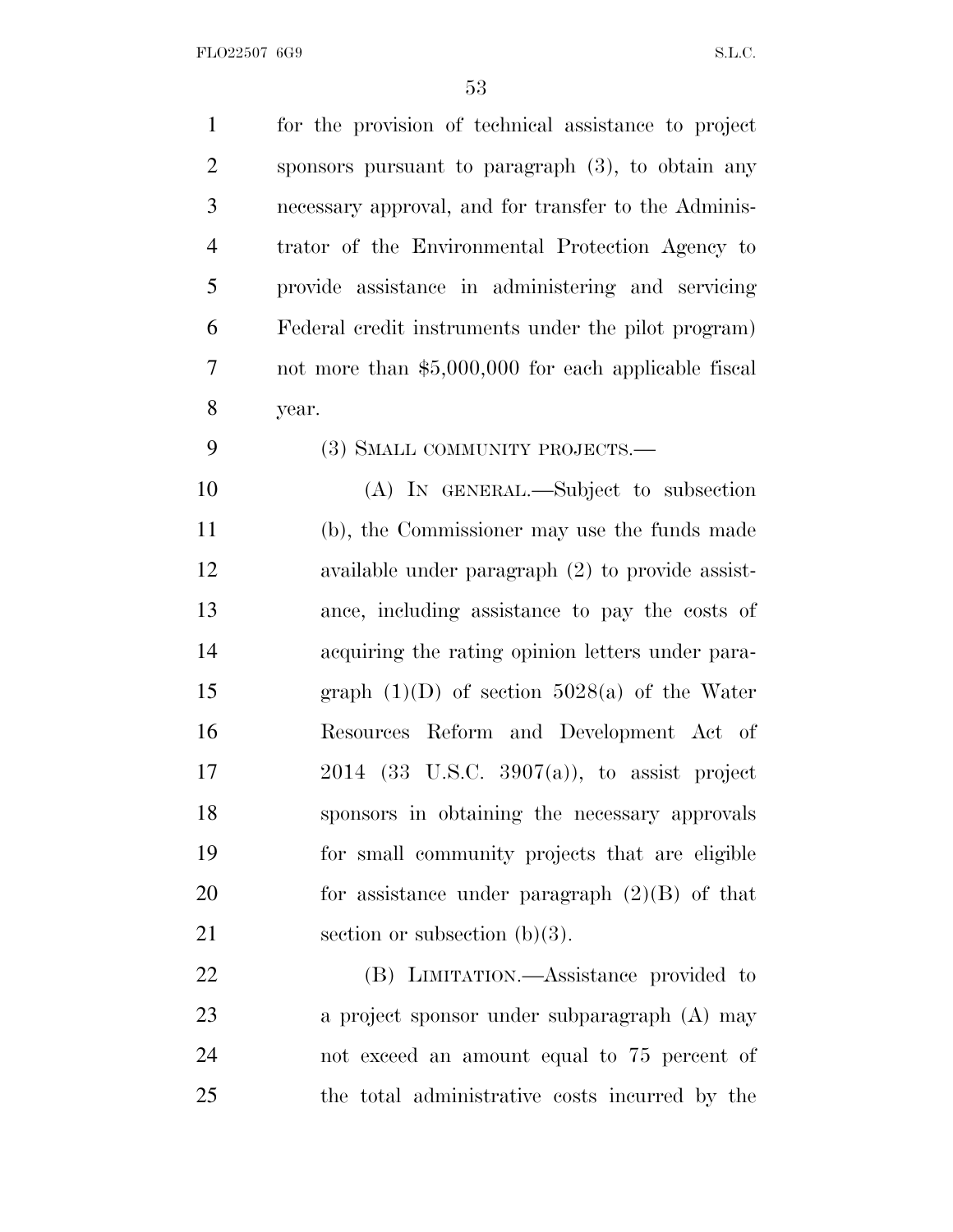project sponsor in securing financial assistance under this section.

## **SEC. 106. DRINKING WATER ASSISTANCE FOR DISADVAN-TAGED COMMUNITIES.**

 (a) I<sup>N</sup> GENERAL.—The Secretary (acting through the Commissioner of Reclamation) may provide grants or enter into contracts or financial assistance agreements that provide not more than 100 percent of the cost of the planning, design, or construction of water projects or fa- cilities or features of water projects, the primary purpose of which is to improve the domestic water supplies of com- munities or households that do not have reliable access to domestic water supplies in sufficient quantities or of sufficient quality in a State or territory described in the first section of the Act of June 17, 1902 (32 Stat. 388, chapter 1093; 43 U.S.C. 391).

(b) AUTHORIZATION OF APPROPRIATIONS.—

18 (1) AMOUNT.—There is authorized to be appro- priated to the Secretary to carry out this section \$100,000,000 for the period of fiscal years 2024 through 2028.

22 (2) MULTIPLE BENEFIT PROJECTS.—The Sec- retary shall use all or a portion of the funds made available under subsection (a) to incorporate into multiple benefit projects features or facilities to as-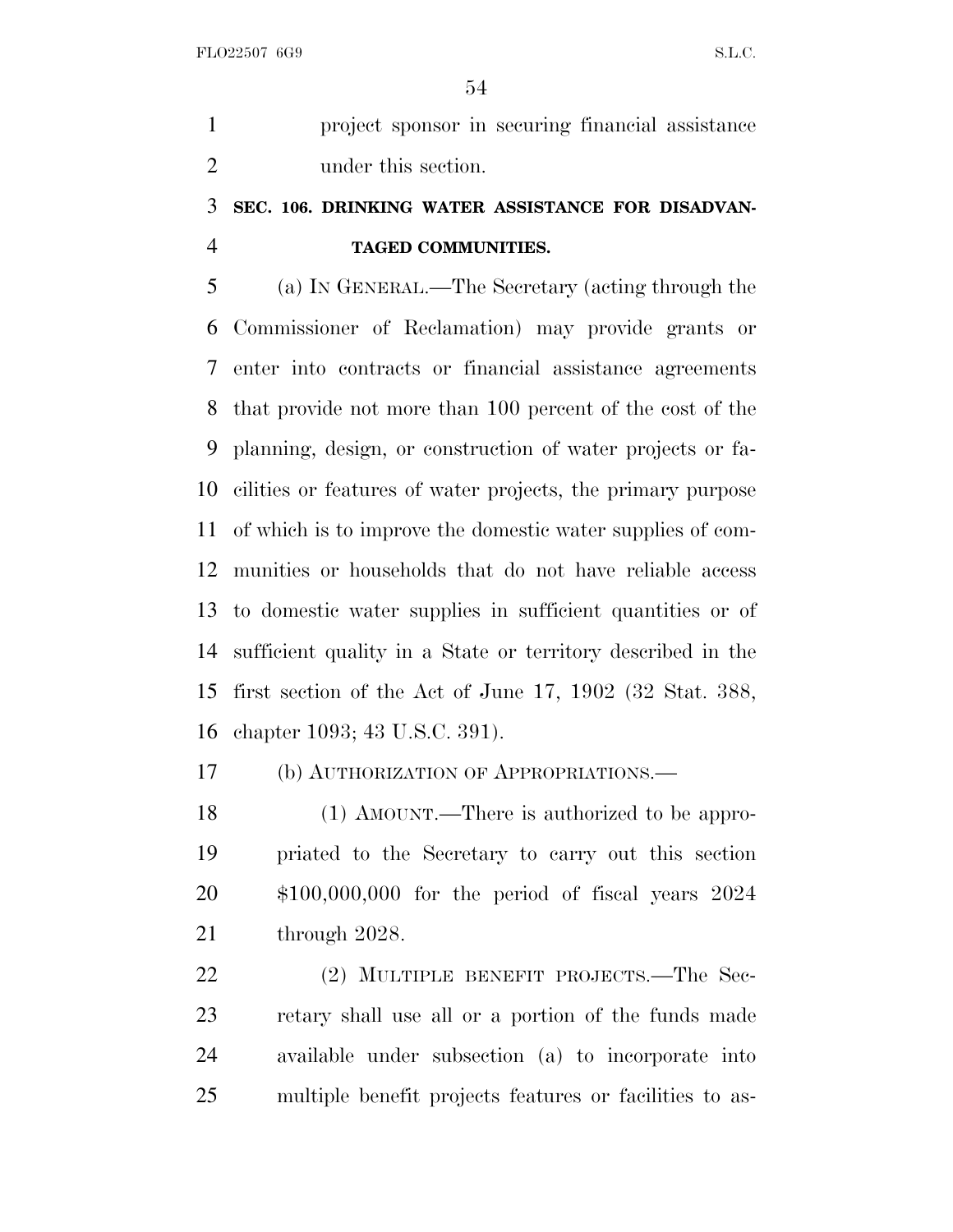| $\mathbf{1}$   | sist in providing domestic water supplies to dis-      |
|----------------|--------------------------------------------------------|
| $\overline{2}$ | advantaged communities.                                |
| 3              | SEC. 107. EXTRAORDINARY OPERATION AND MAINTE-          |
| $\overline{4}$ | NANCE WORK; PROJECT MODIFICATION.                      |
| 5              | (a) REIMBURSEMENT OF COSTS.—Section $9603(b)$ of       |
| 6              | the Omnibus Public Land Management Act of 2009 (43)    |
| 7              | U.S.C. $510b(b)$ is amended—                           |
| 8              | $(1)$ in paragraph $(1)$ , by striking "reimbursable"  |
| 9              | purposes" and inserting "reimbursable and nonreim-     |
| 10             | bursable purposes of the project and costs allocated   |
| 11             | to a reimbursable purpose";                            |
| 12             | $(2)$ in paragraph $(2)$ , by striking "costs" and     |
| 13             | inserting "costs, including reimbursable and nonre-    |
| 14             | imbursable costs"; and                                 |
| 15             | (3) by adding at the end the following:                |
| 16             | DETERMINATION OF<br>(4)<br><b>REIMBURSABLE</b>         |
| 17             | $\cos$ rs.—Any costs expended under paragraph $(1)$ or |
| 18             | advanced under paragraph (2) that are allocated to     |
| 19             | existing nonreimbursable purposes of the project, in-  |
| 20             | cluding costs to restore or add a public benefit (as   |
| 21             | defined in section 2 of the Support To Rehydrate       |
| 22             | the Environment, Agriculture, and Municipalities       |
| 23             | Act), shall be considered to be nonreimbursable costs  |
| 24             | for purposes of this subsection.".                     |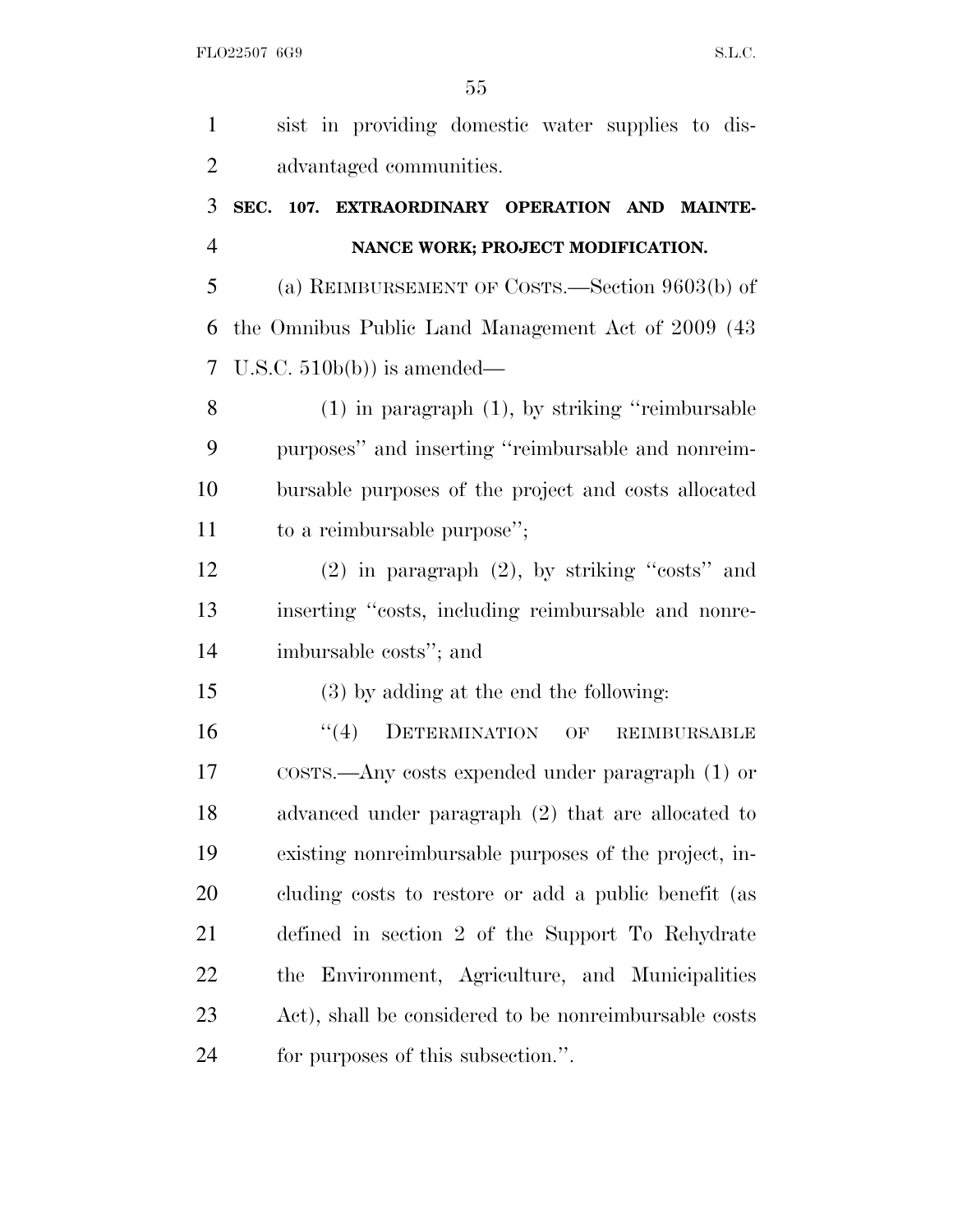(b) AUTHORIZATION TO MODIFY PROJECTS TO IN- CREASE PUBLIC BENEFITS AND OTHER PROJECT BENE- FITS.—Section 9603 of the Omnibus Public Land Man- agement Act of 2009 (43 U.S.C. 510b) is amended by adding at the end the following:

 ''(e) AUTHORIZATION TO MODIFY PROJECTS TO IN- CREASE PUBLIC BENEFITS AND OTHER PROJECT BENE-FITS.—

 $\frac{4}{1}$  DEFINITIONS.—In this subsection: 10 "(A) ADVERSE IMPACT.—The term 'ad- verse impact' means, with respect to a project modification, a reduction in water quantity or quality or a change in the timing of water deliv- eries available to a project beneficiary from the modified project as compared to the water quantity or quality or timing of water deliveries from—

18 ''(i) the project with the original ca- pacity restored, if the extraordinary oper- ation and maintenance work under this section is intended to restore lost project 22 capacity;

23  $\frac{1}{1}$  the project prior to undertaking the planning and design, if the extraor-dinary operation and maintenance work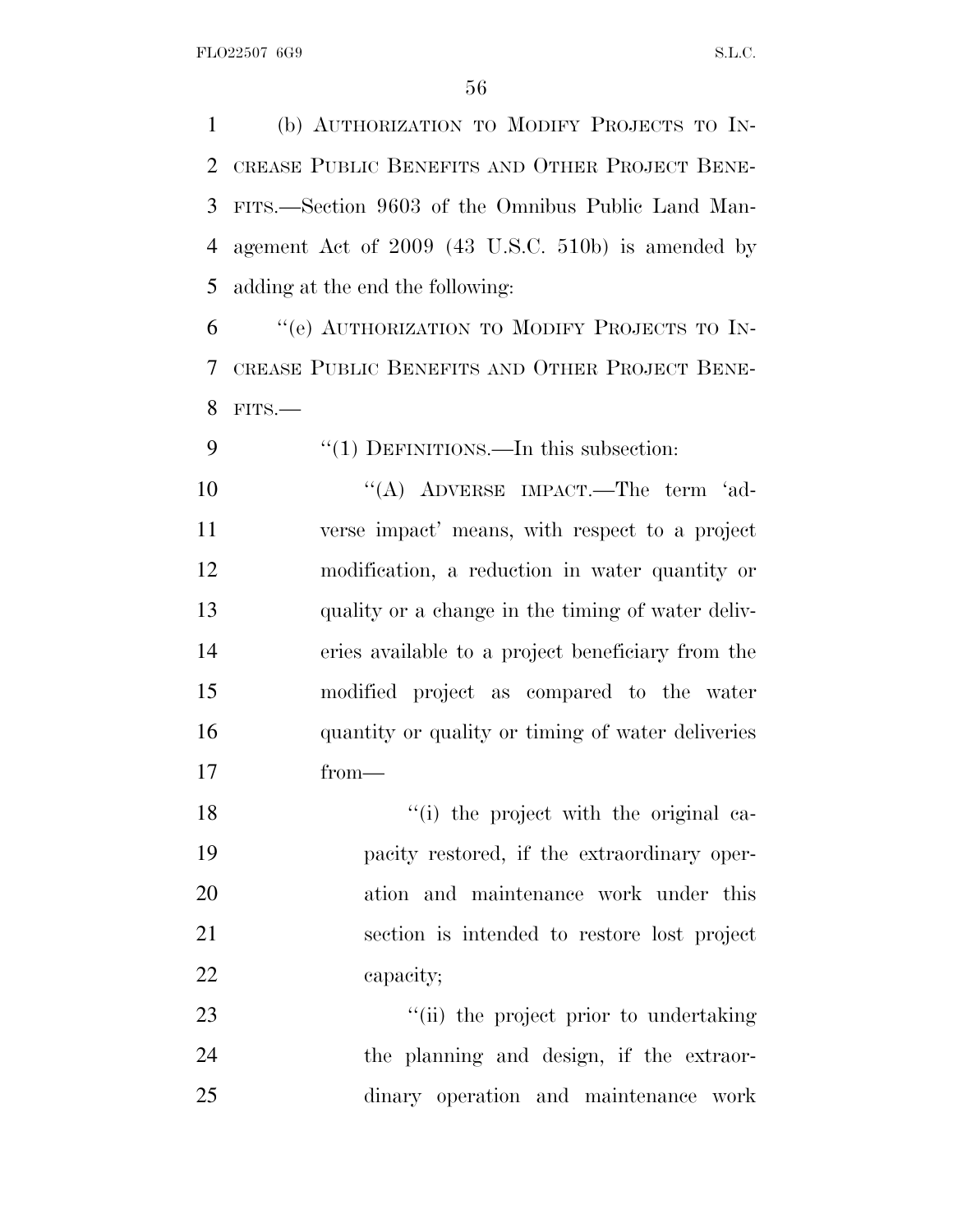| $\mathbf{1}$   | under this section is for any purpose other       |
|----------------|---------------------------------------------------|
| $\overline{2}$ | than to restore lost project capacity; or         |
| 3              | "(iii) project operations of the modi-            |
| $\overline{4}$ | fied project without an increase in benefits      |
| 5              | for a new project beneficiary under para-         |
| 6              | graph $(2)(E)$ .                                  |
| 7              | "(B) NEW BENEFIT.—The term 'new ben-              |
| 8              | efit' means the increase in benefits of the modi- |
| 9              | fied project compared to the benefits provided    |
| 10             | $by-$                                             |
| 11             | "(i) the project with the original ca-            |
| 12             | pacity restored, if the extraordinary oper-       |
| 13             | ation and maintenance work under this             |
| 14             | section is intended to restore lost project       |
| 15             | capacity; or                                      |
| 16             | "(ii) the project prior to undertaking            |
| 17             | the planning and design, if the extraor-          |
| 18             | dinary operation and maintenance work             |
| 19             | under this section is for any purpose other       |
| 20             | than to restore lost project capacity.            |
| 21             | " $(C)$ PROJECT BENEFICIARY.—The term             |
| 22             | 'project beneficiary' means any entity that has   |
| 23             | a repayment, long-term water service, or other    |
| 24             | form of long-term contract or agreement exe-      |
| 25             | cuted pursuant to the Act of June 17, 1902 (32)   |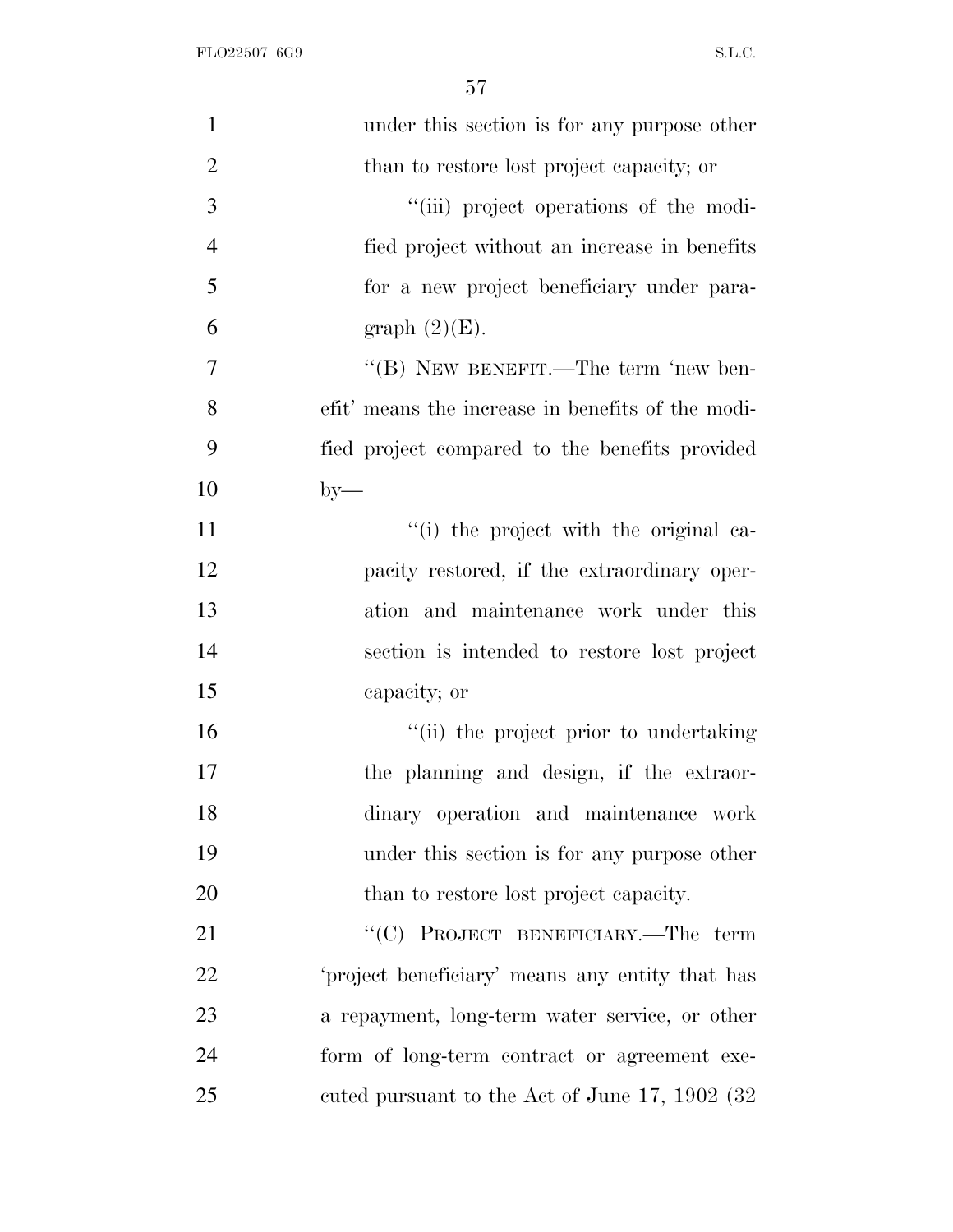Stat. 388, chapter 1093), and Acts supple- mental to and amendatory of that Act (43 U.S.C. 371 et seq.), for water service from the project. ''(D) PUBLIC BENEFIT.—The term 'public benefit' has the meaning given the term in sec- tion 2 of the Support To Rehydrate the Envi- ronment, Agriculture, and Municipalities Act. 9 "(2) AUTHORIZATION; REQUIREMENTS.— 10 "(A) IN GENERAL.—In a case in which a project is anticipated to require extraordinary operation and maintenance work during the 10- year period beginning on January 1, 2023, the Secretary, in consultation with any transferred works operating entity and any project bene- ficiaries, may develop and carry out a proposal to modify project features to increase public benefits and other project benefits, including carrying out a feasibility study and conducting any applicable environmental analysis required for the proposal, subject to subparagraphs (B) 22 through  $(F)$ . 23 "'(B) MAXIMUM COST.—The maximum

amount that may be added to the original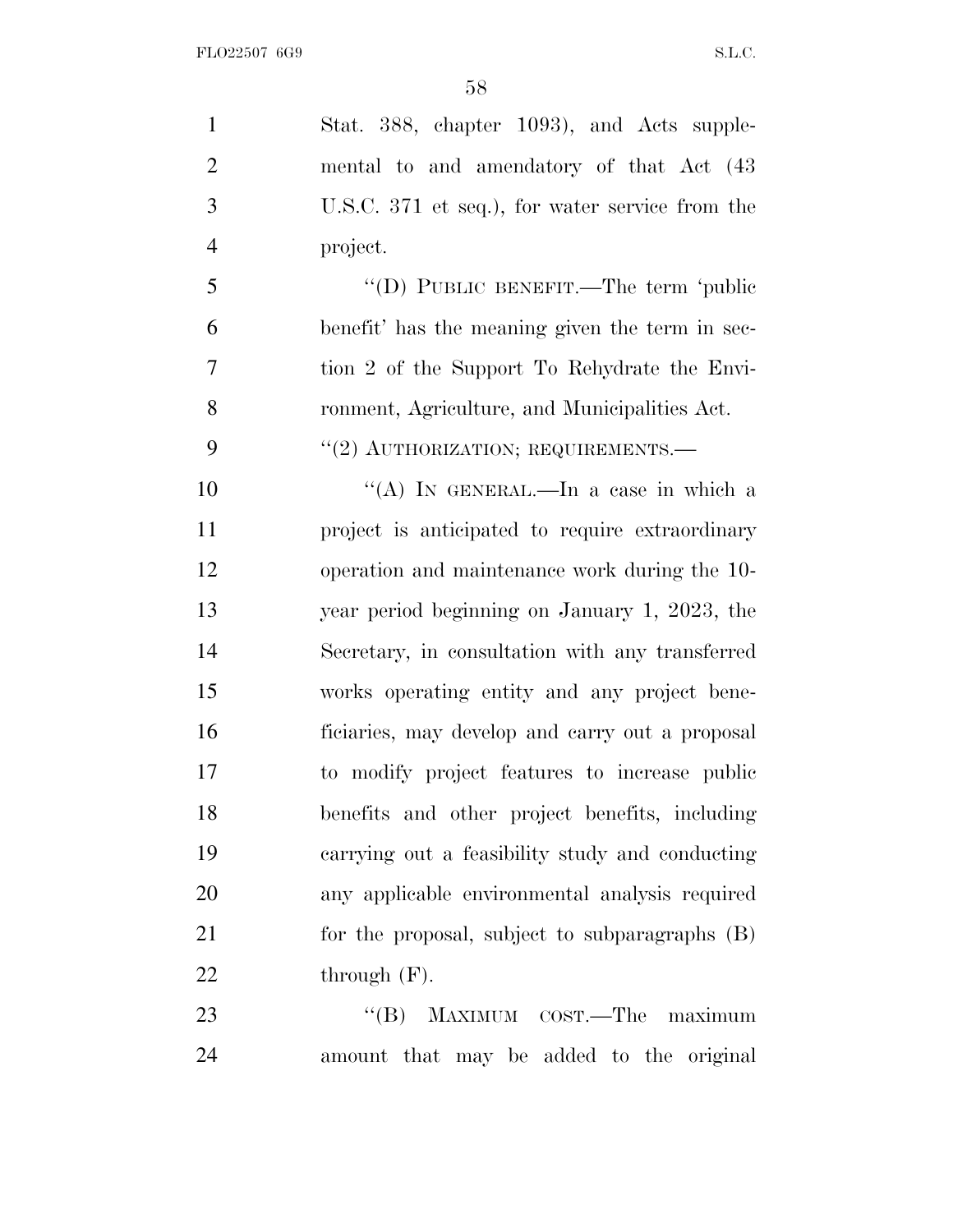| $\mathbf{1}$   | project cost as a result of a project modification |
|----------------|----------------------------------------------------|
| $\overline{2}$ | under subparagraph $(A)$ shall not exceed—         |
| 3              | "(i) an amount equal to $25$ percent of            |
| $\overline{4}$ | the original cost of the project, in the case      |
| 5              | of a project for which the original cost of        |
| 6              | the project exceeds $$100,000,000;$ or             |
| $\overline{7}$ | "(ii) $$25,000,000$ , in the case of a             |
| 8              | project for which the original cost of the         |
| 9              | project is not more than $$100,000,000$ .          |
| 10             | "(C) PUBLIC BENEFITS.—In the case of a             |
| 11             | project modification under subparagraph (A),       |
| 12             | not less than 50 percent of the new benefits       |
| 13             | provided by the modification of the project shall  |
| 14             | be public benefits.                                |
| 15             | "(D) WRITTEN CONSENT REQUIRED. $-A$                |
| 16             | project modification under subparagraph (A)        |
| 17             | shall not be constructed until the date on which   |
| 18             | the Secretary has obtained the written consent     |
| 19             | $of$ —                                             |
| 20             | "(i) the transferred works operating               |
| 21             | entity, if applicable; and                         |
| 22             | "(ii) consistent with paragraph $(3)$ ,            |
| 23             | any project beneficiary that would experi-         |
| 24             | ence an adverse impact as a result of the          |
| 25             | modification of the project.                       |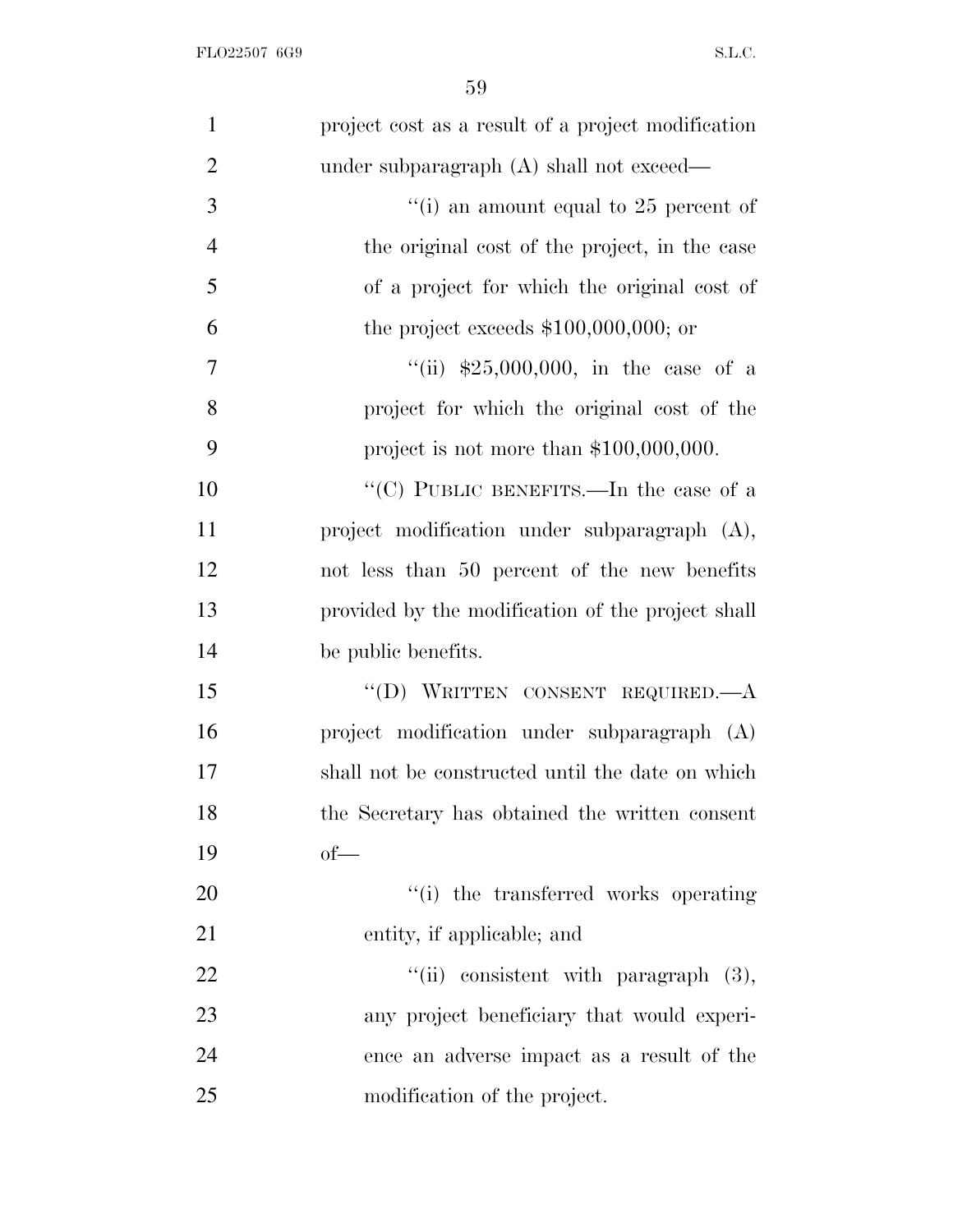''(E) ADVERSE IMPACT.—Any benefits that accrue to a new project beneficiary resulting from operations of the modified project shall not be increased without the consent of existing project beneficiaries that would experience an adverse impact as a result of the modification of the project.

8 "(F) REIMBURSEMENT OF COSTS.—The costs of planning, design, and environmental compliance for a project modification under subparagraph (A) shall be reimbursed in ac- cordance with subsection (b), except that any of the costs that would otherwise be allocated to a project beneficiary shall be considered nonreim- bursable if the project beneficiary does not re- ceive any increase in long-term average annual water deliveries as a result of the modification. 18 "(3) PROCEDURE FOR OBTAINING CONSENT AND TIME LIMITATION.—

20 "(A) INITIAL DETERMINATION.—The Sec- retary shall initially determine whether the con- sent of a project beneficiary is required prior to construction under paragraph (2)(D) based on whether the modification or subsequent oper-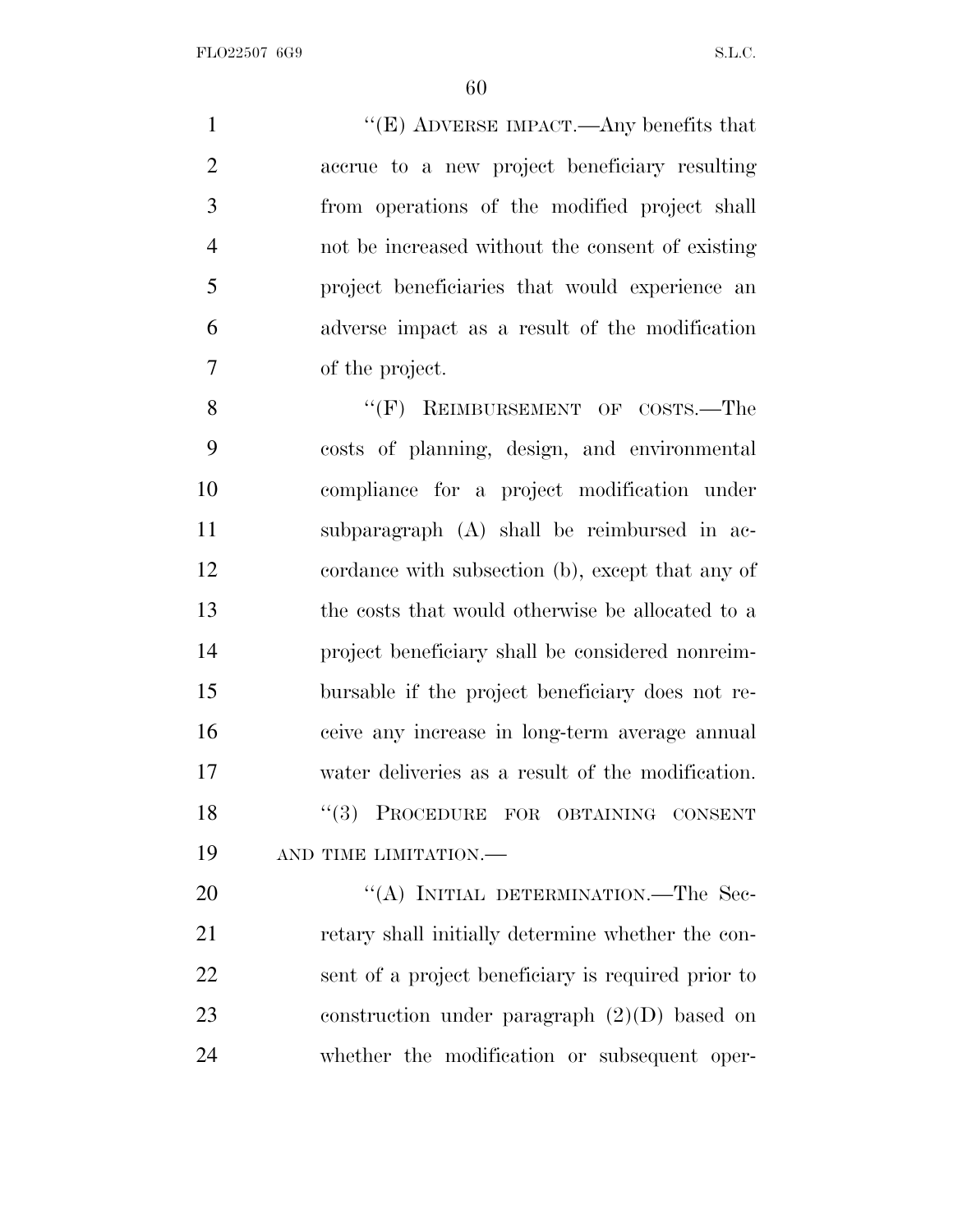| $\mathbf{1}$   | ations of the modified project would have any   |
|----------------|-------------------------------------------------|
| $\overline{2}$ | adverse impacts on a project beneficiary.       |
| 3              | "(B) WRITTEN REQUEST FOR CONSENT.-              |
| $\overline{4}$ | The Secretary shall provide to the transferred  |
| 5              | works operating entity, if any, and any project |
| 6              | beneficiaries, in writing—                      |
| $\overline{7}$ | "(i) a description of the proposed              |
| 8              | modification and subsequent operations of       |
| 9              | the project; and                                |
| 10             | $\lq\lq$ (ii)(I) a request for consent under    |
| 11             | paragraph $(2)(D)$ ; or                         |
| 12             | $\lq\lq$ (II)(aa) an explanation that the Sec-  |
| 13             | retary has determined that no consent is        |
| 14             | required under paragraph $(2)(D)$ ; and         |
| 15             | "(bb) a statement that if the project           |
| 16             | beneficiary believes that the consent of the    |
| 17             | project beneficiary is required, the project    |
| 18             | beneficiary shall send to the Secretary a       |
| 19             | reply not later than 30 days after the date     |
| 20             | of receipt of the notice that includes an ex-   |
| 21             | planation of the reasons that the project       |
| 22             | beneficiary would experience adverse im-        |
| 23             | pacts as a result of the project modifica-      |
| 24             | tion.                                           |
| 25             | "(C) FINAL DETERMINATION.—                      |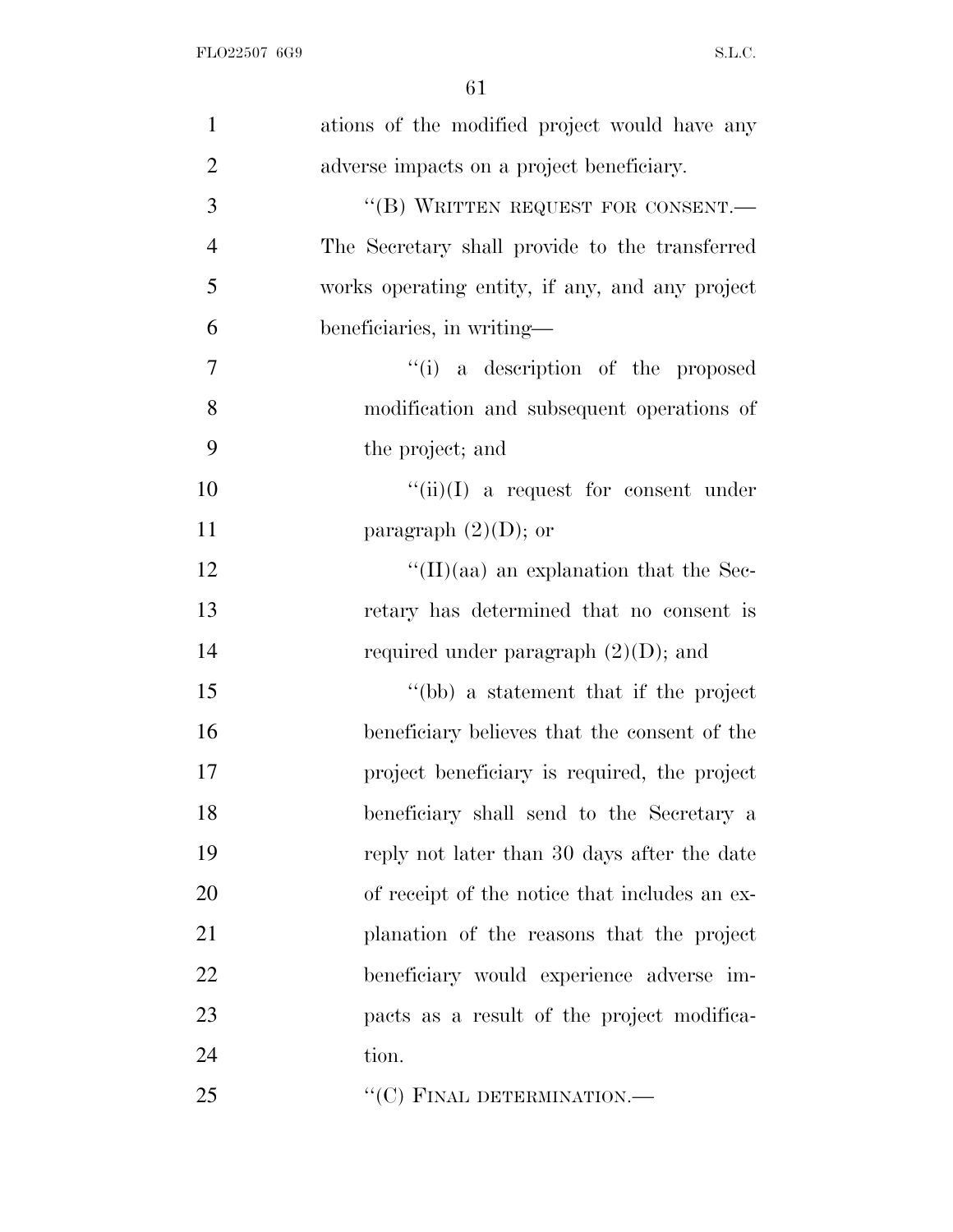| $\mathbf{1}$   | "(i) WRITTEN RESPONSE.—The Sec-              |
|----------------|----------------------------------------------|
| $\overline{2}$ | retary shall respond in writing to any reply |
| 3              | from a project beneficiary under subpara-    |
| $\overline{4}$ | graph $(B)(ii)(II)(bb)$ stating whether or   |
| 5              | not the Secretary determines that the        |
| 6              | project beneficiary would experience ad-     |
| $\tau$         | verse impacts as a result of the project     |
| 8              | modification.                                |
| 9              | "(ii) FINAL AGENCY ACTION.—A writ-           |
| 10             | ten determination by the Secretary under     |
| 11             | clause (i) shall be considered to be a final |
| 12             | agency action for purposes of section 704    |
| 13             | of title 5, United States Code.              |
| 14             | "(iii) WRITTEN REQUEST.—If the               |
| 15             | Secretary determines under clause (i) that   |
| 16             | the project beneficiary would experience     |
| 17             | adverse impacts as a result of the project   |
| 18             | modification, the Secretary shall send to    |
| 19             | the project beneficiary a written request    |
| 20             | for consent in accordance with subpara-      |
| 21             | $graph(B)(ii)$ .                             |
| 22             | $\lq\lq$ (D) TIME PERIOD FOR CONSENT.—       |
| 23             | "(i) IN GENERAL.—If written consent          |
| 24             | required under paragraph $(2)(D)$ is not ob- |
| 25             | tained by the date that is 1 year after the  |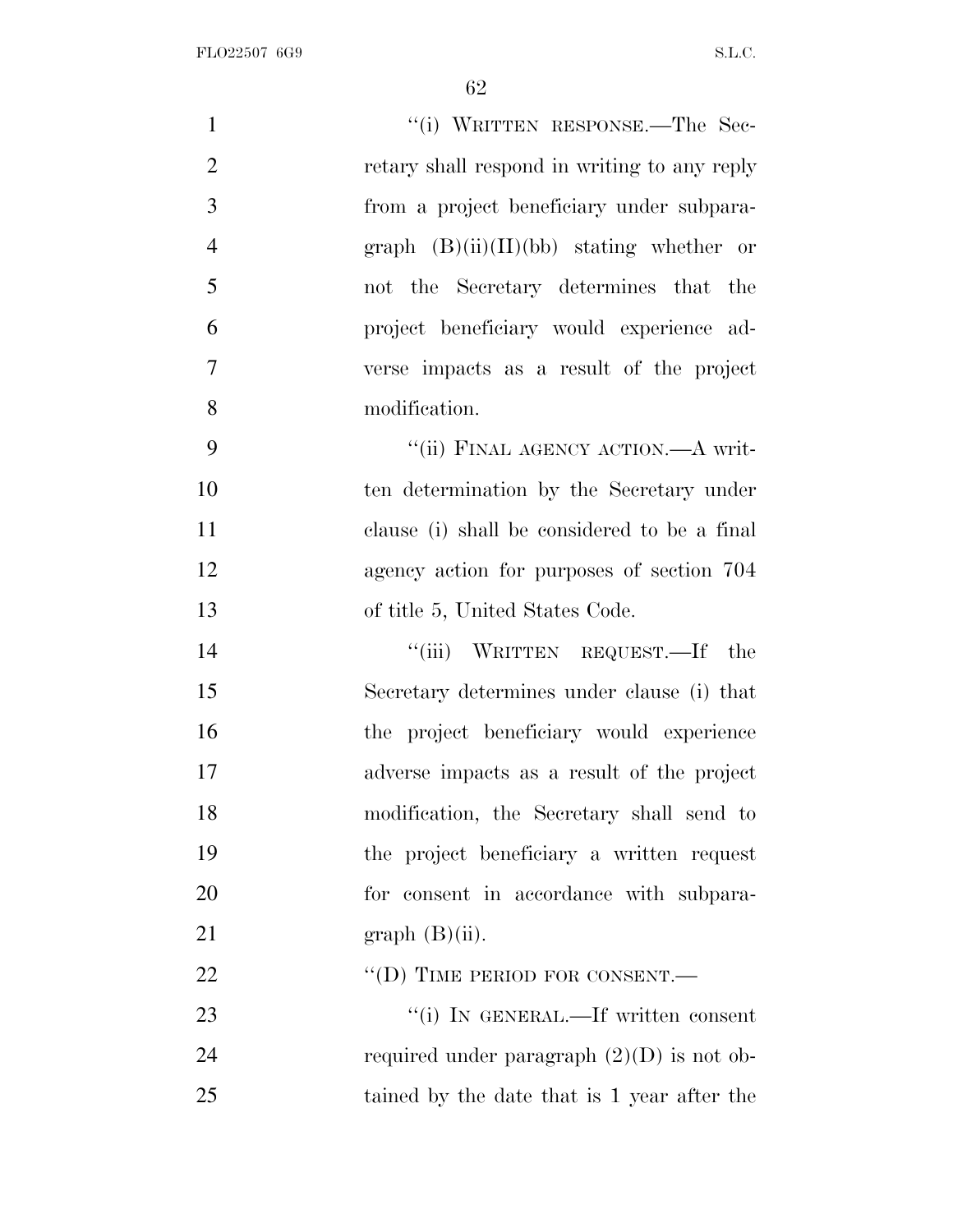FLO22507 6G9 S.L.C.

| $\mathbf{1}$   | date on which written consent is requested                |
|----------------|-----------------------------------------------------------|
| $\overline{2}$ | under subparagraph $(B)(ii)$ , the Secretary              |
| 3              | or the transferred works operating entity,                |
| $\overline{4}$ | as applicable, shall proceed with extraor-                |
| 5              | dinary operation and maintenance work of                  |
| 6              | the project without the modification, unless              |
| 7              | the Secretary extends the time for consent                |
| 8              | under clause (ii).                                        |
| 9              | "(ii) EXTENSION.—At the discretion                        |
| 10             | of the Secretary, the Secretary may elect                 |
| 11             | to extend the time for obtaining consent                  |
| 12             | under paragraph $(2)(D)$ by 1 year.                       |
| 13             | REALLOCATION OF COSTS<br>(4)<br><b>BASED</b><br><b>ON</b> |
| 14             | PROJECT CHANGES AND INCREASED PUBLIC BENE-                |
| 15             | FITS.—The Secretary shall allocate costs, including       |
| 16             | capital repayment costs and operation and mainte-         |
| 17             | nance costs, for a project modification under para-       |
| 18             | graph $(2)$ , to provide that—                            |
| 19             | "(A) the public benefits provided by the                  |
| 20             | modified project, including associated annual             |
| 21             | operation and maintenance costs, shall be non-            |
| 22             | reimbursable; and                                         |
| 23             | "(B) the cost allocation of reimbursable                  |
| 24             | costs to each project beneficiary reflects any            |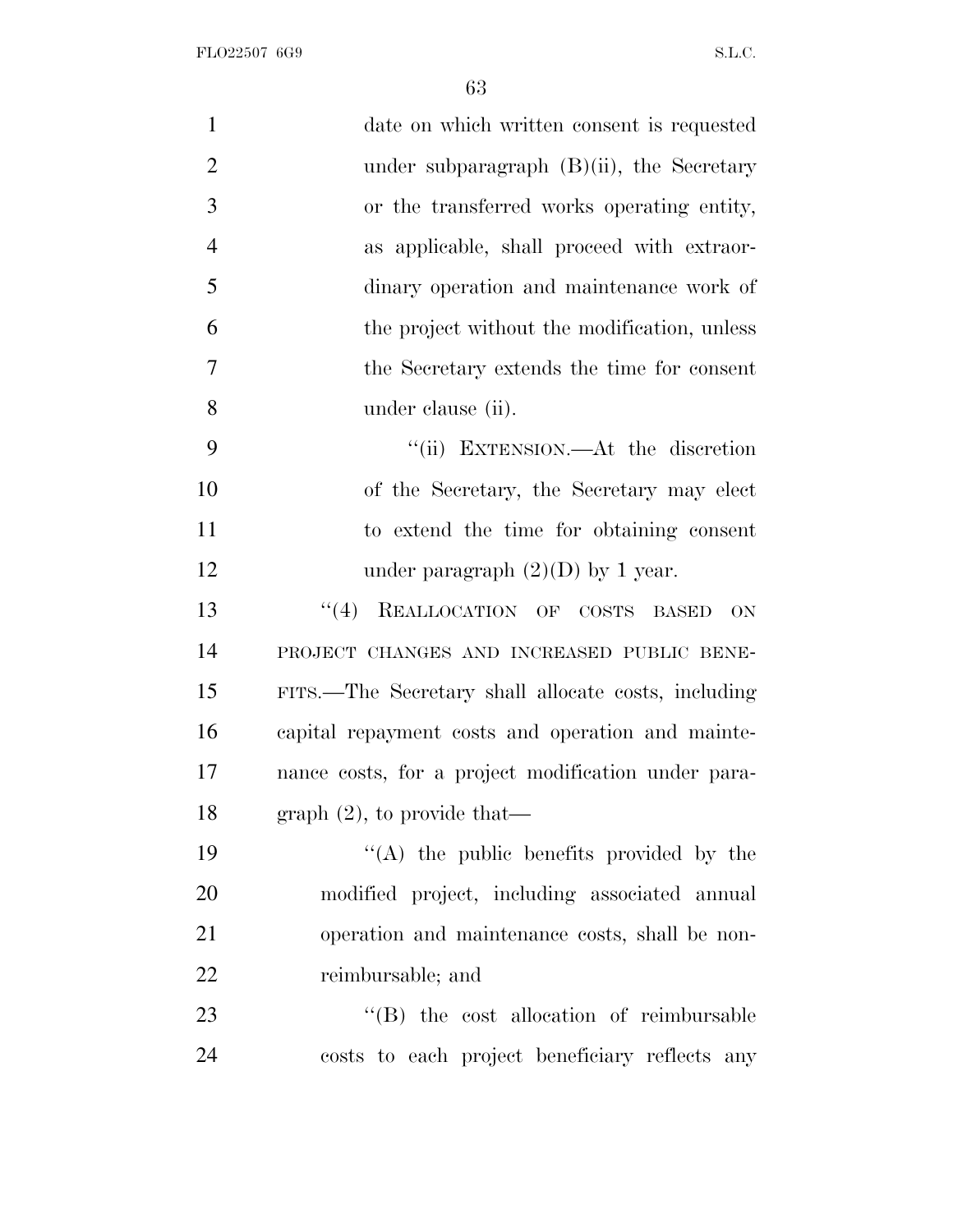FLO22507 6G9 S.L.C.

| $\mathbf{1}$   | changes in the benefits that the modified                |
|----------------|----------------------------------------------------------|
| $\overline{2}$ | project is providing to the project beneficiary.         |
| 3              | "(5) INCENTIVE FOR BENEFITTING ENTITIES                  |
| $\overline{4}$ | IN PROJECTS WITH INCREASED<br>TO<br>PARTICIPATE          |
| 5              | PUBLIC BENEFITS.—The total amount of reimburs-           |
| 6              | able capital costs, as determined under paragraph        |
| 7              | (4), for a project modification that would increase      |
| 8              | public benefits without increasing municipal, indus-     |
| 9              | trial, or irrigation benefits of a project, shall be re- |
| 10             | duced by 15 percent, with each project beneficiary to    |
| 11             | be responsible for 85 percent of the reimbursable        |
| 12             | costs that would otherwise be allocated to the project   |
| 13             | beneficiary.                                             |
| 14             | $``(6)$ REIMBURSABLE FUNDS.—All reimbursable             |
| 15             | costs under this subsection shall be repaid in accord-   |
| 16             | ance with subsection (b).".                              |
| 17             | SEC. 108. USE OF REVENUE TO IMPROVE DROUGHT RESIL-       |
| 18             | IENCE OR DAM SAFETY.                                     |
| 19             | (a) DEFINITIONS.—In this section:                        |
| 20             | (1) DAM SAFETY INVESTMENT.—The<br>term                   |
| 21             | "dam safety investment" means a project to satisfy       |
| 22             | dam safety standards —                                   |
| 23             | (A) under the Federal Guidelines for Dam                 |
| 24             | Safety issued by the Federal Emergency Man-              |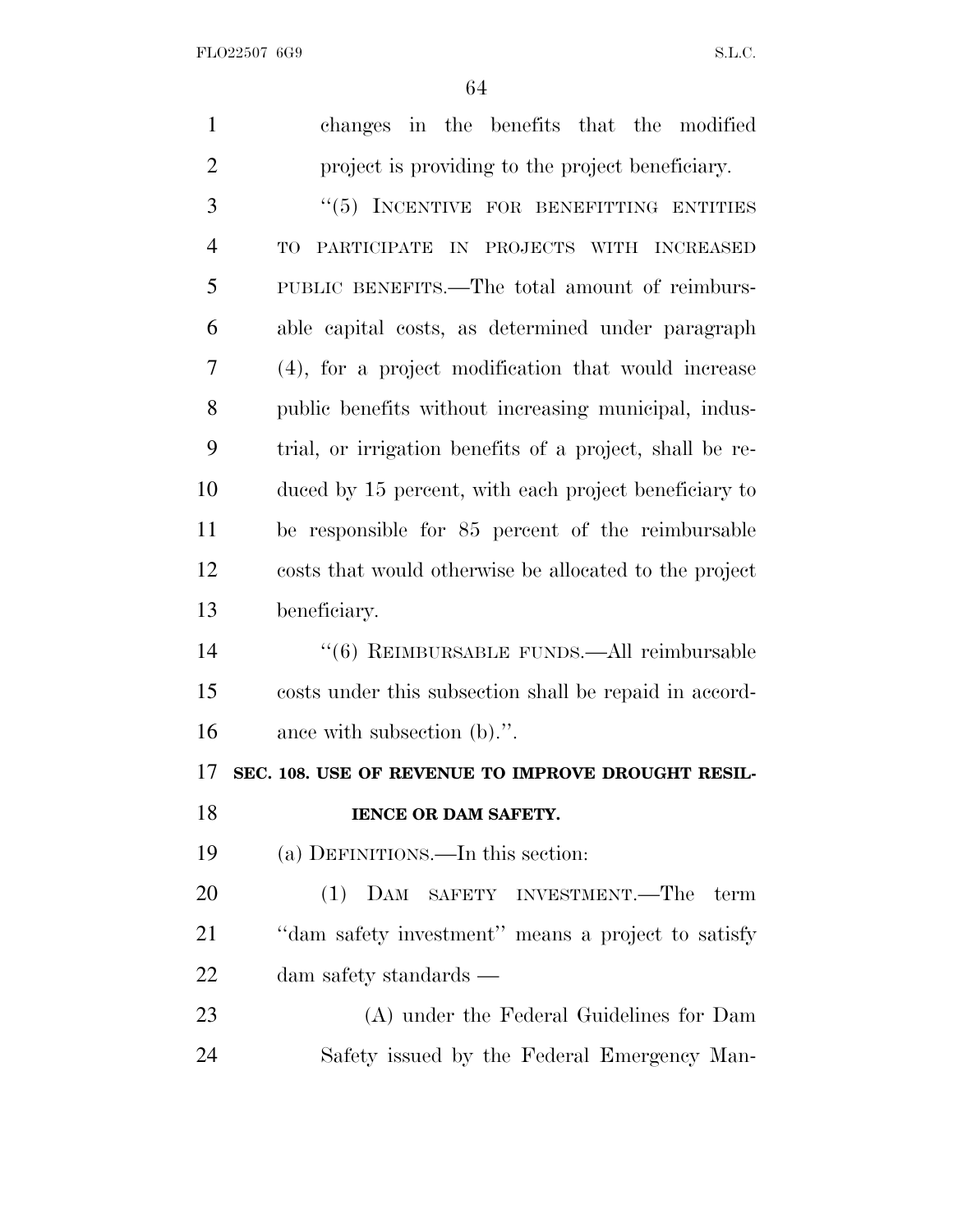| $\mathbf{1}$   | agement Agency or the Interagency Committee        |
|----------------|----------------------------------------------------|
| $\overline{2}$ | on Dam Safety;                                     |
| 3              | (B) under the Bureau of Reclamation Dam            |
| $\overline{4}$ | Safety Program, including repayment of an ob-      |
| 5              | ligation for a corrective action taken pursuant    |
| 6              | to that program; or                                |
| 7              | (C) required by the State in which a Bu-           |
| 8              | reau of Reclamation project or facility is lo-     |
| 9              | cated.                                             |
| 10             | (2) DROUGHT RESILIENCE INVESTMENT.—The             |
| 11             | term "drought resilience investment" means—        |
| 12             | $(A)$ an improvement or addition to an eligi-      |
| 13             | ble facility that will increase drought resilience |
| 14             | in a Reclamation State; or                         |
| 15             | (B) annual payments on repayment obliga-           |
| 16             | tions incurred under section 9603 of the Omni-     |
| 17             | bus Public Land Management Act of 2009 (43)        |
| 18             | U.S.C. 510b).                                      |
| 19             | (3) ELIGIBLE FACILITY.—The term "eligible fa-      |
| 20             | cility" means—                                     |
| 21             | (A) a project or facility owned by the Bu-         |
| 22             | reau of Reclamation; and                           |
| 23             | (B) a non-Federal facility that stores,            |
| 24             | transports, or delivers water to or from a Bu-     |
| 25             | reau of Reclamation project or facility.           |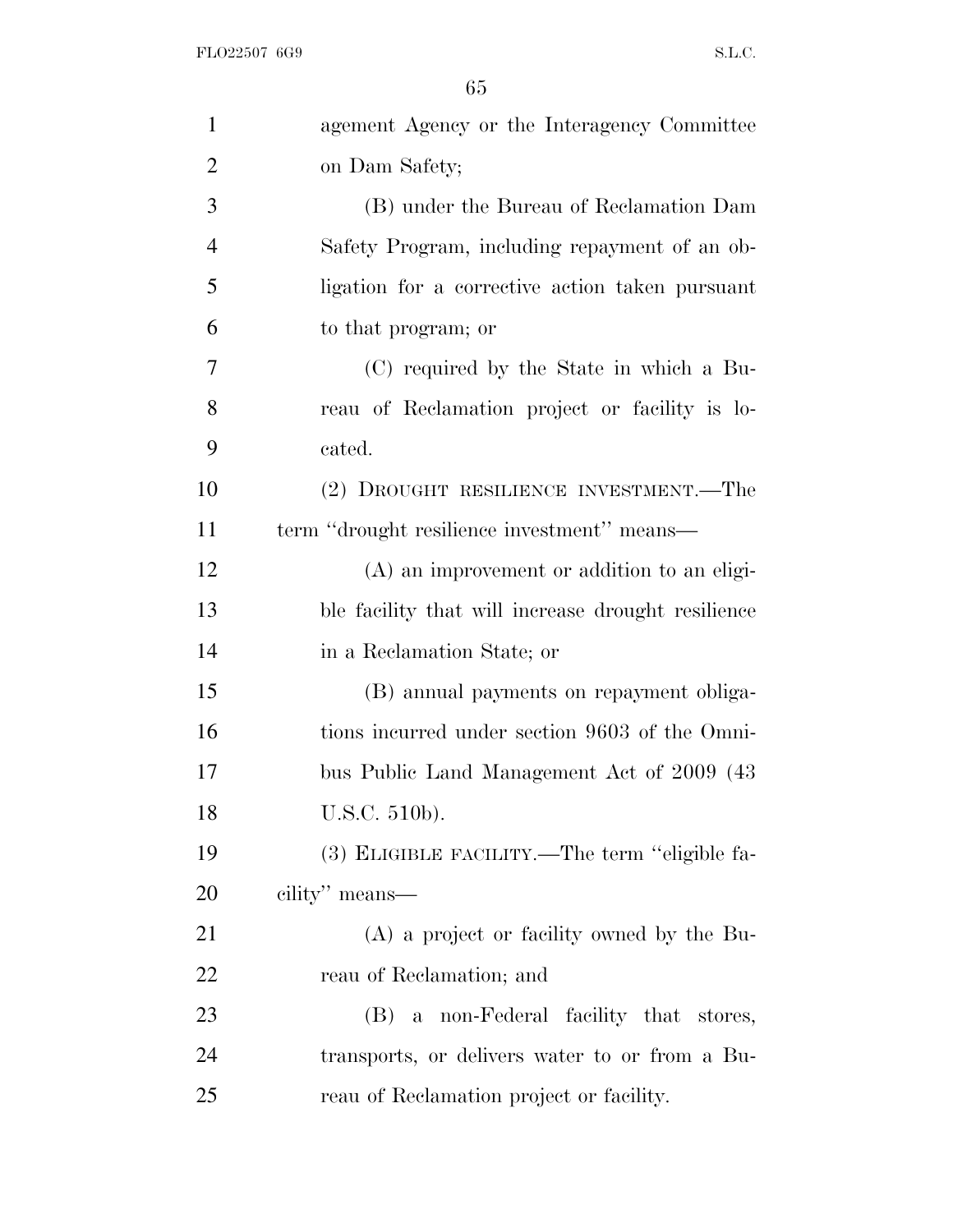(4) ELIGIBLE TEMPORARY TRANSFER.—The term ''eligible temporary transfer'' means the tem- porary and voluntary selling, leasing, or exchanging of water or water rights among individuals or agen- cies that is allowable under the reclamation laws and the water law of the applicable State. (5) TRANSFEROR.—The term ''transferor'' means the holder of a water service, transferred works, water repayment, or other contract that enti- tles the holder to water from a Bureau of Reclama- tion project or facility that undertakes an eligible temporary transfer. (b) USE OF REVENUE FOR DROUGHT RESILIENCE INVESTMENTS OR DAM SAFETY INVESTMENTS.— (1) IN GENERAL.—Notwithstanding the Act of February 25, 1920 (41 Stat. 451, chapter 86; 43 U.S.C. 521), or subsection J of section 4 of the Act of December 5, 1924 (43 Stat. 703, chapter 4; 43 U.S.C. 526), all amounts derived from an eligible temporary transfer that would otherwise be depos- ited in the reclamation fund established by the first section of the Act of June 17, 1902 (32 Stat. 388, chapter 1093; 43 U.S.C. 391), shall remain available 24 to the transferor.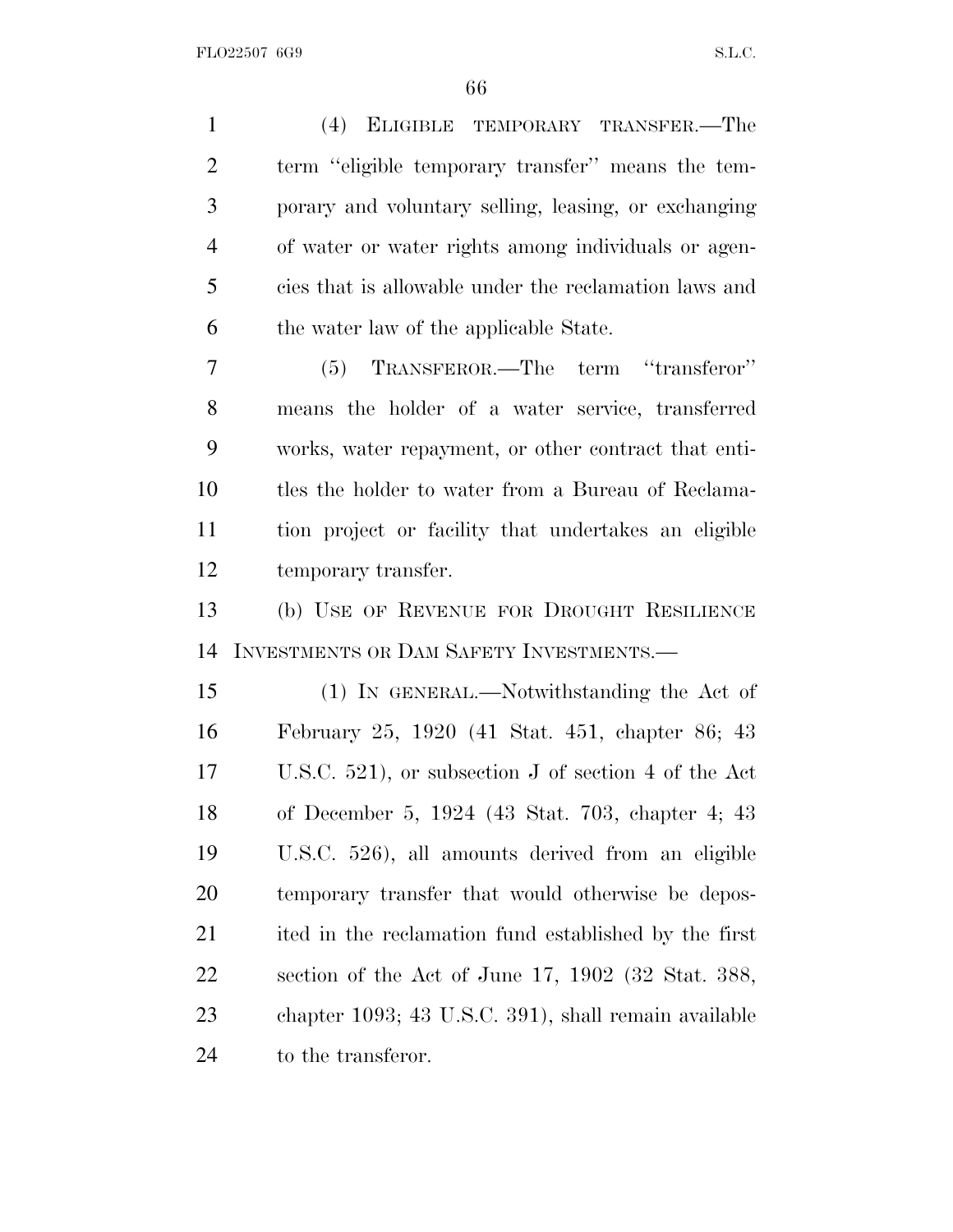| $\mathbf{1}$   | $(2)$ USE OF FUNDS.—Any funds retained by a            |
|----------------|--------------------------------------------------------|
| $\overline{2}$ | transferor under paragraph $(1)$ may be—               |
| 3              | (A) used for a drought resilience invest-              |
| $\overline{4}$ | ment or dam safety investment; or                      |
| 5              | (B) placed in the reserve account of the               |
| 6              | transferor, to be used for future drought resil-       |
| 7              | ience investments or dam safety investments,           |
| 8              | subject to paragraph $(3)$ .                           |
| 9              | (3) TRANSFER OF UNUSED FUNDS TO REC-                   |
| 10             | LAMATION FUND.—Any funds placed in the reserve         |
| 11             | account of the transferor pursuant to paragraph        |
| 12             | $(2)(B)$ that are not used for drought resilience in-  |
| 13             | vestments or dam safety investments by the date        |
| 14             | that is 10 years after the date of the placement shall |
| 15             | be transferred to the reclamation fund established by  |
| 16             | the first section of the Act of June 17, 1902 $(32)$   |
| 17             | Stat. 388, chapter 1093).                              |
| 18             | (4) REPORTING.—The transferor shall report to          |
| 19             | the Commissioner of Reclamation on the use of any      |
| 20             | uses of funds derived from an eligible temporary       |
| 21             | transfer.                                              |
| 22             | $(5)$ EFFECT OF SECTION.—                              |
| 23             | (A) IN GENERAL.—Nothing in this sec-                   |
| 24             | $tion-$                                                |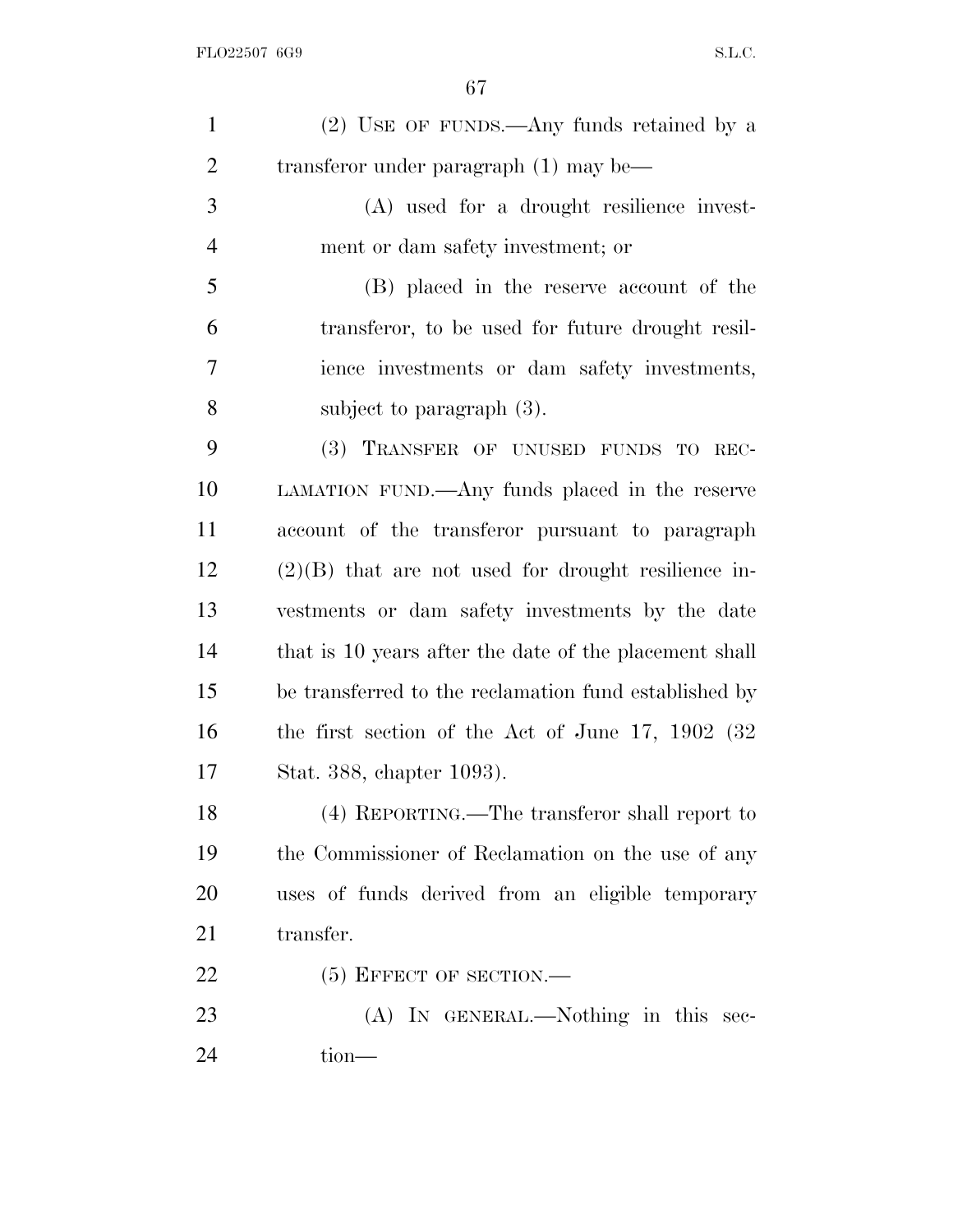| $\mathbf{1}$   | (i) affects any other authority of the                   |
|----------------|----------------------------------------------------------|
| $\overline{2}$ | Secretary to use amounts derived from rev-               |
| 3              | a Bureau of Reclamation<br>from<br>enues                 |
| $\overline{4}$ | project; or                                              |
| 5              | (ii) creates, impairs, alters, or super-                 |
| 6              | sedes a State water right.                               |
| 7              | (B) APPLICABLE LAW.—Any eligible tem-                    |
| 8              | porary transfer shall comply with all applica-           |
| 9              | $ble-$                                                   |
| 10             | (i) State water laws;                                    |
| 11             | (ii) Federal laws and policies; and                      |
| 12             | (iii) interstate water compacts.                         |
| 13             | (c) RECLAMATION LAWS.—This section supplements           |
| 14             | and amends the Act of June 17, 1902 (32 Stat. 388, chap- |
| 15             | ter 1093), and Acts supplemental to and amendatory of    |
| 16             | that Act $(43 \text{ U.S.C. } 371 \text{ et seq.}).$     |
| 17             | <b>TITLE II—IMPROVED</b>                                 |
| 18             | <b>TECHNOLOGY AND DATA</b>                               |
| 19             | SEC. 201. REAUTHORIZATION OF THE TRANSBOUNDARY AQ-       |
| 20             | UIFER ASSESSMENT PROGRAM.                                |
| 21             | DESIGNATION OF PRIORITY TRANSBOUNDARY<br>(a)             |
| 22             | AQUIFERS.—Section $4(c)(2)$ of the United States-Mexico  |
| 23             | Transboundary Aquifer Assessment Act (42 U.S.C. 1962)    |
| 24             | note; Public Law 109–448) is amended by striking "New    |
| 25             | Mexico or Texas" and inserting "New Mexico, Texas, or    |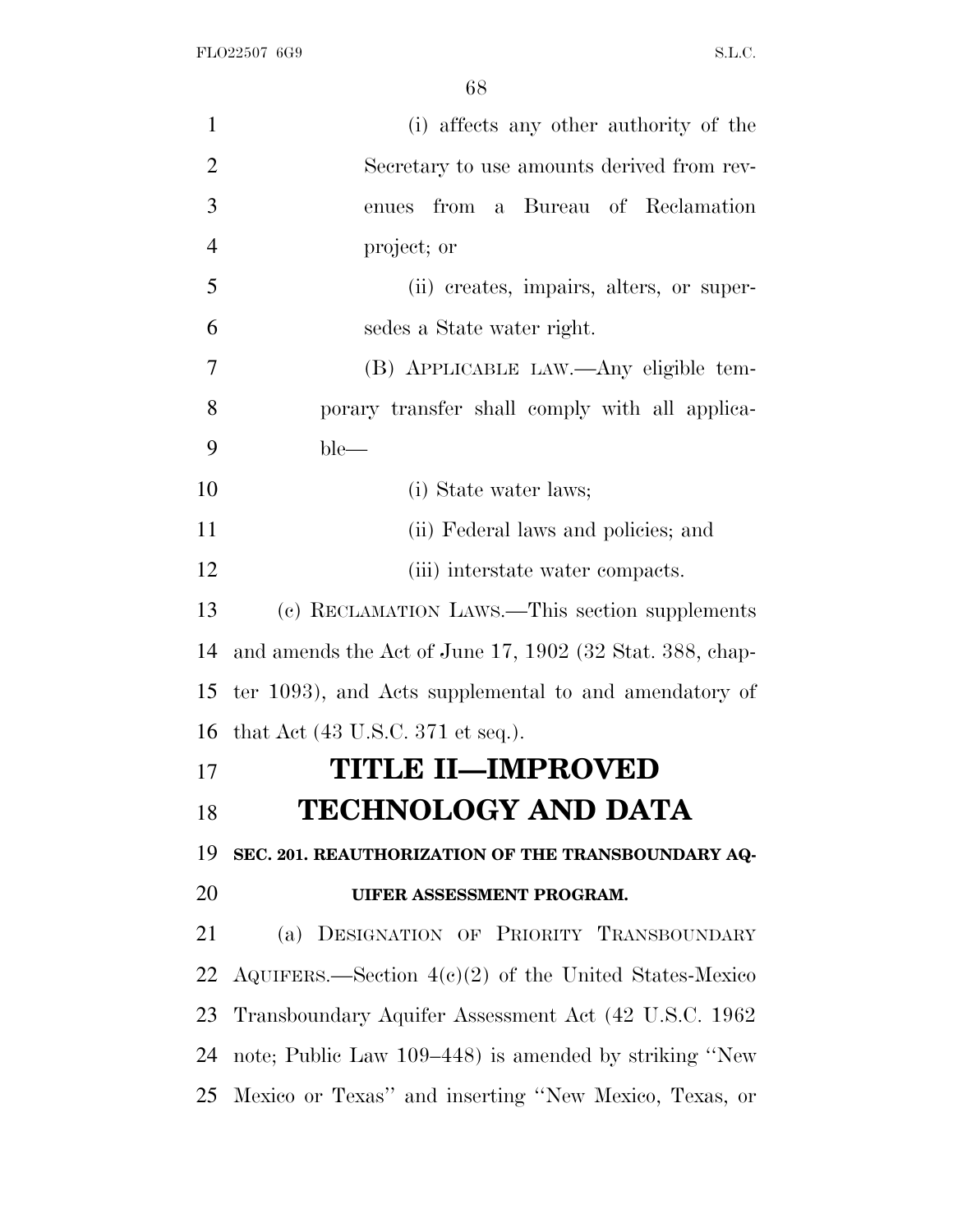Arizona (other than an aquifer underlying Arizona and Sonora, Mexico, that is partially within the Yuma ground- water basin designated by the order of the Director of the Arizona Department of Water Resources dated June 21, 1984)''.

(b) REAUTHORIZATION.—

 (1) AUTHORIZATION OF APPROPRIATIONS.— Section 8(a) of the United States-Mexico Trans- boundary Aquifer Assessment Act (42 U.S.C. 1962 note; Public Law 109–448) is amended by striking ''\$50,000,000 for the period of fiscal years 2007 through 2016'' and inserting ''\$50,000,000 for the period of fiscal years 2024 through 2028''.

 (2) SUNSET OF AUTHORITY.—Section 9 of the United States-Mexico Transboundary Aquifer As- sessment Act (42 U.S.C. 1962 note; Public Law 109–448) is amended by striking ''enactment of this Act'' and inserting ''enactment of the Support To Rehydrate the Environment, Agriculture, and Mu-nicipalities Act''.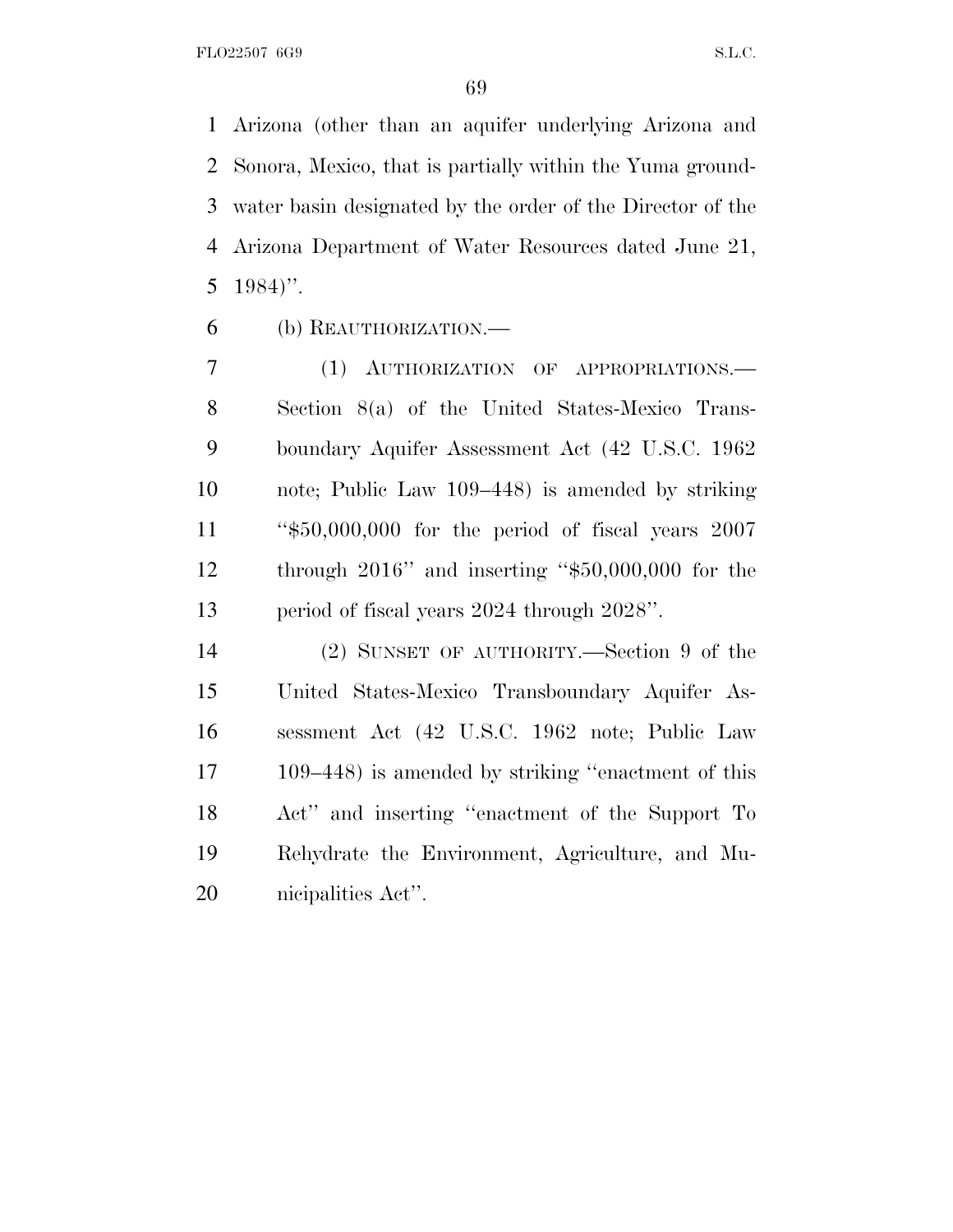## 1 **TITLE III—ECOSYSTEM RES-**2 **TORATION AND PROTECTION**

## 3 **SEC. 301. ECOSYSTEM RESTORATION.**

 (a) DEFINITIONS.—Section 40907 of the Infrastruc- ture Investment and Jobs Act (43 U.S.C. 3207) is amend- ed by striking subsection (a) and inserting the following: 7 ""(a) DEFINITIONS.—In this section:

8 "(1) COMMITTEE.—The term 'Committee' 9 means the Integrated Water Management Federal 10 Leadership Committee established under subsection 11  $(f)(1)$ .

12 "(2) ELIGIBLE APPLICANT.—The term 'eligible 13 applicant' means—

14  $"({\rm A})$  a State;

15 ''(B) a Tribal or local government;

16  $\cdot$  (C) an organization with power, water de-17 livery, or water storage authority;

18  $\text{``(D) a regional authority; or}$ 

19 ''(E) a nonprofit conservation organization.

20 "(3) PROJECT.—The term 'project' includes—

21 ''(A) planning, design, permitting, and 22 preconstruction activities;

23  $\text{``(B)}$  construction, construction manage-24 ment, replacement, and other similar activities;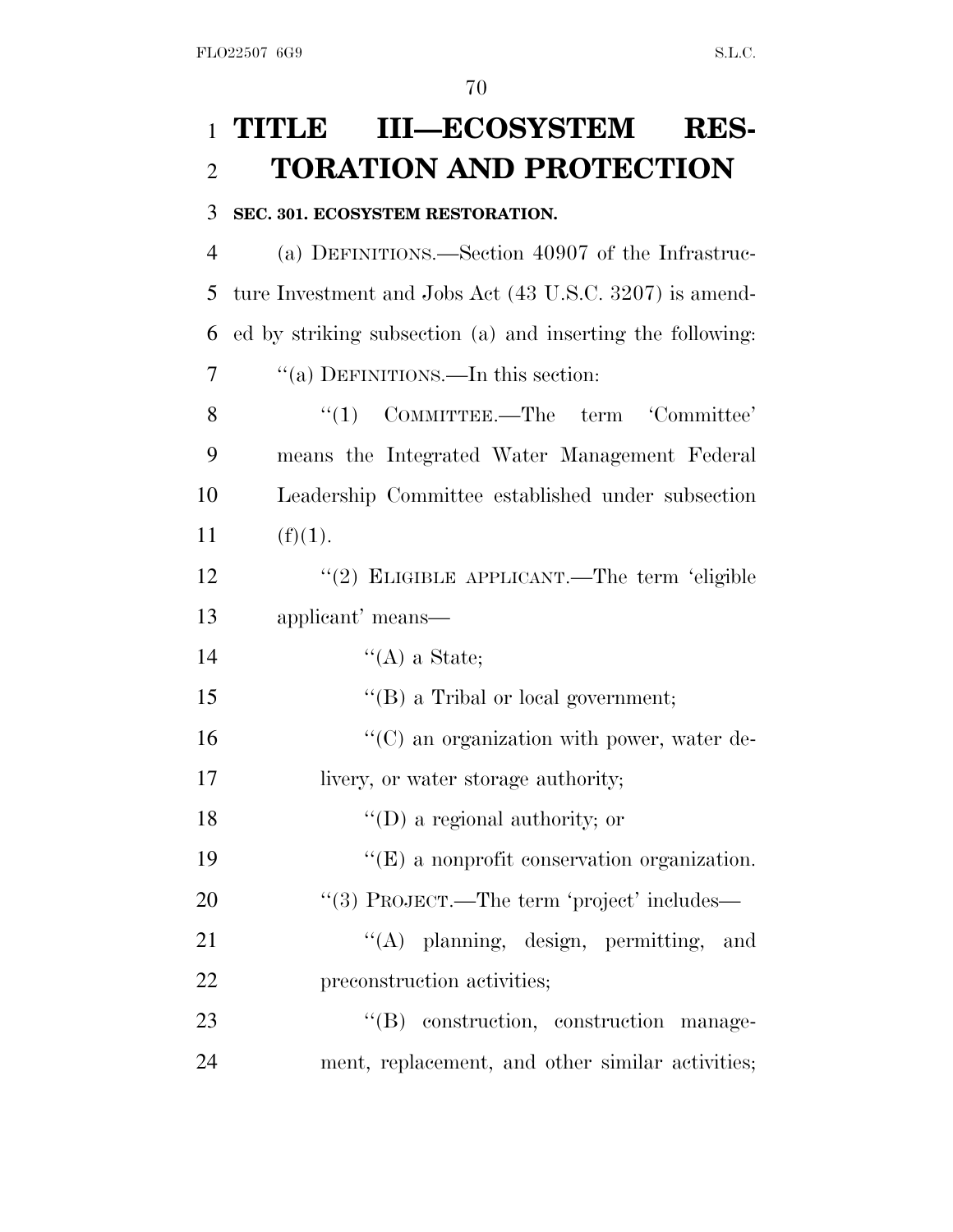| $\mathbf{1}$   | "(C) management activities, including the                |
|----------------|----------------------------------------------------------|
| $\overline{2}$ | acquisition of an interest in land or water, in-         |
| 3              | cluding the acquisition of a conservation ease-          |
| $\overline{4}$ | ment;                                                    |
| 5              | $\lq\lq$ (D) research, development, demonstration        |
| 6              | (including the demonstration of the scalability          |
| 7              | of a project or activity), and monitoring; and           |
| 8              | "(E) project administration activities, in-              |
| 9              | cluding the payment of fees associated with im-          |
| 10             | plementing the project or activity.".                    |
| 11             | (b) REQUIREMENTS.—Section $40907(c)(1)$ of the In-       |
| 12             | frastructure Investment and Jobs Act (43 U.S.C.          |
| 13             | $3207(c)(1)$ is amended by striking subparagraph (B) and |
| 14             | inserting the following:                                 |
| 15             | "(B) may not provide a grant to carry out                |
| 16             | a habitat restoration project the purpose of             |
| 17             | which is to meet existing environmental mitiga-          |
| 18             | tion or compliance obligations that are express          |
| 19             | requirements of a permit or order issued under           |
| 20             | Federal or State law, unless such requirements           |
| 21             | expressly contemplate reliance on Federal fund-          |
| 22             | ing in performance of the requirements."; and            |
| 23             | (c) OTHER AMENDMENTS.—Section 40907 of the In-           |
| 24             | frastructure Investment and Jobs Act (43 U.S.C. 3207)    |
| 25             | is amended by adding at the end the following:           |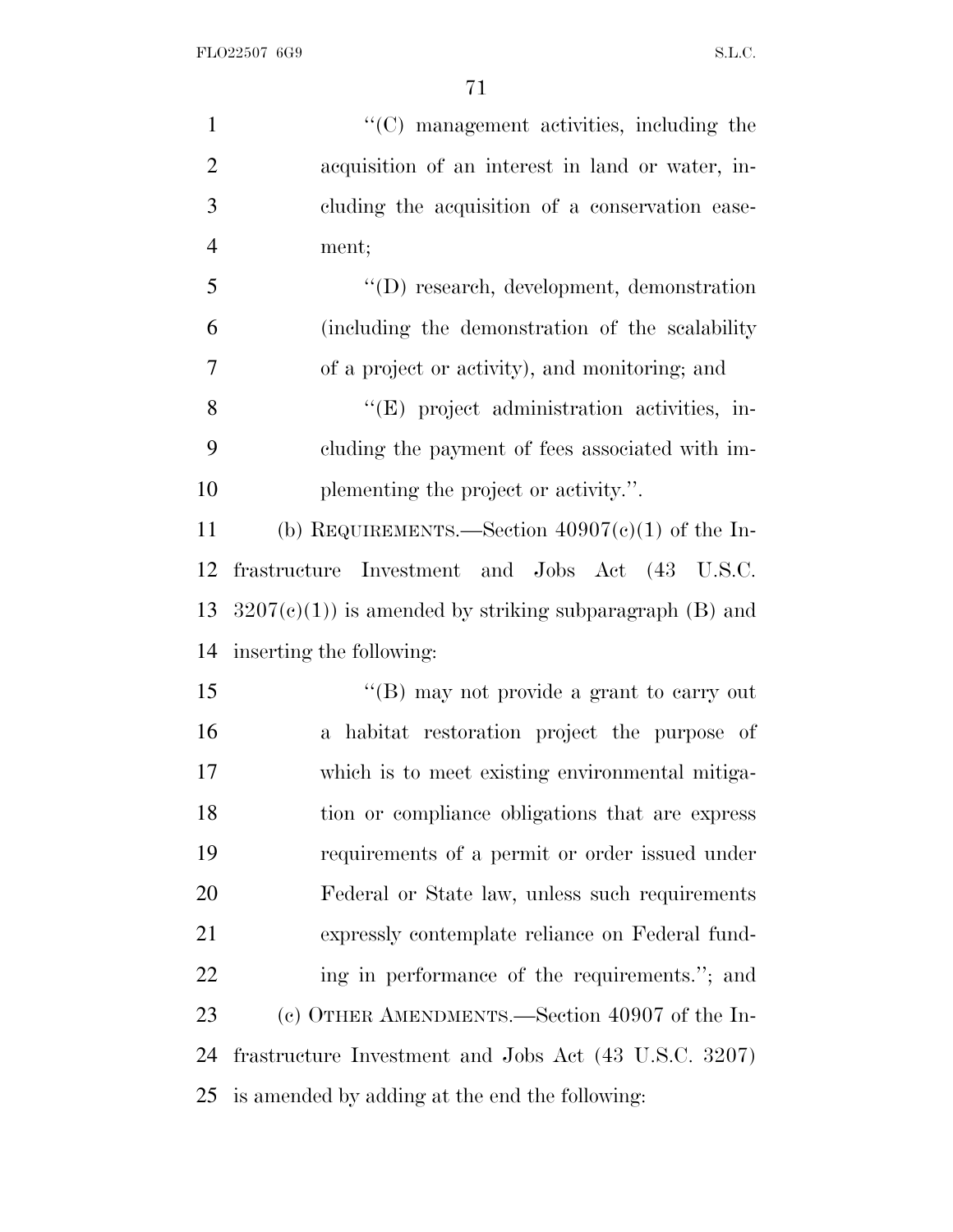| $\mathbf{1}$   | "(e) OTHER ACTIONS.—                                  |
|----------------|-------------------------------------------------------|
| $\overline{2}$ | "(1) IN GENERAL.—In addition to other activi-         |
| 3              | ties authorized under this section, the Secretary may |
| $\overline{4}$ | undertake actions and enter into contracts and        |
| 5              | agreements to implement projects that implement       |
| 6              | watershed health, including projects described in     |
| 7              | subsection $(b)(3)$ , that—                           |
| 8              | "(A) accomplish 1 or more of the purposes             |
| 9              | described in subsection (b); and                      |
| 10             | $\lq\lq (B)$ are consistent with the requirements     |
| 11             | described in subsection (c).                          |
| 12             | "(2) REIMBURSABILITY.—The expenditures of             |
| 13             | the Secretary under this subsection and subsection    |
| 14             | (f) shall be nonreimbursable.                         |
| 15             | "(f) 'LEAVE BEHIND' WATER TRANSFERS.—                 |
| 16             | "(1) PURPOSE.—The purpose of this subsection          |
| 17             | is to authorize the Secretary to address habitat      |
| 18             | needs and promote collaborative, multi-benefit water  |
| 19             | management through water sharing arrangements         |
| 20             | that incorporate habitat and other public benefits    |
| 21             | into voluntary crop idling water transfers.           |
| 22             | "(2) AUTHORIZATION OF ACQUISITION.—In ap-             |
| 23             | proving a water transfer within a Federal reclama-    |
| 24             | tion project that results in voluntary fallowing of   |
| 25             | erop land in the Sacramento Valley or Sacramento-     |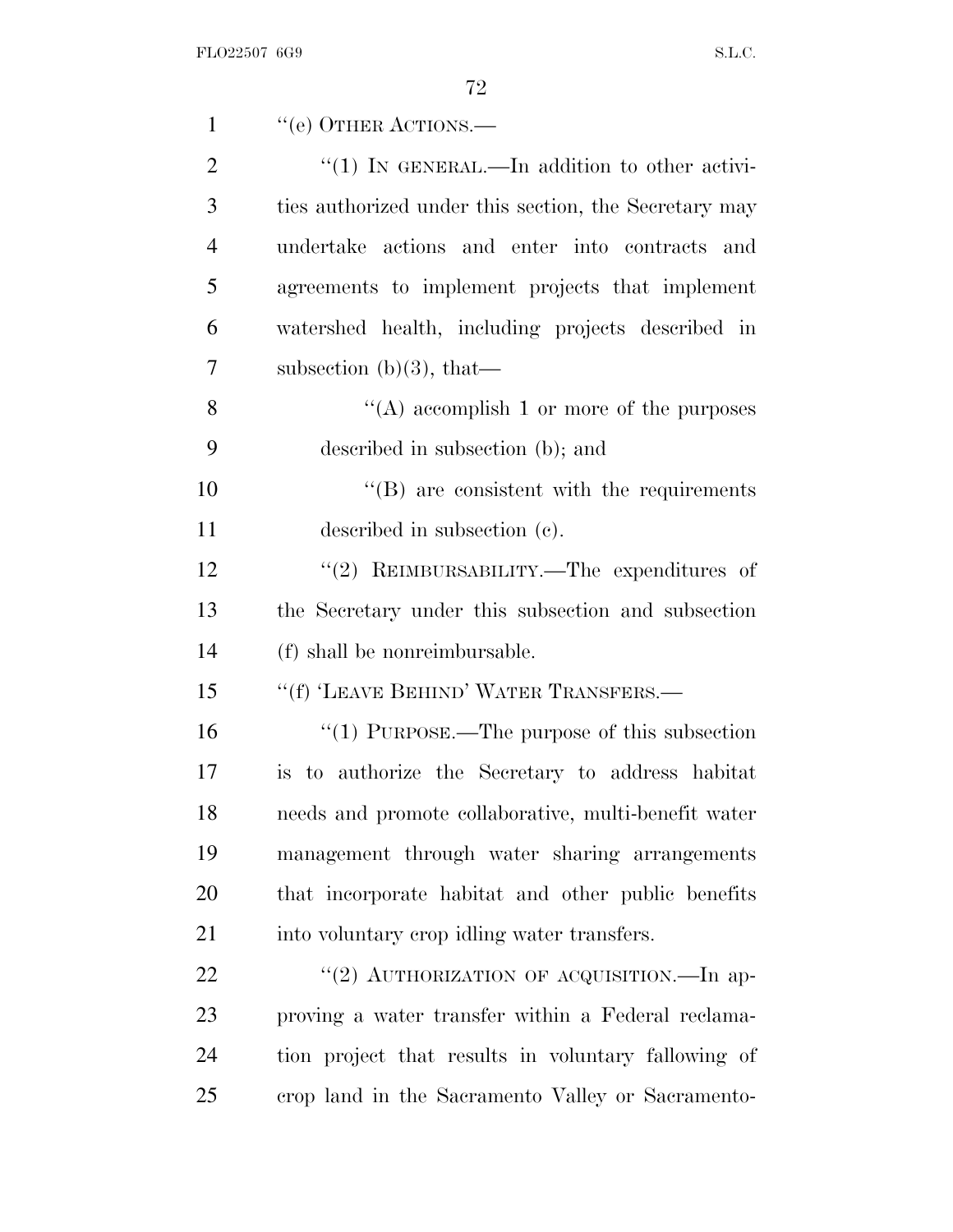| $\mathbf{1}$   | San Joaquin River Delta, the Secretary may acquire    |
|----------------|-------------------------------------------------------|
| $\overline{2}$ | a portion of the volume of water made available for   |
| 3              | transfer if the Secretary determines that crop land   |
| $\overline{4}$ | idled because of the transfer would create temporary  |
| 5              | wildlife habitat with the application of the acquired |
| 6              | water, subject to paragraph (3).                      |
| 7              | "(3) REQUIREMENTS.—In acquiring water pur-            |
| 8              | suant to paragraph $(2)$ , the Secretary shall—       |
| 9              | $\lq\lq$ develop implementation guidelines in         |
| 10             | consultation with relevant stakeholders;              |
| 11             | "(B) only acquire a portion of the volume             |
| 12             | of water made available for transfer if the           |
| 13             | transferor and the transferee agree to the ac-        |
| 14             | quisition;                                            |
| 15             | "(C) negotiate a mutually agreeable vol-              |
| 16             | ume of water for acquisition with the transferor      |
| 17             | and the transferee;                                   |
| 18             | "(D) pay not more per volume of water                 |
| 19             | than the price negotiated between the trans-          |
| 20             | feror and transferee for the water to be trans-       |
| 21             | ferred;                                               |
| 22             | $\lq\lq(E)$ compensate the transferor for any         |
| 23             | reasonable incremental costs associated with          |
| 24             | managing the water acquired to create tem-            |
| 25             | porary wildlife habitat; and                          |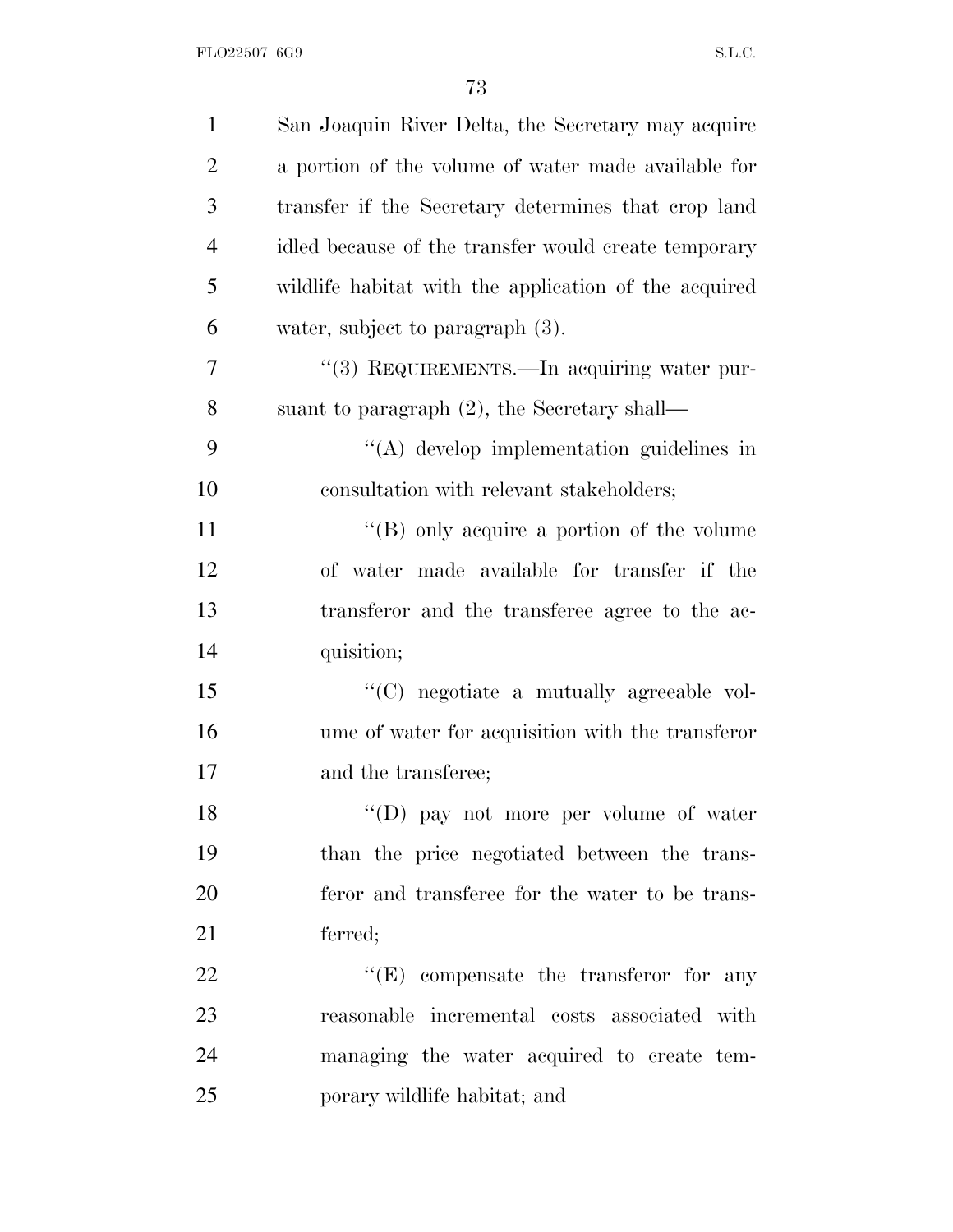| $\mathbf{1}$   | " $(F)$ apply the acquired water to idled crop        |
|----------------|-------------------------------------------------------|
| $\overline{2}$ | land to create temporary wildlife habitat.            |
| 3              | "(4) PRIORITIZATION.—The Secretary shall              |
| $\overline{4}$ | give priority to approving and facilitating transfers |
| 5              | under this subsection that incorporate voluntary      |
| 6              | habitat and other public benefits that exceed the     |
| 7              | benefits provided under regulatory requirements.      |
| 8              | $\lq(5)$ TREATMENT.—Water acquired by the Sec-        |
| 9              | retary under paragraph $(2)$ shall be in addition to, |
| 10             | and not a substitute for, actions required to meet    |
| 11             | obligations under existing law, including—            |
| 12             | "(A) the Central Valley Project Improve-              |
| 13             | ment Act (title XXXIV of Public Law 102–575;          |
| 14             | 106 Stat. $4706$ ; and                                |
| 15             | "(B) the Endangered Species Act of $1973$             |
| 16             | $(16 \text{ U.S.C. } 1531 \text{ et seq.}).$          |
| 17             | "(6) REPORTING.—The Secretary shall annu-             |
| 18             | ally submit to the authorizing committees of Con-     |
| 19             | gress (as defined in section 2 of the Support To Re-  |
| <b>20</b>      | hydrate the Environment, Agriculture, and Munici-     |
| 21             | palities Act) a report that describes, for the period |
| <u>22</u>      | covered by the report—                                |
| 23             | $\lq\lq$ the volume of water acquired under           |
| 24             | paragraph $(2)$ ; and                                 |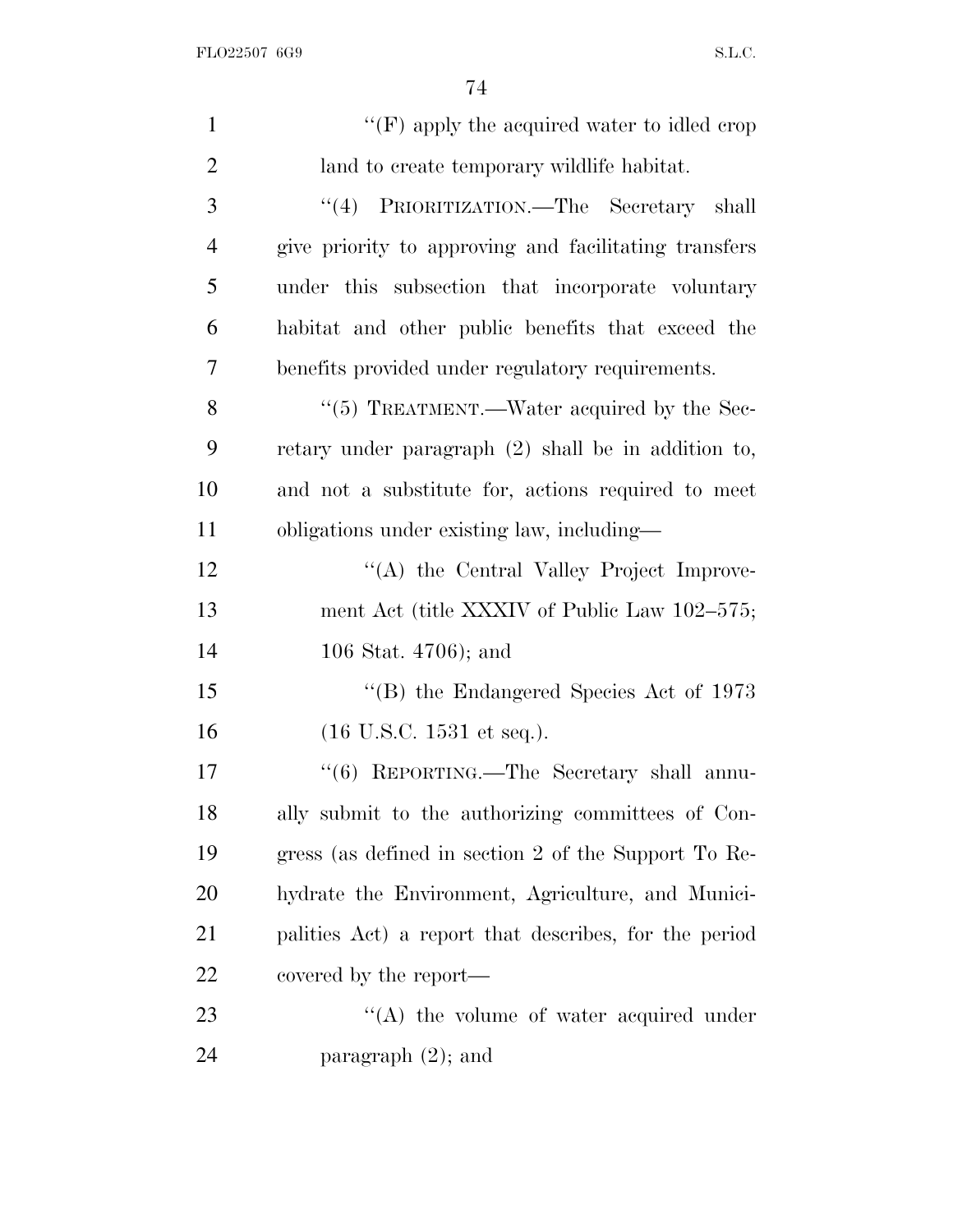1 ''(B) the extent and duration of temporary wildlife habitat created under that paragraph. ''(g) INTEGRATED WATER MANAGEMENT FEDERAL LEADERSHIP COMMITTEE FOR ASSISTING PROJECTS AT THE REQUEST OF A SPONSOR.— ''(1) ESTABLISHMENT.—Not later than 180 days after the date on which an eligible entity or qualified partner sponsoring a habitat restoration project that receives a grant under this section sub- mits to the Secretary a request for the establishment of the Integrated Water Management Federal Lead- ership Committee, the Secretary shall establish the Integrated Water Management Federal Leadership Committee. ''(2) CHAIRPERSON.—The Assistant Secretary 16 for Water and Science of the Department of the In- terior shall— 18 ''(A) serve as the chairperson of the Com- mittee; and  $\langle \text{``(B)} \rangle$  coordinate the activities of, and com- munication among, members of the Committee. 22 "(3) MEMBERSHIP.—The Committee shall in- clude representatives of Federal agencies with re- sponsibility for water and natural resource issues, including representatives of—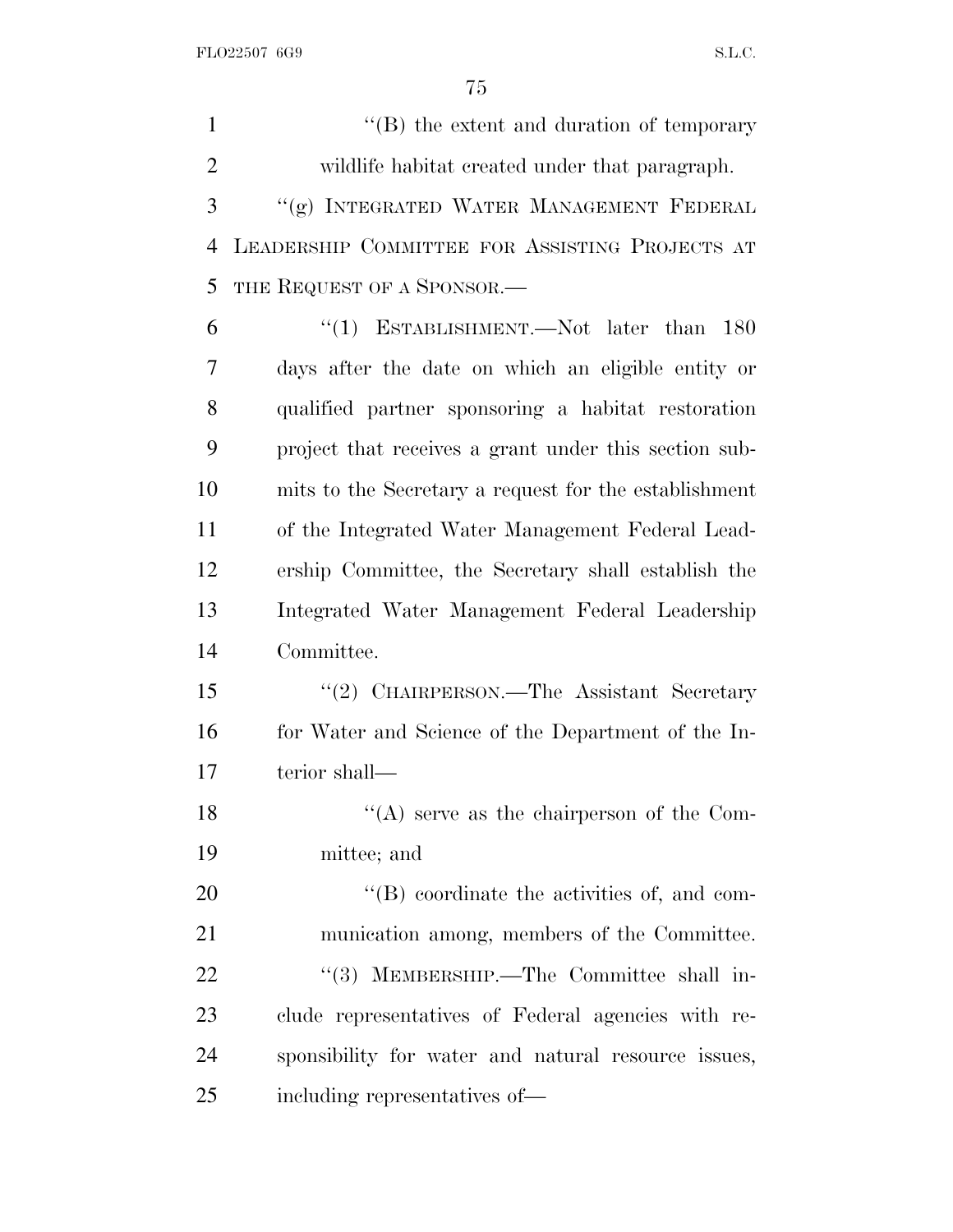| $\mathbf{1}$   | $\lq\lq$ the Bureau of Reclamation;                 |
|----------------|-----------------------------------------------------|
| $\overline{2}$ | "(B) the United States Fish and Wildlife            |
| 3              | Service;                                            |
| $\overline{4}$ | "(C) the National Marine Fisheries Serv-            |
| 5              | ice;                                                |
| 6              | $\lq\lq$ (D) the Corps of Engineers;                |
| 7              | "(E) the Environmental Protection Agen-             |
| 8              | cy; and                                             |
| 9              | $\lq\lq(F)$ the Department of Agriculture.          |
| 10             | $``(4)$ DUTIES AND RESPONSIBILITIES.—The            |
| 11             | members of the Committee shall establish the duties |
| 12             | and responsibilities of the Committee, including—   |
| 13             | "(A) facilitating communication and col-            |
| 14             | laboration among Federal agencies to support        |
| 15             | and advance any projects for which an eligible      |
| 16             | entity or qualified partner requests the assist-    |
| 17             | ance of the Committee;                              |
| 18             | $\lq\lq$ ensuring the effective coordination        |
| 19             | among relevant Federal agencies and depart-         |
| 20             | ments to ensure accelerated implementation of       |
| 21             | any projects for which an eligible entity or        |
| 22             | qualified partner requests the assistance of the    |
| 23             | Committee; and                                      |
| 24             | "(C) making policy and budgetary rec-               |
| 25             | ommendations, if determined to be appropriate       |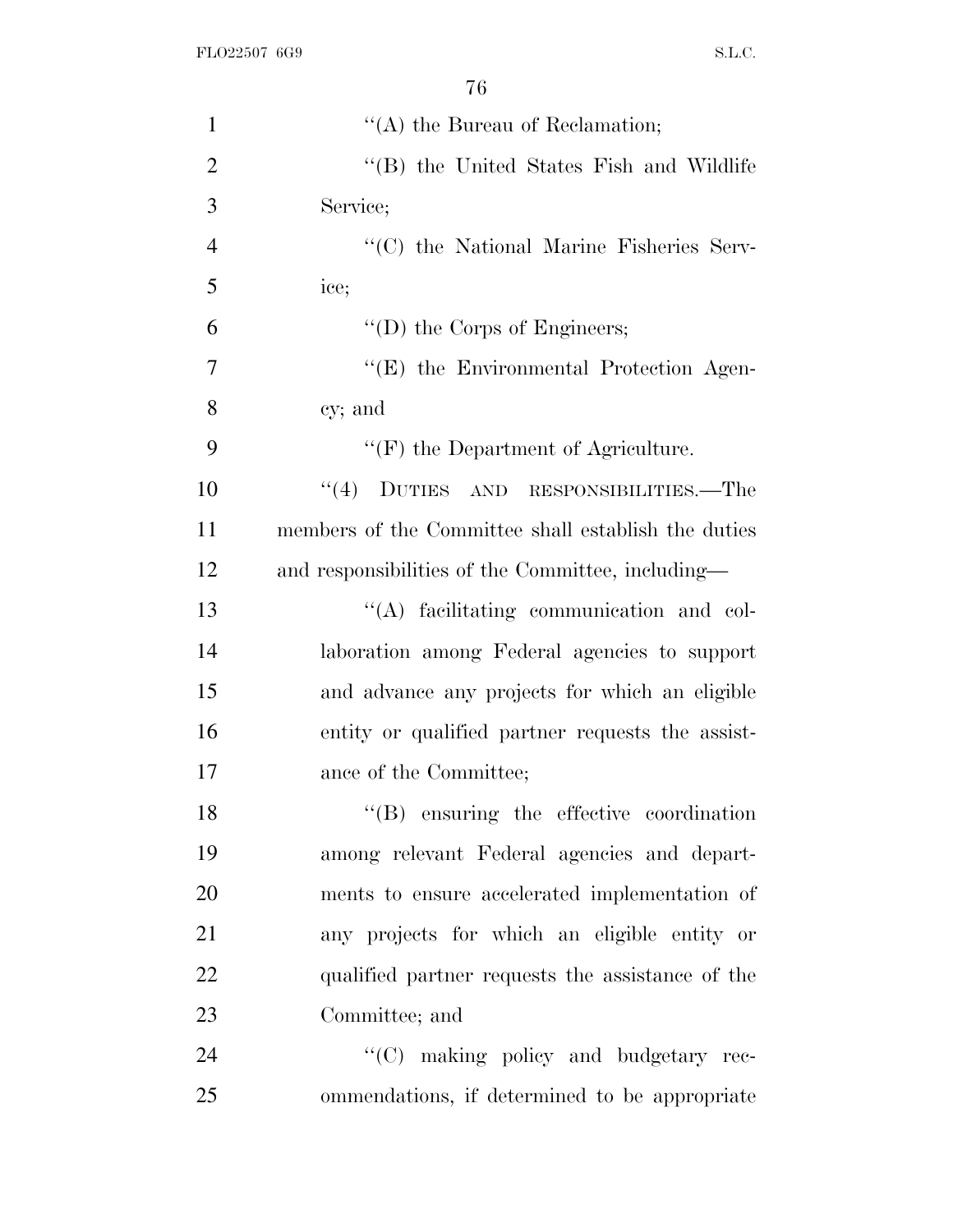by the Committee, to support the implementa-2 tion of projects. 3 "(5) PROJECT ASSISTANCE.—On request of an eligible entity or a qualified partner for a habitat restoration project, the Committee shall assist that project with permit processing and interagency co-

ordination.

8 "(h) AUTHORIZATION OF APPROPRIATIONS.—In ad- dition to amounts made available under section 40901(11), there is authorized to be appropriated to the Secretary \$250,000,000 to carry out this section for the period of fiscal years 2024 through 2028, of which—

 ''(1) \$150,000,000 shall be made available for the competitive grant program described in sub-section (b); and

 ''(2) \$100,000,000 shall be made available for other actions described in subsection (e) and to carry out subsection (f).

 ''(i) APPLICABLE LAW.—Nothing in this section af-fects or modifies—

- 21 ''(1) the obligations of the Secretary under—
- 22  $\langle (A)$  the reclamation laws; or
- 23 "'(B) Federal environmental laws, includ-
- ing—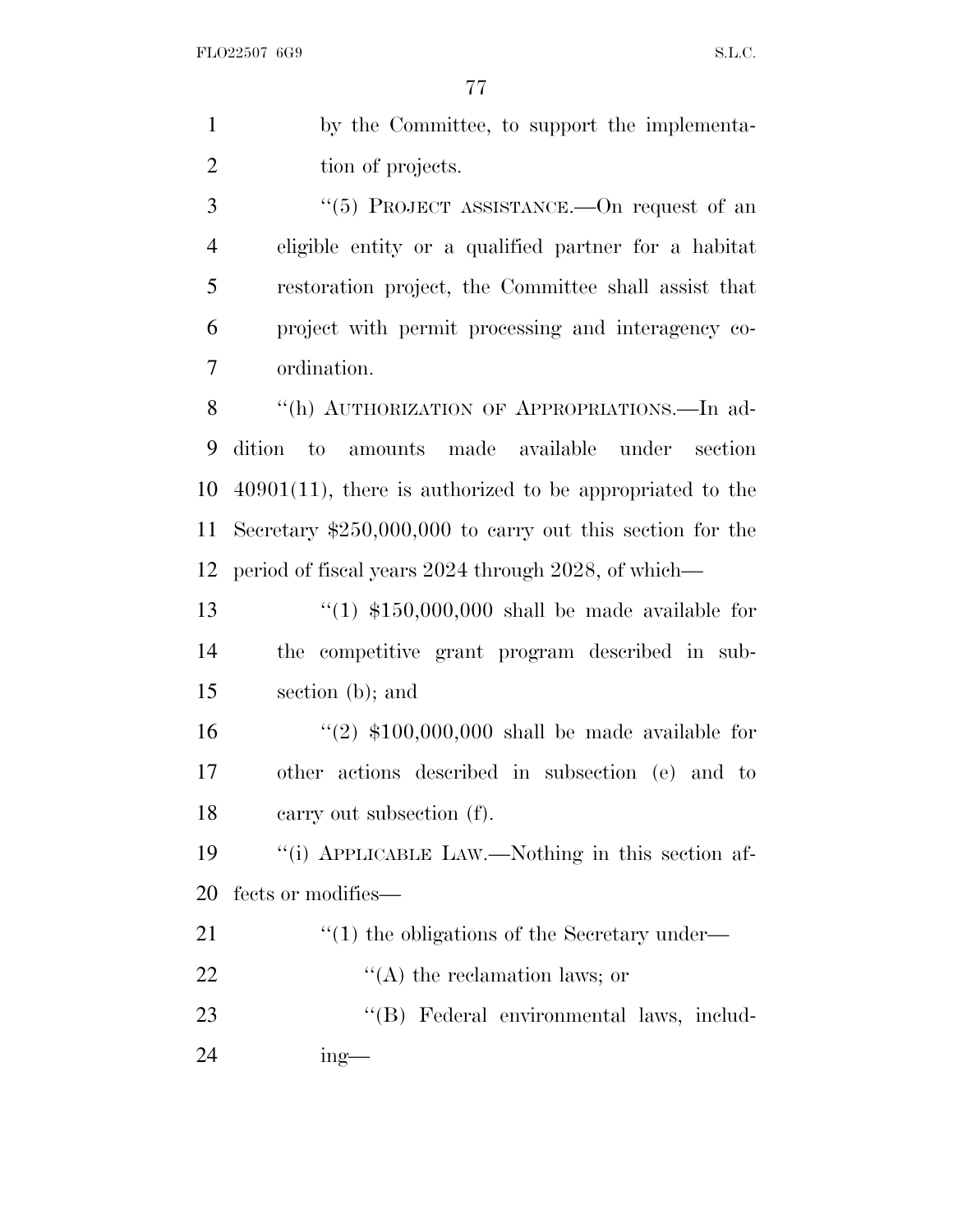| $\mathbf{1}$   | "(i) the Central Valley Project Im-                     |
|----------------|---------------------------------------------------------|
| $\overline{2}$ | provement Act (title XXXIV of Public Law                |
| 3              | 102–575; 106 Stat. 4706); and                           |
| $\overline{4}$ | "(ii) the Endangered Species Act of                     |
| 5              | 1973 (16 U.S.C. 1531 et seq.); or                       |
| 6              | $"(2)$ the obligations of a non-Federal party to        |
| 7              | comply with applicable Federal and State laws.".        |
| 8              | SEC. 302. PERFORMANCE-BASED RESTORATION AUTHOR-         |
| 9              | ITY.                                                    |
| 10             | (a) DEFINITIONS.—In this section:                       |
| 11             | (1) ELIGIBLE PROJECT.—The term "eligible                |
| 12             | project" means a habitat or ecosystem restoration,      |
| 13             | mitigation, or enhancement project or activity au-      |
| 14             | thorized individually or through an existing Federal    |
| 15             | program.                                                |
| 16             | (2) ELIGIBLE RESTORATION PROVIDER.—The                  |
| 17             | term "eligible restoration provider" means a non-       |
| 18             | Federal for-profit or nonprofit organization, com-      |
| 19             | pany, or corporation, or a State, Tribal, or local gov- |
| 20             | ernment, that is bonded, insured, and experienced in    |
| 21             | financing and completing successful habitat and res-    |
| 22             | toration, mitigation, and enhancement activities.       |
| 23             | PERFORMANCE-BASED.—The term "per-<br><b>(3)</b>         |
| 24             | formance-based" means, with respect to a contract,      |
| 25             | grant agreement, cooperative agreement, or fixed        |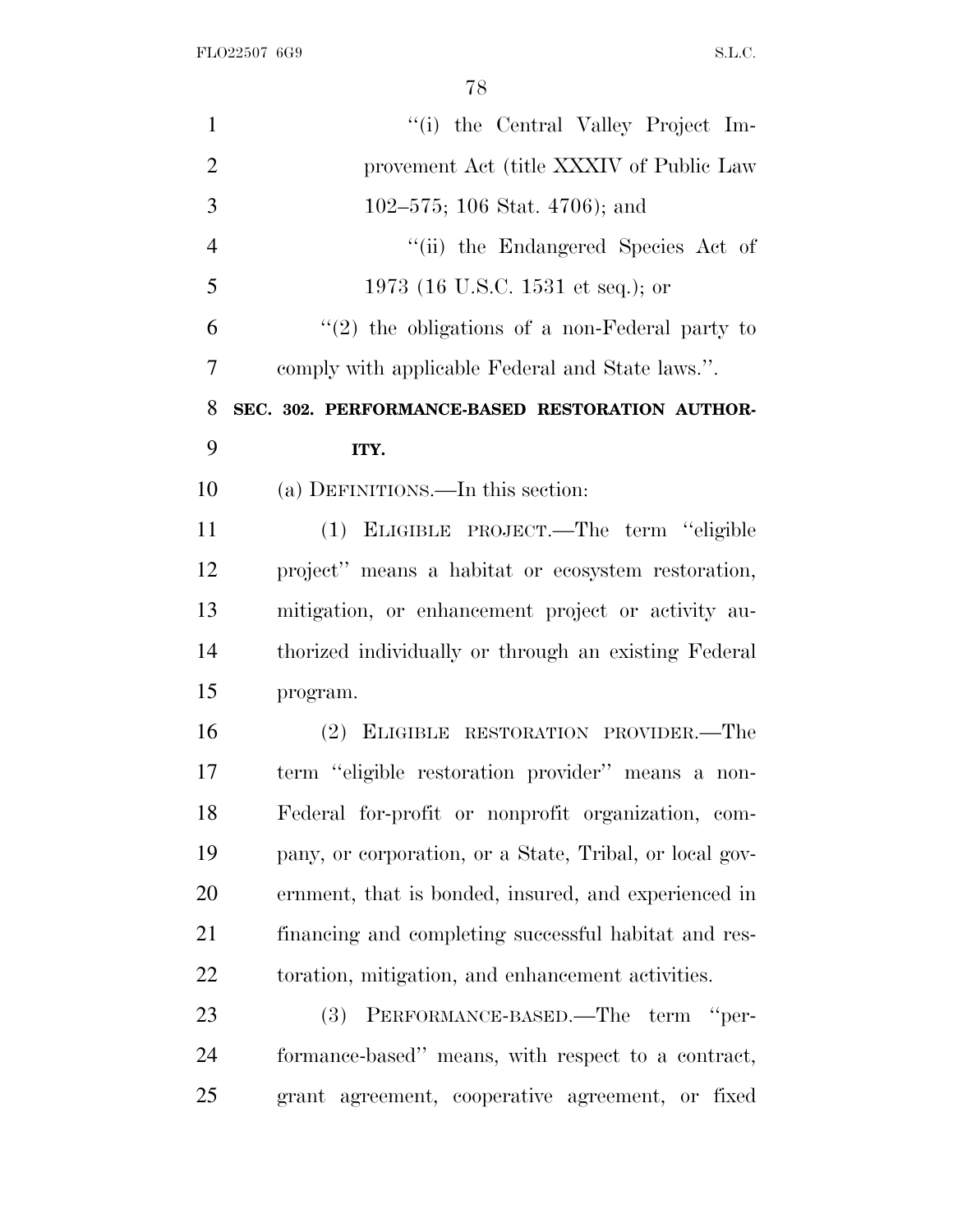amount award, a pay-for-performance, pay-for-suc- cess, pay-for-results, or similar model by which the restoration provider agrees to finance and complete habitat or ecosystem restoration, mitigation, or en- hancement activities, with payment to the restora- tion provider linked to delivery of verifiable and suc- cessful ecological performance, based on metrics and the timeframe established in advance by the Sec- retary. (4) RESTORATION PROVIDER.—The term ''res-

 toration provider'' means a non-Federal organization that performs restoration services contracted for, agreed to, or awarded under a contract or agreement entered into under subsection (b)(1).

(b) AUTHORIZATION.—

 (1) IN GENERAL.—Subject to subsection (j), in implementing existing authorities under Federal law related to habitat and ecosystem restoration, mitiga- tion, or enhancement, the Secretary may enter into performance-based contracts, grant agreements, and cooperative agreements, including providing funding through fixed amount awards, with eligible restora- tion providers for the conduct of eligible projects for which ecological targets and outcomes are—

(A) clearly defined;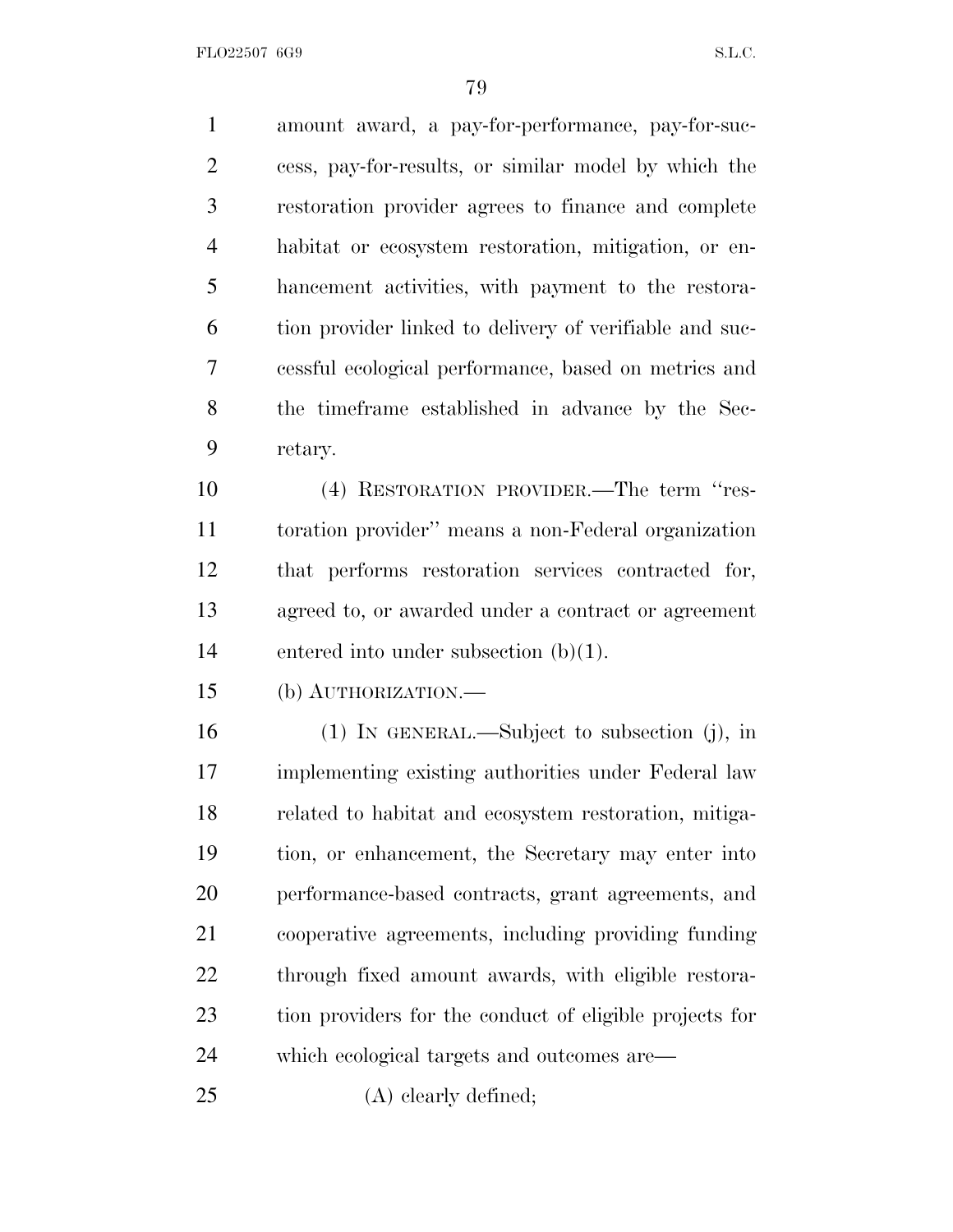| $\mathbf{1}$   | (B) agreed to in advance; and                          |
|----------------|--------------------------------------------------------|
| $\overline{2}$ | (C) capable of being successfully achieved.            |
| 3              | (2)<br>PERFORMANCE-BASED CONTRACTS.-For                |
| $\overline{4}$ | purposes of paragraph $(1)$ , the Secretary may enter  |
| 5              | into performance-based contracts with eligible res-    |
| 6              | toration providers experienced in financing and com-   |
| 7              | pleting successful ecological habitat and restoration, |
| 8              | mitigation, and enhancement activities.                |
| 9              | (3) GRANTS AND AWARDS.—For purposes of                 |
| 10             | paragraph $(1)$ , the Secretary—                       |
| 11             | (A) may provide funding through grant                  |
| 12             | agreements and cooperative agreements, includ-         |
| 13             | ing fixed amount awards, for eligible projects;        |
| 14             | and                                                    |
| 15             | (B) shall allow for the use of performance-            |
| 16             | based tools in the agreements and awards de-           |
| 17             | scribed in subparagraph $(A)$ .                        |
| 18             | (4) PASS-THROUGH GRANTS AND AWARDS.-                   |
| 19             | For purposes of paragraph (1), the Secretary—          |
| 20             | (A) may allow funding provided to States,              |
| 21             | local governments, Indian Tribes, and nonprofit        |
| 22             | organizations to be passed through to third-           |
| 23             | party eligible restoration providers under a con-      |
| 24             | tract or agreement entered into under that             |
| 25             | paragraph; and                                         |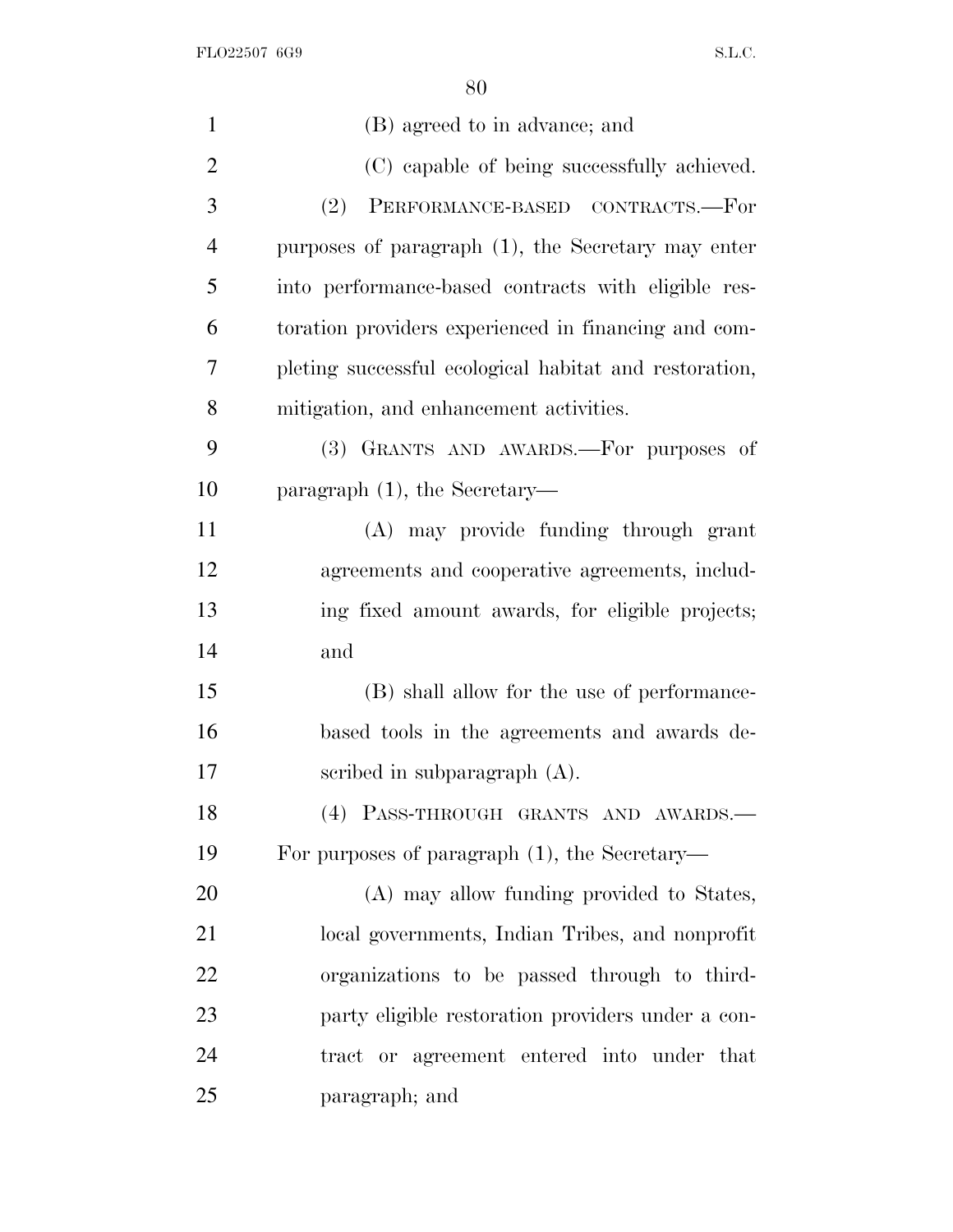(B) shall allow for the use of performance- based tools in grant and cooperative agreements entered into with eligible restoration providers under that paragraph.

 (5) MULTI-YEAR AGREEMENTS.—The Secretary may use performance-based contracts, grant agree- ments, and cooperative agreements, including fixed amount awards, issued under this section for multi- year agreements, including capacity for multi-year payment schedules for professional services, subject to appropriations prior to obligation.

(c) GUIDELINES.—

 (1) IN GENERAL.—Not later than 1 year after the date of enactment of this Act, the Secretary shall develop programmatic guidelines for the use of performance-based contracts, grant agreements, and cooperative agreements for eligible projects author-ized under subsection (b)(1).

19 (2) CONSULTATION REQUIRED.—

20 (A) IN GENERAL.—In developing the guidelines under paragraph (1), the Secretary shall consult with external organizations and other appropriate entities with experience in performance-based contracts, agreements, or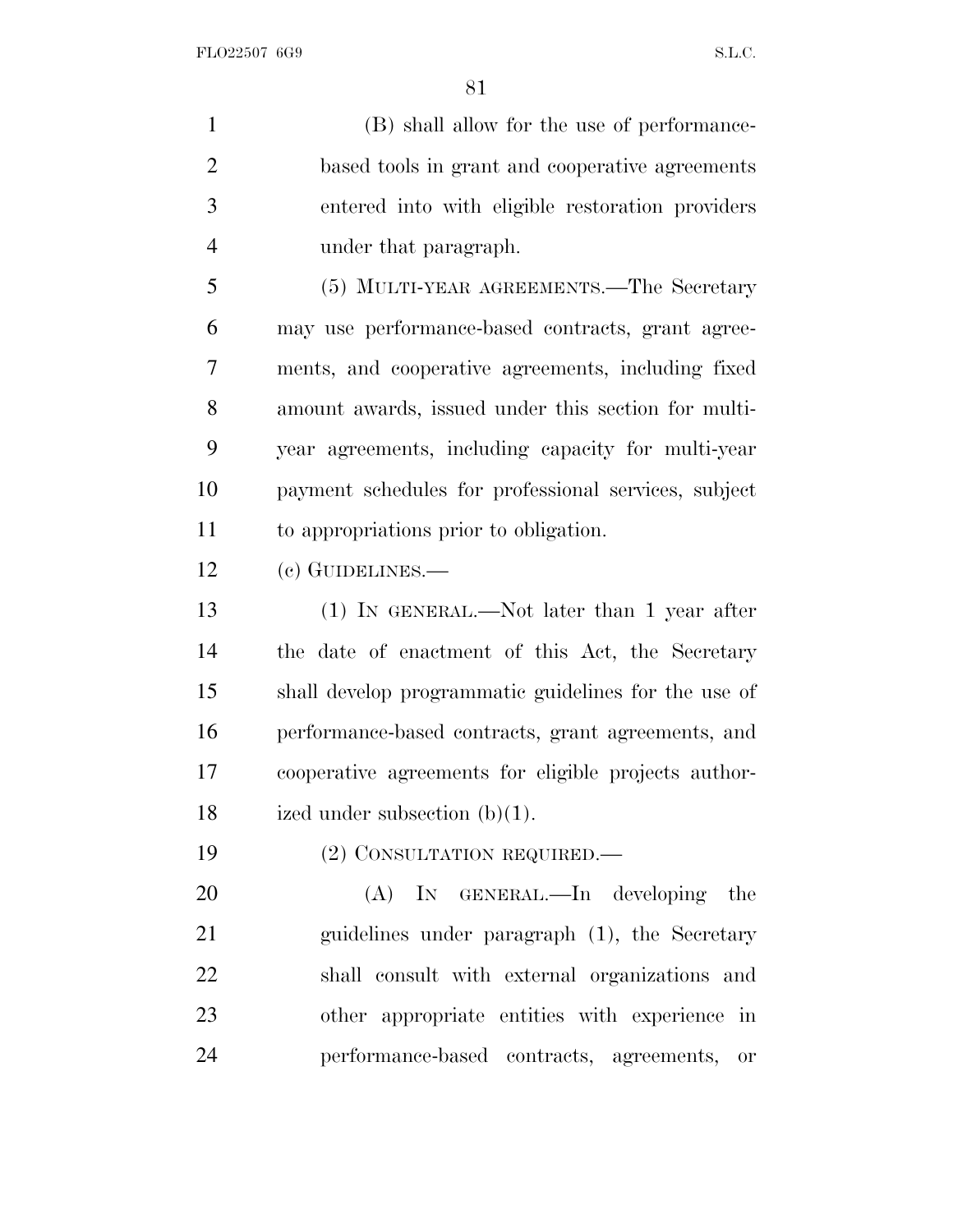| $\mathbf{1}$   | awards, consistent with sections 6302 through         |
|----------------|-------------------------------------------------------|
| $\overline{2}$ | 6305 of title 31, United States Code.                 |
| 3              | (B) LIMITATION.—Consultation with the                 |
| $\overline{4}$ | organizations and entities described in subpara-      |
| 5              | $graph(A)$ shall not constitute or necessitate es-    |
| 6              | tablishment of an advisory committee under the        |
| 7              | Federal Advisory Committee Act (5 U.S.C.              |
| 8              | $App.$ ).                                             |
| 9              | (3) REQUIREMENTS.—At a minimum, guide-                |
| 10             | lines developed under paragraph (1) shall include     |
| 11             | guidance on-                                          |
| 12             | (A) appropriate proposal and evaluation               |
| 13             | criteria for eligible projects;                       |
| 14             | (B) eligibility criteria for restoration pro-         |
| 15             | viders;                                               |
| 16             | (C) criteria for defining achievable ecologi-         |
| 17             | cal outcomes; and                                     |
| 18             | (D) determination of restoration provider             |
| 19             | financial assurances sufficient to ensure ecologi-    |
| 20             | cal outcomes will be successfully achieved.           |
| 21             | (d) IDENTIFICATION OF ELIGIBLE PROJECTS.—The          |
| 22             | Secretary shall—                                      |
| 23             | (1) identify eligible projects for the use of con-    |
| 24             | tracts and agreements under subsection $(b)(1)$ ; and |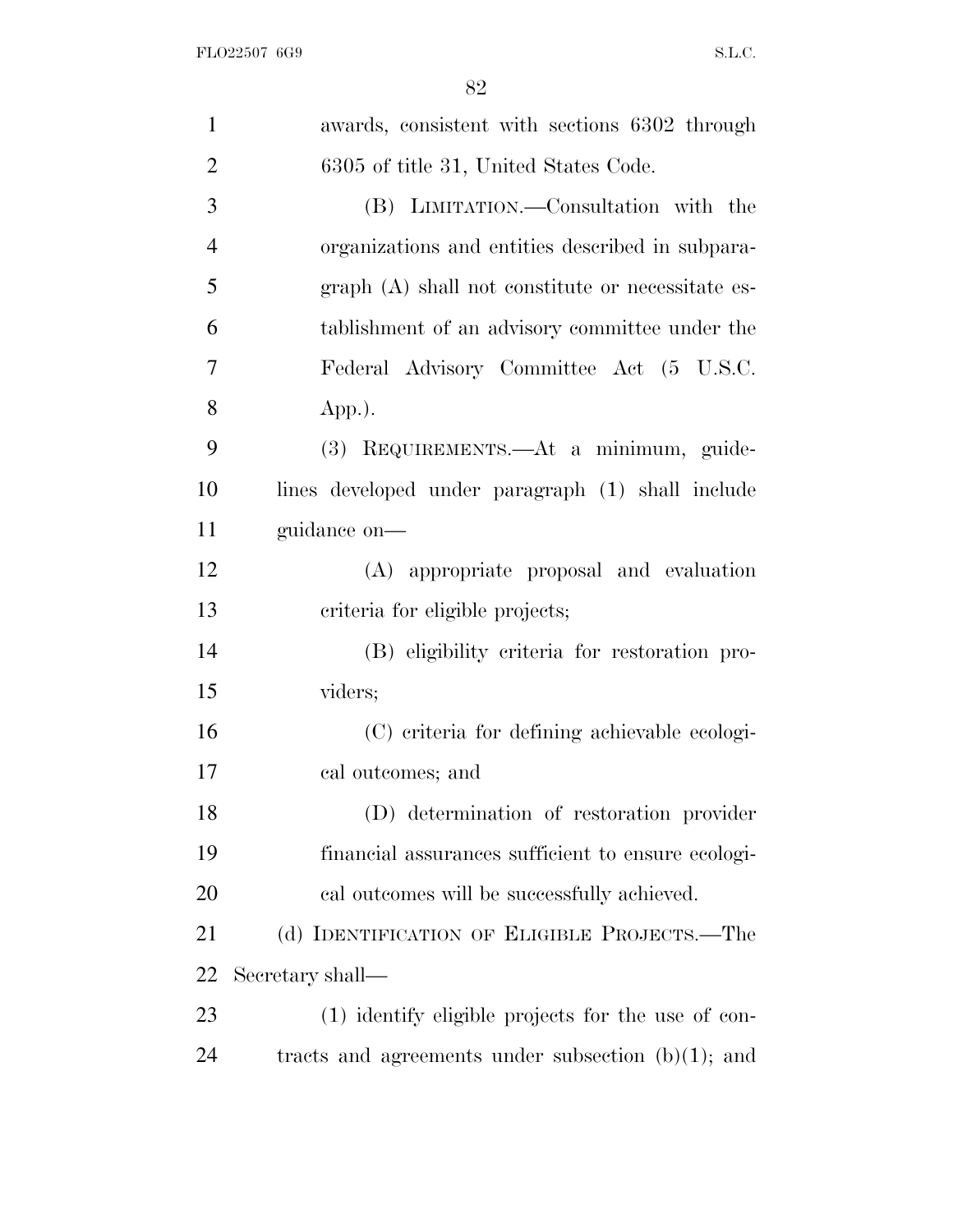(2) issue a request for proposals from eligible restoration providers to meet the ecological require- ments of habitat and ecosystem restoration, mitiga- tion, and enhancement for the eligible projects iden-tified under paragraph (1).

 (e) CERTIFICATION.—After the date on which an eli- gible project identified under subsection (d)(1) is com- pleted, the Secretary shall certify that the work on the eligible project was completed in accordance with the eco- logical requirements and outcomes defined in advance in the applicable contract or agreement.

 (f) TECHNICAL ASSISTANCE.—At the request of an eligible restoration provider entering into a contract or agreement with the Secretary under subsection (b)(1), the Secretary may provide to the eligible restoration provider technical assistance with respect to—

 (1) conducting a study, engineering activity, or design activity related to an eligible project carried out by the eligible restoration provider under this section; and

 (2) obtaining permits necessary for the eligible project.

 (g) EFFECT.—Nothing in this section authorizes the Secretary to waive—

(1) the obligations of the Secretary under—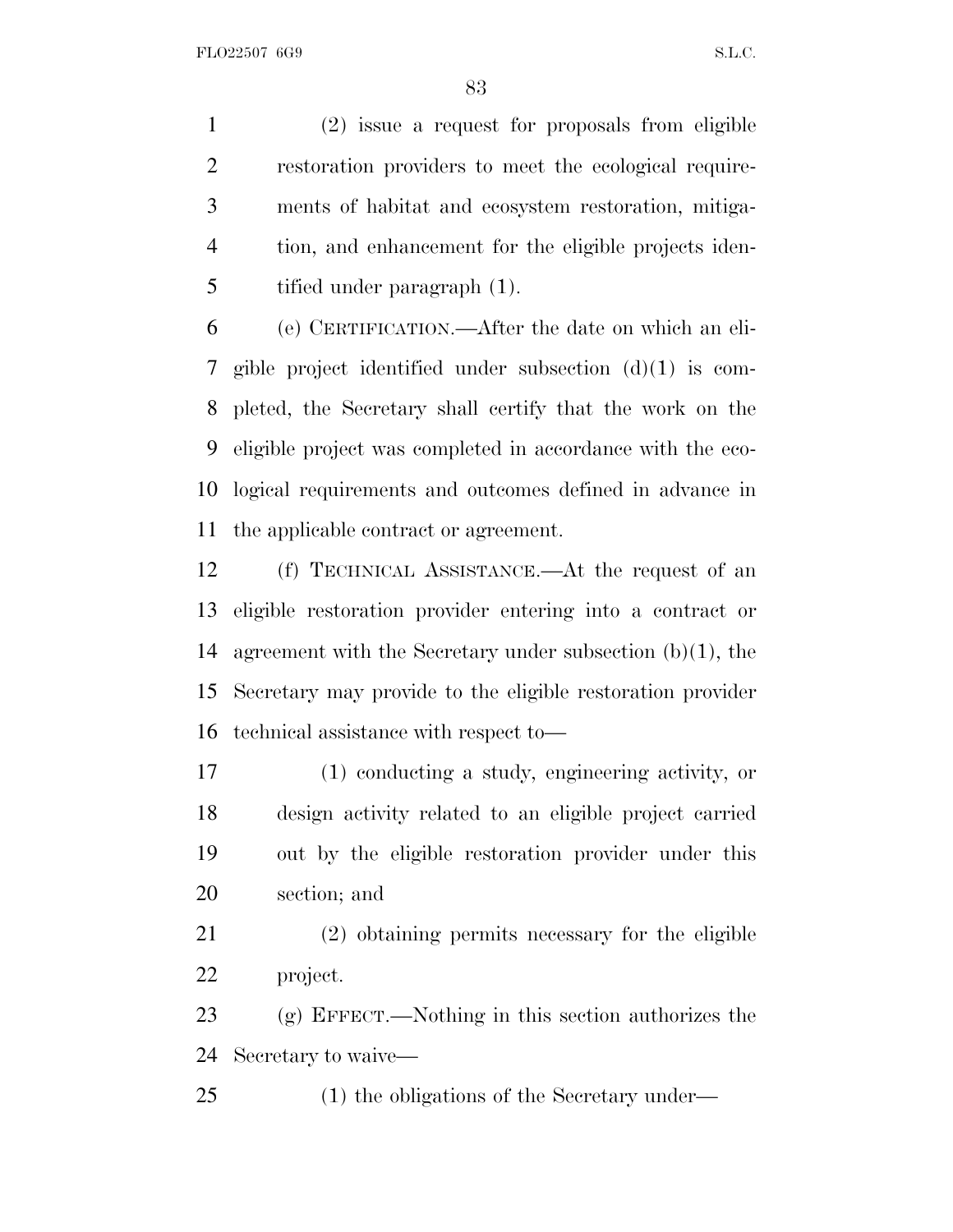| $\mathbf{1}$   | (A) the National Environmental Policy Act                    |
|----------------|--------------------------------------------------------------|
| $\overline{2}$ | of 1969 (42 U.S.C. 4321 et seq.);                            |
| 3              | (B) the Endangered Species Act of 1973                       |
| $\overline{4}$ | $(16 \text{ U.S.C. } 1531 \text{ et seq.});$                 |
| 5              | (C) the Federal Water Pollution Control                      |
| 6              | Act (33 U.S.C. 1251 et seq.); or                             |
| $\tau$         | (D) any other provision of Federal environ-                  |
| 8              | mental law; or                                               |
| 9              | $(2)$ the obligations of a non-Federal party to              |
| 10             | comply with applicable Federal and State laws.               |
| 11             | (h) NON-FEDERAL FUNDING.—The restoration pro-                |
| 12             | vider may finance the applicable non-Federal share of an     |
| 13             | eligible project carried out under the authority provided    |
| 14             | under subsection $(b)(1)$ , on the condition that the non-   |
| 15             | Federal cost-share responsibility remains with the non-      |
| 16             | Federal party.                                               |
| 17             | (i) COST SHARE.—Nothing in this section affects a            |
| 18             | cost-sharing requirement under Federal law that is appli-    |
| 19             | cable to an eligible project carried out under the authority |
| 20             | provided under subsection $(b)(1)$ .                         |
| 21             | (j) MITIGATION.—Nothing in this section authorizes           |
| 22             | Federal funding to meet existing environmental mitigation    |
| 23             | or compliance obligations that are express requirements      |
| 24             | of a permit or order issued under Federal or State law,      |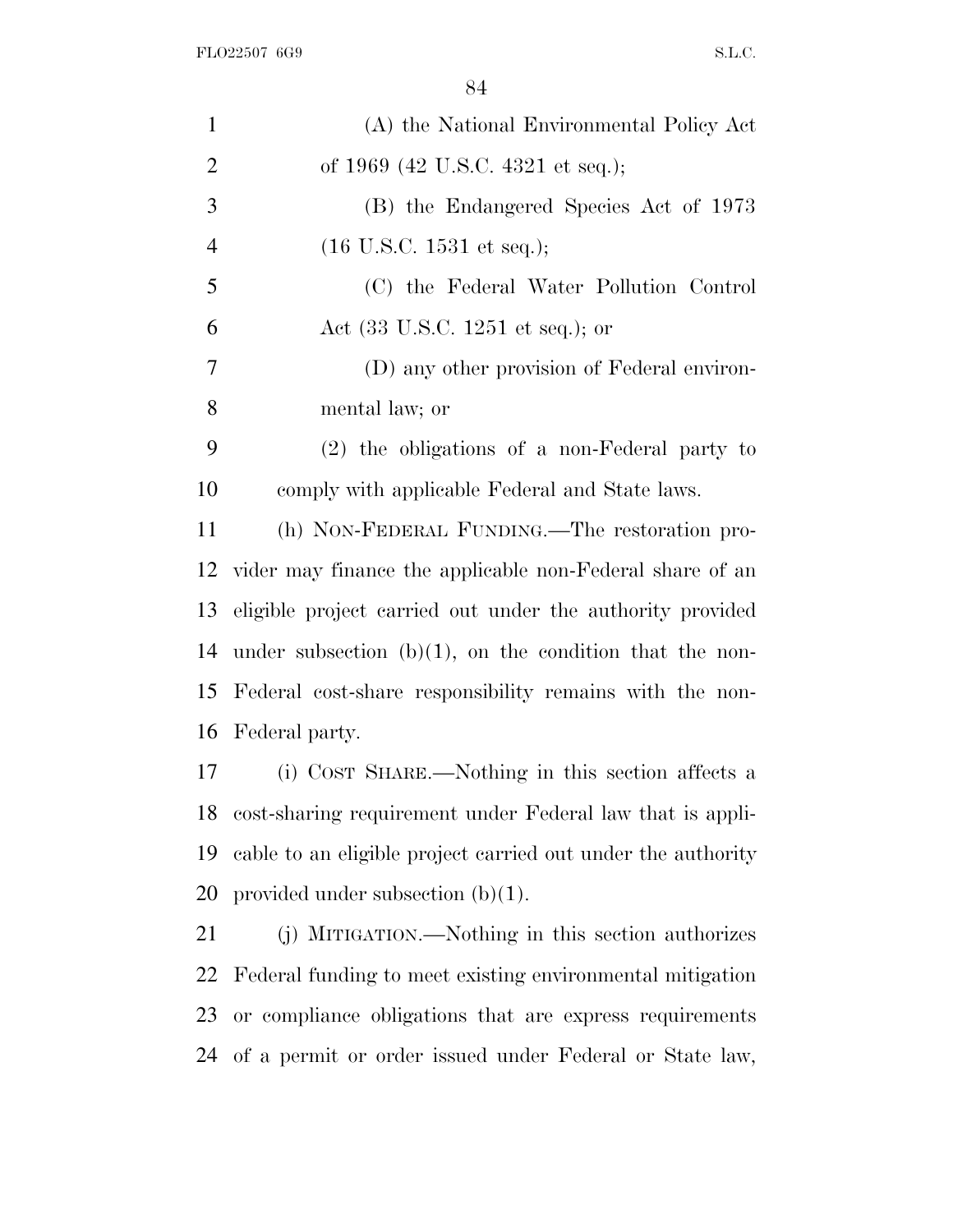unless the requirements expressly contemplate reliance on Federal funding for the performance of the requirements. (k) REPORT.—

 (1) IN GENERAL.—Not later than 3 years after the date of enactment of this Act, the Secretary shall—

 (A) submit to the authorizing committees of Congress and make publicly available a re- port describing the results of activities carried out under the authority established under sub- section (b)(1), including any recommendations of the Secretary on whether the authority or any component of the authorized activities should be implemented on a national basis; and

 (B) except as provided in subsection (g), identify any procedural requirements that im- pede the use of performance-based contracts, grants, and cooperative agreements, including fixed amount awards, for the development and completion of eligible projects.

 (2) ADDRESSING IMPEDIMENTS.—Not later than 1 year after the date on which the Secretary identifies impediments, if any, under paragraph (1)(B), the Secretary shall develop and implement programmatic procedures and approaches, including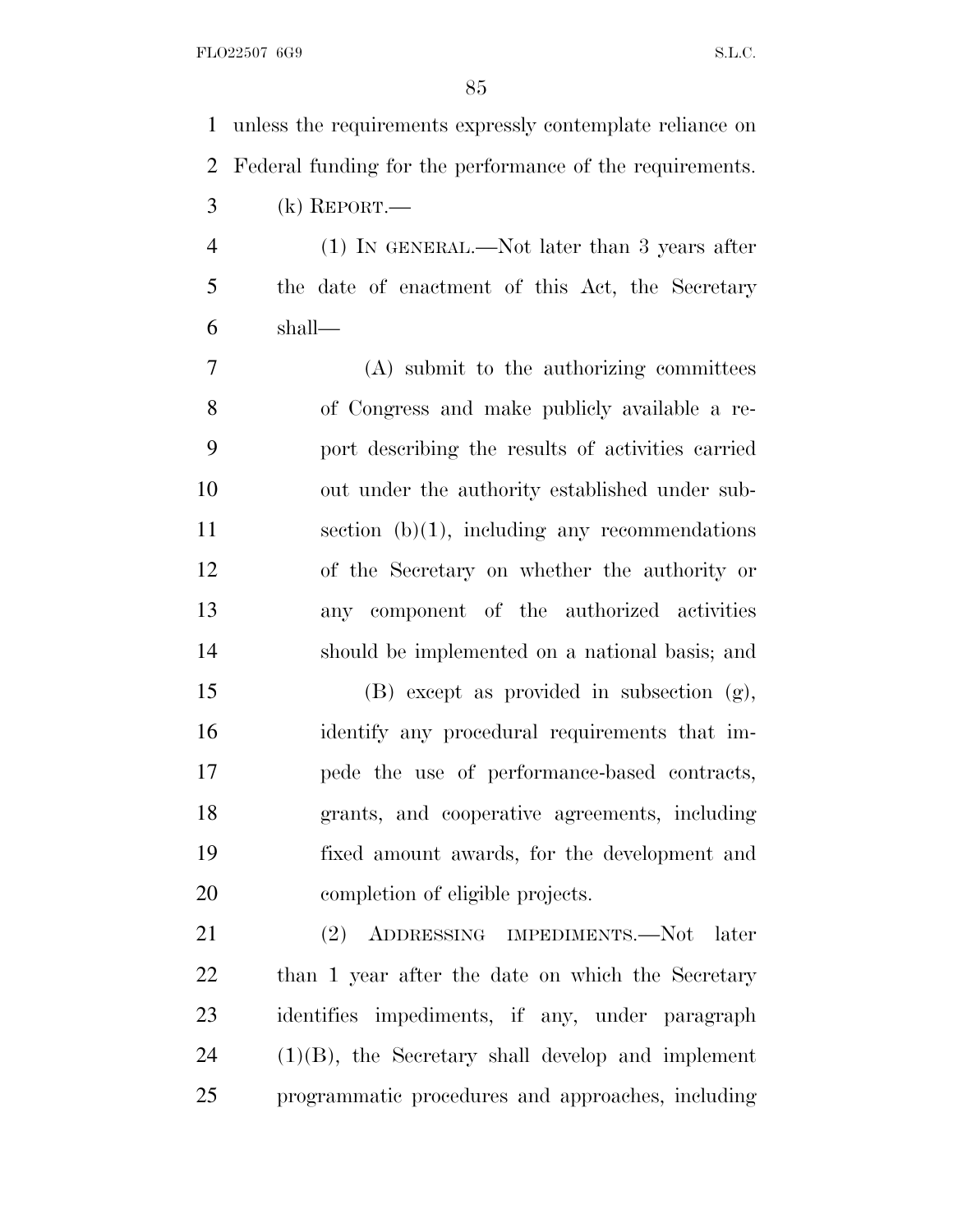| $\mathbf{1}$   | recommendations to the authorizing committees of     |
|----------------|------------------------------------------------------|
| $\overline{2}$ | Congress on legislation, that would—                 |
| 3              | (A) to the extent practicable, address the           |
| $\overline{4}$ | impediments; and                                     |
| 5              | (B) protect the public interest and any              |
| 6              | public investment in eligible projects carried out   |
| 7              | under this section.                                  |
| 8              | <b>TITLE IV-MISCELLANEOUS</b>                        |
| 9              | SEC. 401. MODIFICATIONS TO DROUGHT PROGRAM UNDER     |
| 10             | <b>RECLAMATION STATES</b><br><b>EMERGENCY</b><br>THE |
| 11             | DROUGHT RELIEF ACT OF 1991.                          |
| 12             | (a) ASSISTANCE DURING DROUGHT; WATER PUR-            |
| 13             | CHASES.—Section 101 of the Reclamation States Emer-  |
| 14             | gency Drought Relief Act of 1991 (43 U.S.C. 2211) is |
| 15             | amended—                                             |
| 16             | $(1)$ in subsection $(a)$ —                          |
| 17             | $(A)$ in the first sentence, by striking "Con-       |
| 18             | sistent" and inserting the following:                |
| 19             | "(1) IN GENERAL.—Subject to paragraph $(2)$          |
| 20             | and consistent";                                     |
| 21             | $(B)$ in paragraph $(1)$ (as so designated), in      |
| 22             | the second sentence, by striking "Any construc-      |
| 23             | tion activities" and inserting the following:        |
| 24             | (2)<br>LIMITATION.—Any construction activi-          |
| 25             | ties"; and                                           |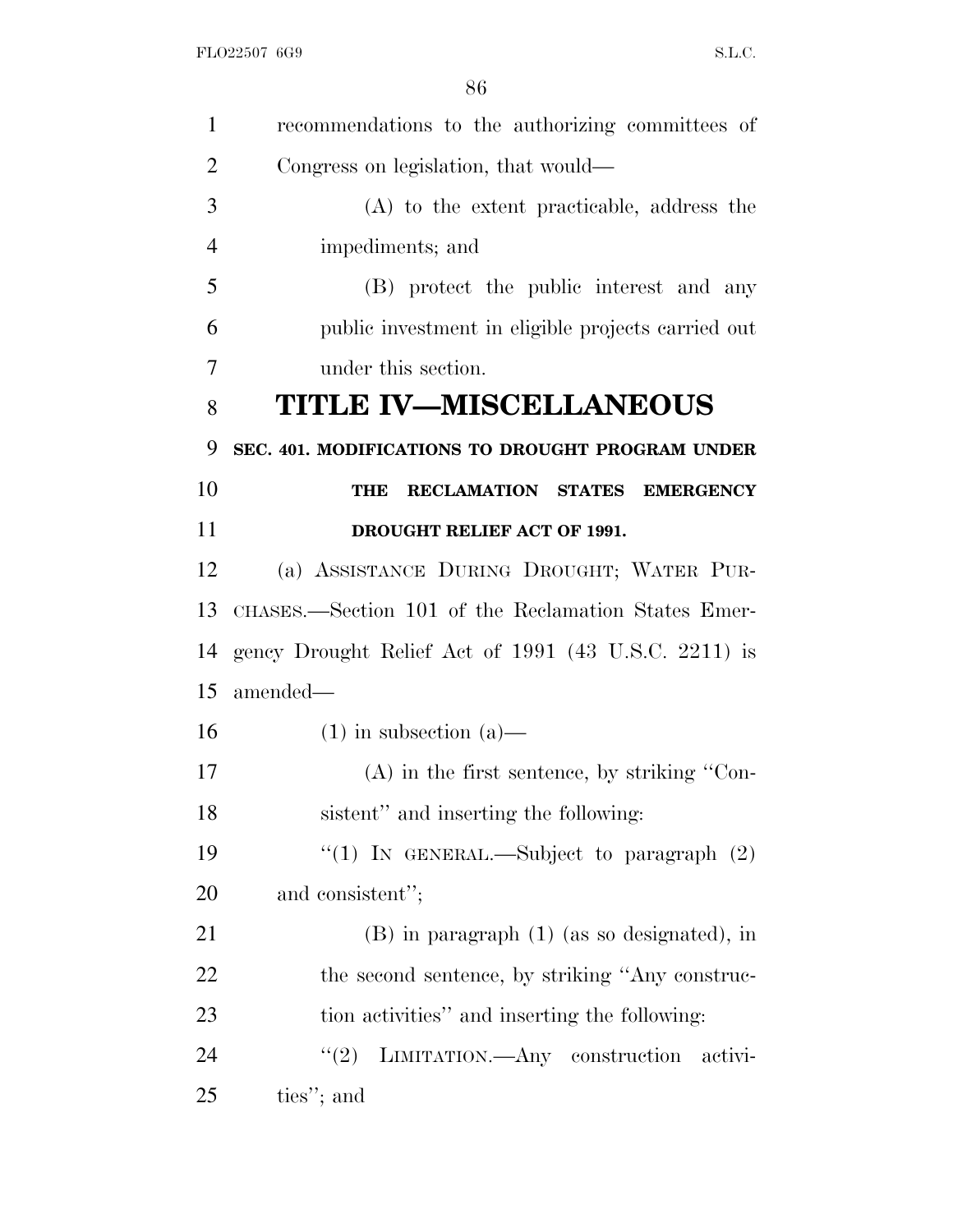| $\mathbf{1}$   | $(C)$ in paragraph $(2)$ (as so designated), by |
|----------------|-------------------------------------------------|
| $\overline{2}$ | striking "except that" and all that follows     |
| 3              | through the period at the end and inserting the |
| $\overline{4}$ | following: "except that the following may be    |
| 5              | permanent facilities:                           |
| 6              | $\lq\lq$ A construction project—                |
| $\overline{7}$ | "(i) for which Federal expenditures             |
| 8              | are not more than $$30,000,000$ ; and           |
| 9              | "(ii) that is supported by—                     |
| 10             | $\lq\lq$ (I) the Governor or the relevant       |
| 11             | agency head of the affected State; or           |
| 12             | "(II) if the construction project               |
| 13             | is on a reservation, by the affected In-        |
| 14             | dian Tribe.                                     |
| 15             | "(B) A well drilled to minimize losses and      |
| 16             | damages from drought conditions that—           |
| 17             | "(i) aligns with applicable local, State,       |
| 18             | regional groundwater sustainability<br>or       |
| 19             | goals; or                                       |
| 20             | "(ii) supports drinking water supplies          |
| 21             | for a disadvantaged community (as defined       |
| 22             | in section 2 of the Support To Rehydrate        |
| 23             | the Environment, Agriculture, and Munici-       |
| 24             | palities Act) or Indian Tribe."; and            |
| 25             | $(2)$ by adding at the end the following:       |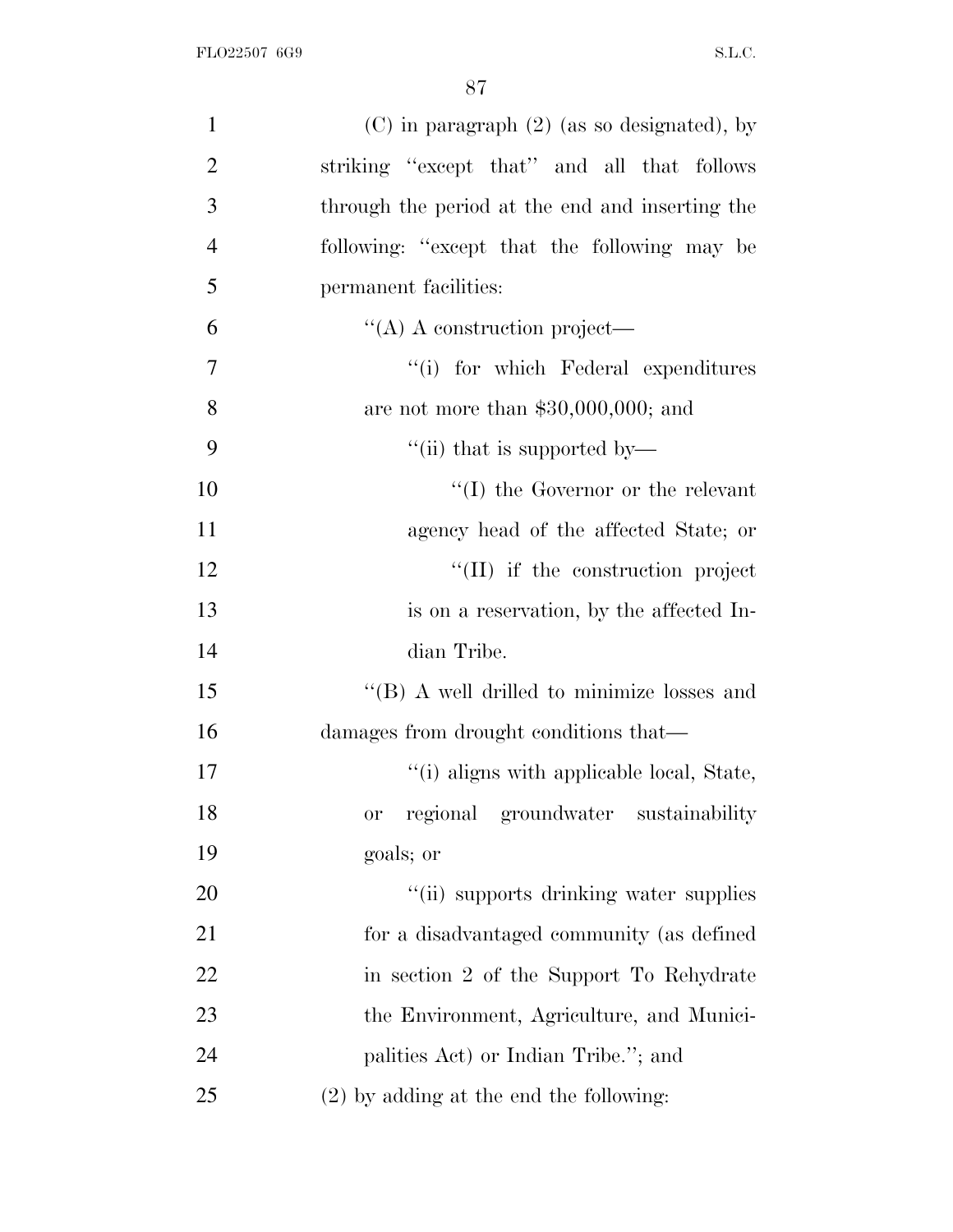''(e) FUNDING FOR FEE-BASED ENVIRONMENTAL PROGRAMS.—

3 "(1) In GENERAL.—For any fiscal year for which, due to a drought, as determined by the Sec- retary, there are insufficient funds to carry out any environmental program that is funded in whole or in part by fees based on the water volume of water de- livered by a Federal reclamation project (including fees collected under section 3407(c) of the Reclama- tion Projects Authorization and Adjustment Act of 1992 (Public Law 102–575; 106 Stat. 4726)), the Secretary may use other unobligated amounts made available to the Secretary to carry out the environ-mental program for the fiscal year.

 ''(2) NONREIMBURSABLE FUNDS.—Notwith- standing any other provision of law, amounts made available under paragraph (1) shall be nonreimburs-able.

 ''(3) EFFECT.—Nothing in this subsection af-fects—

21 ''(A) the authority of the Secretary to ad- dress insufficient funding for an environmental program described in paragraph (1) that is not a result of a drought; or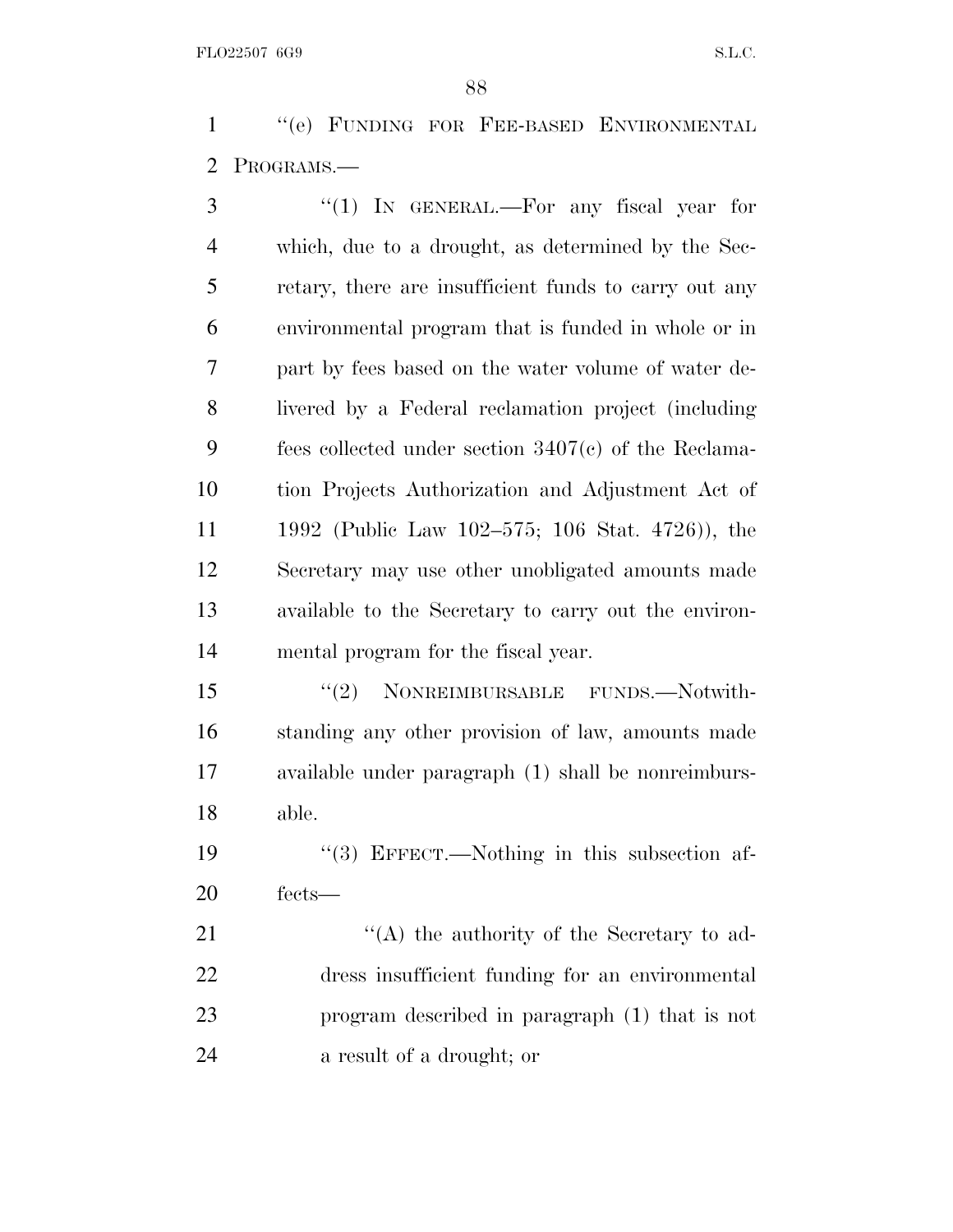''(B) the obligations of the Secretary to the environment under Federal law.''. (b) APPLICABLE PERIOD OF DROUGHT PROGRAM.— Section 104 of the Reclamation States Emergency Drought Relief Act of 1991 (43 U.S.C. 2214) is amend- ed— (1) by striking subsection (a) and inserting the following: ''(a) I<sup>N</sup> GENERAL.—The programs and authorities established under this title shall not become operative in any Reclamation State or in the State of Hawaii until the date on which—  $\frac{13}{2}$   $\frac{13}{2}$   $\frac{13}{2}$  the Governor of the affected State, and the governing body of the affected Indian Tribe with respect to a reservation, has made a request for tem- porary drought assistance; and ''(B) the Secretary has determined that the temporary assistance is merited; ''(2) a drought emergency has been declared for a State or portion of a State by the Governor of each affected State; or 22 ''(3) a drought contingency plan is approved in accordance with title II.''; and (2) in subsection (c), by striking ''2021'' and

25 inserting "2031".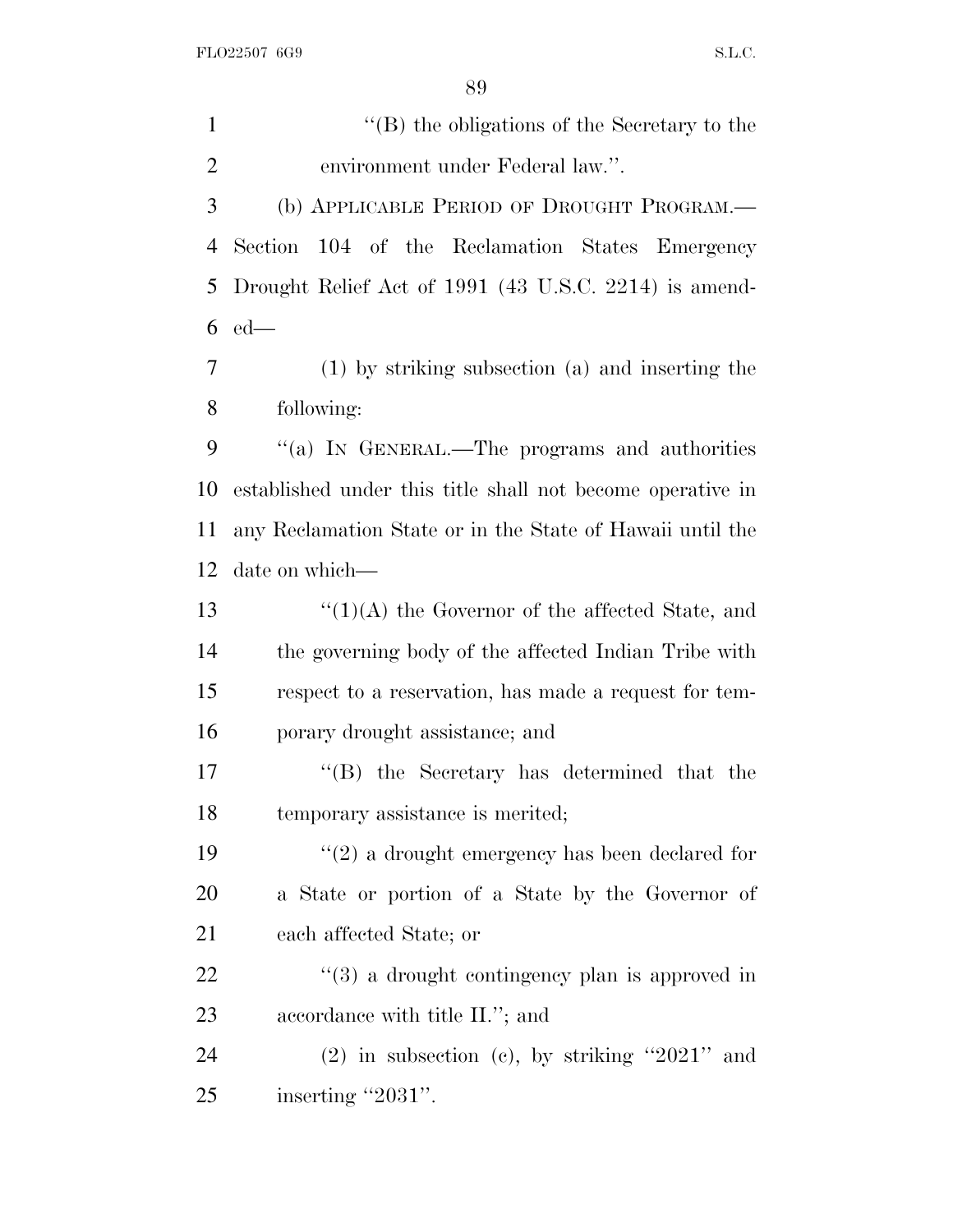(c) MUNICIPAL WELLS; FUNDING UNDER THE IN- FRASTRUCTURE INVESTMENT AND JOBS ACT.—Section 9504(a)(3) of the Omnibus Public Land Management Act of 2009 (42 U.S.C. 10364(a)(3)) is amended by adding at the end the following:

 ''(G) MUNICIPAL WELLS.—A grant or agreement entered into by the Secretary with any eligible applicant under paragraph (1) to drill a groundwater well for municipal supply to minimize losses and damages from drought con- ditions, including construction activities to transport or otherwise convey groundwater pumped from the well, shall not contribute to an increase in the net water use of the eligible applicant beyond the period of any drought emergency, except if—

 $\frac{1}{10}$  the groundwater well is for the purpose of supplying drinking water for a disadvantaged community (as defined in section 2 of the Support To Rehydrate the Environment, Agriculture, and Municipali-22 ties Act) or Indian Tribe; or

23  $\frac{1}{1}$  the new groundwater use is par- tially offset by aquatic habitat enhance-ment—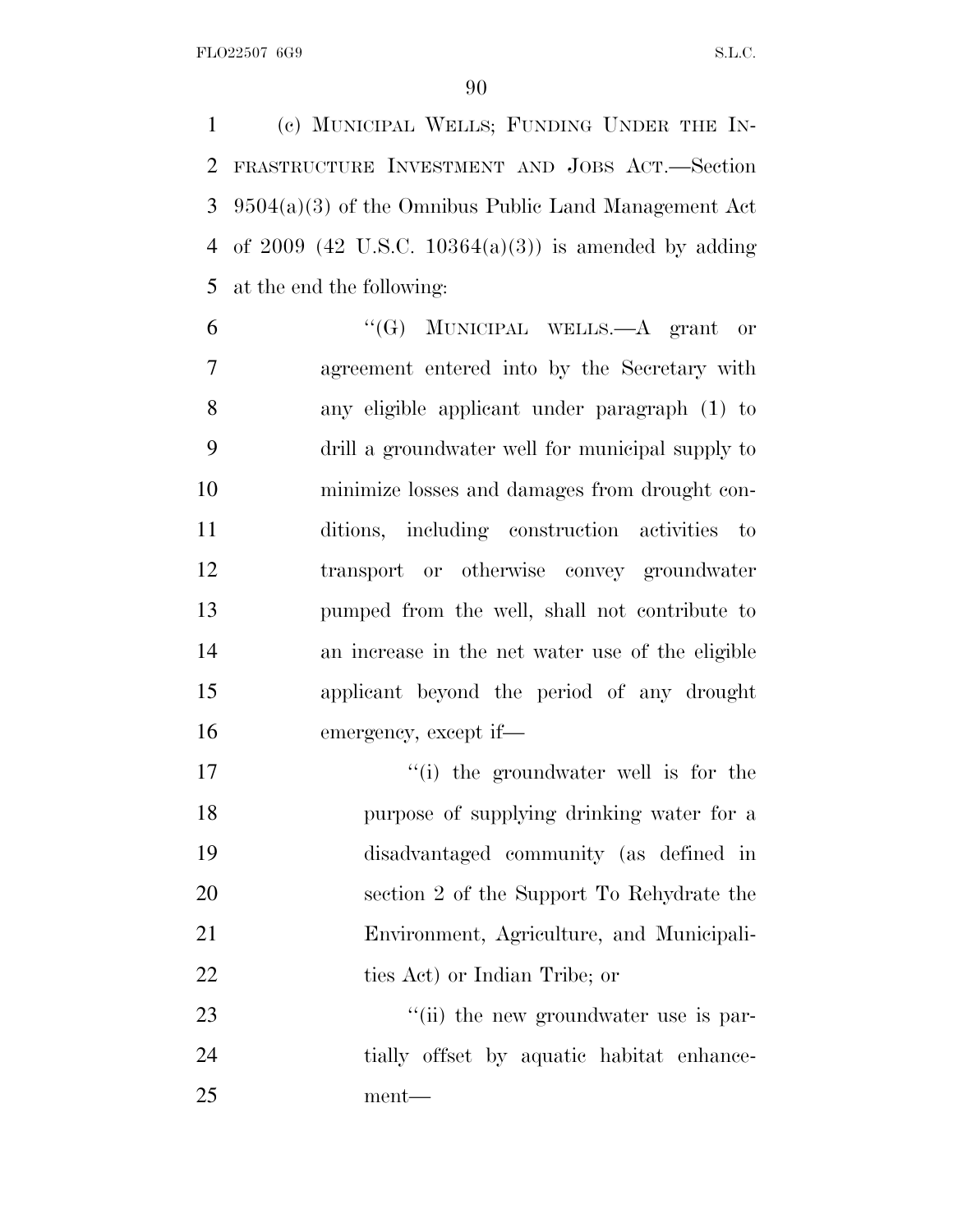| $\mathbf{1}$   | "(I) during the drought period;                           |
|----------------|-----------------------------------------------------------|
| $\overline{2}$ | <b>or</b>                                                 |
| 3              | $\lq\lq$ (II) over the long-term, includ-                 |
| $\overline{4}$ | ing a future drought period.                              |
| 5              | "(H) FUNDING UNDER THE INFRASTRUC-                        |
| 6              | TURE INVESTMENT AND JOBS ACT.—For pur-                    |
| $\overline{7}$ | poses of amounts made available to carry out              |
| 8              | this section under paragraph (7) of section               |
| 9              | 40901 of the Infrastructure Investment and                |
| 10             | Jobs Act (43 U.S.C. 3201) for each of fiscal              |
| 11             | years 2025 and 2026, projects or activities eli-          |
| 12             | gible for funding under that paragraph may in-            |
| 13             | clude a combination of proposed planning ac-              |
| 14             | tivities, actions, or projects within a basin, with       |
| 15             | the maximum amount of the combined activities             |
| 16             | not to exceed the maximum amount established              |
| 17             | under subparagraph $(E)(iii)$ .".                         |
| 18             | SEC. 402. CLARIFICATION OF AUTHORITY TO<br><b>USE</b>     |
| 19             | <b>CORONAVIRUS FISCAL RECOVERY FUNDS TO</b>               |
| 20             | MEET A NON-FEDERAL MATCHING REQUIRE-                      |
| 21             | MENT FOR AUTHORIZED WATER PROJECTS.                       |
| 22             | (a) CORONAVIRUS STATE FISCAL<br><b>RECOVERY</b>           |
| 23             | FUND.—Section $602(c)(4)$ of the Social Security Act (42) |
|                | 24 U.S.C. $802(e)(4)$ is amended—                         |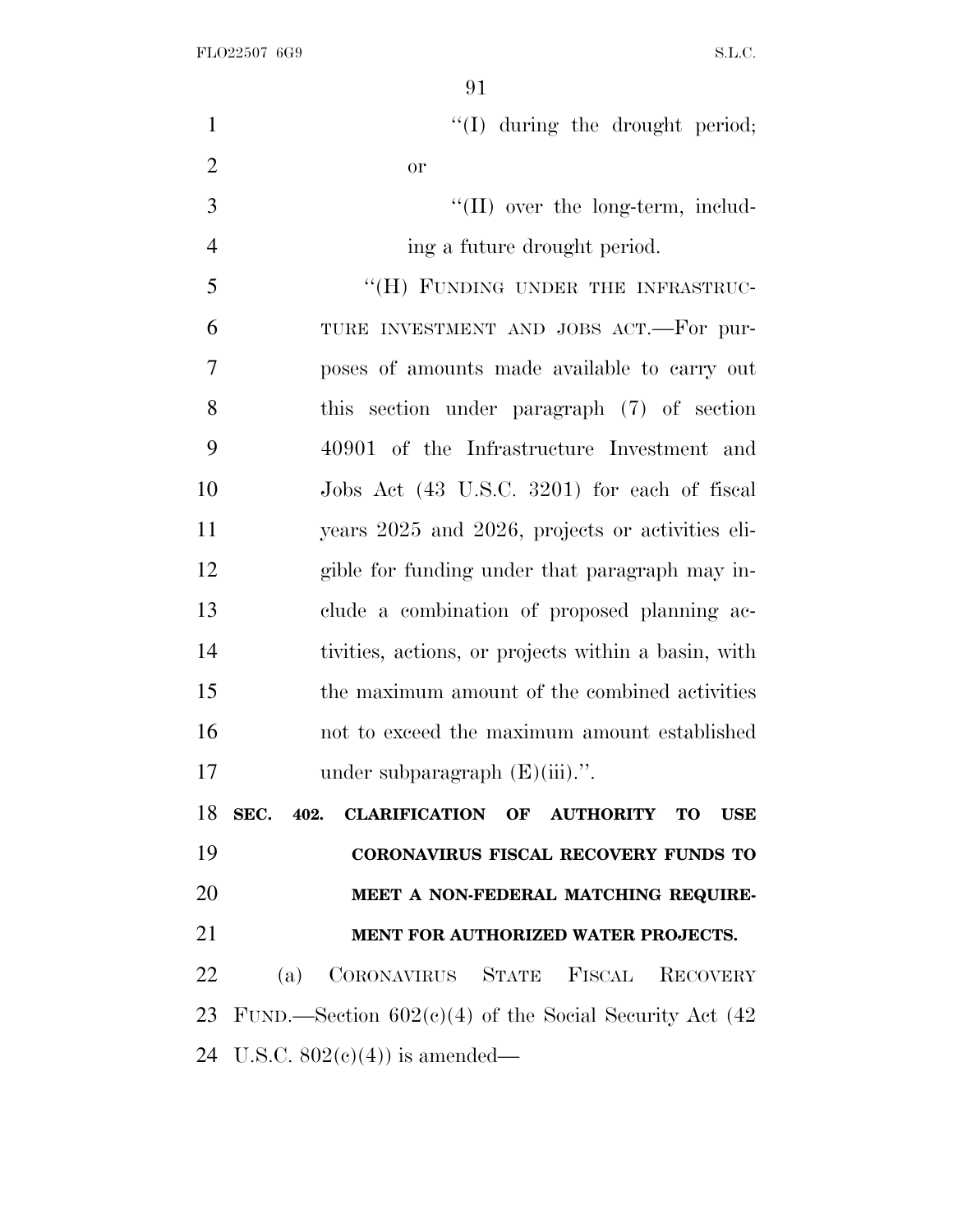(1) in the paragraph heading, by striking ''BU- REAU OF RECLAMATION''; and (2) by striking ''an authorized Bureau of Rec-lamation project'' and inserting ''a project under-

 taken or funded by the Bureau of Reclamation pur-suant to an Act of Congress''.

 (b) CORONAVIRUS LOCAL FISCAL RECOVERY FUND.—Section 603(c)(5) of the Social Security Act (42 U.S.C. 803(c)(5)) is amended by striking ''an authorized Bureau of Reclamation project'' and inserting ''a project undertaken or funded by the Bureau of Reclamation pur-suant to an Act of Congress''.

## **SEC. 403. ENVIRONMENTAL COMPLIANCE.**

 No water recycling project, non-Federal storage project, eligible desalination project, project eligible for a loan under the pilot program under section 105, or a project eligible for a grant under section 106 shall receive Federal funding under this Act unless the applicable project complies with—

(1) applicable Federal environmental laws; and

(2) applicable State environmental laws.

## **SEC. 404. EFFECT.**

 Nothing in this Act or an amendment made by this Act shall be interpreted or implemented in a manner that interferes with any obligation of a State under the Rio